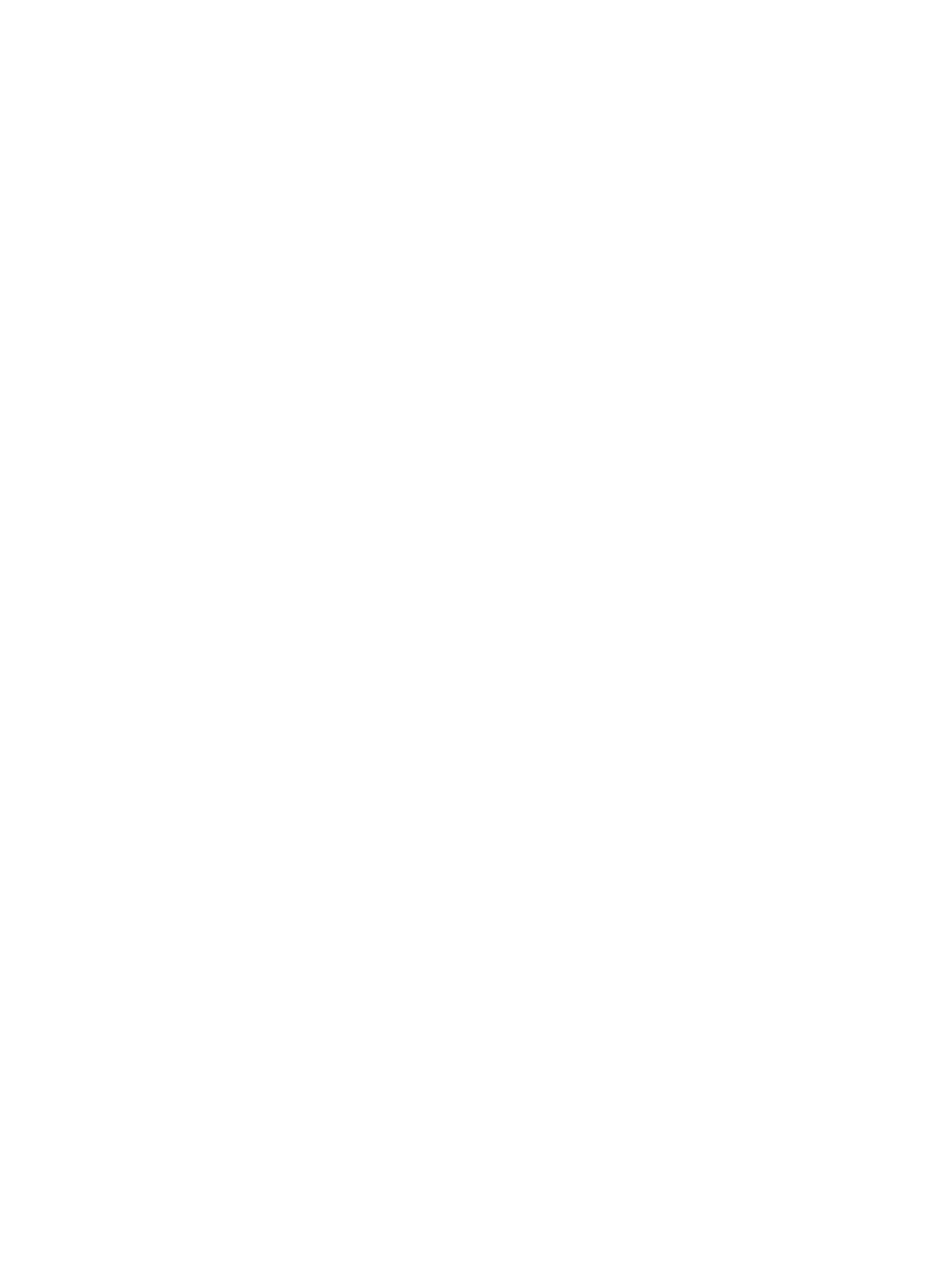# **Table of Contents**

| APPENDIX A: DUNGENESS RIVER WATERSHED, WASHINGTON | 9  |
|---------------------------------------------------|----|
|                                                   |    |
|                                                   |    |
|                                                   |    |
|                                                   |    |
|                                                   |    |
|                                                   |    |
|                                                   |    |
|                                                   |    |
|                                                   |    |
|                                                   |    |
|                                                   |    |
|                                                   |    |
|                                                   |    |
| APPENDIX B: NISQUALLY RIVER WATERSHED, WASHINGTON | 25 |
|                                                   |    |
|                                                   |    |
|                                                   |    |
|                                                   |    |
|                                                   |    |
|                                                   |    |
|                                                   |    |
|                                                   |    |
|                                                   |    |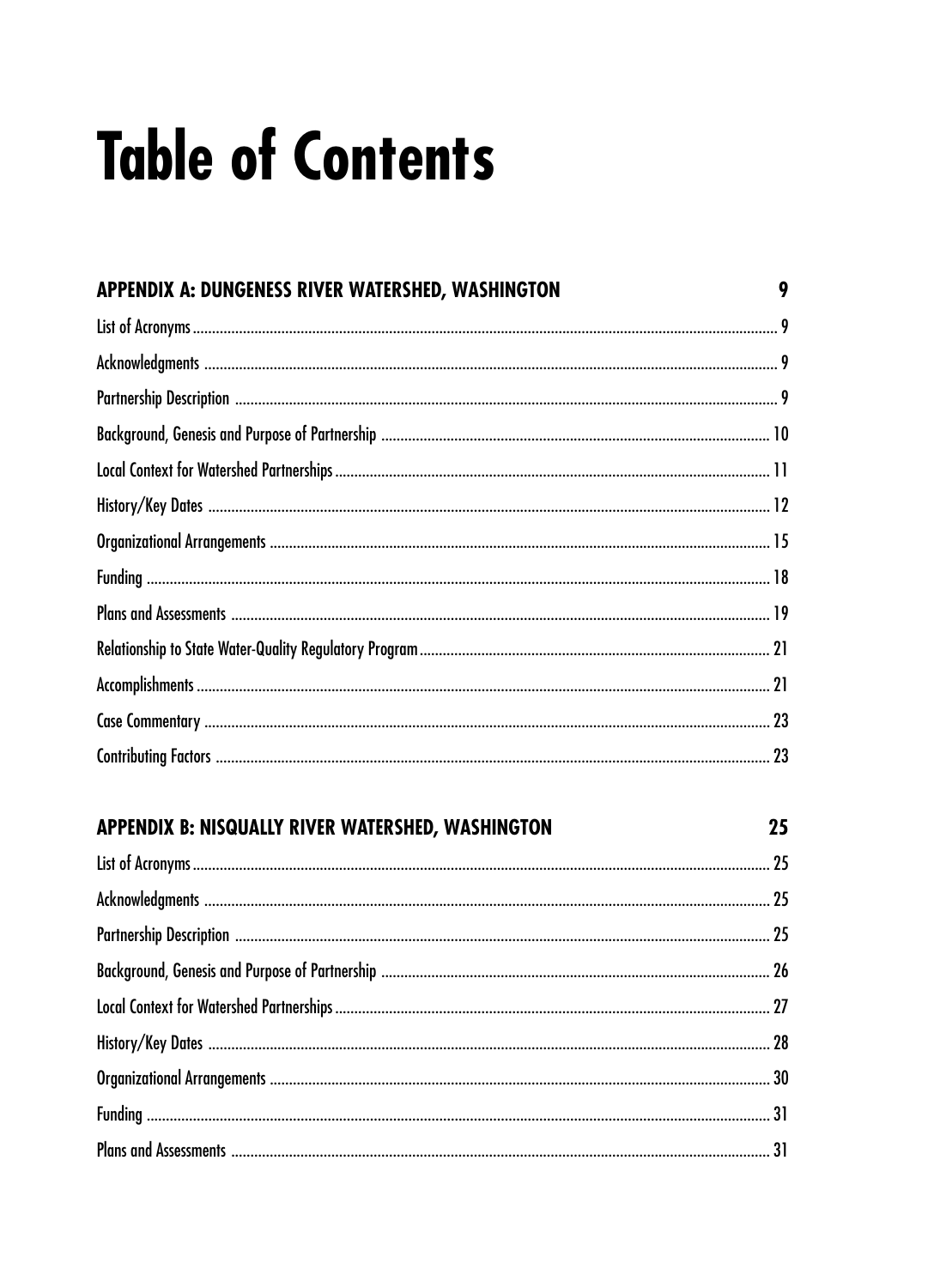| APPENDIX C: TOMORROW-WAUPACA RIVER WATERSHED, WISCONSIN | 39 |
|---------------------------------------------------------|----|
|                                                         |    |
|                                                         |    |
|                                                         |    |
|                                                         |    |
|                                                         |    |
|                                                         |    |
|                                                         |    |
|                                                         |    |
|                                                         |    |
|                                                         |    |
|                                                         |    |
|                                                         |    |
|                                                         |    |

| APPENDIX D: BLACK EARTH CREEK WATERSHED, WISCONSIN | 55 |
|----------------------------------------------------|----|
|                                                    |    |
|                                                    |    |
|                                                    |    |
|                                                    |    |
|                                                    |    |
|                                                    |    |
|                                                    |    |
|                                                    |    |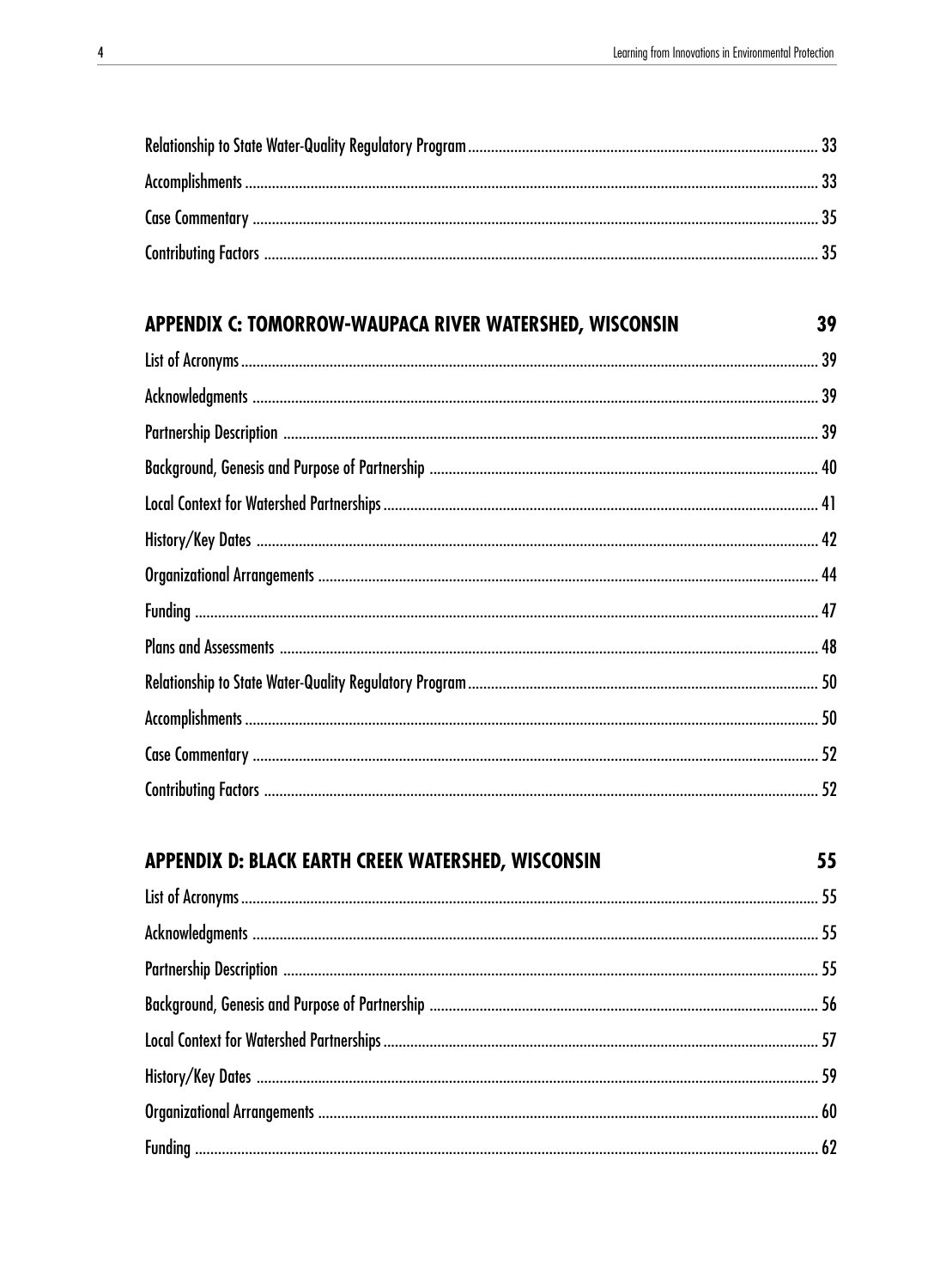# APPENDIX E: UPPER LITTLE TENNESSEE RIVER WATERSHED, **NORTH CAROLINA (AND GEORGIA)**

| APPENDIX F: LONG CREEK WATERSHED, NORTH CAROLINA | 83 |
|--------------------------------------------------|----|
|                                                  |    |
|                                                  |    |
|                                                  |    |
|                                                  |    |
|                                                  |    |
|                                                  |    |

69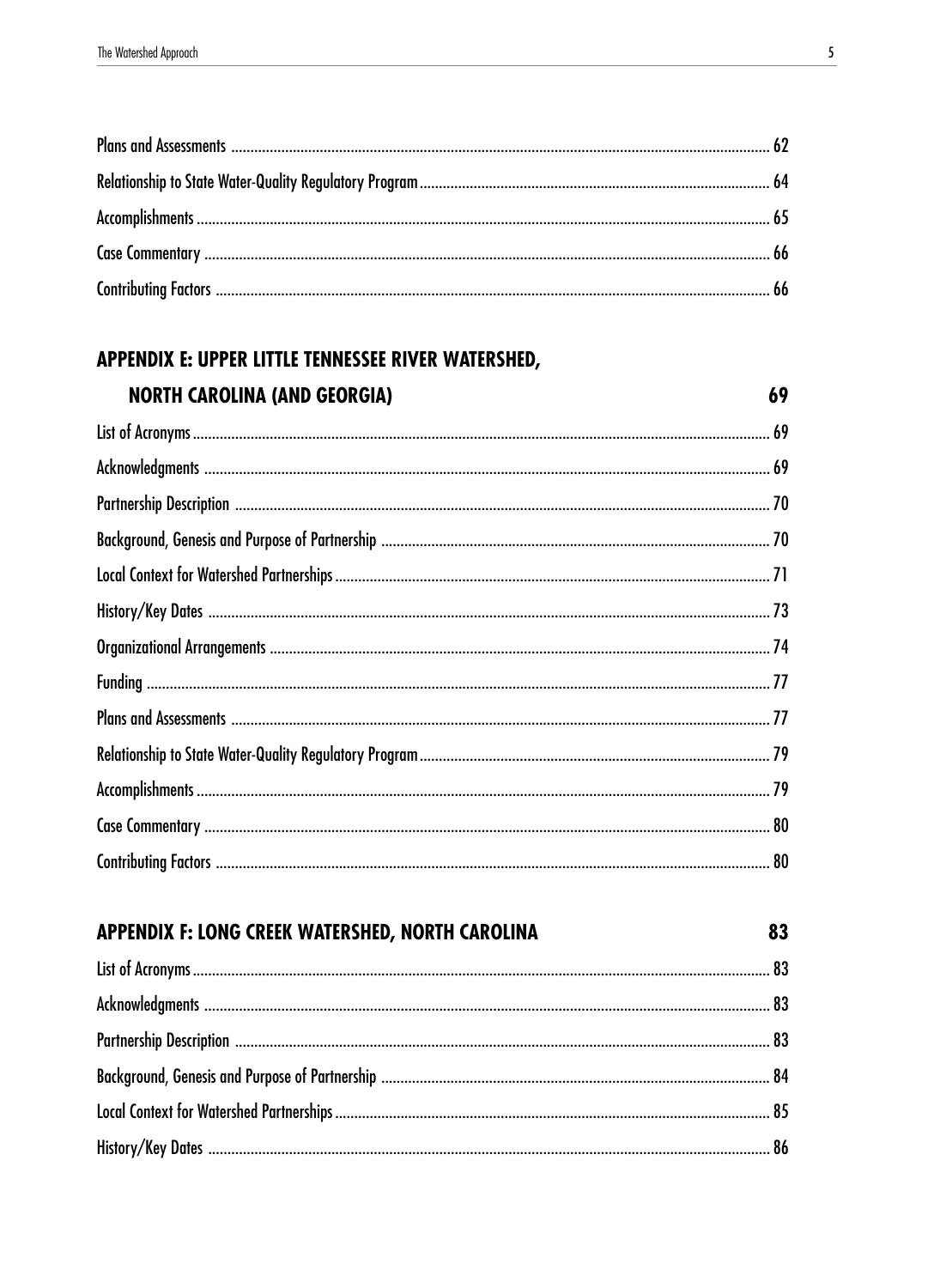<u> 1980 - Johann Barbara, martxa a</u>

| <b>RESEARCH CONTACTS</b>   | 97  |
|----------------------------|-----|
|                            |     |
| <b>APPENDICES ENDNOTES</b> | 103 |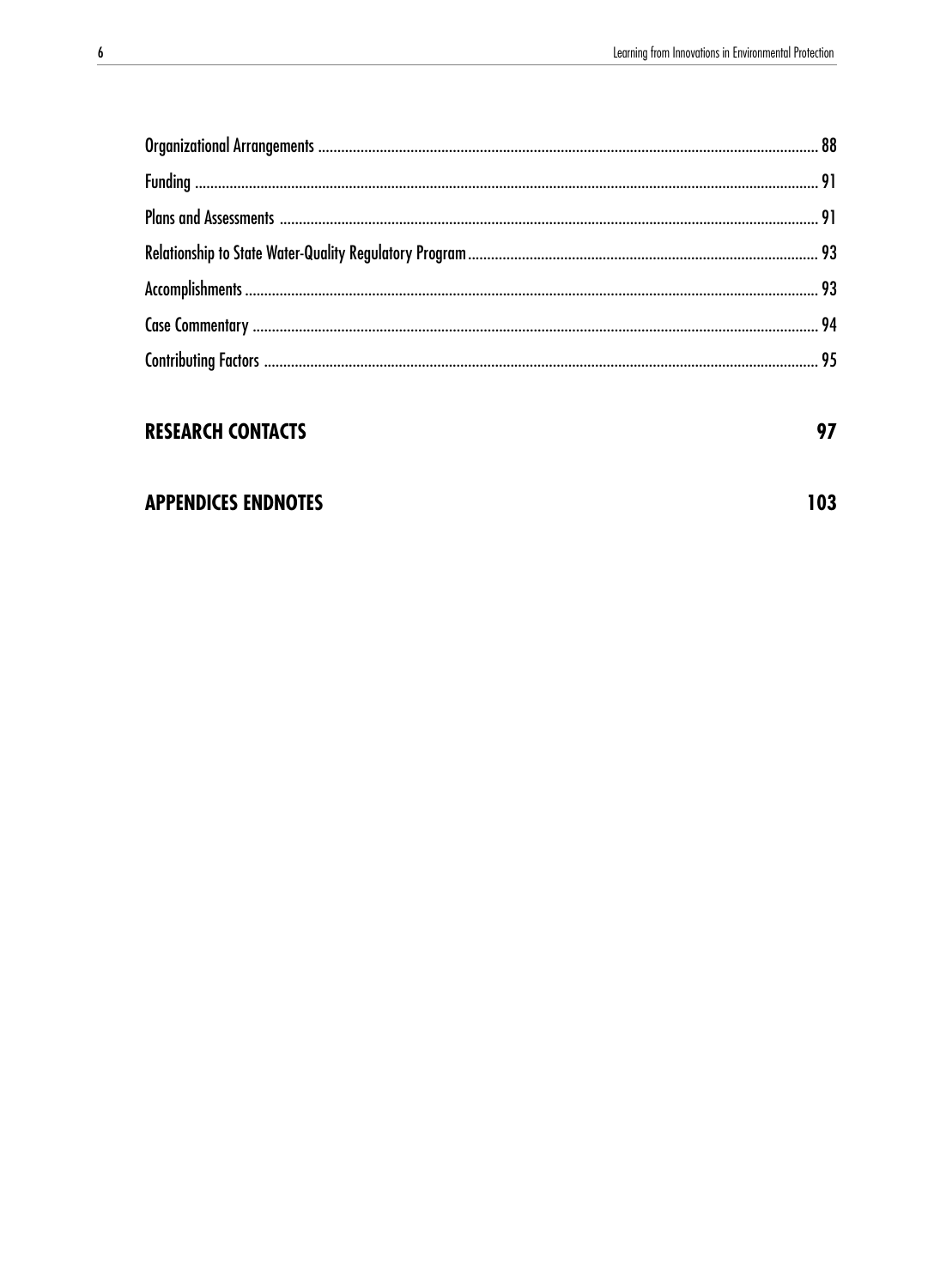# **Table of Tables and Figures**

| <b>FIGURE A-1. MAJOR COLLABRATIVE PLANNING</b>          |    |
|---------------------------------------------------------|----|
| <b>GROUPS FOR THE DUNGENESS RIVER WATERSHED</b>         | 15 |
| <b>TABLE A-1, MAJOR PARTNER ROLES AND FUNCTIONS</b>     |    |
| <b>FOR THE DUNGENESS RIVER WATERSHED</b>                | 17 |
| <b>TABLE B-1, MAJOR PARTNER ROLES AND FUNCTIONS</b>     |    |
| <b>FOR THE NISQUALLY RIVER WATERSHED</b>                | 32 |
| <b>FIGURE C-1. PARTNERSHIP EVOLUTION IN THE</b>         |    |
| <b>TOMORROW-WAUPACA RIVER WATERSHED</b>                 | 44 |
| <b>TABLE C-1. MAJOR PARTNER ROLES AND FUNCTIONS</b>     |    |
| FOR THE TOMORROW-WAUPACA RIVER WATERSHED                | 46 |
| <b>TABLE D-1. MAJOR PARTNER ROLES AND FUNCTIONS FOR</b> |    |
| THE BLACK EARTH CREEK WATERSHED                         | 63 |
| <b>TABLE E-1. MAJOR PARTNER ROLES AND FUNCTIONS</b>     |    |
| <b>FOR THE UPPER LITTLE TENNESSEE RIVER WATERSHED</b>   | 76 |
| <b>TABLE F-1. MAJOR PARTNER ROLES AND FUNCTIONS FOR</b> |    |
| <b>THE LONG CREEK WATERSHED</b>                         | 90 |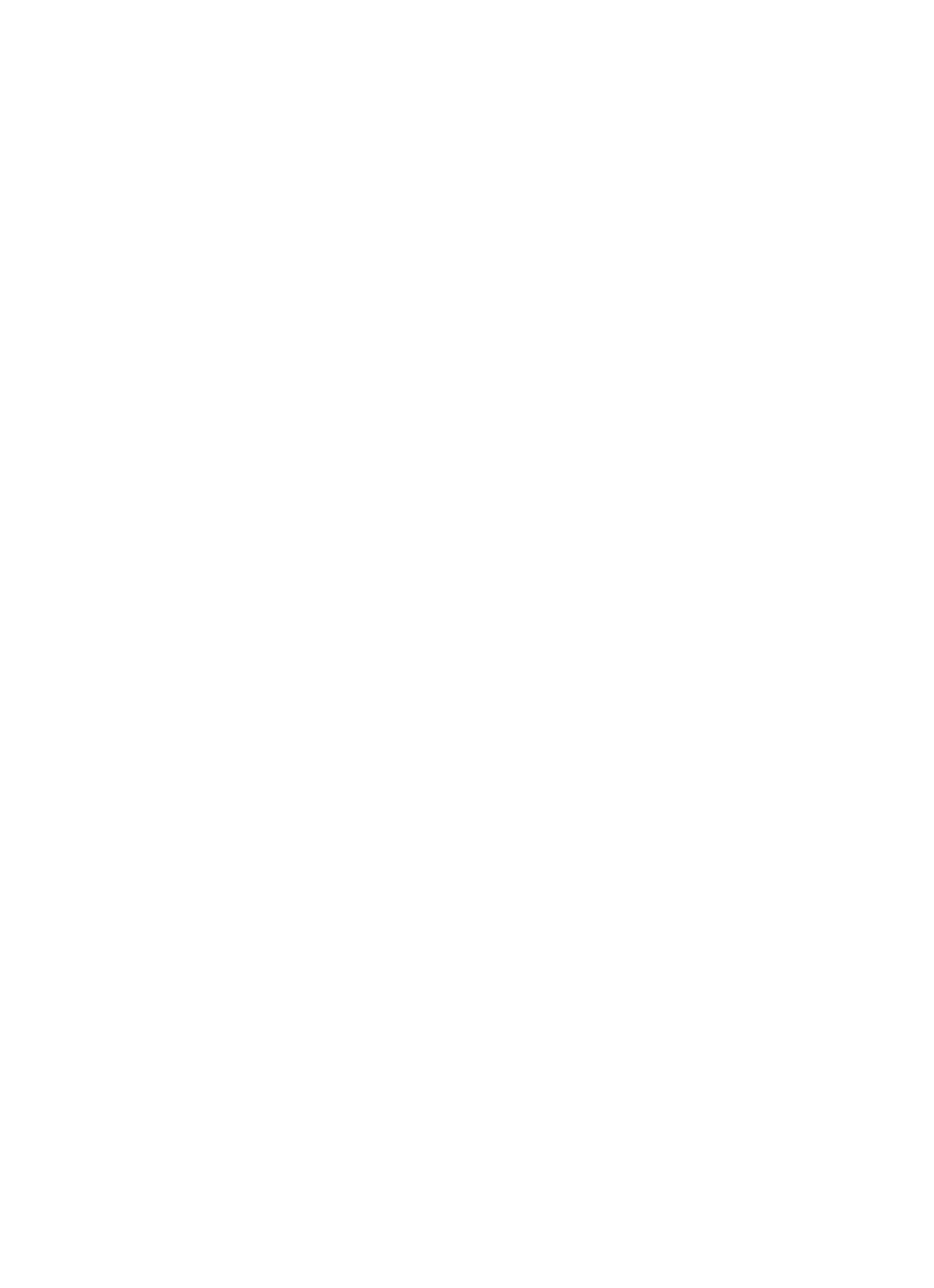# <span id="page-8-0"></span>**Dungeness River Watershed, Washington**

# **List of Acronyms**

| BMP         | <b>Best Management Practice</b>                                   |
|-------------|-------------------------------------------------------------------|
| <b>CCWF</b> | Washington state Centennial Clean Water Fund                      |
| cfs         | Cubic feet per second (flow measure)                              |
| DFW         | Washington Department of Fish and Wildlife                        |
| DOE.        | Washington Department of Ecology                                  |
|             | <b>DRAWMC</b> Dungeness River Area Watershed Management Committee |
|             | DRMT Dungeness River Management Team                              |
| DRRWG       | Dungeness River Restoration Work Group                            |
| TMDL        | Total Maximum Daily Load                                          |
| USFS.       | <b>LIS Forest Service</b>                                         |
|             | USFWS US Fish and Wildlife Service                                |
|             | USGS US Geological Survey                                         |

# **Acknowledgments**

We are indebted to Linda Newberry and Cynthia Nelson for review of an earlier draft, and for their generous contributions of time and information. We also wish to thank Katherine Baril, Trina Berg, Ed Chad, Virginia Clark, Dick Goin, Paul Hansen, Mike Jeldness, Randy Johnson, Bob Martin, Al Moore, Lyn Muench, Roger Schmidt, Ann Seiter, and Bob Wheeler for their assistance.

# **Partnership Description**

Since the late 1980s, the partnerships that have led management efforts for the Dungeness River watershed have changed names, geographic scope, and functions, while maintaining the same general core of participating interests. The latest and current incarnation of the partner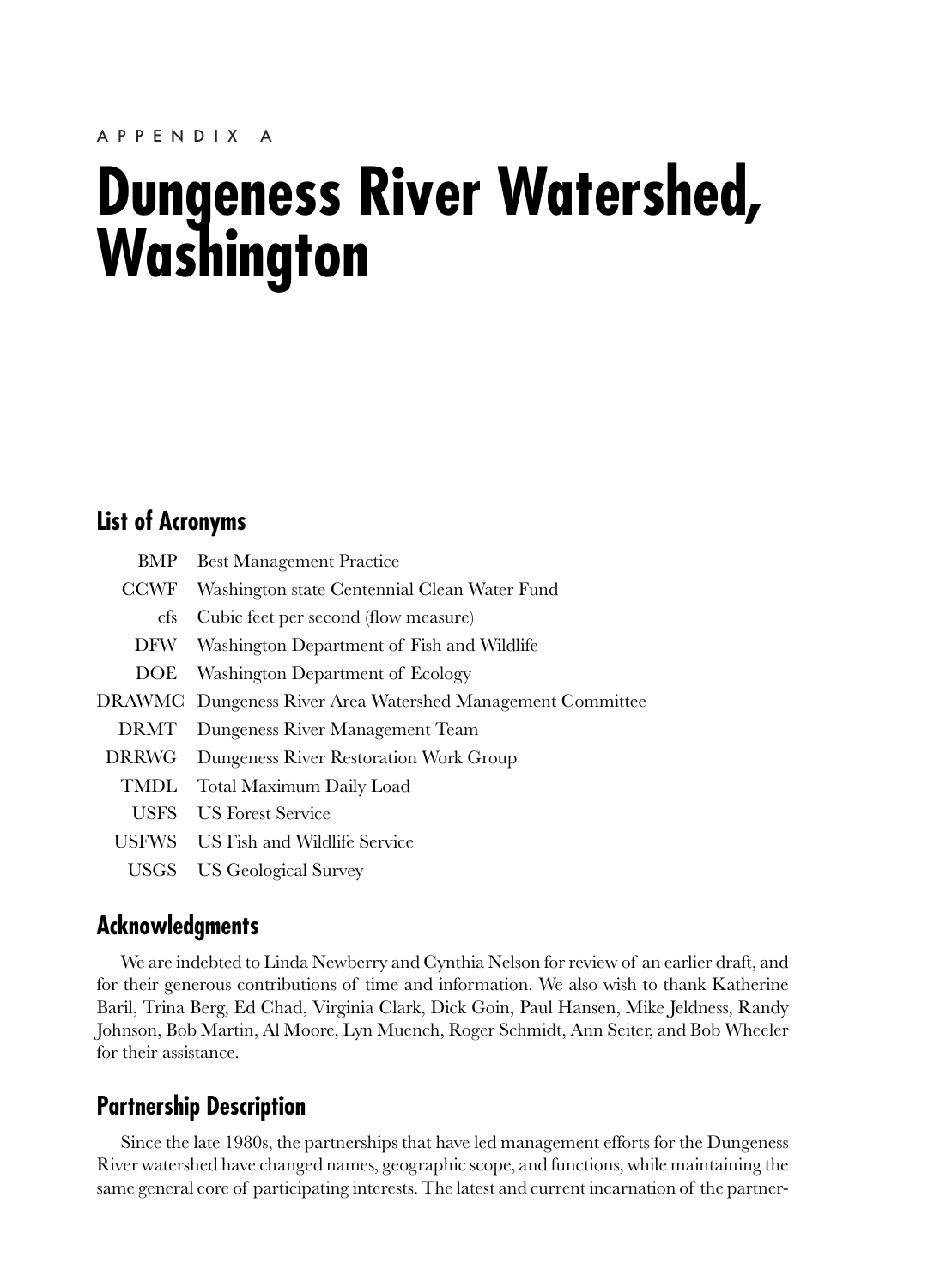<span id="page-9-0"></span>ship efforts is the Dungeness River Management Team (DMRT), a diverse group of 13 citizen stakeholders and agency representatives (with 13 alternates). DRMT coordinates and shares information about a wide range of issues related to the Dungeness River and watershed, including salmon restoration, water quality, groundwater and surface water flows, and development and private property rights.

Clallam County and the Jamestown S'Klallam Tribe initiated the team through a joint county/tribal resolution in 1995 following their participation in the two-year Dungeness-Quilcene Water Resource Management Planning effort. The current DRMT is a successor of a previous DRMT, created through a county resolution in 1988. The original DRMT ceased to exist in the early 1990s, in part because of other water-resource planning efforts in the watershed and region. The current DRMT includes a subcommittee for education, and a salmon-restoration advisory group called the Dungeness River Restoration Work Group (DRRWG) which also grew out of the Dungeness-Quilcene Water Resource Management Plan.

# **Background, Genesis and Purpose of Partnership**

#### Trigger

Watershed partnerships among a core group of Clallam County officials, tribal interests, and landowners began at the instigation of a county commissioner in the mid-1980s at about the same time that the Puget Sound Water Quality Authority was directing counties to identify priority watersheds for nonpoint source pollution control.

#### Initiator

A Clallam County commissioner convened a group with interests in management issues related to the Dungeness River (flows, flooding, habitat, use). From that point, a number of partnerships have evolved through various forms/names as detailed below (see Figure A-1).

#### Stated Partnership Goals and Objectives

Over time, the various partnerships have had similar goals and objectives regarding coordination and cooperation for watershed management efforts. The original 1988 DRMT was intended to "improve coordination and communication between agencies to establish goals and a plan for the Dungeness River." Between 1991-1993, the Dungeness River watershed was part of a Dungeness-Quilcene Water Resources Pilot Planning Project, as a step in implementing an agreement (referred to as the Chelan Agreement<sup>1</sup>) between the state and tribes. The project's Regional Planning Group developed the Dungeness-Quilcene Area Water Resources Management Plan for watersheds in eastern Clallam and Jefferson Counties to fulfill their mission: "to work cooperatively to meet water quality and quantity needs of human and natural systems in a manner that will insure the sustainability of both." The plan recommended creating a separate river management group for the Dungeness River watershed.

The following official purpose guides the reactivated DRMT: "exchange information on technical studies, issues, and projects occurring in the Dungeness watershed; pursue implementation of the Dungeness River Comprehensive Flood Control Management Plan (1989), Dungeness River Area Watershed Management Plan (1993), and the Dungeness-Quilcene Water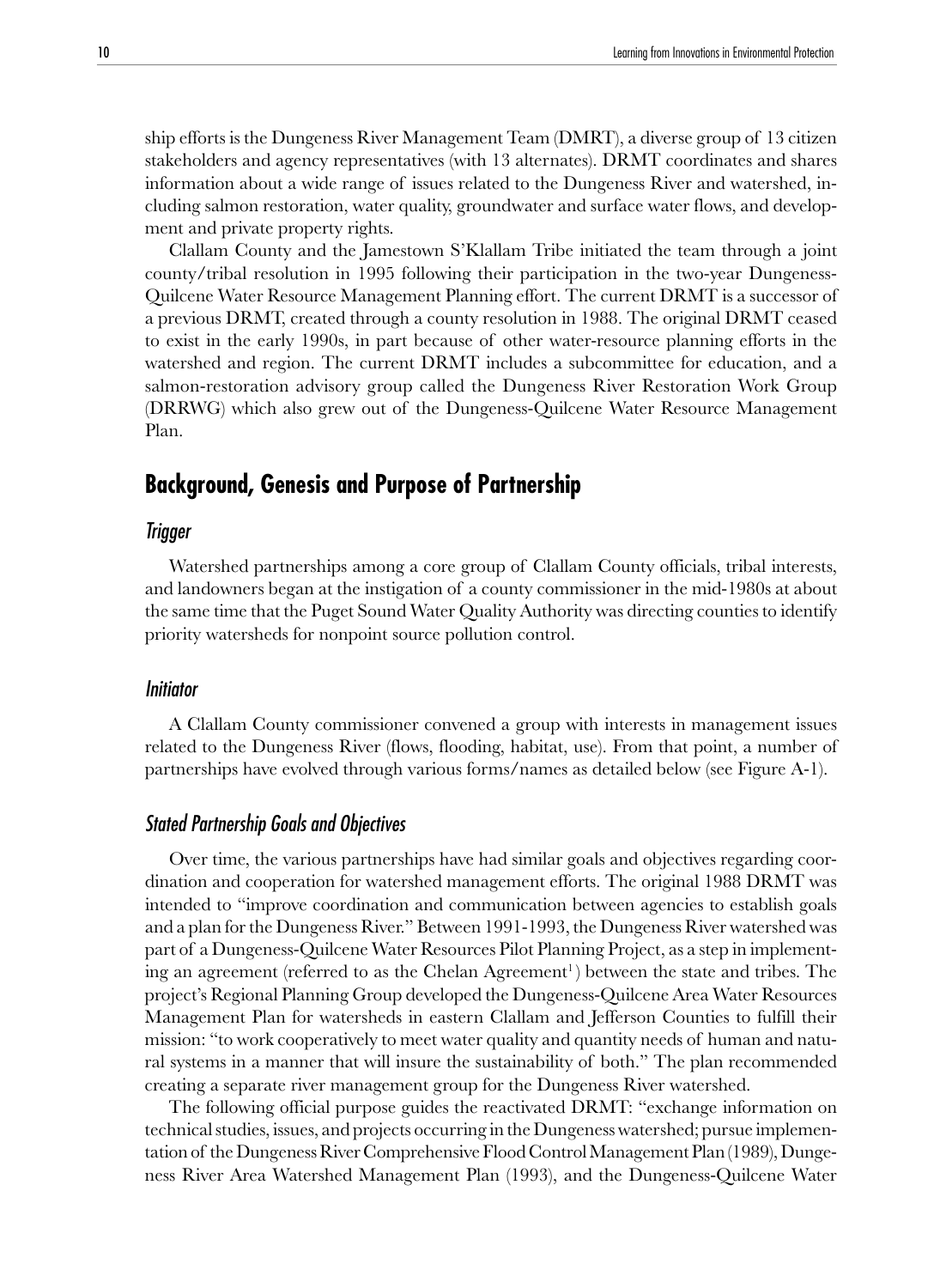<span id="page-10-0"></span>Resources Management Plan (1994); coordinate the use of staff, funding and other resources among agencies and representatives; and promote public education on watershed processes and activities."2

#### Scope

■ *Substantive Scope:*

The scope of current Dungeness River watershed efforts has grown to include surface water and groundwater quality and quantity; salmon habitat; and flood control throughout the watershed and in several adjacent tributaries to the Strait of Juan de Fuca.

#### ■ *Functional Scope:*

DRMT performs several functions to address resource issues. It: coordinates plans, implementation activities, funding opportunities, and resource information; promotes public water resource educational activities; provides public input on agency initiatives; proposes additional research; reviews and prioritizes restoration projects for state funding; and incorporates new issues into group actions as they arise.

# **Local Context for Watershed Partnerships**

#### Watershed Description

The Dungeness River watershed encompasses about 300 square miles in Washington's northern Olympic Peninsula. From its origins in Olympic National Park, the river drops 7300 feet over 32 miles through the Olympic National Park and Forest, heavily irrigated agricultural and rural residential lands and into Dungeness Bay, in the Strait of Juan de Fuca, eventually entering the Pacific Ocean. The river gradient decreases about 11 miles from the coast, where the river begins to braid across a wide gravelly channel. Much of the lower river is constrained by dikes, which frequently break, flooding agricultural and developed properties.

The river flows through the Olympic rain shadow, and the lower watershed receives as little as 15 inches of rainfall per year. The entire watershed includes over 500 miles of streams and tributaries, and about 100 miles of irrigation ditches. Historically, river flow averages 387 cubic feet per second (cfs) and ranges from  $65-5200$  cfs.<sup>3</sup> Many low flow periods correspond to high demand periods for irrigated agriculture and withdrawals from the river.

The Dungeness River flows through forested parts of Jefferson and Clallam Counties before entering private lands in the foothills and alluvial fan. Most of the lower watershed lies within Clallam County. The upper thirty percent of the watershed's land area lies within Olympic National Park.<sup>4</sup> The only incorporated part of the watershed is the western portion of the City of Sequim, although there are a number of small unincorporated areas at Carlsborg, Agnew, Sequim Valley and Dungeness.

Most of the watershed is covered by steeply sloped forests. Agriculture is a major land use in the foothills and lower watershed, with over 10,000 acres used for crop, hay and pastureland. Much of the lower watershed is experiencing rapid growth—over 30 percent between 1980 and 1990—and the approximately 5 miles between Sequim and the Strait is dotted with new residential developments. Approximately 15,000 people live in the watershed.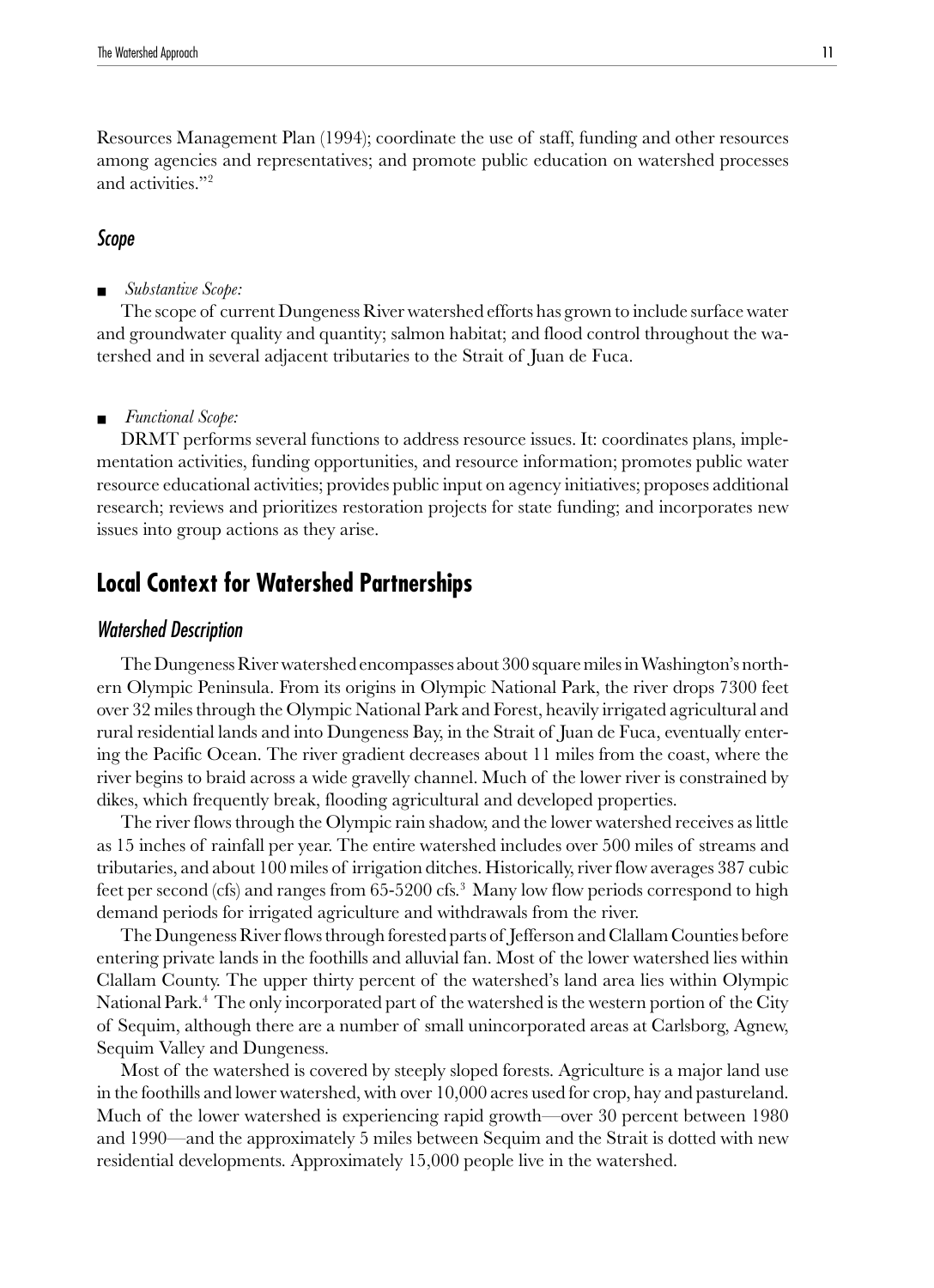#### <span id="page-11-0"></span>Water Resource and Other Key Environmental Issues

The Dungeness River supports four species (five stocks) of salmon as well as steelhead trout, and protecting this fishery is one of the major issues in the watershed. In recent years, salmon runs in the river have declined sharply, and pink, chinook, and summer chum stocks are now considered at risk of extinction.5 Among the primary issues affecting the fishery are a shortage/ absence of spawning habitat, lack of refugia for juveniles, and low streamflow.

Forestry and agricultural practices in the watershed add nonpoint sediment and nutrient loads to the mainstem and its tributaries. The major water-quality concerns are fecal coliform bacteria, sediments, and temperature. State water-quality permits for the watershed are largely limited to sand and gravel operations. Shellfish beds in the Dungeness Bay have shown excessive levels of bacteria and will be downgraded and closed by the state Department of Health in 2000. This action will force the county to create a shellfish protection district, and the condition led Washington Department of Ecology (DOE) to initiate an intensive investigation for sources of contamination in 1999 as a preliminary step to developing a total maximum daily load (TMDL) allocation. Other research efforts are attempting to understand the hydrologic continuity issues between the groundwater system and surface water flows, including the relationships between irrigation ditches and private wells.

As discussed below, a major river flow issue was addressed by an agreement between irrigators and DOE (with involvement from the Jamestown S'Klallam Tribe). The agreement institutionalizes a negotiated agreement between the tribe and irrigators.

#### Driving Issues

The major driving issues in the watershed are salmon restoration and shellfish protection. There is also strong local interest in continuing irrigated agriculture, protecting private property rights and controlling flooding.

### Prior Relationships Among Partners

Three community leaders have been particularly important to partnership efforts in the watershed. The director of natural resources for Jamestown S'Klallam Tribe, a landowner and founding leader of the Water Users Group (who also owns and operates a local grocery store), and a Clallam County commissioner (now retired). The tribal natural-resources director initially approached irrigators (nine local ditch companies and irrigation districts that divert water from the Dungeness River) about water withdrawals and their effect on salmon. Initially, irrigators were defensive, but their leader, who was open to addressing the issues, enabled opportunities for additional discussions. The county commissioner<sup>6</sup> facilitated the effort by creating the DRMT. The irrigators formed the Dungeness River Water Users Association in 1989. Their collective water rights range from 1895 to 1917.

# **History/Key Dates**

1974 Boldt Decision holds that tribes have a right to half of harvestable salmon.7

Mid-1980s The director of natural resources for Jamestown S'Klallam Tribe meets with irrigators to discuss irrigation impacts on river resources; the meetings are contentious.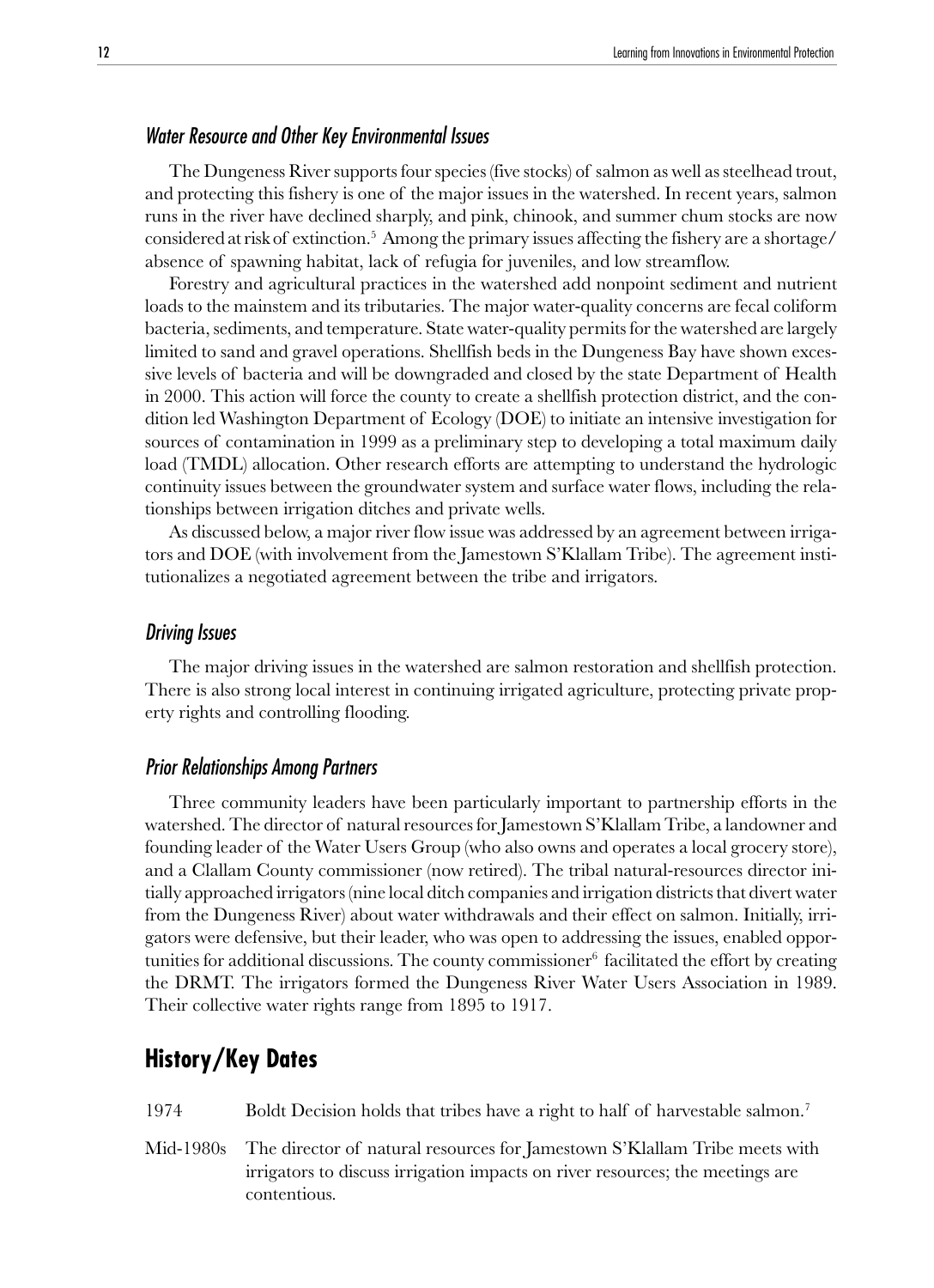| 1987    | Clallam County nominates the Sequim Bay Watershed (immediately east of<br>the Dungeness River watershed) for participation in the Puget Sound Water<br>Quality Authority's "early action watershed" program. Clallam County,<br>Jamestown S'Klallam Tribe, some irrigators, and others participate. The<br>collaborative planning process is led and facilitated by WSU-Extension agent,<br>and produces Sequim Bay Watershed Management Plan.                                                                                                                                                                                                                                                                                                                                            |
|---------|-------------------------------------------------------------------------------------------------------------------------------------------------------------------------------------------------------------------------------------------------------------------------------------------------------------------------------------------------------------------------------------------------------------------------------------------------------------------------------------------------------------------------------------------------------------------------------------------------------------------------------------------------------------------------------------------------------------------------------------------------------------------------------------------|
| 1988    | Clallam County initiates the first DRMT through a county resolution.                                                                                                                                                                                                                                                                                                                                                                                                                                                                                                                                                                                                                                                                                                                      |
| 1988    | Clallam County ranks its watersheds in priority order for pollution control as<br>directed by the Puget Sound Water Quality Authority's 1987 Puget Sound<br>Water Quality Management Plan. The county ranks the Dungeness River<br>watershed as its highest priority, and in 1989 receives planning funding from<br>the state's Centennial Clean Water Fund (CCWF) to support a state "400-12" <sup>8</sup><br>planning process from 1990-1993. The Dungeness River Area Watershed<br>Management Plan is completed in 1993.                                                                                                                                                                                                                                                               |
| 1989    | Clallam County and the US Army Corps of Engineers prepare a floodplain-<br>management plan to address flood control for the river.                                                                                                                                                                                                                                                                                                                                                                                                                                                                                                                                                                                                                                                        |
| 1989    | Irrigators form the Dungeness River Water Users Association.                                                                                                                                                                                                                                                                                                                                                                                                                                                                                                                                                                                                                                                                                                                              |
| 1990    | The first DRMT becomes dormant as a new Dungeness River Watershed<br>Management Committee (DRAWMC) is created to guide the "400-12"<br>nonpoint source planning effort (described above). There is substantial<br>carryover in membership.                                                                                                                                                                                                                                                                                                                                                                                                                                                                                                                                                |
| 1990    | The Chelan Agreement between the state and tribes sets out guidelines for<br>regional planning to address water resource management issues, including a<br>specific "caucus" approach for interest representation. <sup>9</sup>                                                                                                                                                                                                                                                                                                                                                                                                                                                                                                                                                           |
| 1991    | Dungeness River watershed—along with Quilcene River Water Resource<br>Inventory Area for the eastern Olympic Peninsula-is selected as one of two<br>state pilots for implementing the Chelan Agreement. This Dungeness-<br>Quilcene Water Resources Pilot Planning Project brings \$600,000 in state<br>support for a two-year water resource planning process in the northeastern<br>Olympic Peninsula. Jamestown S'Klallam Tribal efforts at the state level are<br>critical to designation as a pilot, and the project is managed by Jamestown<br>S'Klallam Tribe. As a requirement for funding, the Dungeness-Quilcene pilot<br>project must form a Regional Planning Group with representatives from eight<br>"caucus" groups. The Regional Planning Group begins developing a plan. |
| 1992-99 | Several major studies on surface and groundwater quantities, fish habitat and<br>status are completed. Planning groups consider the studies critical to their efforts.                                                                                                                                                                                                                                                                                                                                                                                                                                                                                                                                                                                                                    |
| 1993    | Dungeness River Area Watershed Management Plan is completed. The plan<br>outlines five broad goals and 100 specific actions for addressing watershed<br>nonpoint source issues. Implementation continues into 1999.                                                                                                                                                                                                                                                                                                                                                                                                                                                                                                                                                                       |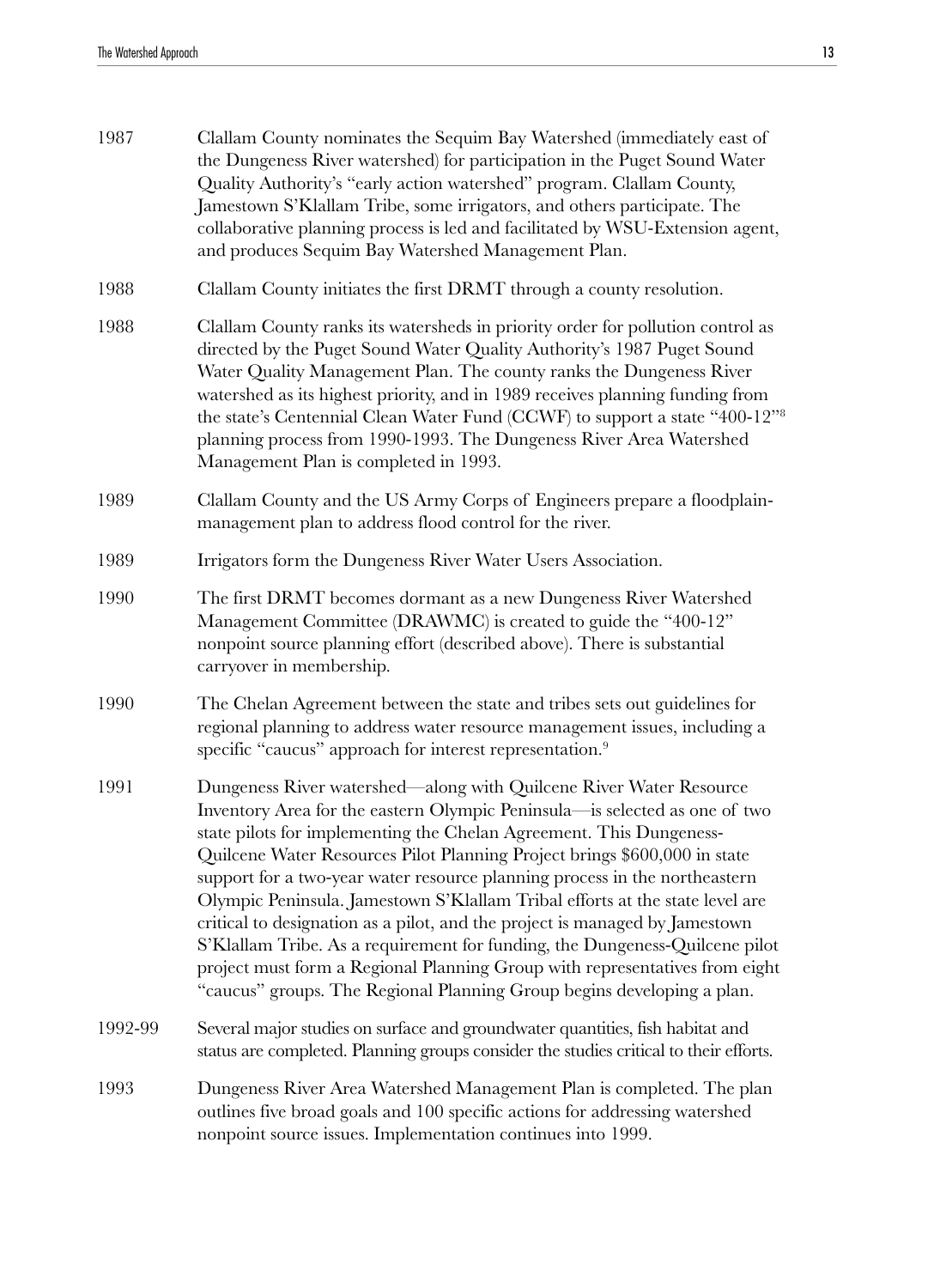| June 1994  | The Dungeness-Quilcene Water Resource Management Plan is completed<br>and accepted by seven of eight caucuses. The Agricultural Caucus, though<br>instrumental throughout the planning period in addressing water-quantity<br>issues, does not officially concur because of the belief that the plan was not<br>fully supported by private property interests on the caucus.                                                                            |
|------------|---------------------------------------------------------------------------------------------------------------------------------------------------------------------------------------------------------------------------------------------------------------------------------------------------------------------------------------------------------------------------------------------------------------------------------------------------------|
| 1994       | Water users agree to voluntarily limit their withdrawal to no more than 50<br>percent of Dungeness River flow; the agreement grew from extensive involve-<br>ment in the Dungeness-Quilcene planning effort and participation with<br>previous partnership efforts.                                                                                                                                                                                     |
| 1995       | State, local, and tribal agencies implement a recommendation of the Dunge-<br>ness-Quilcene Plan by establishing the DRRWG to fully assess Dungeness<br>River salmon restoration.                                                                                                                                                                                                                                                                       |
| 1995       | Clallam County and Jamestown S'Klallam Tribe implement another Dunge-<br>ness-Quilcene Plan recommendation by reactivating the DRMT through a<br>joint resolution. The resolution directs DRMT to coordinate implementation<br>of the Dungeness-Quilcene Plan and two previous plans. The tribe receives<br>state funding to manage the team. DRRWG becomes an advisory body to<br>DRMT.                                                                |
| 1997       | DRRWG and DRMT publish a long-term habitat conservation plan for the<br>river and riparian corridor. DOE officially approves the plan and partners<br>begin implementation.                                                                                                                                                                                                                                                                             |
|            | March 1998 The National Marine Fisheries Service proposes listing Puget Sound chinook<br>salmon as "Threatened" under the Endangered Species Act.                                                                                                                                                                                                                                                                                                       |
| April 1998 | Irrigators and DOE sign a water-rights memorandum of understanding,<br>institutionalizing the 1994 voluntary withdrawal limitation agreement and<br>creating trust water rights for the Dungeness River.                                                                                                                                                                                                                                                |
| 1998       | The state initiates a new water-resources planning process (under HB 2514)<br>administered through local planning units following state designated water-<br>resource inventory-area boundaries. <sup>10</sup> The local planning unit for the effort (a<br>group involving two tribes, the cities, the county, and the largest water users)<br>designates the DRMT as the planning committee for the Dungeness River<br>and smaller nearby watersheds. |
| 1998       | Clallam Conservation District receives a grant from Washington Department<br>of Fish and Wildlife (DFW) to form a Lead Entity Group (ten local and tribal<br>governments) and begin a coordinated salmon recovery effort for the north-<br>western Olympic Peninsula, including the Dungeness River.                                                                                                                                                    |
|            | March 1999 The National Marine Fisheries Service lists Puget Sound chinook salmon as<br>"Threatened," including Dungeness River stocks <sup>11</sup> .                                                                                                                                                                                                                                                                                                  |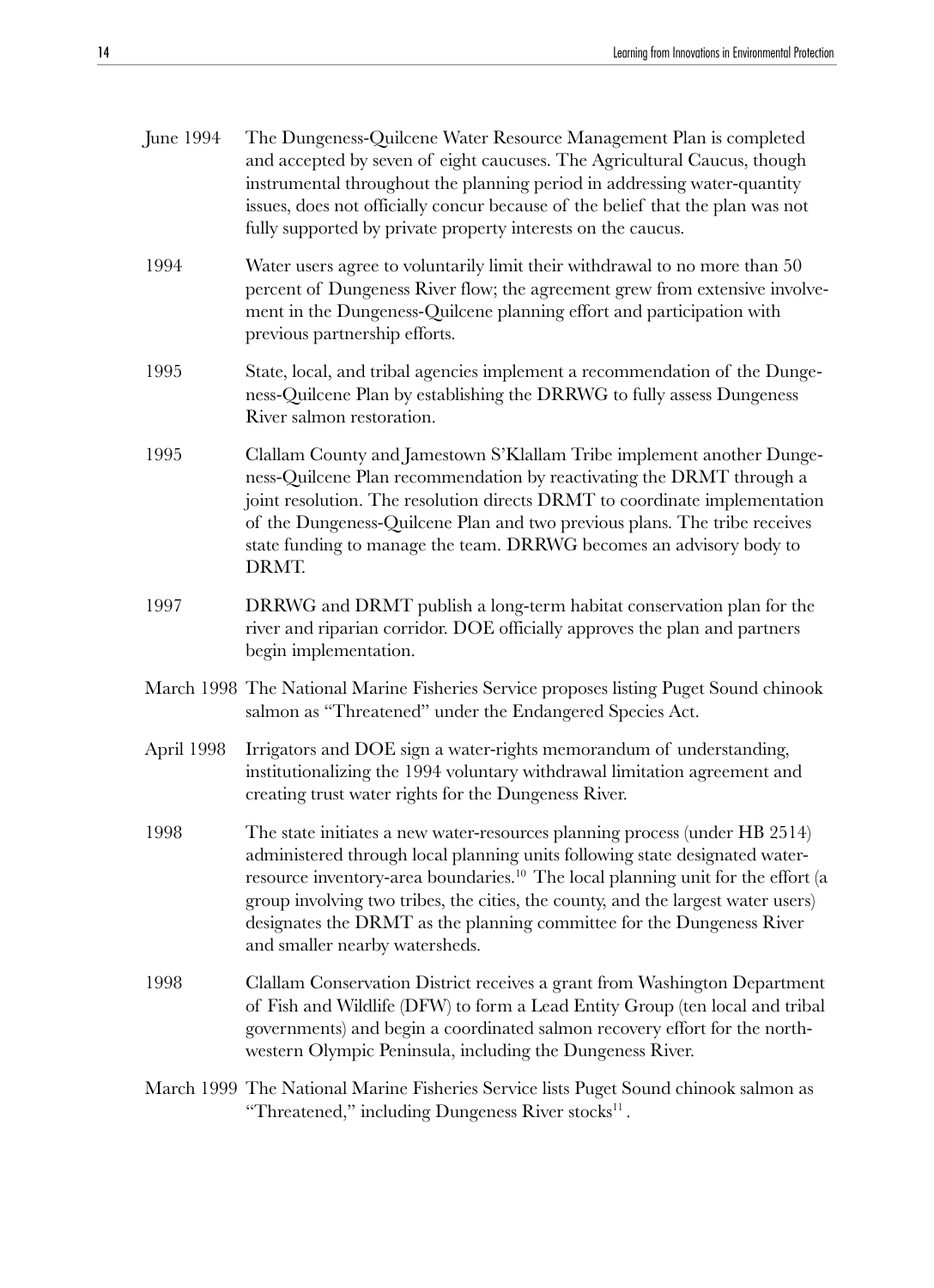<span id="page-14-0"></span>

# FIGURE A-1. MAJOR COLLABRATIVE PLANNING GROUPS FOR THE DUNGENESS RIVER WATERSHED

# **Organizational Arrangements**

# Composition/Representation

There have been several collaborative partnerships for the Dungeness River watershed over the past dozen years acting partly sequentially and partly simultaneously (see Figure A-1). In each case, partnership composition and representation was specified in advance by the funding agencies, either as part of an organizing resolution (as with both the original and reactivated DRMTs) or as a criterion for funding (as with the Dungeness-Quilcene pilot planning process). Both the original and reactivated DRMTs had representation from Clallam County, Jamestown S'Klallam Tribe, property owners and private property interests, irrigators, sports fishers, City of Sequim, Clallam Conservation District, DOE, Washington Department of Fish and Wildlife (DFW), US Fish and Wildlife Service (USFWS), and US Forest Service (USFS). The reactivated (current) DRMT includes representation from the North Olympic Land Trust and additional property owners associations.

The Dungeness-Quilcene Regional Planning Group, created for the Dungeness-Quilcene Water Resource Pilot Planning Process, used a state mandated "caucus" approach that enlisted two delegates and two alternates to represent eight constituency groups: agriculture, business, fisheries, environmental, recreation, tribal government, state government, and local government. While some participants reflected that they should have added another caucus for groundwater users, and suggested that a few of the caucuses did not really work, this structure brought 32 people into intensive participation in the planning process.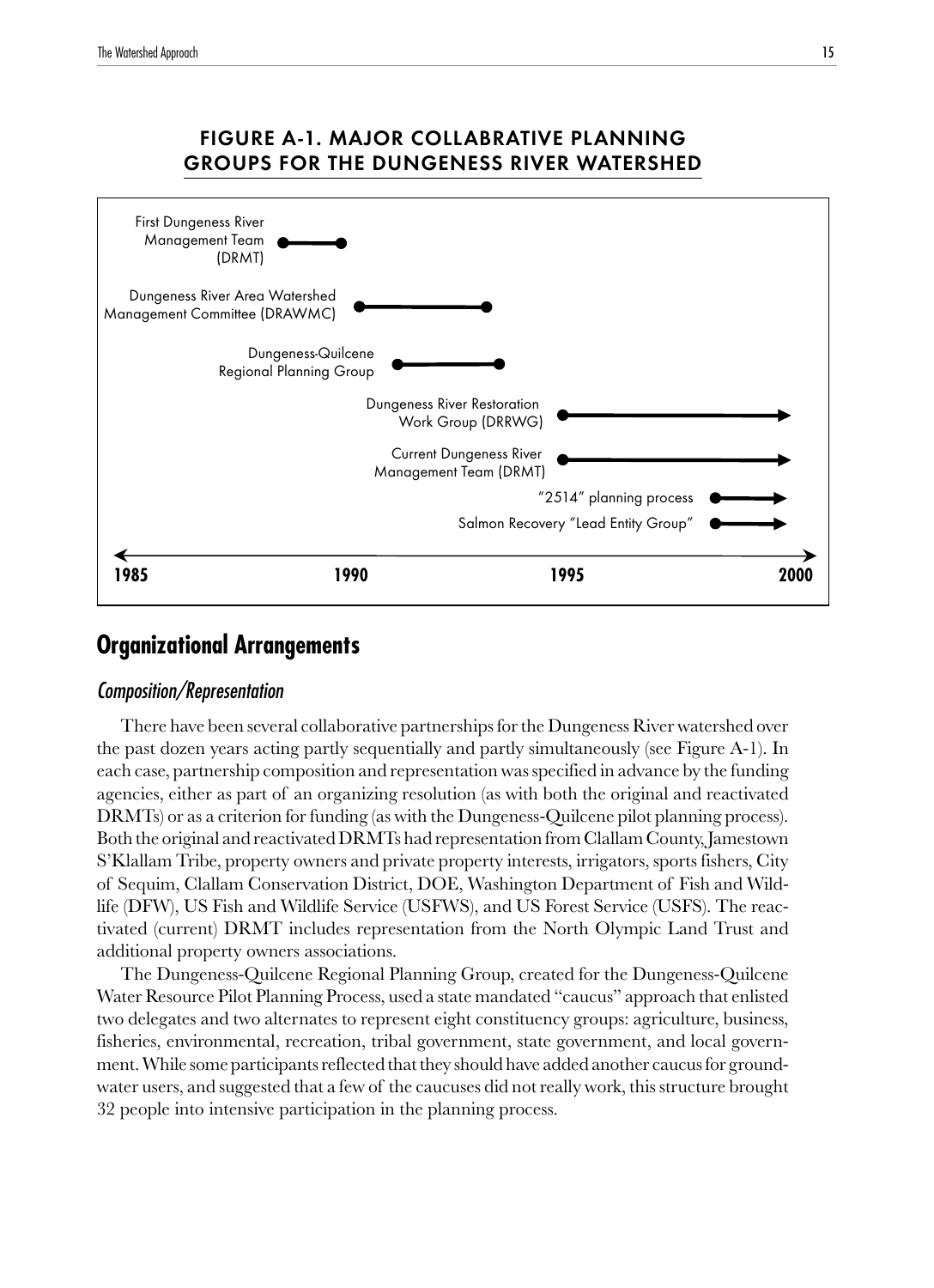## Structure/Process

The Dungeness-Quilcene planning process had a very structured arrangement of caucuses for representation on the Regional Planning Group. The group developed five committees: scoping (used only in the beginning to prepare a required scoping document); advisory (met as needed); budget (met as needed); education and public involvement (met frequently over more than two years); and technical (met bi-weekly—31 meetings involving approximately 900 volunteer hours in technical committee meetings alone). The issues in the Dungeness and Quilcene watersheds were so watershed-specific that the two groups divided their efforts by county after the first year, and each met separately until the plan was completed. Both watersheds have continuing implementation groups (DRMT for the Dungeness River ).

One criticism of the Dungeness-Quilcene process related to lack of good formal group facilitation from professional facilitators. The Dungeness-Quilcene planning project had contracts with two separate professional facilitators (at an expense of \$42,500), but participants did not feel that either used an effective approach or had an appropriate style for the group. A Washington State University-Cooperative Extension agent facilitated one session that participants considered to be more effective. Generally, participants worked without facilitation, using facilitative meeting principles.

Dungeness-Quilcene followed a pure consensus decisionmaking process, not the modified consensus specified in the Chelan Agreement<sup>12</sup>: "Consensus is defined as no negative votes, with abstentions allowed. If no consensus is reached, such will be noted and all the information generated during the process will be collected and made available to all participants." Upon reflection at the end of the process, group members would have preferred using the Chelan specification for consensus. As one participant commented, "One person from one caucus, for instance, objects to the word 'prioritization,'—and that effectively takes care of any prioritization we may have been able to accomplish."<sup>13</sup> In these situations, participants suggested that individuals abused their "pure" consensus veto authority.

Clallam County and Jamestown S'Klallam Tribe formally (re)established DRMT through a joint county-tribal resolution to fulfill a recommendation from the Dungeness-Quilcene Plan. DRMT advisory and coordination responsibilities related to implementing watershed plans. The team continues to meet monthly. As another outgrowth of a Dungeness-Quilcene Plan recommendation, a technical group of biologists, planners, and engineers formed to assess comprehensively fishery restoration issues. The group (DRRWG) became advisory to DRMT, held separate meetings, and in 1997 developed a detailed assessment and overall framework for salmonid restoration.

#### Authority Relationships

The partnerships, and the Dungeness-Quilcene process in particular, strive to make representatives accountable to larger constituencies. Groundrules used by the Dungeness-Quilcene process reinforced accountability by requiring adequate time between meetings for representatives to interact with their constituencies and by stating obligations for "responsible representation." Also, as the Dungeness-Quilcene Water Resource Pilot Planning Project lead, Jamestown S'Klallam Tribe was accountable to DOE for project-related expenses and products.

# Staff Functions and Partner Roles

Table A-1 highlights several functions and roles for Dungeness watershed partners. Each of the numerous partnership efforts in the watershed had administrative support from either county,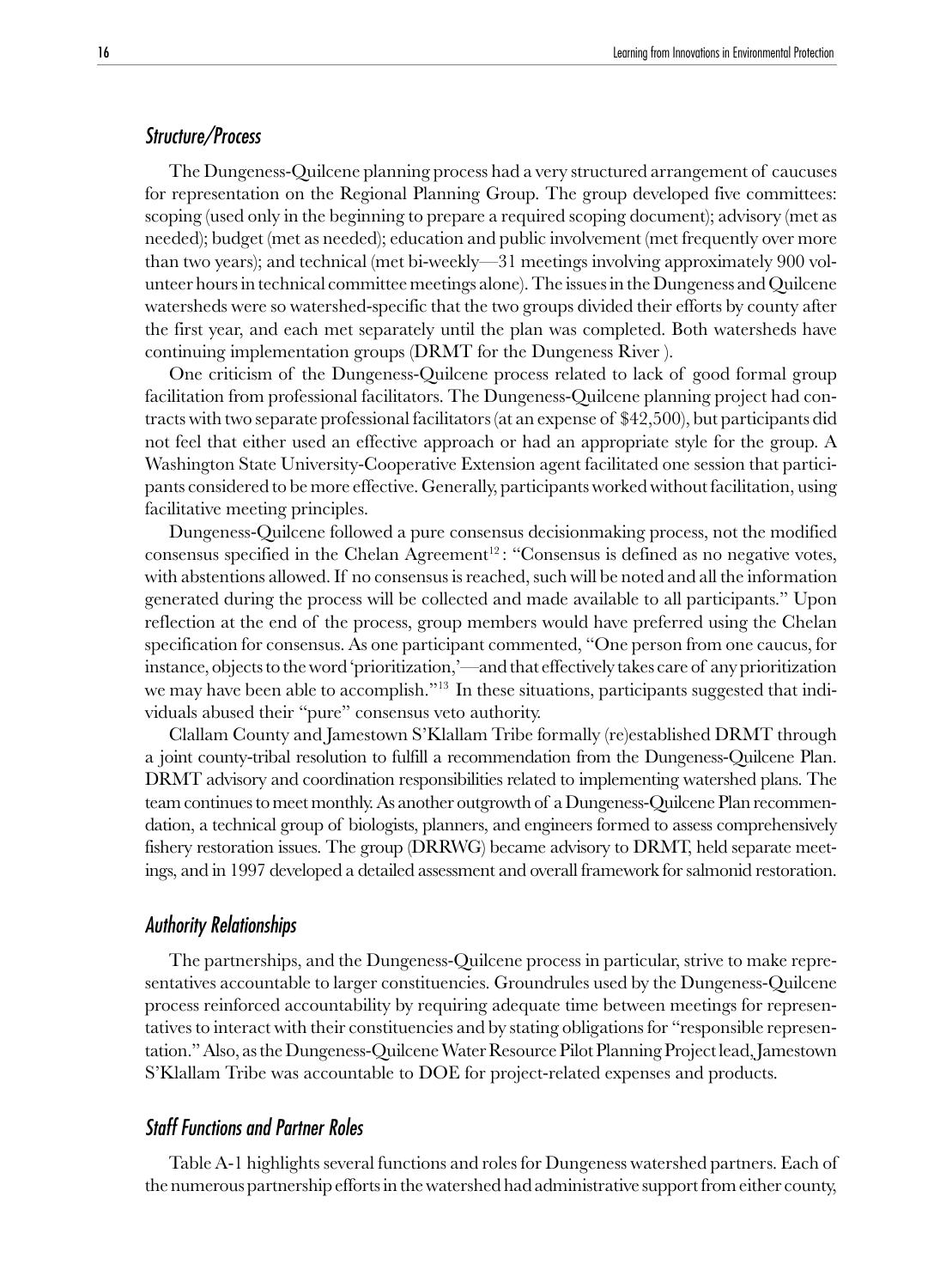| TABLE A-1. MAJOR PARTNER ROLES AND FUNCTIONS TOR THE DUNGENESS RIVER WATERSHED                                                                                                                                              |                                    |             |                  |                             |                    |                   |              |             |                              |                      |
|-----------------------------------------------------------------------------------------------------------------------------------------------------------------------------------------------------------------------------|------------------------------------|-------------|------------------|-----------------------------|--------------------|-------------------|--------------|-------------|------------------------------|----------------------|
|                                                                                                                                                                                                                             | Individual/<br>citizens<br>private | Consultants | Ő<br>OO<br>Local | governments<br>County/local | Regional<br>agency | agencies<br>State | <b>USEPA</b> | <b>NRCS</b> | agencies<br>federal<br>Other | government<br>Tribal |
| ADMINISTRATION/MANGEMEN                                                                                                                                                                                                     | ⊨                                  |             |                  |                             |                    |                   |              |             |                              |                      |
| Initiation/convening                                                                                                                                                                                                        |                                    |             |                  | ٠                           |                    |                   |              |             |                              | ■                    |
| Administrative functions                                                                                                                                                                                                    |                                    |             |                  |                             |                    |                   |              |             |                              | п                    |
| Coordinative functions                                                                                                                                                                                                      |                                    |             |                  | ■                           |                    |                   |              |             |                              | ш                    |
| Formal partnership facilitation                                                                                                                                                                                             |                                    |             |                  | ù                           |                    |                   |              |             |                              |                      |
| Information provision/analysis                                                                                                                                                                                              | ■                                  |             | ■                | ٠                           |                    | ■                 |              | ■           | ■                            | ■                    |
| Implementation/management actions<br>[BMP installation, habitat work]                                                                                                                                                       |                                    |             |                  |                             |                    |                   |              | ■           | ■                            | ш                    |
| <b>FUNDING</b>                                                                                                                                                                                                              |                                    |             |                  |                             |                    |                   |              |             |                              |                      |
| Funding for planning                                                                                                                                                                                                        |                                    |             |                  |                             |                    |                   |              |             |                              |                      |
| Funding for implementation staff                                                                                                                                                                                            |                                    |             |                  | ٠                           |                    | ■                 | ■            | ■           | ■                            | ■                    |
| management actions (BMPs, habitat<br>improvements, land acquisition)<br>Funding for implementation/                                                                                                                         | ■                                  |             |                  |                             |                    | ■                 | ■            | ■           | ■                            | ∎                    |
| 1 The same local WSU-Cooperative Extension agent facilitated and coordinated the 1987 Sequim Bay planning effort and co-led a consensus-building workshop for<br>caucus members in the Dungeness-Quilcene planning process. |                                    |             |                  |                             |                    |                   |              |             |                              |                      |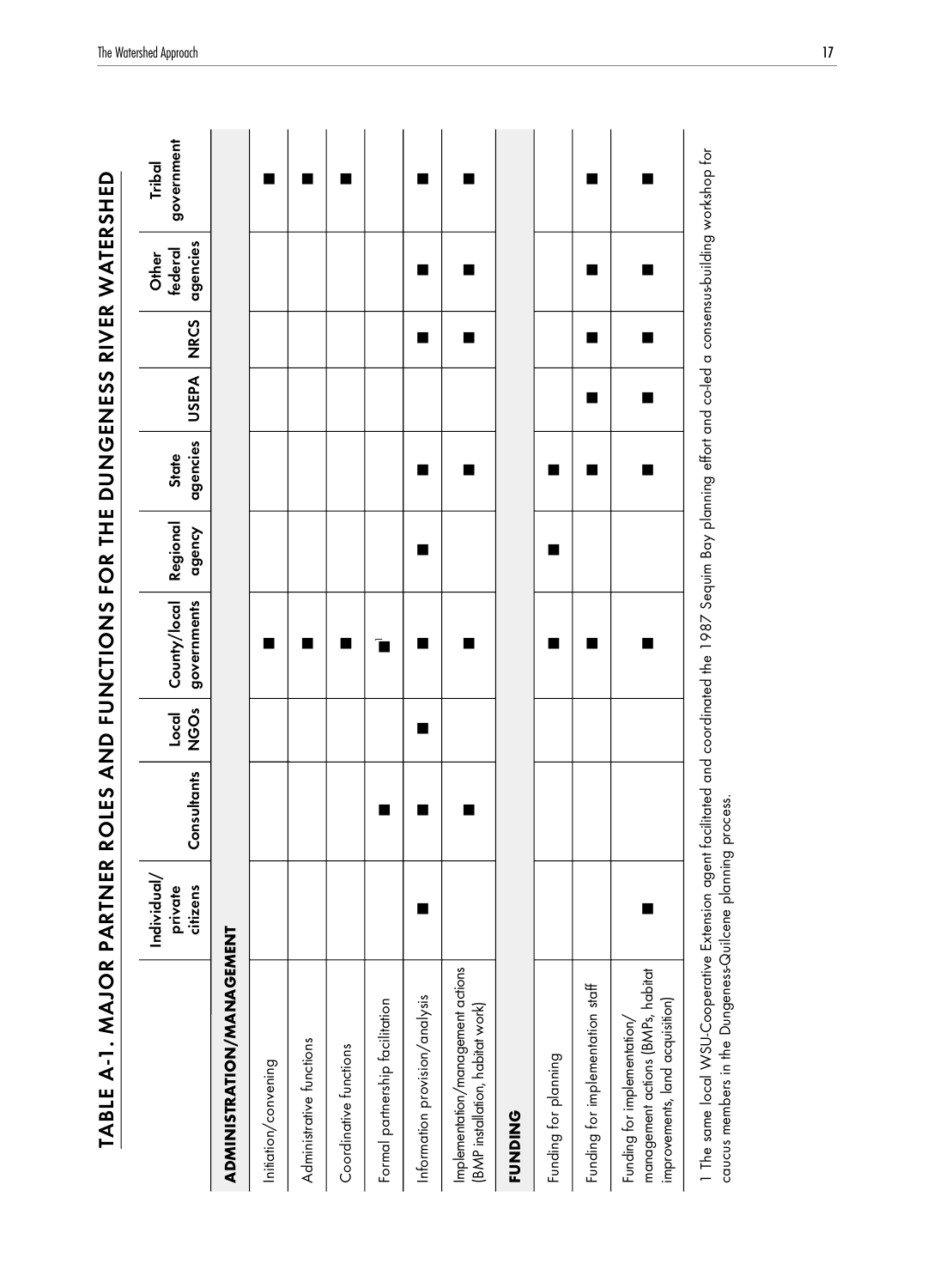<span id="page-17-0"></span>state, or tribal staff. WSU-Extension led the initial Sequim Bay planning process in 1987; county staff led the 1990-1993 Dungeness area nonpoint source pollution control-planning process; tribal staff, hired with state funds, led the Dungeness-Quilcene process and the subsequently reactivated DRMT.

In each case, county, tribal, state, and federal agency staff have also coordinated efforts to provide technical and scientific support. Support has included commissioned studies, assistance in developing plans, expert information, and participation on committees. County, tribal, state, and federal agencies all monitor various aspects of this watershed (through joint and independent efforts) and make their results available.

# **Funding**

There is a long history of funding for varied activities and projects from multiple sources. While the sources and amounts of funding for partner team operation are fairly straightforward, attempts at identifying all of the sources of funding for partner related activities in the watershed are somewhat futile—many of the funds were provided because of a partnership component, many apply to areas that extend beyond the watershed boundary, and a number of relevant grants awarded to individual partners were not dependent on other partners. Although no consolidated budget record exists, the key sources of funding are listed here.

- *Dungeness-Quilcene Planning Process:* \$600,000 appropriated by legislature. An additional \$1.3 million was leveraged as result of the project or indirectly to coordinate with the project (some of that was for efforts related solely to the Quilcene River watershed and Jefferson County).
- *Irrigation efficiency improvements:* More than \$1 million in various state and tribal grants for irrigation efficiency improvements (system assessments, pipe installation, operational changes) and flow monitoring in Dungeness alone. This includes \$130,000 from a tribal grant; \$100,000 from a fast-track "early action" DFW habitat conservation grant; \$200,000 in "referendum 38" funds for a comprehensive irrigation-system conservation plan; and \$150,000 from DOE for continuous flow monitoring.
- *Managing the reactivated DRMT:* Jamestown S'Klallam Tribe was granted \$101,000 from DOE to run the DRMT for two years (this required a  $$33,000$  match).<sup>14</sup>
- *Water-resource planning through HB 2514:* DOE provided Clallam County with \$242,600 to support organizational issues for the Elwha River, but also to be used for quality, habitat, and instream flows in both watersheds, and for support of each of the two "2514" watershed planning groups. The Elwha-Dungeness Water Resource Inventory Area is eligible for an additional \$250,000 in "2514" funds.
- *Funds for special studies:* Clallam County has received \$460,000 over several years from the state CCWF for projects directly related to Dungeness (including \$180,000 toward a hydrogeologic assessment of the basin and \$80,000 to study the Sequim/Dungeness aquifer).
- *Dungeness River restoration projects:* Jamestown S'Klallam Tribe receives additional assistance for the Dungeness from the state, the US Department of Commerce, the Bureau of Indian Affairs, the US Army Corps of Engineers, Puget Sound Water Quality Action Team, and others. The Clallam Conservation District received \$211,000 for a water-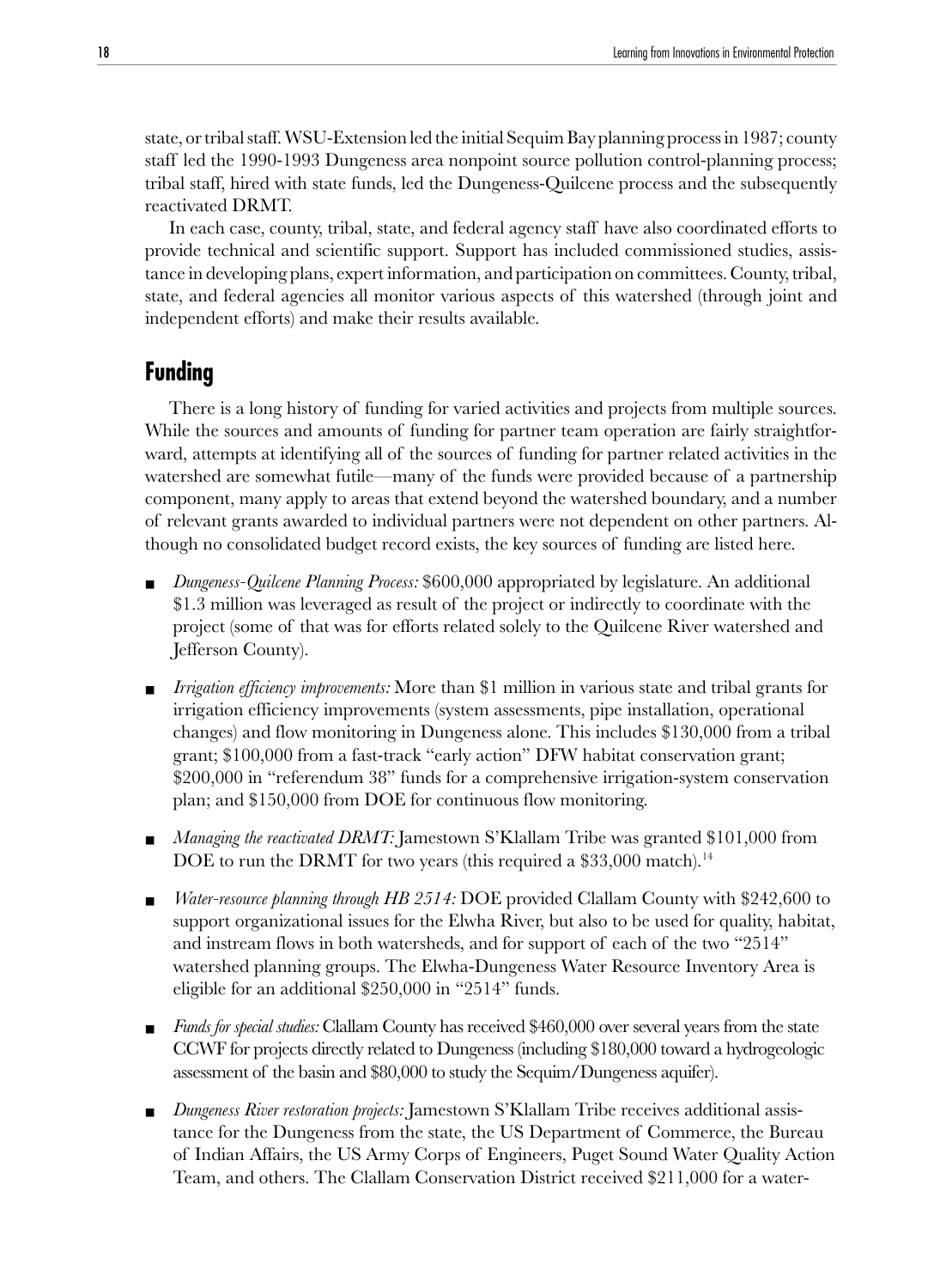<span id="page-18-0"></span>quality improvement project, in part implementing the 1993 Dungeness River Watershed Management Plan and the 1994 Dungeness-Quilcene Plan. The state has also invested special "salmon money" for salmon habitat restoration efforts related to the "threatened" listing status (e.g., \$75,000 to remove a dike; local salmon recovery coordination).

- *Dungeness River Natural History Center and Railroad Bridge Park:* The center, under construction at the time of our research, features exhibits, trails, and a restored wooden trestle bridge that serves as a site for educational and local community events. The Jamestown S'Klallam Tribe owns the land, and state and federal agencies and private foundations fund the effort through more than \$500,000 in contributions, including land.
- *Tribal capacity building:* USEPA, as part of the Dungeness-Quilcene planning process, provided \$125,000 for "Water Conservation and Pollution education" and part of a larger grant (along with Washington Department of Natural Resources and Clallam County) for "Dungeness Bank Stabilization and Restoration."15 In addition, the tribe receives numerous other water quality and natural resource staff and projects from EPA, the Department of Commerce, and the Bureau of Indian Affairs.
- *Volunteer activities:* Volunteer contributions are also substantial; in the Dungeness-Quilcene planning process alone, volunteers contributed more than 10,000 hours of their time.

# **Plans and Assessments**

# Watershed Assessments and Studies

Numerous past and ongoing scientific studies examine the Dungeness River fishery and habitat, forests, hydrology, history and land use changes, groundwater, wildlife, shellfish, citizen attitudes and water use. Many of the studies have taken place within the past ten years (both independently and jointly) as a result of coordinated planning projects for the river (see below). Highlights include a comprehensive aquatic-resource assessment for the entire river system conducted in the early 1990s; numerous investigations of salmonid migration and the effects of various environmental factors; and ongoing evaluation of the interactions between river flow, irrigation ditches, private well water withdrawals and groundwater levels. The current waterquality assessments related to shellfish pollution are conducted by the Jamestown S'Klallam Tribe, the county, and DOE.

## Plans: Links Between Information and Action

DRMT is charged with coordinating implementation efforts related to several plans developed for the Dungeness River watershed over the past decade. DRMT concentrates primarily on the Dungeness-Quilcene Plan, which to some extent enfolds the previous plans, and the subsequent plan for habitat restoration. Clallam County has initiated an effort to track in detail recommendations and management and implementation actions for these plans to enhance coordination and implementation and clarify DRMT responsibilities; the effort is not yet complete. Planning efforts involving watershed partnership teams include:

Sequim Bay Watershed Management Plan (1987): This first watershed planning effort was an "early action plan" funded by the state through the Puget Sound Water Quality Author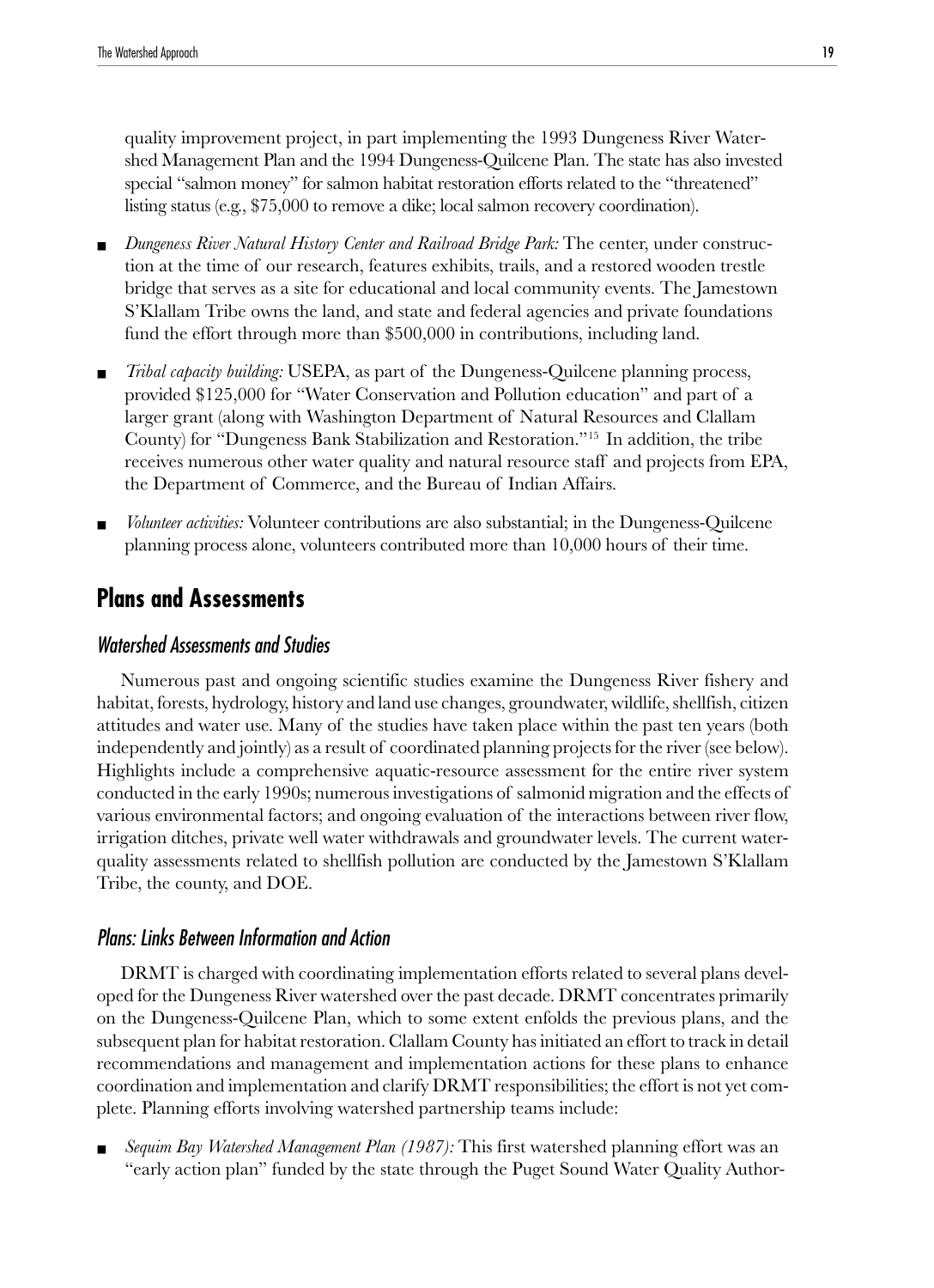ity (PSWQA) to address an immediate and known problem. Sequim Bay is immediately east (and outside) of the Dungeness watershed, although many of the current DRMT partners were involved in this effort. The plan addressed coordination and actions needs related to numerous nonpoint sources of pollution including a proposal to develop farm plans for bacteria control, land stabilization, and specific issues for education and awareness building. Clallam County, Clallam Conservation District, Jamestown S'Klallam Tribe and others have implemented some of the recommendations.

- *Clallam County Floodplain Management Plan (1989):* Clallam County and the US Army Corps of Engineers prepared this plan to address river flood-control issues. Clallam County has used the plan to guide flood-control actions, and anticipates updating the plan to incorporate recommendations from the 1997 DRRWG plan.
- *Dungeness River Area Watershed Management Plan (1990-1993):* Clallam County ranked its watersheds in priority order for pollution control as directed by the Puget Sound Water Quality Authority's 1987 Puget Sound Water Quality Management Plan. It ranked the Dungeness River watershed as its highest priority, and received funding to plan from the state's CCWF in 1989. Clallam County formed DRAWMC (which included carryover membership from the first DRMT and overlapping membership with the Dungeness-Quilcene process) and led the planning effort. The plan identified 100 actions for addressing watershed nonpoint source issues, but did not identify funding for implementation actions. Both Clallam County and DOE formally approved the plan. The Dungeness-Quilcene Plan (under development during much of the same period) crossreferences the plan and its recommendations. The reactivated DRMT is charged with implementing this and other plans.
- The Dungeness-Quilcene Water Resources Management Plan (1992-1994): The Dungeness-Quilcene Plan includes detailed recommendations for management and further research of habitat and instream flows, groundwater, water management, and education and conservation as well as a compilation of detailed information on the river systems addressed in the plan. DOE funded the two-year pilot planning effort as part of the 1991 Chelan Agreement between the state and tribes. Jamestown S'Klallam managed the planning effort with a mandated Regional Planning Group. Both the full Regional Planning Group and a technical committee analyzed and debated information for the plan. This plan was endorsed by seven of eight caucuses involved; the eighth did not feel all of his constituency supported the plan, even though the representative personally supported the plan. DOE, Clallam County, and Jamestown S'Klallam Tribe all formally approved the plan and work toward implementing plan recommendations through DRMT.
- *Recommended Restoration Projects for the Dungeness River (1995-1997):* This "habitat plan" grew from the Dungeness-Quilcene process and was developed through a two-year effort of DRRWG, an independent advisory body to DRMT. It goes beyond site-specific fixes and assesses the river as a system— determining, for example, where dikes should be moved and bridge spans lengthened to restore a broader, more-natural flood plain and river bed. DRMT became knowledgeable about the "habitat plan" through a series of seminar style meetings, in which each team member presented a section of the plan. DRMT members unanimously endorsed this plan and partners are working towards implementation.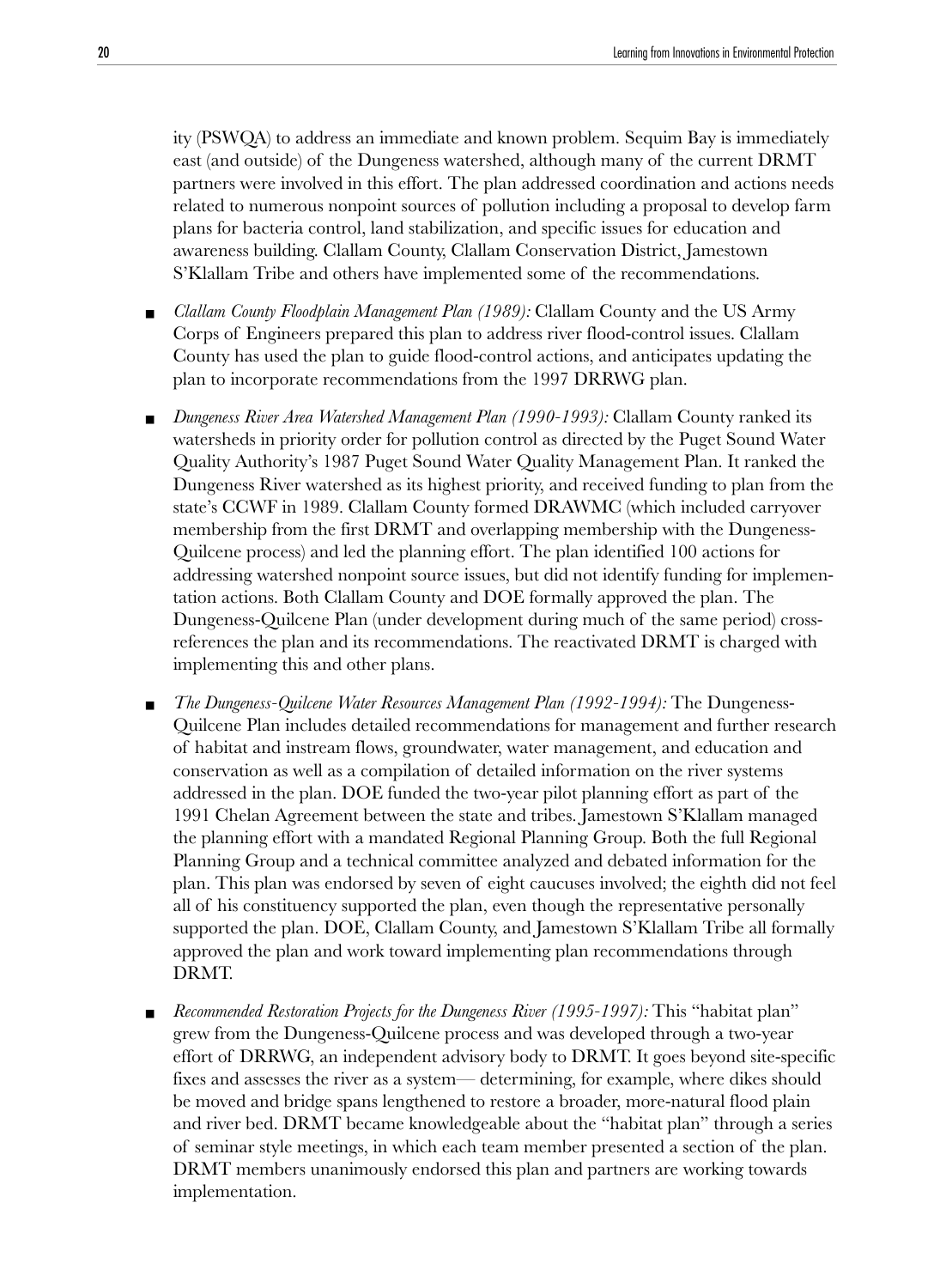- <span id="page-20-0"></span>■ *"2514" planning for the Elwha-Dungeness Water Resource Inventory Area (1998-2002):* The local planning unit designated DRMT as the planning committee for the eastern portion of the water-resource inventory area. The process addresses water quantity, water quality, habitat, and minimum flow issues. DRMT connects to the local planning unit administratively and through several overlapping participants, including the DOE watershed team leader.
- *Other efforts:* DOE, Clallam County, and Jamestown S'Klallam Tribe are beginning assessment efforts that may lead to a TMDL allocation for bacteria for parts of the Dungeness River watershed and adjacent smaller tributaries to the Strait of Juan de Fuca.

# **Relationship to State Water-Quality Regulatory Program**

Although allocation of water rights and streamflows are the major regulatory issues for the Dungeness River watershed, DRMT members are currently also addressing water quality issues. Very few facilities in the watershed require water-quality permits, and permits are largely limited to sand and gravel operations. DRMT has had limited involvement with water-quality permits for the Dungeness River, but individual partners have been involved in issues related to specific permits for facilities in neighboring watersheds (e.g., industrial and municipal discharges to the Strait of Juan de Fuca and Puget Sound, and the City of Sequim's participation in a major state-funded demonstration project for wastewater-treatment-facility water reclamation). DRMT is currently working with tribal staff and staff from DOE Environmental Investigations and Laboratory Services Program to assess sources of bacterial contamination affecting shellfish beds in Dungeness Bay. Partners anticipate that assessments could lead to a regulatory TMDL allocation.

# **Accomplishments**

## Environmental Outcomes

The most significant environmental outcome from this evolving sequence of watershed partnerships is the rewatering of the Dungeness River. Agricultural water users—who hold individual senior adjudicated rights and claims to the water dating back as early as 1895 voluntarily reduced their withdrawals during critical low-flow periods so that additional water would remain in the river for salmon. Following a four-year voluntary agreement to limit withdrawals, irrigators signed a formal Memorandum of Understanding<sup>16</sup> with DOE in April 1998 institutionalizing the voluntary agreement and creating trust water rights for the Dungeness River. Under the formal agreement, the Dungeness River Water Users Association agreed to divert no more than 50 percent of the Dungeness River flow at any time, with an upper limit of 156 cfs, the historic water rights of users determined by DOE. Historically, 16 percent of average daily flows have been below 156 cfs; the minimum recorded average daily flow is 65 cfs. The agreement reduced uncertainty regarding tribal claims to instream flows and, as a result of the agreement, irrigators receive assistance for efficiency improvements on their aging irrigation systems, partly in the form of federal salmon-habitat improvement-grants through the tribe.

The agreement came, in part, from ten years of efforts by the tribal director for natural resources in cooperation with a leader among the irrigators. Even with the partnership efforts, irrigators realized the tribe could take the issue to court, or the state could enter in a regulatory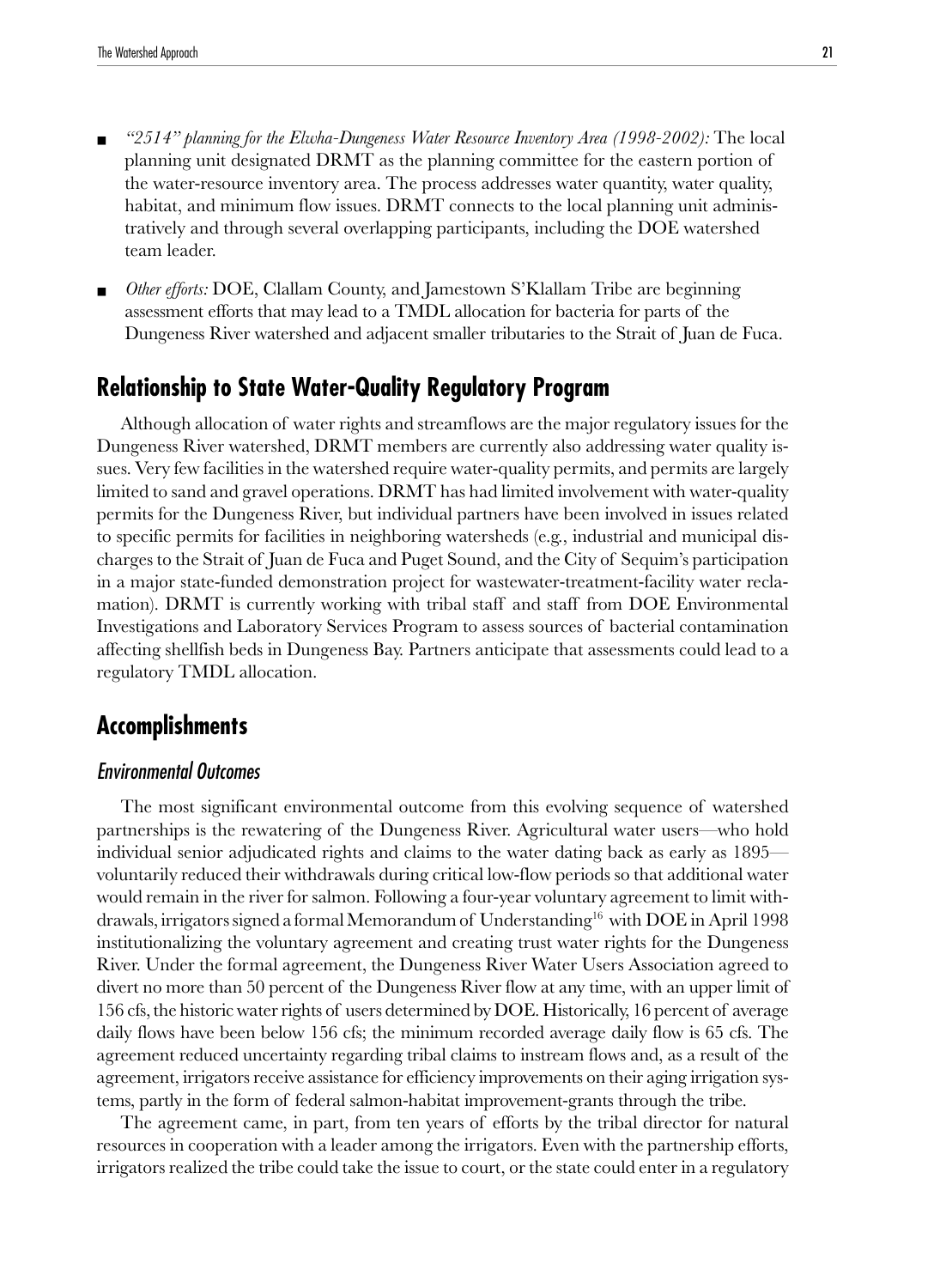capacity. One of the keys to reaching agreement was the realization by irrigators that they were taking a high percentage of river flows during low-flow periods; the realization came through new information provided by joint measurement by irrigators and tribal representatives. The agreement was tested by a drought soon afterward, and it proved viable, partly through active involvement of water users' leadership.

#### Environmental Outputs

Dungeness partnerships have also resulted in a number of intermediate environmental outputs, particularly related to salmon habitat restoration. DOE, the tribe and agricultural water users jointly funded irrigation efficiency studies, plan development, and project implementation; the major elements involve replacing earthen irrigation ditches with pipes to reduce infiltration losses as well as adding fish screens and replacing siphons. Through numerous funding sources, partners (particularly DFW, Clallam County, Clallam Conservation District/NRCS, and the Jamestown S'Klallam Tribe) have installed large-woody-debris structures, bioengineered streambank stabilization measures, and manipulated stream channels and riparian habitat in lower-watershed tributary streams. Team members also advise DFW regarding their captive brood-stock program to restore a wild salmon population. Clallam Conservation District and NRCS work with farmers in the watershed for improvements to nutrient and pasture management, soil conservation, and more. The tribe, conservation district and land trust coordinate to preserve existing riparian areas that have high habitat values.

#### Other Accomplishments

Other important accomplishments of the partnership relate to public education efforts, research, and the partnership's function as a forum and information clearinghouse for river activities. The centerpiece public educational effort for issues facing the Dungeness River is the Dungeness River Natural History Center and "Railroad Bridge Park." The center, under construction at the time of this research, features exhibits, trails, and a restored wooden trestle bridge that serves as a site for educational and local community events. State and federal agencies and private foundations fund the effort through more than \$500,000 in grants; the Jamestown S'Klallam Tribe owns the land and coordinates administration. Partners have produced and published several booklets related to the river (for example "Every River Has Its People," a 30 page booklet describing the watershed history and resource issues), hosted bay and watershed tours, and installed interpretive signs.

Dungeness partners are involved with current research on hydrologic continuity between groundwater, irrigation ditches, tributaries, the river, and wells. Partners are also involved in other research, including intensive monitoring and assessment work, led by DOE and the tribe, associated with identifying sources of bacteria polluting shellfish beds.

Meetings of the current watershed partnership (DRMT) are open and widely publicized, and as with its previous forms, the partnership teams provides a forum for stakeholders to discuss watershed issues and river related research. Public turnout for DRMT meetings has been high; attendance is diverse, including several private property rights proponents. Between the various planning and management efforts (see Figure A-1), local partners have provided watershed-oriented forums for more than a decade.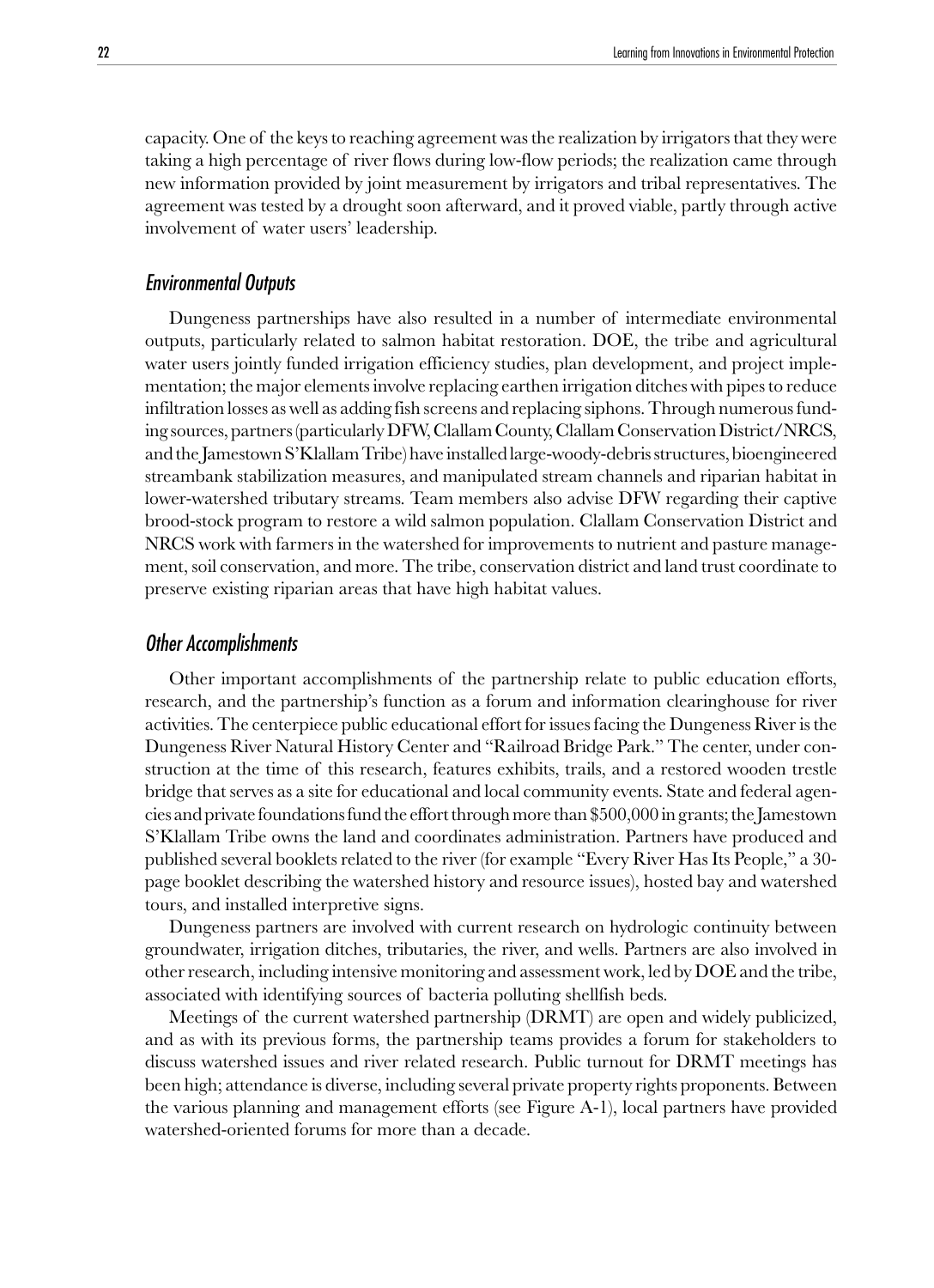# <span id="page-22-0"></span>**Case Commentary**

The accomplishments of these Dungeness River partnerships, particularly the innovative trust water-rights agreement, are very promising indications that seemingly intractable issues can be successfully addressed in a watershed framework. Traditional programs had not resolved instream flow-depletion issues. The major accomplishments and pending restoration improvements here simply could not have developed without the high degree of coordination and information sharing enabled by the watershed approach—each planning effort involved intense cooperation among participants. Numerous state agencies, county departments, tribal interests and federal entities play key roles in Dungeness River management, and working through partnerships is now the accepted approach to water resource management in the watershed.

In addition to the accomplishments already identified, tribal and county capacity for addressing resource management has increased markedly since partnership efforts began. Both entities have increased their staff, enhanced their technical capacities, and gained a better understanding of resource conditions and resource management. Working in partnerships has also provided an historically under-represented group (the Jamestown S'Klallam Tribe) with new resources and influence over local public issues. Constant association with the tribe and their staff has increased understanding of tribal issues and appreciation of tribal abilities within the watershed community. The tribe has also contributed additional federal resources for environmental management unavailable to non-tribal groups.

Finally, and significantly, partners have sustained a concentrated local, state, and federal focus on Dungeness River resources for more than a decade. This focus and collaborative approach will continue.

# **Contributing Factors**

The literature suggests a number of key variables thought to influence a watershed partnership's accomplishments. We have identified key factors, which in our judgement, were important for this partnership. Factors are not ranked here, and the discussion reiterates information presented throughout this appendix:

- *Issue(s) salience:* Strong interests in salmon restoration (initially promoted by the tribe and others, and now given greater immediacy by the National Marine Fisheries Service) has driven partnership efforts for this watershed. Other local groups participate to coordinate and protect their interests in continued irrigation, other water uses, development, private property rights, and environmental protection/restoration.
- *Inclusive participation by a broad array of interests:* Each partnership has included a diverse range of interests, and their participation has both broadened the spectrum of perspectives and legitimized group plans and decisions. The joint Dungeness-Quilcene planning group illustrates potential problems from including too broad an area for planning; participants in those water-management areas were starting from different levels of issue and personal familiarity and were disconnected from each other geographically. Subsequent efforts targeted smaller watershed areas.
- Initial leadership and sustained participation of respected local individuals along with active participa*tion by capable state and local agency staff:* The partnerships were all largely initiated by local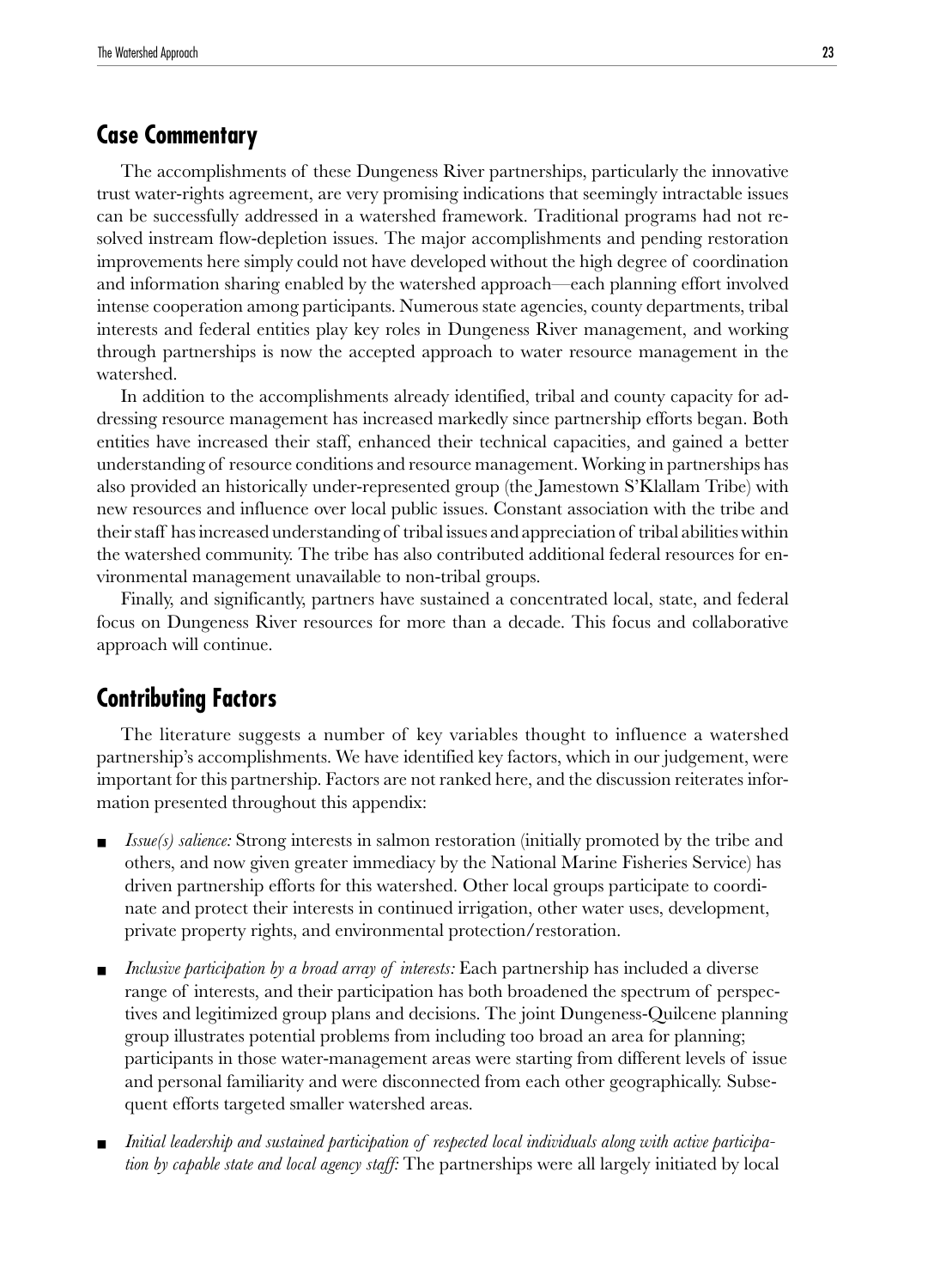leaders (particularly from within the irrigation and tribal communities, including tribal efforts to secure designation as a pilot for the Chelan Agreement) and led by local staff and citizens. Local agencies, political representatives, and residents sustain partnership efforts for Dungeness River management. Several state, local, and federal agencies interact on a regular basis through the DRMT. Those agencies, particularly DOE, DFW, Jamestown S'Klallam Tribe's Department of Natural Resources, Clallam County, and the Clallam Conservation District, provide important group functions. Participation and shared leadership by both local citizens and agency staff together appears to influence success.

- Formal governmental support: Local governments and the state support and legitimize Dungeness River partnerships through endorsement/adoption and recognition of partnership efforts. Clallam County and Jamestown S'Klallam Tribe passed a joint resolution creating and supporting the DRMT. A city council member from Sequim, the only incorporated area in the watershed, participates on the team. The local government caucus approved the Dungeness-Quilcene Plan. DOE has approved each watershed management plan and, as part of the Chelan Agreement, funded the Dungeness-Quilcene Water Resources Pilot Planning project.
- *A sound scientific basis for assessment and action:* Partners conduct and share research on watershed resources and use computer models to understand sediment transport, stream flow and groundwater hydrologic continuity. They have also developed a detailed inventory and assessment, focused mostly on the river, riparian corridor, and lower watershed but also including upland watershed hydrogeology and identifying potential upland resource impacts.
- *Use of a watershed plan to guide actions:* Dungeness River watershed partners are carrying out several plans. The plans contain reference information and specify recommendations and implementation actions. The plans provide a scientifically sound framework and set of priorities for partner actions.
- *Funding to employ staff, collect information, develop plans, and implement actions:* Dungeness River partnerships have used numerous funding sources to support these activities. County and tribal staff are funded primarily through state and federal grants. Funding for information collection has come from federal agencies (EPA, USGS, USFS, USFWS) and as part of several state initiatives. Those partnership efforts have received substantial state support for planning. Partners draw from a variety of sources to implement their plans and continue to seek additional funding, including through agency and local government programs.
- Staff for coordination, management, and technical work: The county and Jamestown S'Klallam Tribe have both provided coordination and management staff for various Dungeness partnership efforts, supported largely through project grants. County, tribal, state, and federal agencies provide staff for technical assessment, design, and implementation work.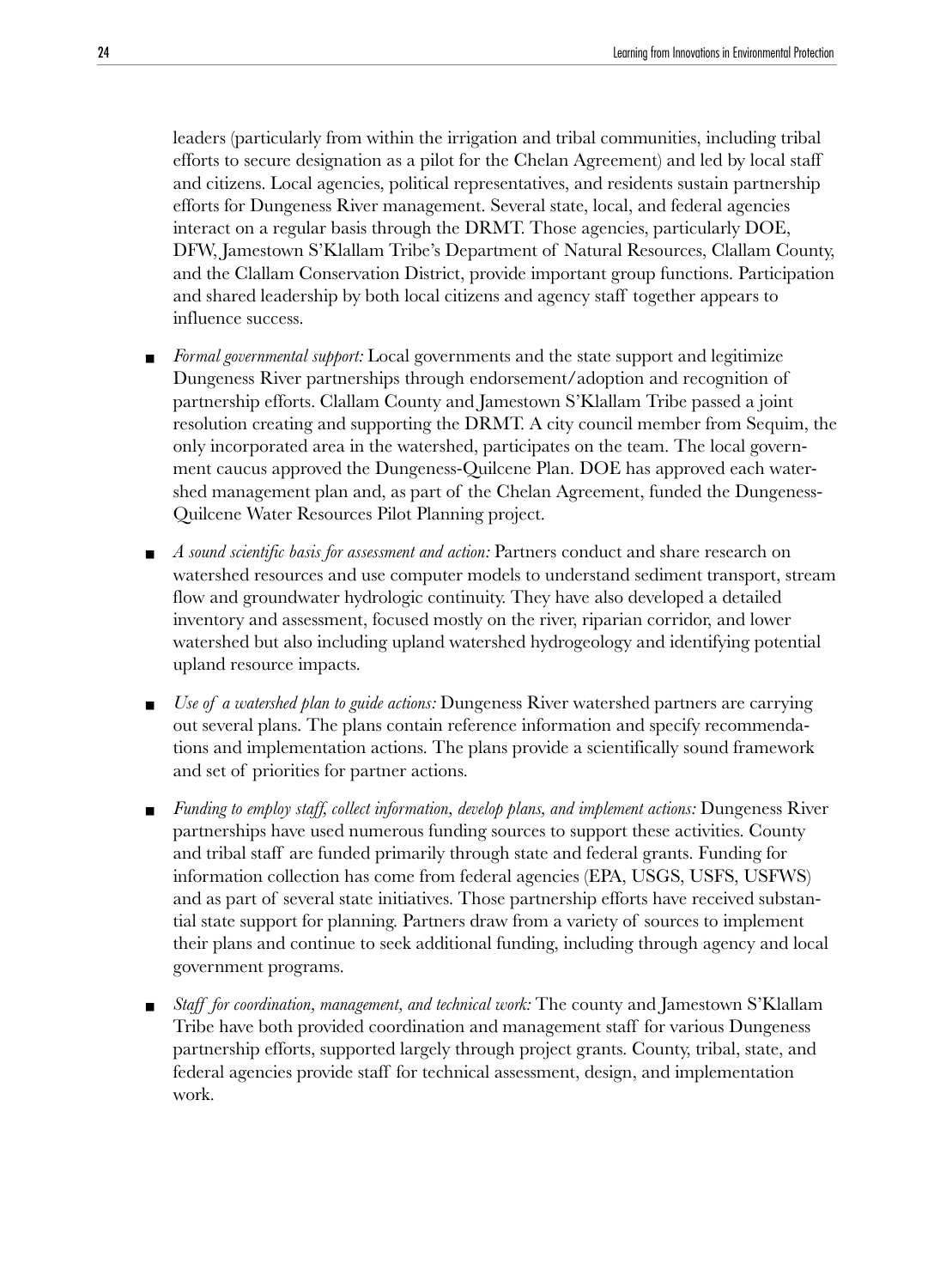# <span id="page-24-0"></span>**Nisqually River Watershed, Washington**

# **List of Acronyms**

| BMP         | <b>Best Management Practice</b>              |
|-------------|----------------------------------------------|
| <b>CCWF</b> | Washington state Centennial Clean Water Fund |
| cfs         | Cubic feet per second (flow measure)         |
| DFW         | Washington Department of Fish and Wildlife   |
| <b>DOE</b>  | Washington Department of Ecology             |
| <b>FERC</b> | Federal Energy Regulatory Commission         |
| NRC         | Nisqually River Council                      |
| NRCAC       | Nisqually River Citizens Advisory Committee  |
| <b>TFW</b>  | Timber Fish and Wildlife                     |
| <b>TMDL</b> | Total Maximum Daily Load                     |
| <b>USFS</b> | US Forest Service                            |
| USFWS       | US Fish and Wildlife Service                 |
| USGS        | US Geological Survey                         |

# **Acknowledgments**

We would like to thank Steve Craig and Peter Moulton for their extensive assistance and review of an earlier draft. Jeanette Dorner, Stan Humann, Steve Keller, Ed Kenney, John Konorsky, Chris Maun, Fred Michelson, Herb Strumpf, Jean Takekawa, and George Walther also generously shared time and information.

# **Partnership Description**

The Nisqually River Council (NRC) is a partnership among state agencies, federal land managers, Nisqually Tribe, local municipalities, other organizations and citizens. NRC, formed in 1987, is a non-regulatory cooperative group that has sponsored research and natural re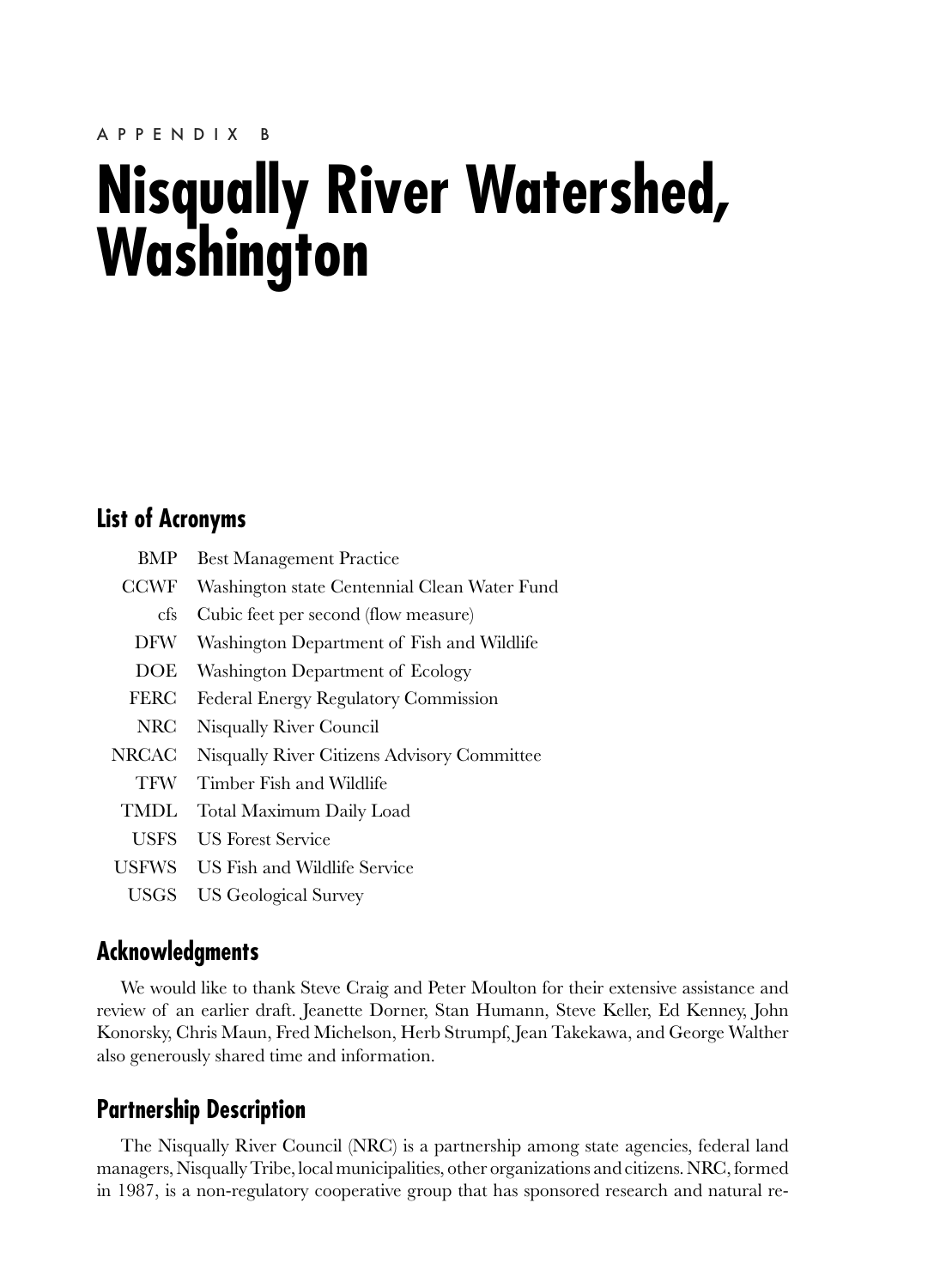<span id="page-25-0"></span>source restoration and protection efforts and has been the major forum and information clearinghouse for water and natural resource issues related to the Nisqually River and watershed. NRC is one of five closely linked entities spawned by the legislatively mandated Nisqually River Management Plan. The plan was developed by Washington Department of Ecology (DOE) with assistance a Nisqually River Task Force, convened solely for the planning effort. Each of the program's four additional entities is distinct from NRC but has overlapping membership and goals: the Nisqually River Citizens Advisory Committee (NRCAC); the Nisqually River Interpretive Center Foundation; the Nisqually River Basin Land Trust; and the Nisqually River Education Project. Together, those entities form the Nisqually River Management Program.

# **Background, Genesis and Purpose of Partnership**

### Trigger

In 1985, the Washington State Legislature, recognizing the watershed as "a highly prized area of great natural beauty," directed DOE to develop a plan leading to a "stewardship program" to balance economic and environmental interests in the watershed.<sup>17</sup> The legislature appropriated \$42,516 to develop a plan. DOE convened the Nisqually River Task Force, which led development of the Nisqually River Management Plan.

### Initiator

A Washington state legislator with a strong personal interest in protecting the basin introduced legislation that created a Nisqually River Management Plan.

#### Stated Partnership Goals and Objectives

The purpose of NRC is "to serve as a coordination and advocacy body for, and to analyze policy issues relating to, implementation of the Nisqually River Management Plan," and "to act as a clearinghouse and coordinating unit for Nisqually River interests."18

#### Scope

#### ■ *Substantive scope:*

NRC considers a comprehensive range of issues throughout the Nisqually River watershed, including: instream, riparian, and wetland habitat; point and nonpoint sources of water pollution; fisheries restoration and management; water-quality impacts on shellfish; recreation and river access; land management; and environmental aesthetics. NRC has special interest in a "core management zone," consisting of a 200-foot-wide corridor on each side of the Nisqually River and part of a major tributary, and a "stewardship management zone," a viewshed corridor along the Nisqually River (between one-quarter mile and three-quarter miles on each side of the river) and 200-foot corridors on all other tributaries.

#### ■ *Functional scope:*

NRC and its four affiliated organizations in the Nisqually River Management Program<sup>19</sup> address issues through multiple means. Among their actions, they: coordinate implementation of the Nisqually River Management Plan and general information regarding watershed re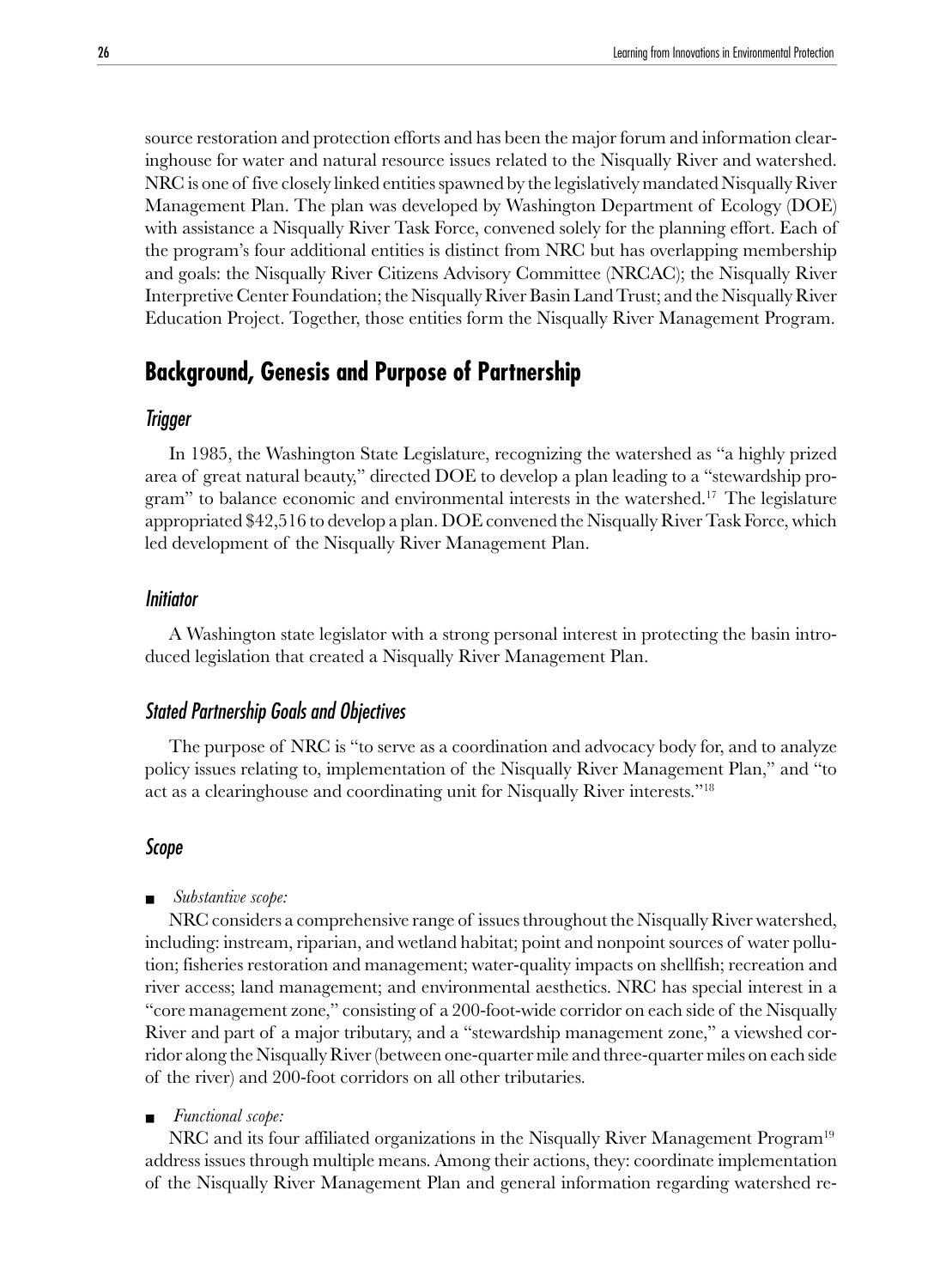<span id="page-26-0"></span>source management actions; host adult and youth educational events and coordinate with the school-based Nisqually River Education Project; identify and generate funds for watershed partners; sponsor research; and engage local officials in discussions regarding local activities that may affect the resource (e.g., urbanization and development, riparian area modifications). NRC participates in a range of land- and water-management activities, including scientific research, stream and land rehabilitation, and land acquisition. Partners address new issues as they occur (e.g., responding to proposed land-use changes and discharge activities within the basin).

# **Local Context for Watershed Partnerships**

# Watershed Description

As recognized by the legislation initiating the river management plan, the Nisqually River basin is an area of exceptional beauty and resource value covering more than 700 square miles near the southern end of the Puget Sound. The watershed, located within a short drive of Seattle and Tacoma, begins on the slopes of Mt Rainier and flows 78 miles through a variety of habitats to the Nisqually Delta in the Nisqually National Wildlife Refuge. The river provides Southern Puget Sound's largest single source of fresh water. Flows in the upper half of the river are solely runoff and snowmelt; releases from four hydropower facilities and runoff from tributaries control flow in the lower half.

The Nisqually River basin includes three counties: Pierce County (58 percent of the watershed); Thurston County (35 percent); and Lewis County (17 percent). The basin includes a number of small urban areas including Yelm (population 2,500); Eatonville (population 1,900); and several smaller communities. The federal government manages 30 percent of the basin through Fort Lewis (US Army), Mount Rainier National Park (National Park Service), Nisqually National Wildlife Refuge (US Fish and Wildlife Service), and Gifford Pinchot National Forest (US National Forest Service). The Nisqually Tribe manages a 1,600-acre reservation adjacent to the river in the lower watershed. State lands account for 13 percent of the watershed, including the 4,100-acre University of Washington Pack Experimental Forest.

With the national park, national forest, Fort Lewis, state lands, and large commercial forestry land holdings, forests cover roughly 90 percent of the watershed. Urban areas constitute only about 1 percent, and agricultural and rural non-agricultural uses (including a growing number of rural residents in the lower watershed) account for the remaining nine percent.

#### Water Resource and Other Key Environmental Issues

Though the Nisqually basin is highly valued for its natural beauty and relatively pristine conditions, the river and tributaries face water-quality threats. Surface waters in the basin are affected by numerous nonpoint sources of pollution from forestry, agricultural, and urban lands, and from expanding urbanization and rural development. All those contribute sediments, nutrients, and bacteria. There are several permitted point source discharges to the river and tributaries, including wastewater treatment plants, gravel and construction materials operations, dairies, and a number of manufacturing operations. The area includes a large municipal sludge reclamation area and a new landfill. There are public health concerns over elevated levels of nitrates in groundwater, particularly in the face of increasing rural non-farm development on the glacial outwash. Shellfish beds at the Nisqually Delta have a conditional harvest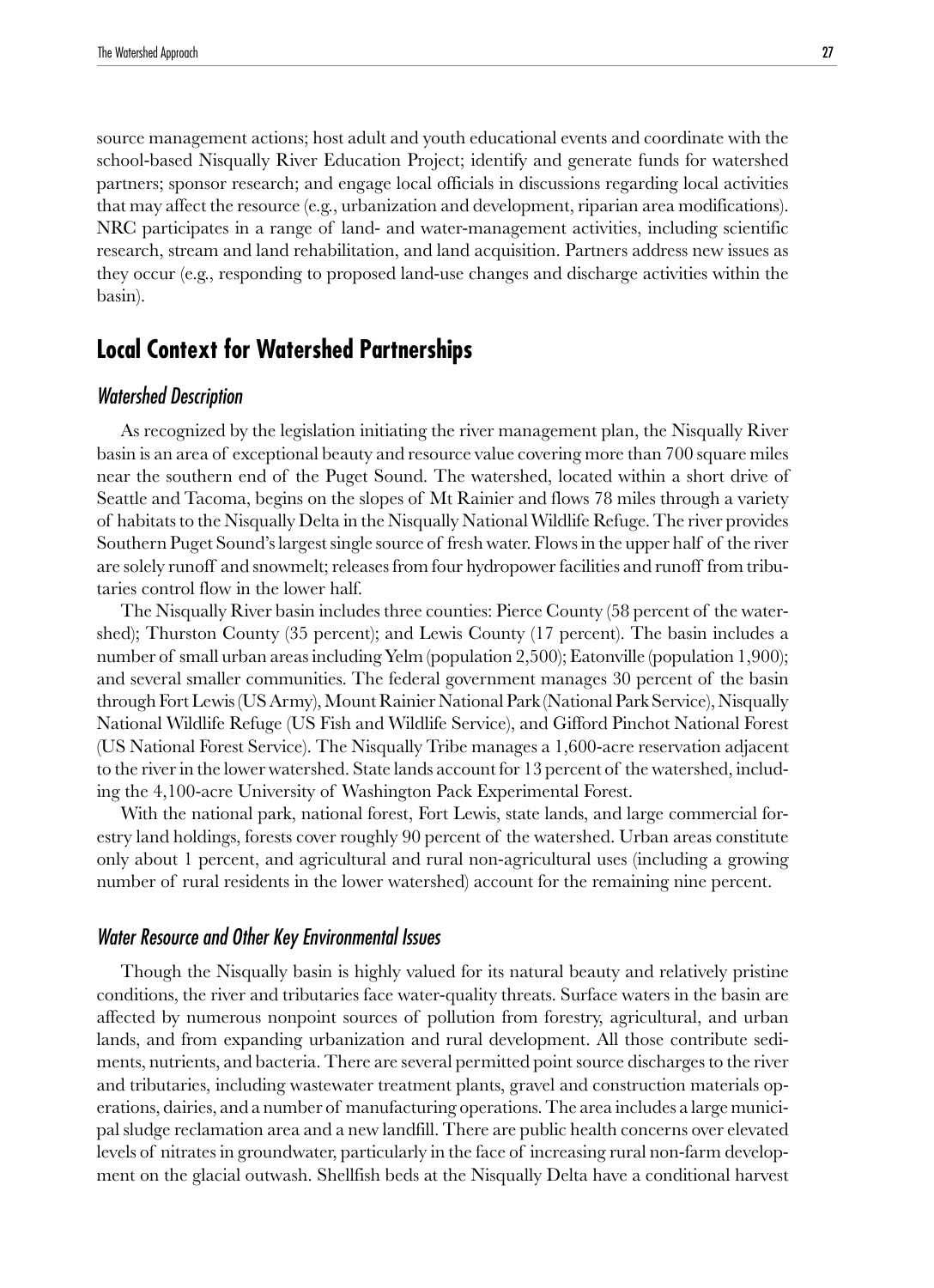<span id="page-27-0"></span>rating due to pollution from bacteria, which places restrictions on commercial harvests.

Restoring salmon and salmon habitat is a high-priority resource-management issue throughout the Pacific Northwest, and chinook salmon are listed as a threatened species throughout Puget Sound, including in the Nisqually basin. Despite having no remaining native Nisqually chinook salmon species, partners (particularly the Nisqually Tribe and Washington Department of Fish and Wildlife—DFW) are working to develop a wild salmon population from other fishery stock.

Ten water bodies/segments in the basin are listed on Washington's 303(d) list of impaired waters. Four lake sites are listed for high levels of phosphorus, three stream reaches have high levels of fecal coliform, two have inadequate dissolved oxygen, and one stream is listed for high temperatures. DOE recommends total maximum daily load (TMDL) actions for nine of the sites, and the agency is beginning a process to further analyze the sources of impairment for these waters.

#### Driving Issues

Salmon protection and restoration and overall preservation of this highly valued natural area are the two main issues driving interest in this basin. The recent chinook salmon listing under the federal Endangered Species Act and ongoing tribal and DFW fishery management efforts are key elements in attempts for salmon recovery.

#### Prior Relationships Among Partners

The Nisqually Tribe has a history of resolved conflicts with public hydropower utility operators (through negotiations under authority of the Federal Energy Regulatory Commission— FERC) and with the state and major private timber interests (through the Timber Fish and Wildlife—TFW—discussions that partly overlapped efforts of the Nisqually River Task Force).

In 1974, the Nisqually Tribe initiated litigation against Tacoma Public Utilities over minimum instream flows and related habitat protection issues. In 1978, a FERC administrative law judge ordered Tacoma Public Utilities and Centralia City Light to provide minimum flows for fish habitat. The judge also established the Nisqually River Coordinating Committee with representation from the tribe, the two power companies, and the state fish and wildlife agencies in order to address and resolve future conflicts between hydropower and fish habitat over flows in the basin.20

The TFW agreement among tribal, forestry, and state interests established an acceptable voluntary natural resource management process for forest practices on state and private lands. Several individuals from the forest products, tribal, and state agency groups participated in both the TFW discussions and on the Nisqually River Task Force or subcommittees.

# **History/Key Dates**

| 1974    | Boldt decision holds that tribes have a right to half of harvestable salmon. <sup>21</sup>    |
|---------|-----------------------------------------------------------------------------------------------|
| 1974    | Nisqually Tribe sues Tacoma Public Utilities over minimum flows for the<br>Nisqually River.   |
| 1976-78 | Instream flow issues for the Nisqually River are settled by a FERC administra-<br>tive judge. |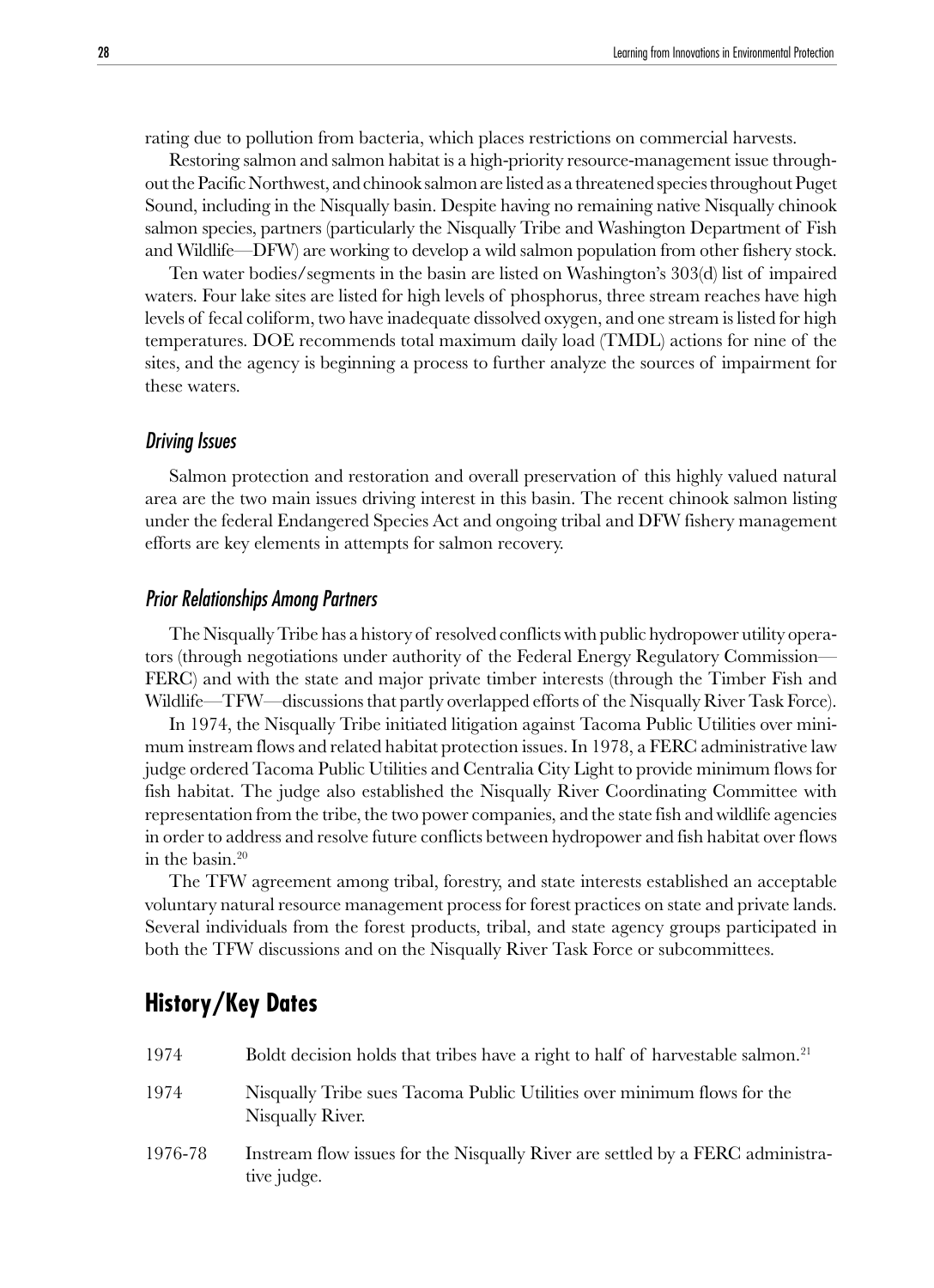| 1985      | Washington State legislature directs DOE to prepare a management plan for<br>the Nisqually River, specifying that the plan not be implemented prior to<br>adoption by the legislature.                                                                                                                                                                                                                                                                                                                                                                                                                                                                                                                                                                                        |
|-----------|-------------------------------------------------------------------------------------------------------------------------------------------------------------------------------------------------------------------------------------------------------------------------------------------------------------------------------------------------------------------------------------------------------------------------------------------------------------------------------------------------------------------------------------------------------------------------------------------------------------------------------------------------------------------------------------------------------------------------------------------------------------------------------|
| 1985      | DOE initiates the Nisqually River Task Force, comprised of a broad represen-<br>tation of basin stakeholders. The task force established a steering committee<br>and a technical advisory committee with six technical subcommittees, which,<br>in turn developed the plan.                                                                                                                                                                                                                                                                                                                                                                                                                                                                                                   |
| 1987      | State Legislature approves the Nisqually River Management Plan. DOE<br>convenes the NRC and provides staff support for NRC activities. NRC selects<br>20 initial members for the NRCAC from over 50 applicants.                                                                                                                                                                                                                                                                                                                                                                                                                                                                                                                                                               |
| 1987-1999 | NRC meets monthly, NRCAC meets regularly, and both address resource<br>management issues outlined in the Nisqually River Management Plan.                                                                                                                                                                                                                                                                                                                                                                                                                                                                                                                                                                                                                                     |
| 1989      | The state legislature appropriates funds to support implementation of the<br>Nisqually River Management Plan. The Nisqually River Basin Land Trust is<br>created, following recommendations in the Nisqually River Management Plan.                                                                                                                                                                                                                                                                                                                                                                                                                                                                                                                                           |
|           | Early 1990s Tacoma Public Utilities and Centralia City Light begin to explore mitigation<br>options related to an impending FERC relicensing process for their hydro-<br>power facilities. NRC becomes a forum for discussion of mitigation options<br>within the Nisqually basin, and NRC is influential in facilitating a<br>Weyerhaeuser Company sale of land to Tacoma Public Utilities for FERC-<br>related mitigation measures. The sale enables a "bluff to bluff" conservation<br>area along a nine mile riparian corridor of the Nisqually River. Although<br>development of this corridor would be more lucrative for Weyerhaeuser, by<br>selling to Tacoma Public Utilities for conservation management, they secure a<br>significant preservation accomplishment. |
| 1992      | NRC receives \$150,000 from the state legislature for initial planning of the<br>Nisqually River Interpretive Center. The Nisqually River Interpretive Center<br>Foundation is established to oversee planning and development.                                                                                                                                                                                                                                                                                                                                                                                                                                                                                                                                               |
| 1992      | NRC formally requests a full environmental impact statement for the new City<br>of Yelm wastewater treatment plant. It becomes a major issue for NRCAC,<br>both because of a proposed discharge to the river and concerns over regional<br>groundwater quality. The issue had grown since the late 1980s, when elevated<br>nitrate levels in groundwater led Yelm to pursue a switch from septic systems<br>to a blended septic/centralized wastewater treatment system.                                                                                                                                                                                                                                                                                                      |
| 1997      | FERC issues license for both Tacoma Public Utilities and Centralia City Light<br>hydropower operations.                                                                                                                                                                                                                                                                                                                                                                                                                                                                                                                                                                                                                                                                       |
| 1998      | A local planning unit, involving several NRC partners, applies for and receives<br>funding through the new "2514" watershed planning program. The Nisqually<br>Tribe is the state's only tribe to lead and manage a "2514" watershed planning<br>process, indicating a high degree of trust and confidence from other watershed<br>governments.                                                                                                                                                                                                                                                                                                                                                                                                                               |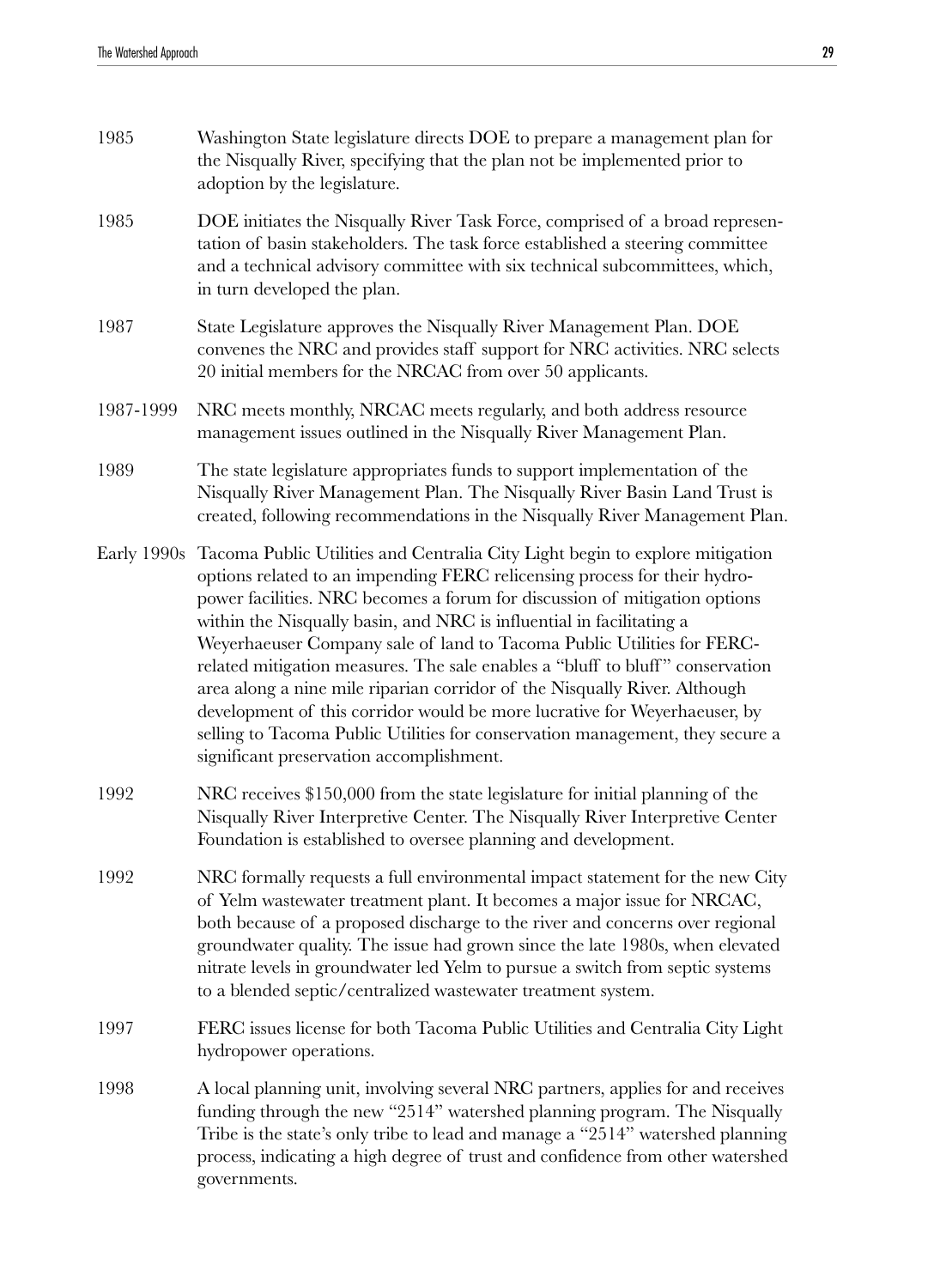<span id="page-29-0"></span>1999 The National Marine Fisheries Service lists Puget Sound chinook salmon as "threatened."

# **Organizational Arrangements**

#### Composition/Representation

The original Nisqually River Task Force had a 24-member steering team that included a broad range of high profile representatives from numerous public and private organizations, as well as a 50-member technical advisory team with six additional subcommittees. Its successor, NRC, has 20 members representing each basin county and municipality, state agencies (DOE, DFW, Washington Parks and Recreation Commission, Department of Natural Resources, Department of Agriculture, and University of Washington), federal land management agencies, and the Nisqually Tribal Council. A separate NRCAC (which requires at least two-thirds of its membership to be basin residents and landowners) involves additional stakeholders who selfnominate for membership. NRCAC is also formally represented on NRC.

#### Structure/Process

NRC has no formal bylaws. It coordinates through an executive committee consisting of the three counties, an advisory committee representative, the Nisqually Tribal Council, and three state agencies (DFW, Parks and Recreation Commission, and Department of Natural Resources). NRC is run by a chair that rotates among members. NRC meets monthly and, while seeking consensus, makes decisions by majority vote. NRC organizational arrangement were specified in the Nisqually River Management Plan, including the requirement for a citizens' advisory body.

NRCAC selects a chair and vice-chair and has three formal positions on the NRC, although NRC encourages broad NRCAC member participation at NRC meetings. NRCAC has a process in place to determine its representation on NRC when controversial issues divide members. NRCAC holds its own monthly meetings and also uses a majority vote for decisions.

NRC and NRCAC share four joint committees: Executive/Budget; Education and Interpretation; Natural Resources, and Public Access. The Nisqually River Interpretative Center Foundation and the Nisqually River Basin Land Trust are each nonprofit organizations with their own boards of directors. NRC approves the Interpretive Center Foundation Center board members. The land trust is a membership organization with various membership categories based on donations. The Nisqually River Education Project focuses on watershed education for students from upper elementary school to high school, as well as teacher training, curriculum development and water quality monitoring.

#### Authority Relationships

NRC does not hold formal authority for resource-management decisions, but its stature as a legislatively created body legitimates NRC and its actions. NRC's state, local, and federal governmental members exercise independent authority for watershed land and water resource management. The various Nisqually River auxiliary groups are accountable largely to themselves, their boards, and to the legislature.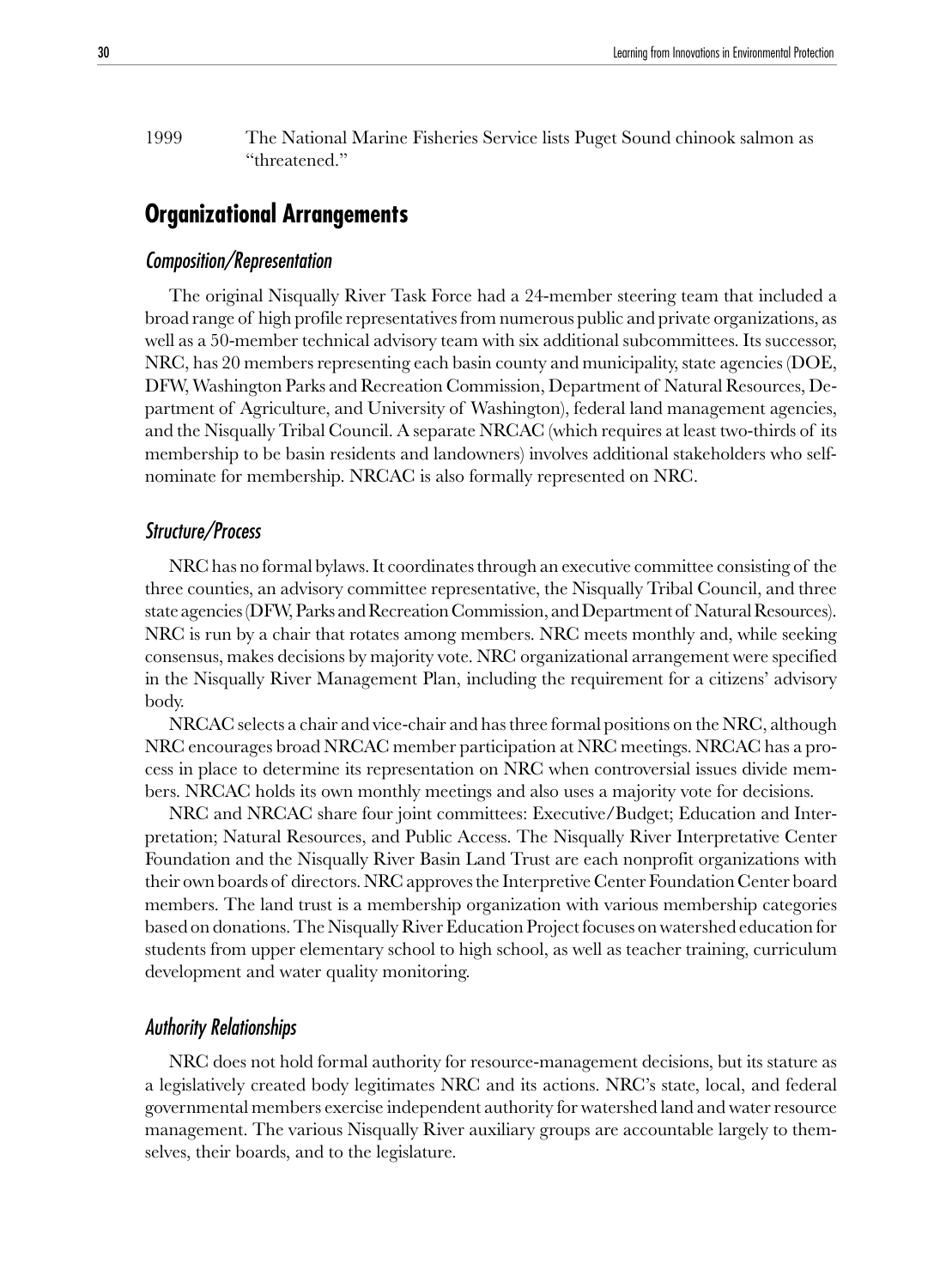# <span id="page-30-0"></span>Staff Functions and Partner Roles

Table B-1 identifies several staff and support roles for NRC efforts. DOE supports one fulltime position for NRC and an additional position for the "2514" watershed planning efforts. For several years, both staff were assigned solely to NRC and related committee activities. Now, one coordinates council and committee meetings and events, manages council-related administration, develops newsletters, maintains and distributes minutes for each council meeting, and carries out additional NRC related activities. The second DOE employee oversees the watershed's "2514" planning process, and participates actively in NRC activities, including serving a term as NRC chair. The Nisqually River Education Project is run by its director, and the Nisqually River Interpretative Center Foundation and the Nisqually River Basin Land Trust are staffed by board members.

Most agency partners contribute some form of technical assistance or technical information for NRC actions and deliberations. These include extensive research and monitoring from the Nisqually Tribe and DOE, conservation district inventory work and technical support for farmers and rural non-farm residents, DFW and tribal fishery management information, and land management information from numerous partners. NRC has been successful in coordinating applications and obtaining grant funding to support scientific research by partners.

Volunteers and partners at all levels of government have provided in-kind contributions for activities including restoration projects and educational and awareness events. It should be noted that professional facilitation was not an important aspect of this partnership.

# **Funding**

Initially, NRC received funding from the legislature (about \$40,000 in flexible spending for issues connected to the watershed plan). Those resources have been redirected, but the council and partners generate additional funding for issues connected to the plan. Other sources of funding include the Coastal Zone Management program, state and federal salmon recovery funds, the state Centennial Clean Water Fund (CCWF), federal USEPA 319(h) funds and US Fish and Wildlife Service grants. Conservation districts have access to NRCS funding programs. The Nisqually Tribe receives additional funding for water quality programs, habitat restoration work, and community development actions from several federal agencies. Since 1987, NRC and its members have received over \$4 million in funding for watershed-related resource management work: in addition to nearly \$10 million in state and federal support for the City of Yelm's innovative wastewater treatment plant.

The Nisqually River Basin Land Trust is funded through public and private donations and special events, and the land trust has oversight and administrative responsibility for the \$1.75 million Nisqually Delta Environmental Mitigation Trust, contributed by a company located near the river delta. The Interpretive Center Foundation raises additional private funding. The Nisqually River Education Project is currently funded through state funds and has received past support as part of a 319(h) grant.

# **Plans and Assessments**

# Watershed Assessment and Studies

In developing the Nisqually River Management Plan, the Nisqually River Task Force recognized a general lack of information about resource management in the basin. Since the mid-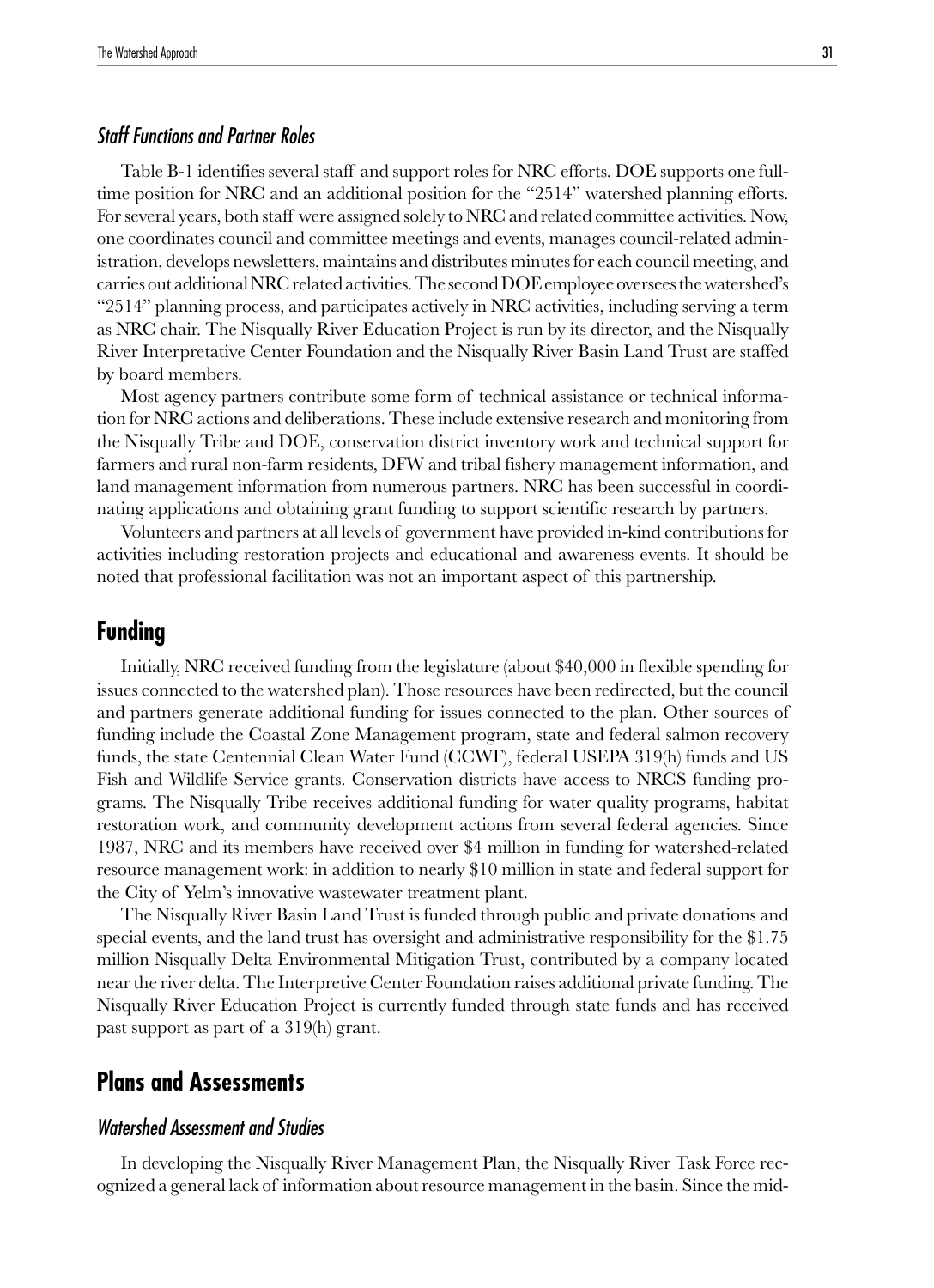|                                                                                                     | Individual/<br>private<br>citizens | Consultants | <b>ÖS</b><br>$local$ | County/local<br>governments | Regional<br>dgency | agencies<br>State | USEPA NRCS |   | agencies<br>federal<br>Other | government<br>Tribal |
|-----------------------------------------------------------------------------------------------------|------------------------------------|-------------|----------------------|-----------------------------|--------------------|-------------------|------------|---|------------------------------|----------------------|
| ADMINISTRATION/MANESEMENT                                                                           |                                    |             |                      |                             |                    |                   |            |   |                              |                      |
| Initiation/convening                                                                                |                                    |             |                      |                             |                    |                   |            |   |                              |                      |
| Administrative functions                                                                            |                                    |             |                      |                             |                    | ■                 |            |   |                              |                      |
| Coordinative functions                                                                              |                                    |             | ■                    |                             |                    |                   |            |   |                              |                      |
| Formal partnership facilitation                                                                     |                                    |             |                      |                             |                    |                   |            |   |                              |                      |
| Information provision/analysis                                                                      |                                    |             | ■                    | ٠                           | ٠                  |                   |            |   |                              |                      |
| Implementation/management actions<br>(BMP installation, habitat work)                               |                                    |             | ■                    |                             |                    | ▄                 |            |   |                              |                      |
| <b>FUNDING</b>                                                                                      |                                    |             |                      |                             |                    |                   |            |   |                              |                      |
| Funding for planning                                                                                |                                    |             |                      |                             |                    | ٠                 |            |   |                              |                      |
| Funding for implementation staff                                                                    |                                    |             |                      |                             |                    | ■                 |            | ٠ |                              |                      |
| management actions (BMPs, habitat<br>improvements, land acquisition)<br>Funding for implementation/ |                                    |             | ■                    |                             |                    | ┓                 |            |   |                              |                      |

# TABLE B-1. MAJOR PARTNER ROLES AND FUNCTIONS FOR THE NISQUALLY RIVER WATERSHED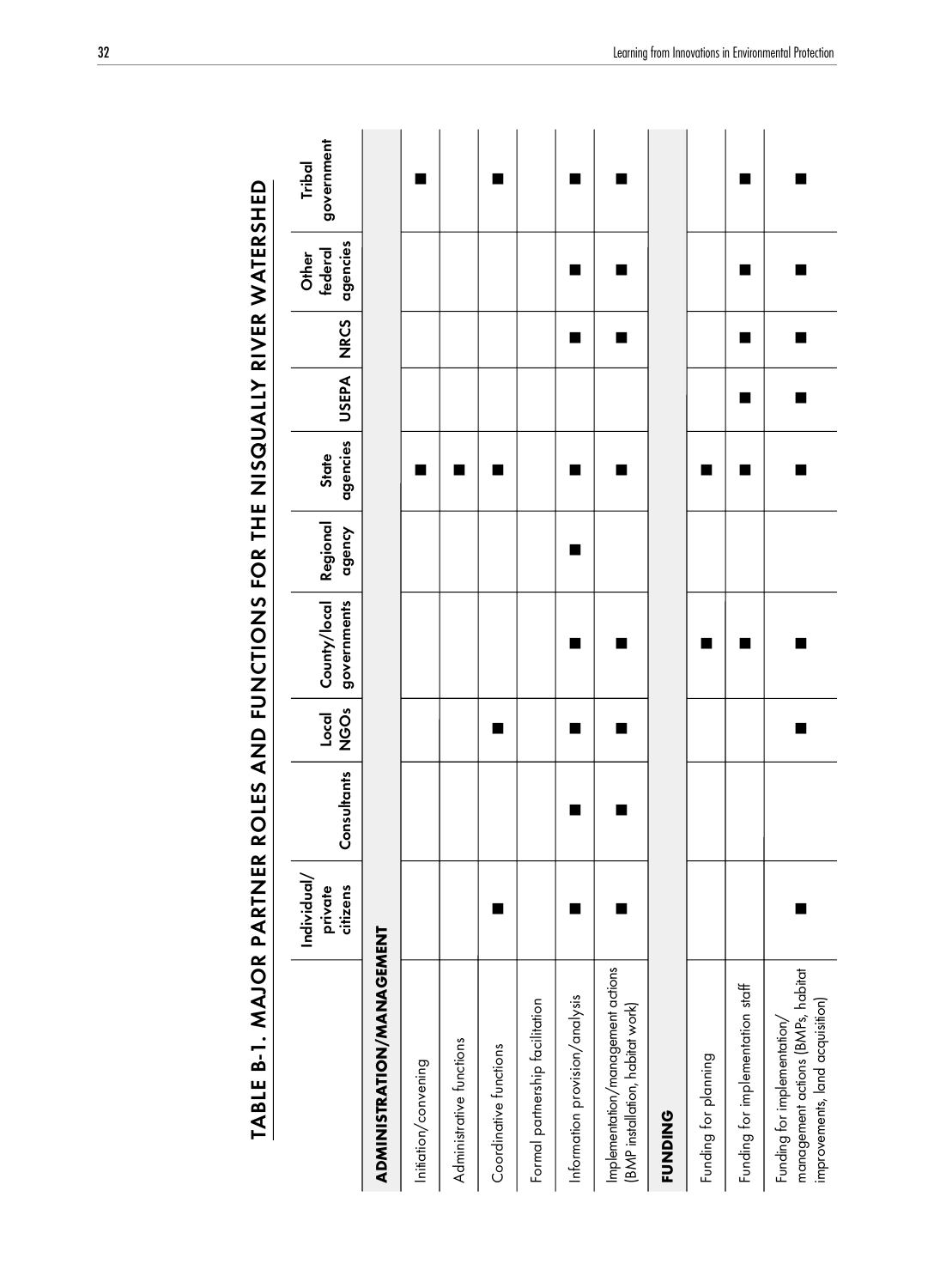<span id="page-32-0"></span>1980s, the Nisqually Tribe has conducted extensive monitoring and water quality investigations at 11 baseline data sites throughout the watershed, particularly focused on upland tributaries. DOE also monitors groundwater and surface water quality and has developed digitized maps for the watershed. Other groups have research projects throughout the watershed, including Pierce and Thurston Counties, US Geological Survey (USGS), and Pierce and Thurston Conservation Districts.

#### Plans: Links Between Information and Action

The Nisqually River Management Plan provides an overarching framework for land and water resource management related to the river. The state legislature directed DOE to develop this plan in 1985, and the plan provides general guidance for actions in 15 different plan elements. The Nisqually River Task Force led plan development and wanted to produce a document that provided guidance and yet allowed for a wide variety of future actions. The plan distinguishes between a riparian "Core Management Zone" and a viewshed "Stewardship Zone," and includes language stating that NRC should also consider and address anything outside of that area that might affect either zone. The state legislature formally approved the plan in 1987 and directed DOE to "…implement the Nisqually River Task Force recommendations."<sup>22</sup> DOE began implementing the plan by creating the NRC. NRC oversees and coordinates continued plan implementation, and formally requests municipalities and counties within the basin to review land use actions for consistency with the plan. Pierce County has formally adopted the Nisqually River Management Plan through a county resolution and reference in the county comprehensive plan. Thurston County adopted the Nisqually River Management Plan through reference in its county comprehensive plan.

# **Relationship to State Water-Quality Regulatory Program**

NRC and NRCAC are informally connected to the water-quality regulatory program in several ways: they share data with DOE, which conducts independent water-quality assessments; they receive reports from DOE on water-quality monitoring related to the synchronized regulatory permitting program; and they participate in public comment and review of waterquality permits as facilities apply for and renew permits. NRC partners also participate actively in contaminant monitoring related to the health status of shellfish beds and in the processes for addressing sources of contamination.

# **Accomplishments**

#### Environmental Outcomes

As intended, the most significant environmental outcomes have been in land conservation and protection. NRC helped facilitate the sale of a nine mile "bluff to bluff " riparian corridor from Weyerhaeuser to Tacoma Public Utilities (as part of a FERC licensing mitigation agreement) for protection and conservation management; development of this corridor would have been more lucrative. The Nisqually River Basin Land Trust, formed as part of the overall Nisqually River Management Program, holds over 200 acres of riparian lands and oversees a special \$1.75 million mitigation trust fund negotiated for the Nisqually Delta by NRC partners (especially tribal leadership) with a company impacting the Delta. A separate regional land-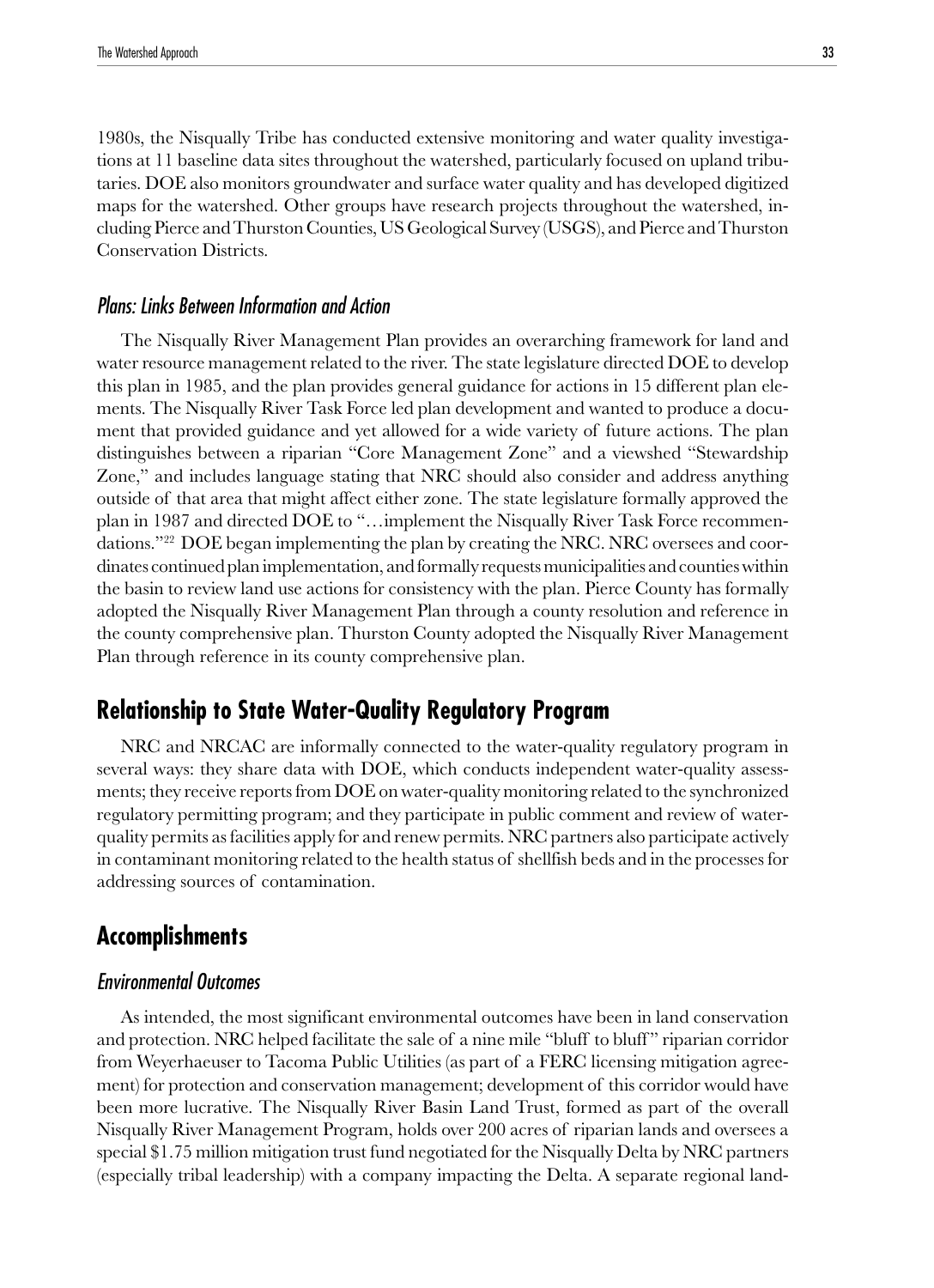trust targets watershed upland areas, in coordination with the Nisqually River Basin Land Trust.. The Nisqually Tribe and others hold additional conservation easements. NRC partners have also been working to improve river access and to develop the Nisqually-Mashel State Park, identified as the top recreation priority in the 1987 plan, through state investments of over \$3.25 million for nearly 600 acres of park lands to date.

#### Environmental Outputs

Partners can also claim environmental accomplishments of a more intermediate nature. NRCAC, in particular, influenced changes in the design for a local wastewater treatment plant to preclude discharges to the Nisqually River and reclaim 100 percent of effluent. The City of Yelm installed a waste water treatment system involving high-tech septic tanks that keep solids in the tank on-site and pipe liquids to a central treatment facility. Yelm had intended to discharge the treated liquid effluent into a bypass canal and then into the Nisqually River. NRC, and particularly the NRCAC, interjected themselves into this discussion by formally requesting a full environmental impact statement and by using the council as a forum for generating alternative ideas. NRCAC members threatened legal action to prevent the discharge, and eventually reached an agreement with the city to help lobby the state legislature for pilot funding to develop an innovative wastewater system that reused all effluent and produced no discharge s to surface water. Nearly \$10 million in state funds were provided for this innovative wastewater treatment solution.

Partners have also funded and implemented several streambank stabilization and instream habitat restoration projects in tributaries throughout the basin, including reaches of Yelm, Ohop, and Muck Creeks. Through the lead of county conservation districts, partners help target and fund various agricultural and rural land management practices. These efforts include individual landowner plans for pasture and nutrient management, fencing, livestock/ barnyard improvement programs. Following expanded inventory work, partners received a \$360,000 EPA 319(h) grant for addressing nonpoint source pollution (including funds for education). Many of the basin's smaller hobby farms did not qualify for USDA assistance-programs yet contributed significant sediment, nutrient and bacteria loads to tributary streams; NRC partners obtained additional funding from the US Fish and Wildlife Service and the state to assist those landowners.

#### Other Accomplishments

Nisqually watershed partnerships have led to several additional accomplishments and institutional outcomes. Given the conservation emphasis of this partnership, a major institutional accomplishment has been the formation of a land trust, started by NRC, with close connections to all NRC partners, including another regional land trust. The Nisqually Tribe has greatly enhanced its resource management capacity, and that of the whole initiative, through involvement with the partnership. The tribe has received over \$1.1 million in state funds alone supporting monitoring, analysis, and restoration activities, and has used the information to influence overall partnership management actions.

NRC has sustained important functions as an information clearinghouse and forum for communication among a large and diverse group of partners. Partners in the Nisqually River watershed consistently identified this information sharing function as the most valuable aspect of their participation. It has led to extensive indigenous knowledge for resource management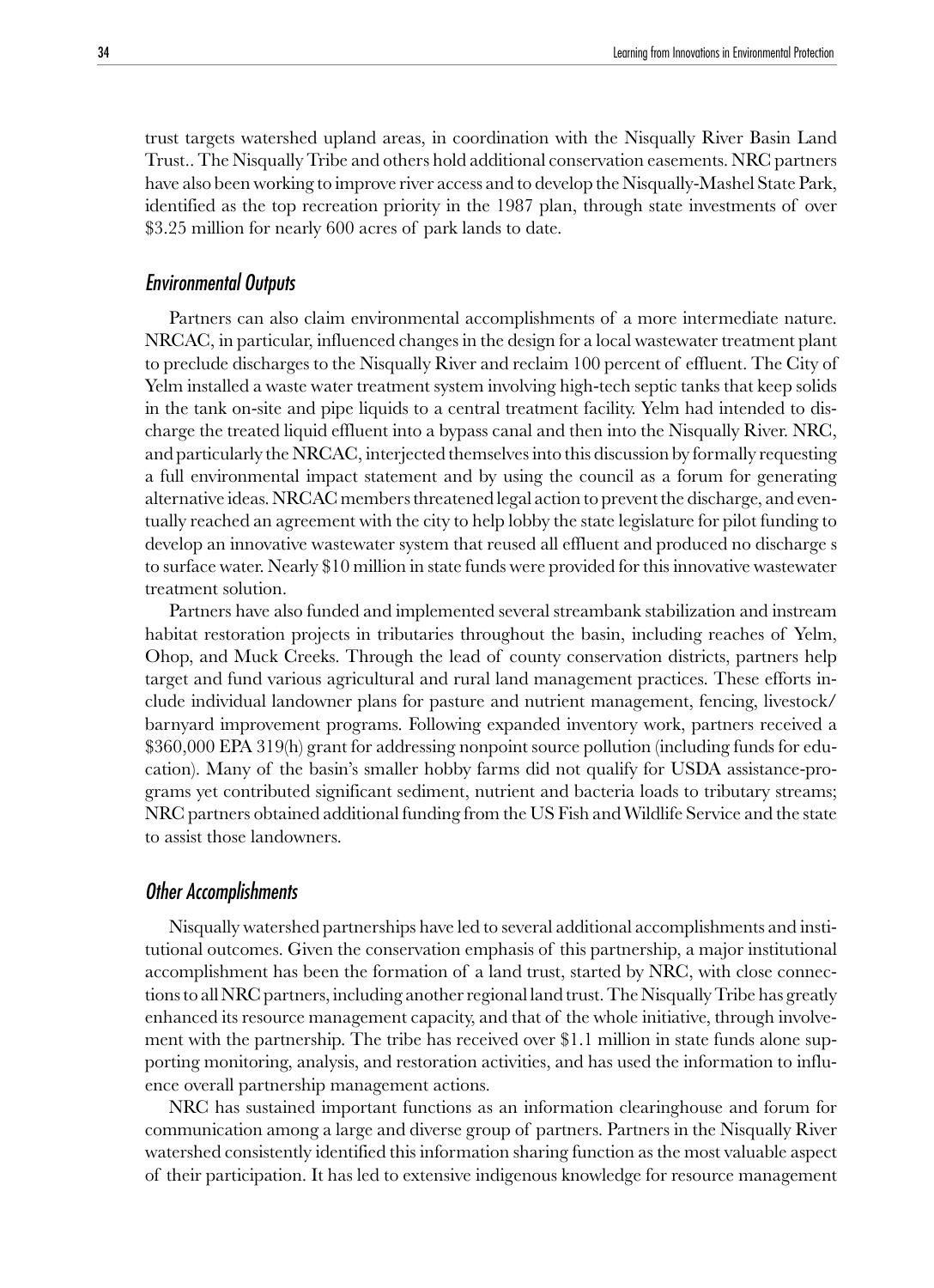<span id="page-34-0"></span>in the basin. The NRC and NRCAC forums also provide convenient points of access for citizens needing multi-agency assistance.

NRC and partners provide general education and awareness services by producing newsletters for NRC and the land trust, widely distributing detailed minutes from all NRC committee meetings, maintaining a presence in local schools through the Education project, and hosting special events. The Nisqually River Education Project, through separate grant funding, has numerous intangible effects on the resource through curricula development, teacher workshops, and water quality monitoring and stream restoration work with students. The Nisqually River Management Plan emphasized the importance of interpreting the watershed's significance for the general public. NRC partners formed the Nisqually River Interpretive Center Foundation and have developed a design and selected a site for a \$16-million center. The foundation is now negotiating land acquisition and raising funds for the project.

# **Case Commentary**

The largest overall impact from Nisqually watershed partnerships is a cumulative benefit resulting from a 14-year sustained citizen, agency, and local government focus on protection and restoration issues related to the Nisqually River and its watershed. NRC enhanced local problem-solving capacity by providing coordination, information sharing, "forum" functions, and planned a framework for action. Collectively, those result in a heightened awareness of multiple land and water management issues and activities in this basin among a broad set of local actors. By working jointly toward goals outlined in the broadly scoped Nisqually River Management Plan, partners have found opportunistic ways to pool their resources for watershed protection, including a strategy of land conservation through acquisition—in particular with respect to the land trusts and Tacoma Public Utilities conservation corridor. The institutionalized format for citizen involvement and leadership has heightened agency awareness of citizen concerns, fostered coordination and cooperation among basin partners, and led to opportunities that would otherwise not have emerged, such as the \$1.75-million Nisqually Delta Environmental Mitigation Trust (managed by the Nisqually River Basin Land Trust) and the innovative Yelm wastewater treatment program.

NRC also benefits the Nisqually Tribe, through its function as a forum for common issues and through trust-building interactions with other local governments and interests. Among the most-promising achievements suggesting sustainable outcomes, Nisqually basin partners have developed a mutual familiarity and trust as demonstrated by Nisqually tribal leadership in the current "2514" watershed planning process—the only tribe in Washington to have a lead role.

# **Contributing Factors**

Numerous factors appear to influence the accomplishments of NRC and related partnerships. Factors are not ranked here, and the discussion reiterates information presented throughout this appendix:

- *Issue(s) salience:* The widely recognized unique aesthetic and resource values of the watershed and potential threats to them drive federal, state, local and nongovernmental efforts for watershed protection and enhancement.
- *Inclusive participation by a broad array of interests:* While all NRC participants share an interest in natural resource protection, they represent a wide range of individual and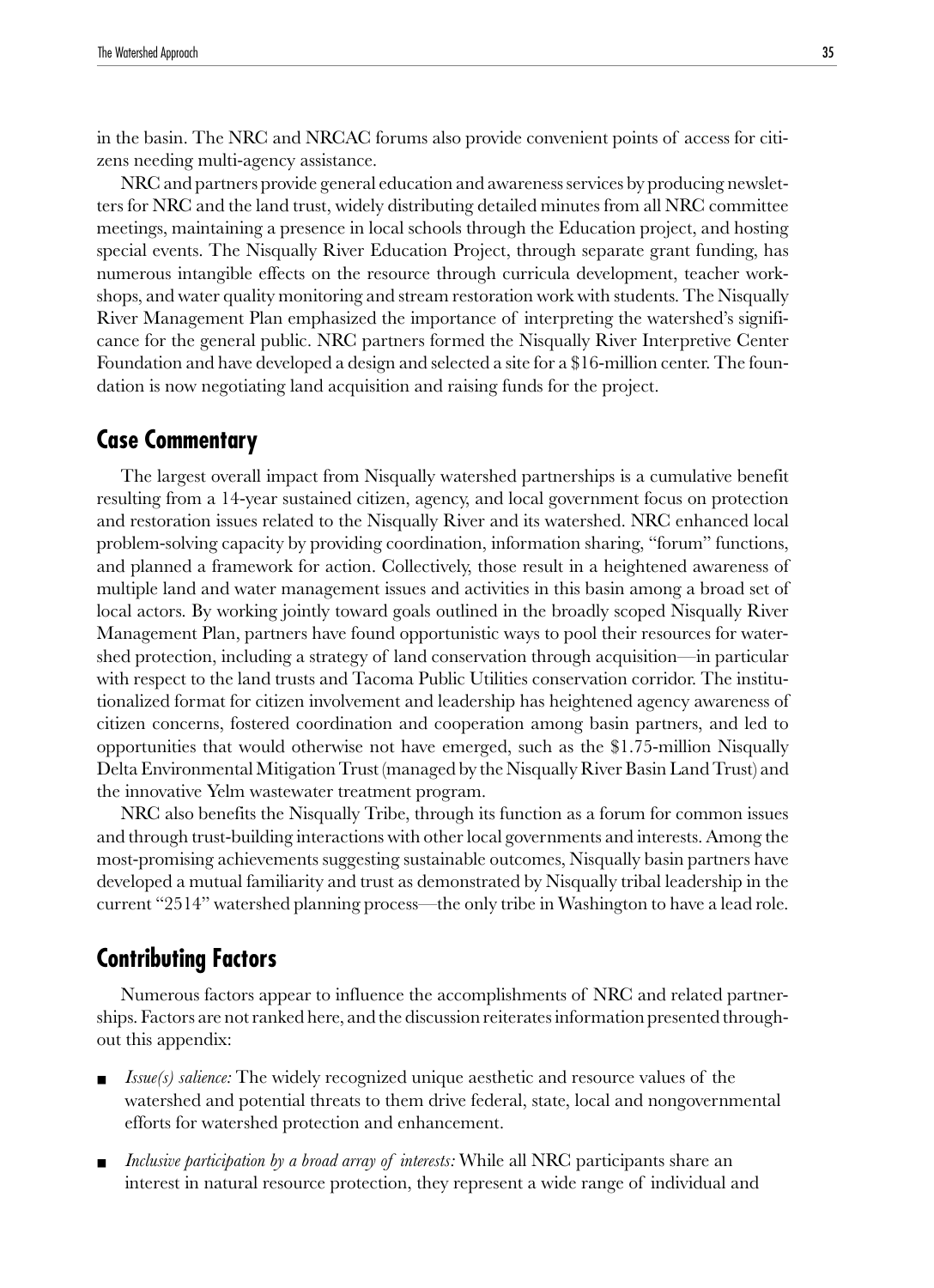agency perspectives. Watershed partners often engage other interests over specific issues (e.g., landowners, public utilities, additional local government agencies). The breadth of participation adds value to the clearinghouse function and presents opportunities for both proactive actions (assisting with Tacoma Public Utility FERC mitigation issues) and reactive actions (addressing Yelm's wastewater treatment proposals, addressing a regional landfill siting decision).

- *Initial leadership and sustained participation of respected local individuals along with active participation by capable state and local agency staff:* The partnership was set in motion by the legislature, but a local political official (and later state senator) led the initial task force that developed the Nisqually River Management Plan. NRC's first chair was a highly respected local resident, and the NRC initially had more applicants than positions for its Citizens Advisory Committee, two-thirds of whose members must reside in the basin. Local citizens continue to manage and lead the advisory committee, although interest is now less intense. As critical as citizen leadership has been to NRC, the partnership actions have also depended on agency participation and leadership. State, local, and federal agencies interact through NRC on a regular basis. The agencies, particularly DOE, the Nisqually Tribe's Department of Natural Resources, and the conservation districts, provide numerous group functions (refer to Table B-1). Together, NRC members representing the various citizen and governmental interests in the watershed are vigilant about identifying potential natural resource related threats and opportunities for additional protection and restoration. NRC responds as participants identify issues, and that high degree of awareness has led to additional funding, resource protection, and land acquisition*.*
- *Formal governmental support:* The state legislature, DOE, DFW, and other state agencies formally support NRC. The high degree of state endorsement has helped maintain staff support and facilitated state funding for NRC activities. Local governments implicitly endorse the NRC and watershed partnership efforts through their participation in NRC meetings, cooperation for monitoring, and coordination for other resource management activities. Local county governments have adopted the Nisqually River Management Plan as part of their county comprehensive plans; NRC references such support during public discussions of county development proposals.
- *A sound scientific basis for assessment and action:* The Nisqually River Management Plan does not include a detailed watershed inventory and assessment, although DOE's Final Environmental Impact Statement for the plan, developed prior to legislative approval, involves a fairly exhaustive compilation of available data. The plan acknowledged a lack of comprehensive information and identified continued data development as a priority. Partners have conducted several river and watershed research projects. Modeling has not played a central role in NRC activities or in actions related to the Nisqually River Management Program. However, water-quality modeling does occur for the basin. In 1998, DOE initiated a South Puget Sound Model Nutrient Study<sup>23</sup> that incorporates DOE monitoring information in an attempt to understand point and nonpoint nutrient flows throughout the Southern Puget Sound. DOE has also conducted hydrologic flow modeling.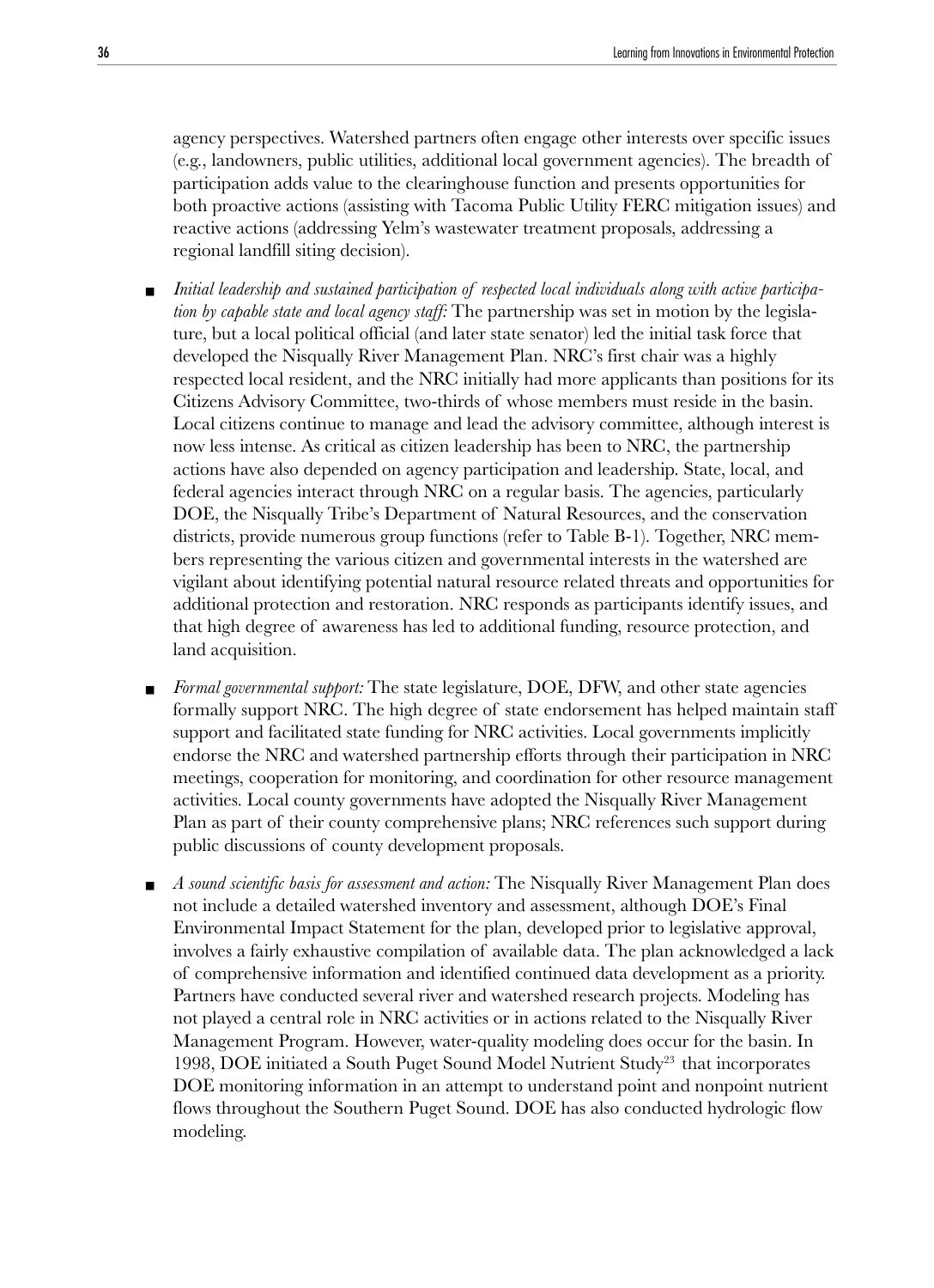- *Use of a watershed plan to guide actions:* NRC and overall Nisqually River Management Program actions are generally guided by the inclusive Nisqually River Management Plan.
- *Funding to employ staff, collect information, develop plans, and implement actions:* Partners have successfully obtained agency and other funding support for critical functions. The NRC staff position is funded through DOE and is relatively stable. The state awarded numerous grants to the Nisqually Tribe for water-quality monitoring and assessment. The tribe also received assistance from EPA. The conservation districts conducted targeted inventories through district funding and with assistance from a EPA 319(h) grant. The state funded development of a watershed plan through a small legislative appropriation and agency funds. Partners receive funding from various sources for their implementation actions, both through regular agency expenditures and through special grants. Partners have worked together to secure state and federal project grants. For several years, the legislature appropriated a small amount of flexible funding for NRC's use in implementing the Nisqually River Management Plan.
- Staff for coordination, management, and technical work: DOE provides staff support to coordinate activities for the NRC, which facilitates communication among partners through newsletters and NRC/committee-meeting minutes. Agencies and volunteers conduct technical work related to information gathering and restoration and conservation projects (See Table B-1).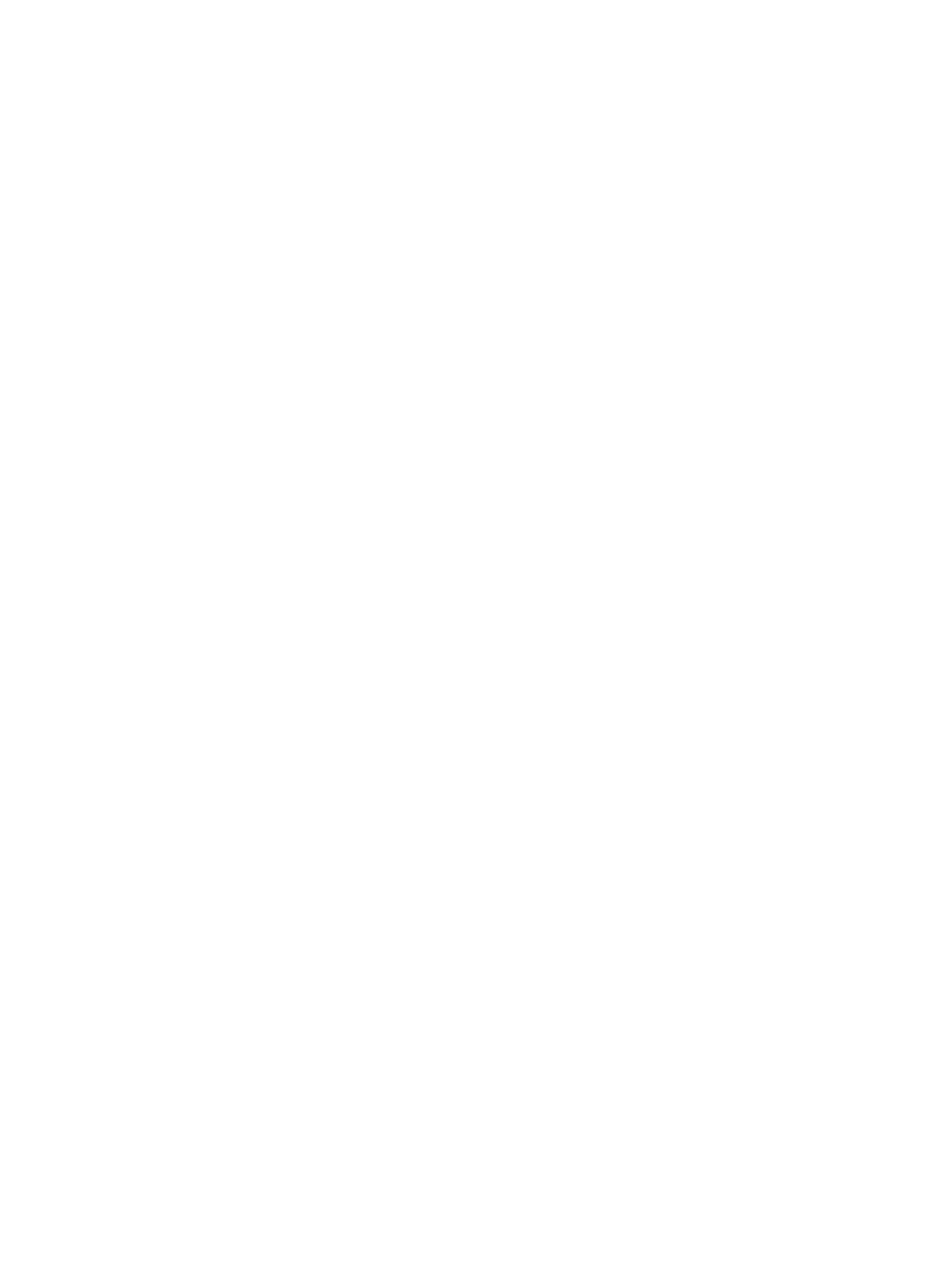# **Tomorrow-Waupaca River Watershed, Wisconsin**

## **List of Acronyms**

|              | <b>BMP</b> Best Management Practice                                 |
|--------------|---------------------------------------------------------------------|
| <b>DATCP</b> | Wisconsin Department of Agriculture, Trade, and Consumer Protection |
| <b>DNR</b>   | Wisconsin Department of Natural Resources                           |
| EOIP         | Environmental Quality Incentives Program                            |
| <b>NRCS</b>  | <b>Natural Resources Conservation Service</b>                       |
| NWQAP        | National Water Quality Assessment Program                           |
| TU           | <b>Trout Unlimited</b>                                              |
| TWWA         | Tomorrow-Waupaca Watershed Association                              |
| <b>TWPWP</b> | Tomorrow-Waupaca Priority Watershed Project                         |
| USGS         | US Geological Survey                                                |

# **Acknowledgments**

We with to thank Bruce Bushweiler, Sarah McGrath, and Bill Pearson and Steve Bradley for their assistance and review of an earlier draft.

We also appreciate helpful assistance from Greg Blonde, Rebecca Cook, Ryan Hagan, Al Nieber, Nancy Rose, Byron Shaw, and Tom Wilson.

# **Partnership Description**

The partnership for the Tomorrow-Waupaca River watershed began as a citizen-driven nongovernmental organization for water resource management and through special designation and funding (as part of Wisconsin's priority watershed program) has transformed into a state and county-driven watershed project. The partnerships break into two phases: an initial Tomorrow-Waupaca Watershed Association (TWWA), spanning 1991-1995 (although still not officially disbanded) and the current Tomorrow-Waupaca Priority Watershed Project (TWPWP),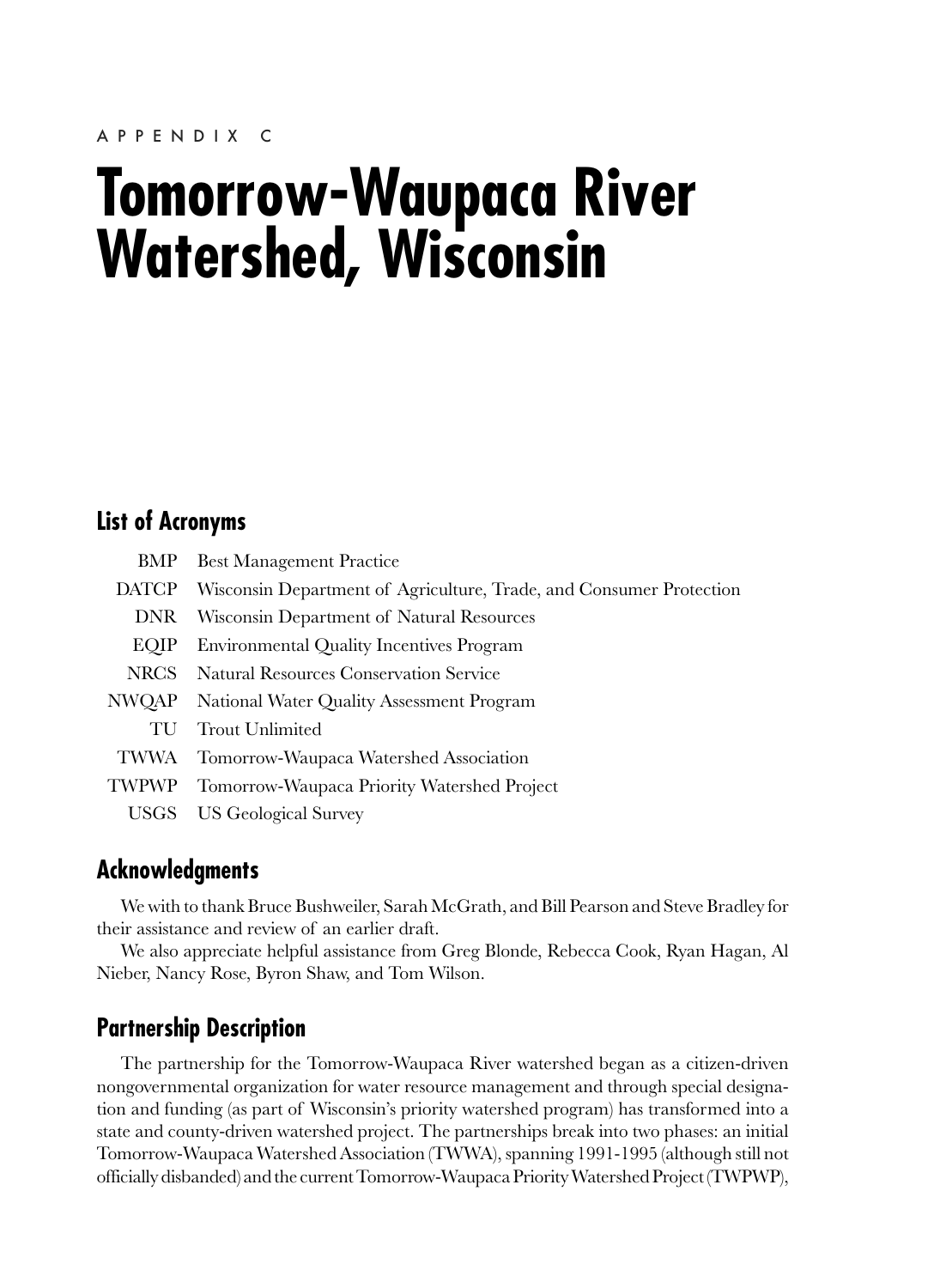which began in 1993 (see Figure C-1). TWWA was a citizen-initiated association that played an instrumental role in this watershed's selection for the state priority watershed program for addressing nonpoint source pollution issues through substantial local funding and technical support for watershed assessment, planning, and BMP installation. TWWA members greatly influenced the project's planning efforts and became absorbed within the new TWPWP partnership. TWPWP is a state-local partnership for watershed management that uses state funding and county staff (augmented by close connections with federal and state technical staff and universities) and involves substantial guidance from interested citizens, local business, landowners, and universities.

## **Background, Genesis and Purpose of Partnership**

## Trigger

Partnerships for the Tomorrow-Waupaca River and watershed emerged from a meeting of roughly 75 resource managers, researchers, and other citizens with interests in the river and watershed, held at a private farm on the river in 1991. That meeting led to the formation of the citizen-led TWWA and a broad base of agency and research advisors.

#### **Initiator**

A private riparian landowner and angler worked with a local chapter of Trout Unlimited (TU) to improve habitat along streambanks on her property. Interested in working with others in different parts of the river, she reached the realization that no single group or agency coordinated management actions for the river. So, she took it upon herself to initiate inquiries, make contacts and generate coordination for the river and watershed by organizing and hosting a meeting at her farm.

## Stated Partnership Goals and Objectives

TWWA had two main objectives: "to protect, preserve, restore, and advocate the wise use of the natural resources in the watershed for the aesthetic, recreational, economic benefit, and health of the citizens of the watershed"; and "to educate the general public regarding the interrelationship of our waters, soils, plants, animals, and people."24 TWPWP's primary objective is "to reduce nonpoint source pollution and to enhance and protect the water quality of surface and groundwater in the watershed."25

#### Scope

#### Substantive scope:

The partnerships have focused primarily on controlling nonpoint sources of pollution to surface water and groundwater and improving instream and riparian habitat throughout the watershed.

#### ■ *Functional scope:*

Partners currently employ a range of activities to address water quality. These include: coordination for multiagency programs for and interaction with agricultural producers and riparian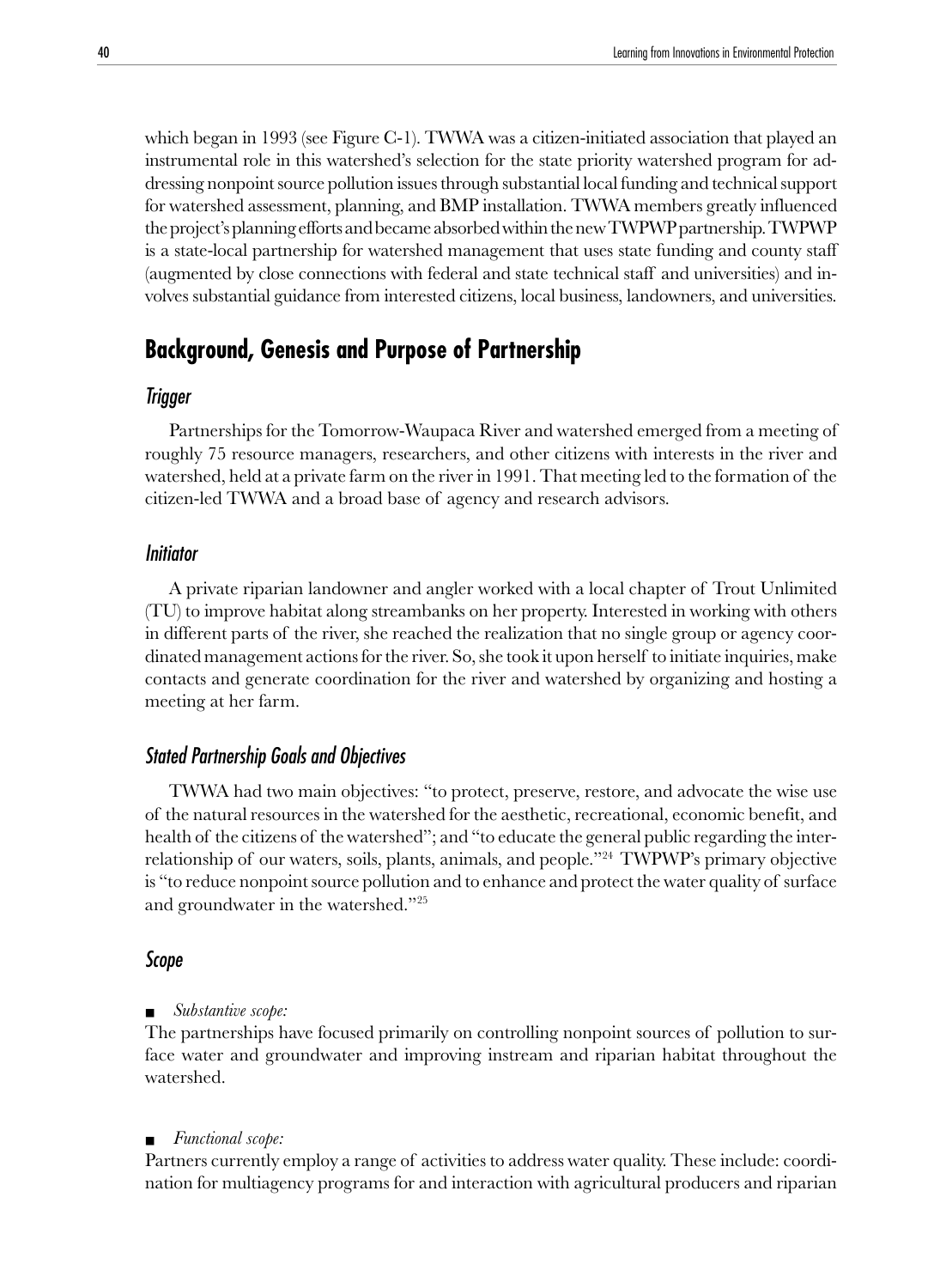landowners; directing watershed/conservation educational efforts for farmers, urban residents, rural non-farm residents, riparian property owners, and developers; providing financial assistance for agricultural management practices and urban land use/stormwater plan development; commissioning and coordinating monitoring and research related to surface water, land use/groundwater quality interactions, and agricultural management practices; and providing technical assistance to agricultural producers and urban land developers for land management practices.

# **Local Context for Watershed Partnerships**

## Watershed Description

The Tomorrow-Waupaca River watershed drains 291 square miles of Wisconsin's central sands region, an area of mostly sandy and mixed-texture soils formed by a glacial moraine. The river, which changes names from the Tomorrow River to the Waupaca River in Waupaca County, is part of the Wolf River basin and eventually drains into Green Bay in Lake Michigan. The watershed includes many tributary streams and numerous natural lakes (roughly 80). More than half of the area drains internally to lakes, small ponds and glacial potholes.

The watershed covers parts of three central Wisconsin counties—two-thirds of the watershed is in Portage County, nearly one-third in Waupaca County, and three percent in Waushara County. It includes the cities of Waupaca and Weyauwega and the villages of Amherst, Amherst Junction, Nelsonville and Almond. In Wisconsin, town (township) governments have significant influence over land use in rural and ex-urban areas. The watershed includes most or all of eight towns and parts of nine others.

This is largely a rural watershed. Agriculture is the dominant land use, with 41 percent of the watershed used for dairy and crop farming and an additional nine percent used for largescale irrigated vegetable production. Woodlots cover 37 percent of the land, wetlands cover three percent, rivers and lakes also cover three percent and urban/developed areas account for seven percent of the watershed. In all, approximately 13,000 people live in the watershed, largely concentrated in the urban areas, although most lakeshores are also fully developed with homes.

#### Water Resource and Other Key Environmental Issues

Surface waters are affected by a number of rural and urban nonpoint pollution sources and several permitted discharges; watershed streams are most affected by sediments, nutrients, and loss of aquatic habitat.<sup>26</sup> Agricultural impacts stem from barnyard runoff, agricultural management practices in upland areas, land application of manure, trampled or otherwise degraded stream banks, and agrichemicals. Urban impacts include pollutants, sediments and scouring effects from urban stormwater-runoff, discharges from municipal wastewater-treatment plants, and impacts from septic systems. Several farmers in the watershed apply municipal sludge on agricultural fields, and there are a number of solid-waste disposal sites, underground storage tanks, and known spills throughout the watershed. There is additional concern about a planned four-lane highway expansion and its impacts on both land and water resources.

Although those sources contribute pollutants throughout the watershed, the majority of the surface waters are in good condition. Several reaches are designated "Wisconsin outstanding or exceptional resource waters" and none of the streams or lakes is listed on the state's 303(d) list. The watershed supports a very productive fishery, although fisheries in several stream seg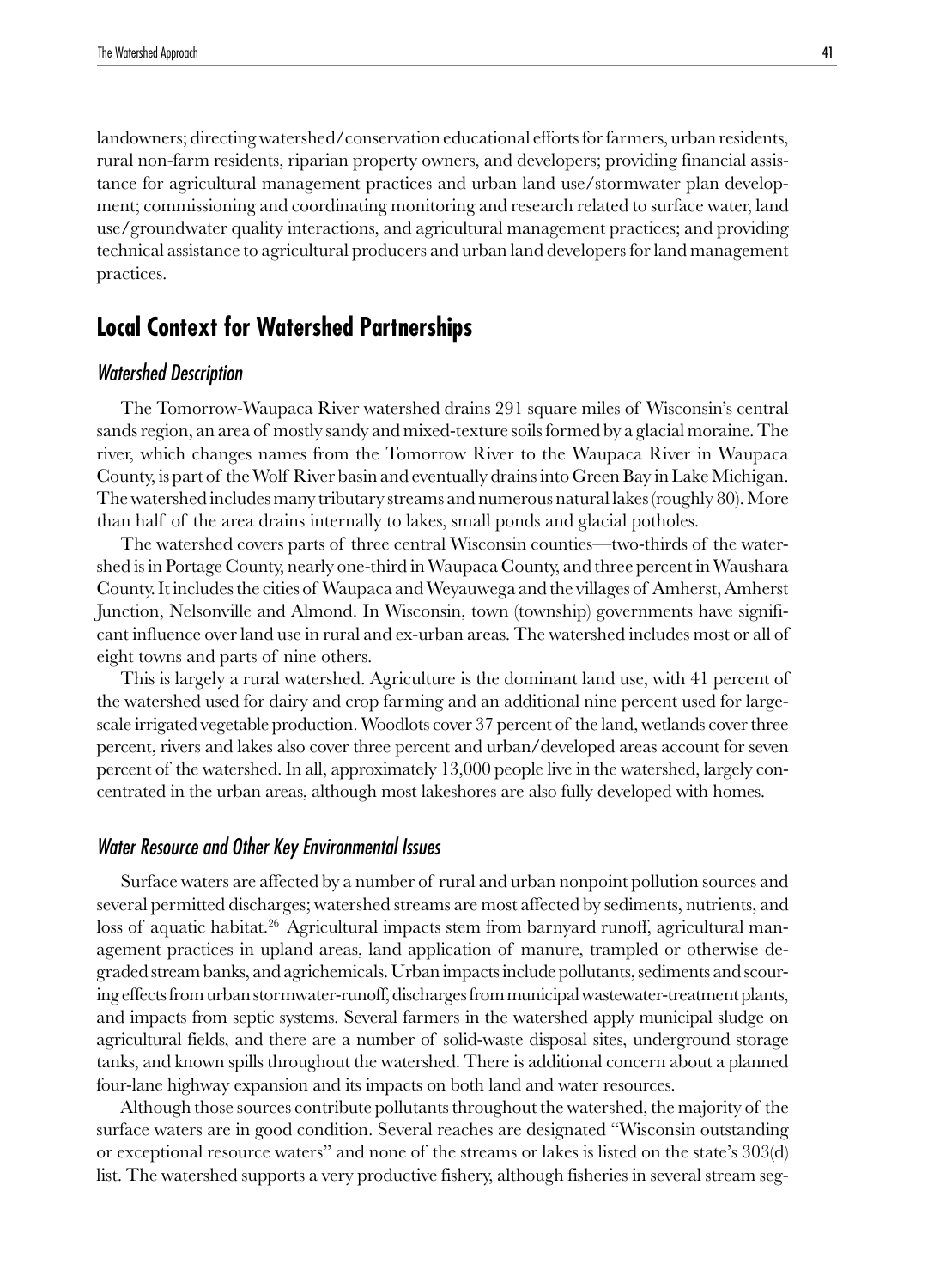ments are affected by a loss of instream and streambank-cover habitat. Several coldwater streams are currently part of an intensive wild brook trout restoration-program.

The major water quality concern in the Tomorrow-Waupaca watershed (and regionally, throughout Wisconsin's central sands area) is groundwater contamination from nutrients and pesticides. The region's sandy soils allow rapid infiltration of water to groundwater and do not bind contaminants (such as agrichemicals) as readily as soils with higher clay contents. Lakes and streams in this watershed receive much of their water from groundwater. Improvements in irrigation and agricultural production technology fueled large investments in irrigated vegetable production throughout this region. In the 1980s, regional public health concerns over high levels of contaminants (particularly pesticides and nitrogen) in private and municipal drinking water supplies focused state attention on groundwater protection. State and federal agencies have initiated several projects to reduce groundwater contamination in the region, although prior to TWPWP, none had specifically targeted this watershed.

Well samples and baseflow stream monitoring in the watershed (conducted through a regional groundwater center and TWPWP) indicate nitrate levels above the state's 2.0 mg/L preventative action level. And nearly one-third of the well samples taken throughout the watershed indicate nitrate levels in excess of the state's 10.0 mg/L enforcement standard health advisory level. In 1995, nitrate levels for one of Waupaca's municipal wells were just below the health standard. In addition, there are three atrazine prohibition areas in the watershed, totaling 35 square miles.

#### Driving Issues

Public health concerns about groundwater quality—a region-wide issue—and interest in protecting and restoring the coldwater fishery habitat drive most of the partnership activities in this watershed.

## Prior Relationships Among Partners

Several of the key TWWA founders knew one another and had worked together on conservation issues before initiating TWWA. At the county government level, $27$  Waupaca County staff and several county board members, in particular, had a strong commitment to land and water conservation and stewardship. At about the same time TWWA began, the Waupaca County Board created a Water Quality Committee with an annual \$75,000 budget for waterquality related issues. This committee and county funding continue, and some of those resources have supported partnership efforts.

# **History/Key Dates**

- 1980s Groundwater quality in Wisconsin's central sands region (including in the Tomorrow-Waupaca River watershed) related to irrigated agriculture becomes a major statewide water-quality issue.
- 1991 Local landowner initiates and hosts a meeting of resource managers, researchers and interested stakeholders to share information about management efforts in the watershed. The meeting, attended by 75 people, focuses on the need for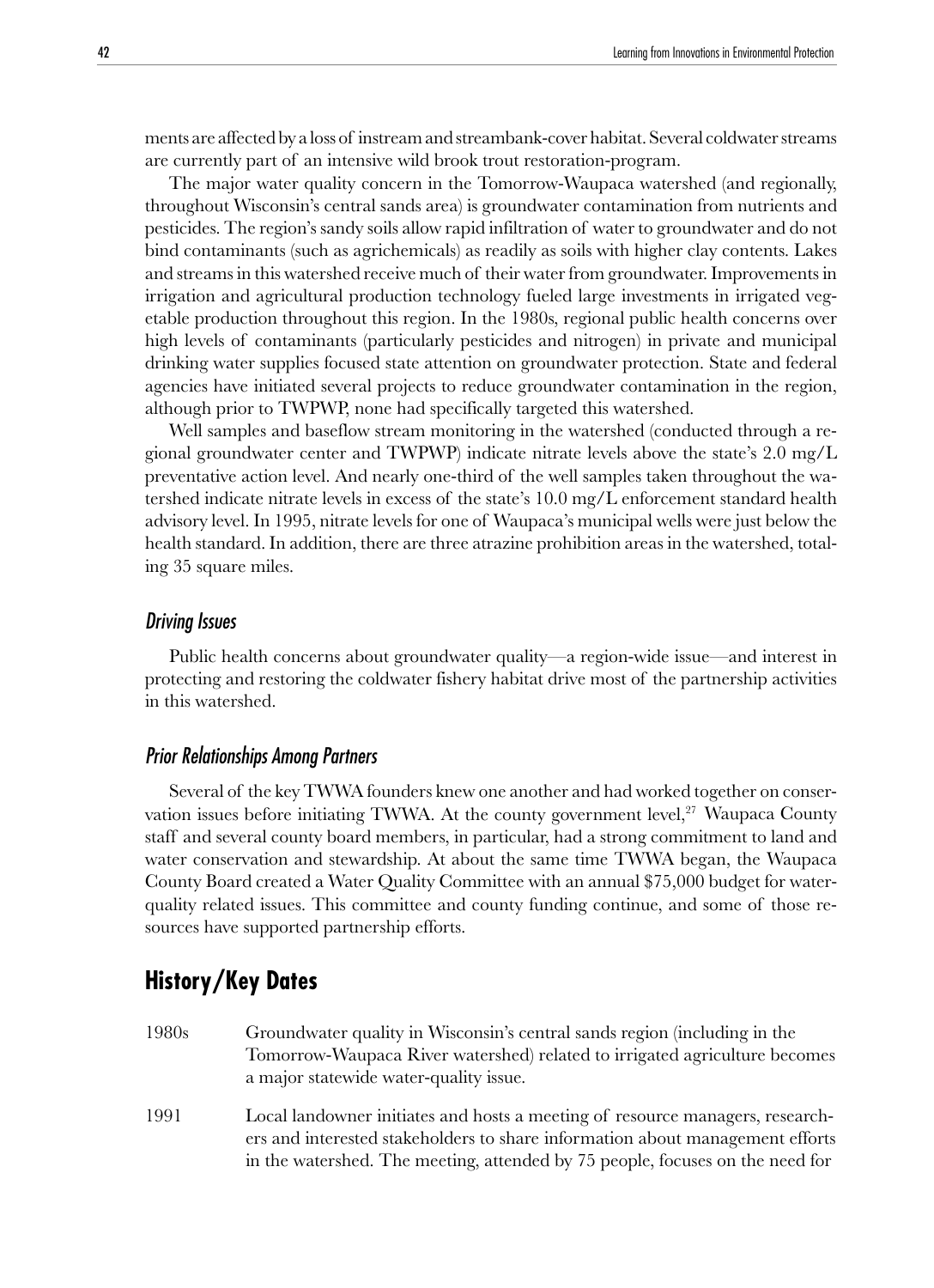a grassroots watershed group and the potential for group accomplishments through coordination and joint action.

- 1991 As a result of the meeting, TWWA forms and begins meeting; key roles are assumed by an informal steering team of agency and university professionals. As an initial effort to measure public awareness of the river and watershed and potential interest in watershed-wide membership, TWWA develops and administers a survey<sup>28</sup> (with assistance from University of Wisconsin-Stevens Point). The survey solicits opinions and knowledge related to water-resource management issues from riparian property owners on the Tomorrow-Waupaca River; nearly 600 of 1300 people respond.
- 1991-1993 TWWA holds regular meetings, hosts a number of public awareness discussions, and holds two "waterfests" in partnership with local schools, state and local agencies, and community businesses and landowners. TWWA also investigates the possibility of conducting watershed assessment and developing a plan for coordinated management. TWWA is primarily focused on the river, but addresses a broad range of additional water-quality issues, including groundwater.
- 1992 Waupaca County creates a Water Quality Committee; the committee is provided with \$75,000 annually for water-quality projects (created at the initiative of two county supervisors with an interest in water).
- 1992 TWWA supports a county application for state priority watershed designation for the watershed. The application identifies groundwater concerns and stresses the importance of TWWA for expanded citizen involvement.
- 1993 Tomorrow-Waupaca River watershed is designated as a state priority watershed. Designation provides more than \$4 million over twelve years to fund local staff and land management practices for controlling nonpoint source pollution to surface waters and groundwater. Status as TWPWP also effectively broadens the functional scope available for addressing issues throughout the watershed and provides incentives for participation in planning and implementation for the watershed's agricultural producers. TWPWP also enables funding for local land use/stormwater management and municipal wellhead protection assistance for the Village of Almond and the City of Waupaca.
- 1993-1995 TWWA and other partners are heavily involved in intensive planning and initial implementation efforts for TWPWP. The project's steering committee involves more than 80 people, including TWWA members. During this period, TWWA ceases operations as an organization, although it does not officially disband.
- 1995 Watershed planning efforts for TWPWP are completed and the partnership lead shifts to local agency project implementation, with annual meetings for the steering committee (including original TWWA members/participants).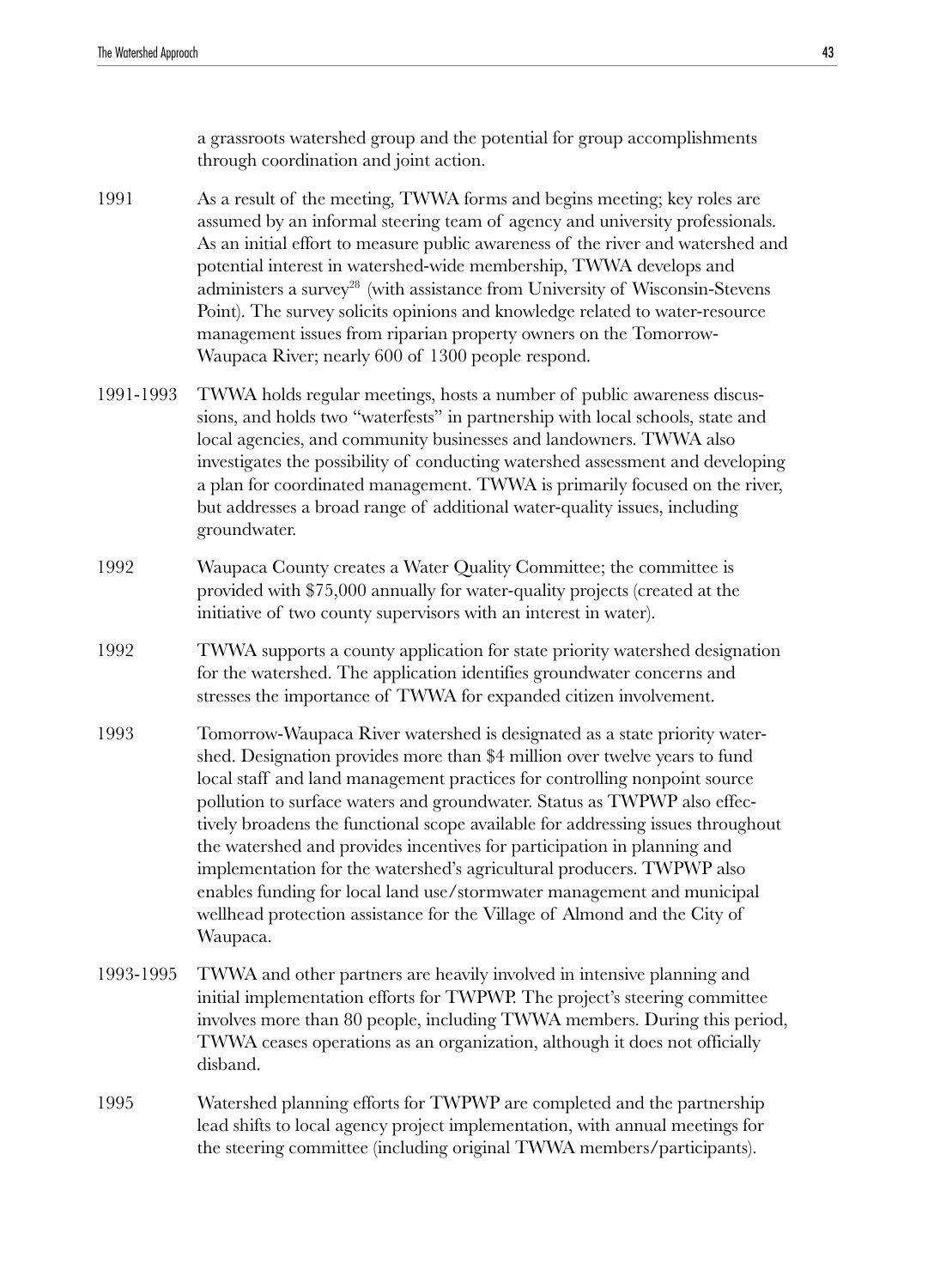- 1995-1999 TWPWP works throughout the watershed with agricultural producers, communities, and riparian landowners to implement management practices that reduce nutrients loads, control sediment loss, and protect riparian areas. The project is scheduled to end in 2005.
- 1998-1999 DNR, counties, landowners, and four local TU chapters work together on joint stream restoration and soil and water conservation activities.

## FIGURE C-1. PARTNERSHIP EVOLUTION IN THE TOMORROW-WAUPACA RIVER WATERSHED



## **Organizational Arrangements**

## Composition/Representation

TWWA leadership, during its years of activity, consisted of approximately 24 members. They included: land owners, numerous recreational interests, DNR agency staff (fisheries, water quality, community assistance and state parks), USDA-soil conservation staff, Portage and Waupaca County conservationists, and representatives from UW-Extension and UW-Stevens Point. TWWA solicited involvement from anyone with an interest in the river and watershed, from landowners to university researchers.

TWPWP is currently led by project staff in Portage and Waupaca Counties, with formal oversight from county land conservation committees, DNR, and DATCP (the state agricultural agency) and additional guidance from a steering committee of over 80 people. The steering committee includes members of the latent TWWA, a broad range of agency and university interests, county agencies, municipal governments, lake associations, farm cooperatives, businesses, agricultural producers, and landowners. From the beginning, project staff and steering committee members actively sought broad representation for the advisory group, and would have preferred a larger agricultural landowner representation.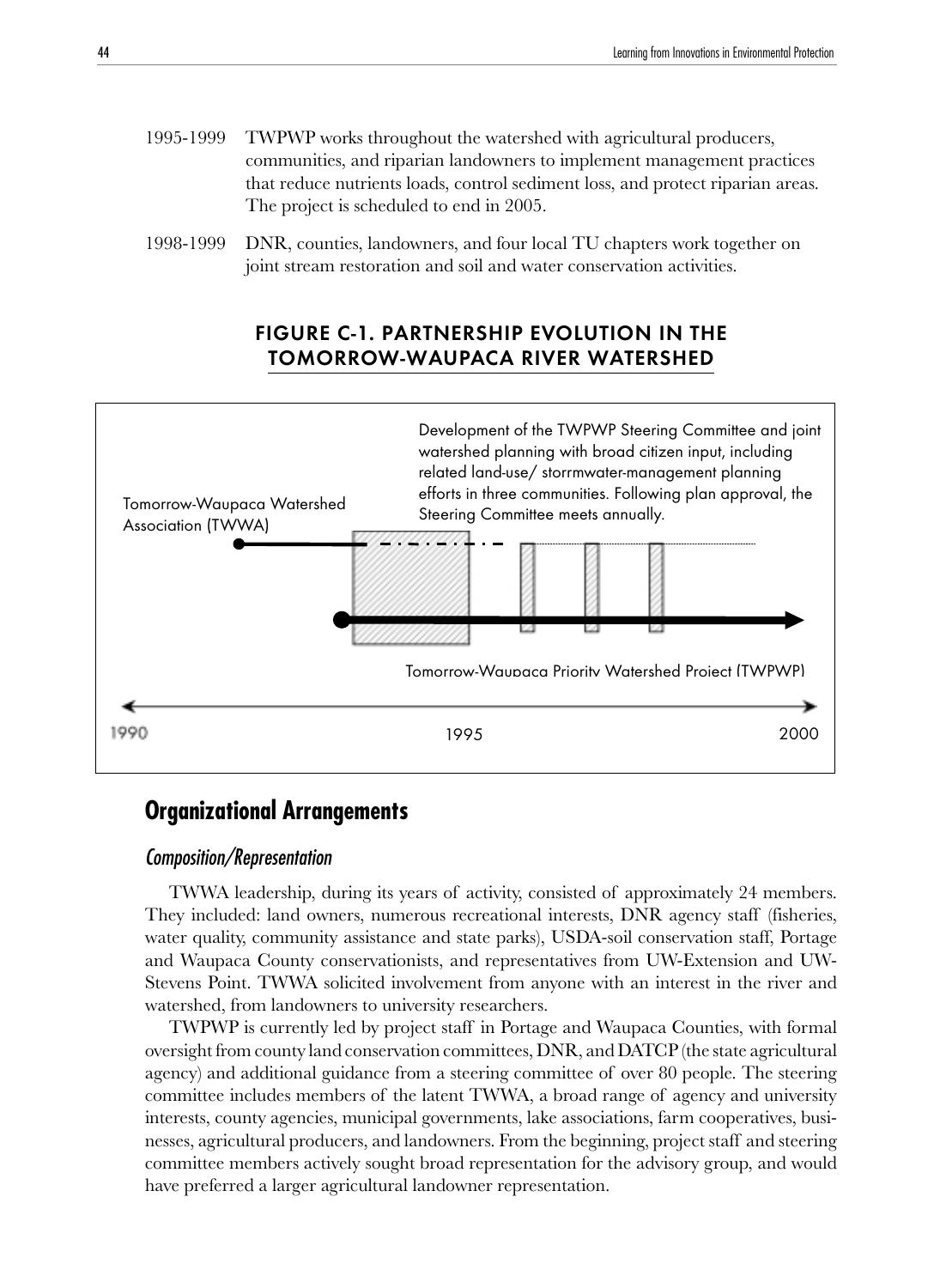## Structure/Process

TWWA elected officers, developed a mission statement and objectives, and drafted bylaws, but never formally incorporated or filed for  $501(c)(3)$  status. The association established committees for various efforts and special events, and enrolled dues-paying members. TWWA met regularly over roughly a two-year period but ceased operation in 1993 and became absorbed into TWPWP. Meetings followed agendas, but were rather informal and operated through consensus.

TWPWP is currently a formal government project operated through the Waupaca County Land and Water Conservation Department and the Portage County Land Conservation Department. Project planning involved a steering committee and subcommittees (led by project staff) that focused on surface water and groundwater quality, education, and outreach. The partnership involved TWWA and local lake associations, but other than the steering committee, the watershed project was just that—an integrated watershed project with citizen and landowner advisory input. The steering committee and subcommittees met frequently over the intensive two-year assessment and planning phase. Project staff continue to hold joint monthly meetings for staff in both counties, and the full steering committee meets annually. Day-to-day management decisions are made by county staff; annual implementation decisions are made at meetings between staff, DNR and DATCP, with input from the steering committee. Accomplishments are reported to both state and federal agencies. Since its inception, TWPWP has soughtæand largely achievedæconsensus among partners. It was often facilitated in the planning phase by the DNR watershed planner and a regional UW-cooperative extension agent. Negotiations with DNR financial administrators concerning permitted practices and spending are a separate, non-consensus-based process.

## Authority Relationships

TWWA was accountable only to its members, although it gained substantial recognition as an advocate for watershed concerns. TWPWP is a formal project between the State of Wisconsin and two counties. Wisconsin land (and water) conservation departments are each headed by a county conservationist and are accountable to land conservation committees, comprised of elected members of each county's board of supervisors. Landowners signing cost-share agreements are accountable to the county and state; the county is accountable to the state for TWPWP; and DNR is responsible for funding the project and cost-share agreements, along with overall evaluation and assessment of the project and overall state program.

#### Staff Functions and Partner Roles

TWWA operated through volunteers and had occasional assistance from UW-Extension and others for meeting-related functions (e.g., facilitating a priority-setting meeting). Volunteers from a number of other community groups assisted with TWWA events, and TWWA received technical, educational, and public awareness assistance from county staff, university faculty, and state agency staff for information related to organizational issues, habitat, water resources, land use, and agriculture.

Several TWWA and TWPWP partners have supported various functions as indicated in Table C-1. TWPWP provides local staff (funded by state and county allocations) and access to DNR support staff (a full-time watershed planner and additional staff for technical analysis, all funded through EPA 319(h) grants to the state) to handle the necessary administrative and technical functions associated with the project. During the planning phase, county staff, the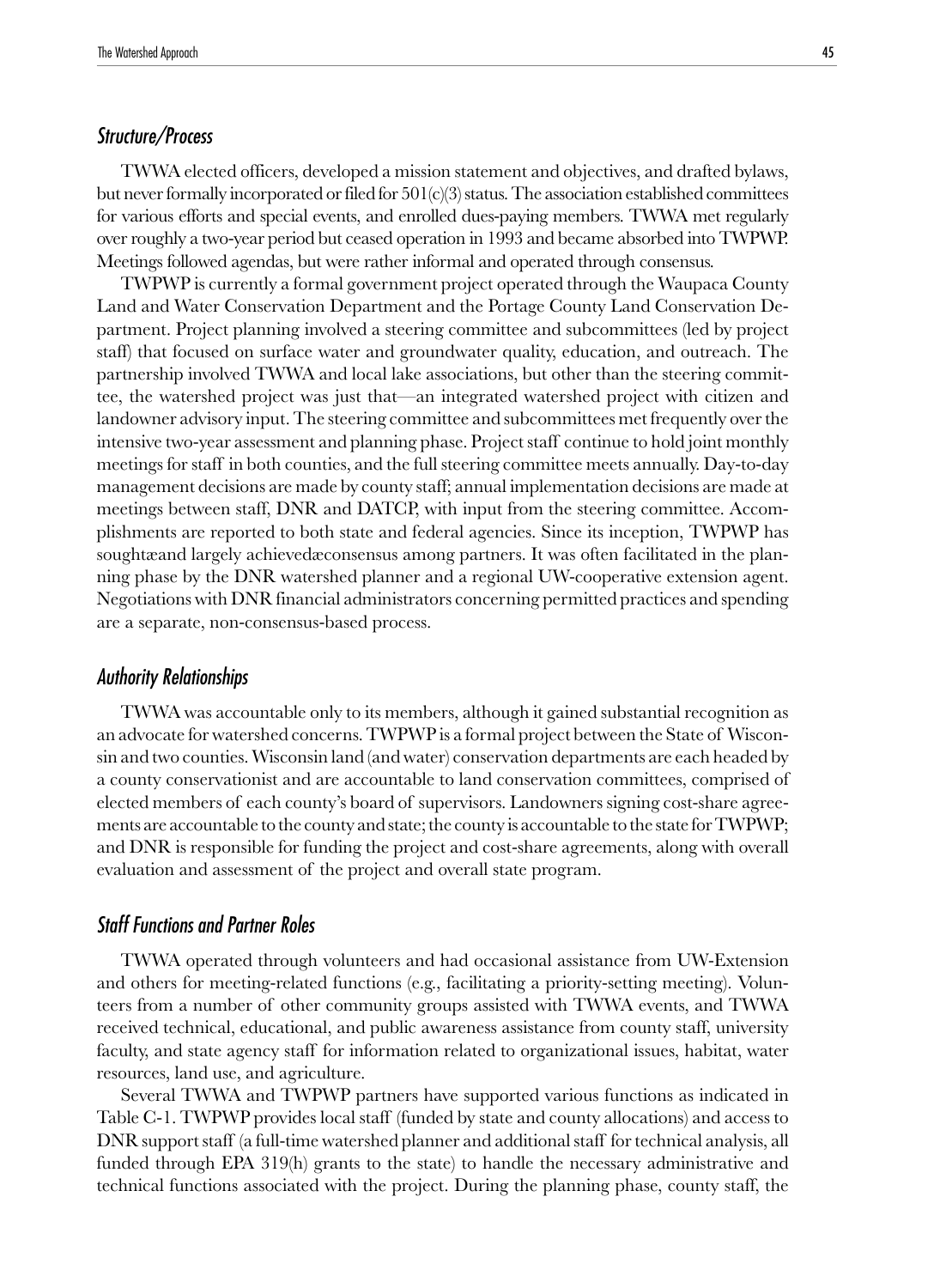|                                                                                                     |                                    |             |                    | TABLE C-1. MAJOR PARTNER ROLES AND FUNCTIONS<br>FOR THE TOMORROW-WAUPACA RIVER WATERSHED |                    |                          |                |             |                              |                      |
|-----------------------------------------------------------------------------------------------------|------------------------------------|-------------|--------------------|------------------------------------------------------------------------------------------|--------------------|--------------------------|----------------|-------------|------------------------------|----------------------|
|                                                                                                     | Individual/<br>private<br>citizens | Consultants | <b>ÖS</b><br>Local | County/local<br>governments                                                              | Regional<br>agency | agencies<br><b>State</b> | <b>USEPA</b>   | <b>NRCS</b> | agencies<br>federal<br>Other | government<br>Tribal |
| ADMINISTRATION/MANAGEMENT                                                                           |                                    |             |                    |                                                                                          |                    |                          |                |             |                              |                      |
| Initiation/convening                                                                                |                                    |             |                    |                                                                                          |                    |                          |                |             |                              |                      |
| Administrative functions                                                                            |                                    |             |                    |                                                                                          |                    |                          |                |             |                              |                      |
| Coordinative functions                                                                              |                                    |             |                    |                                                                                          |                    |                          |                |             |                              |                      |
| Formal partnership facilitation                                                                     |                                    |             |                    |                                                                                          |                    |                          |                |             |                              |                      |
| Information provision/analysis                                                                      |                                    | ٠           | ■                  |                                                                                          | ■                  |                          |                | ■           | ■                            |                      |
| Implementation/management actions<br>(BMP installation, habitat work)                               |                                    |             |                    |                                                                                          |                    |                          |                | ٠           |                              |                      |
| <b>FUNDING</b>                                                                                      |                                    |             |                    |                                                                                          |                    |                          |                |             |                              |                      |
| Funding for planning                                                                                |                                    |             |                    |                                                                                          |                    |                          | п              |             |                              |                      |
| Funding for implementation staff                                                                    |                                    |             |                    | ∎                                                                                        |                    | ٠                        | $\blacksquare$ |             |                              |                      |
| management actions (BMPs, habitat<br>improvements, land acquisition)<br>Funding for implementation/ |                                    |             |                    |                                                                                          |                    | ٠                        |                | ٠           |                              |                      |

**TABLE C-1. MAJOR PARTNER ROLES AND FUNCTIONS<br>FOR THE TOMORROW-WAUPACA RIVER WATERSHED**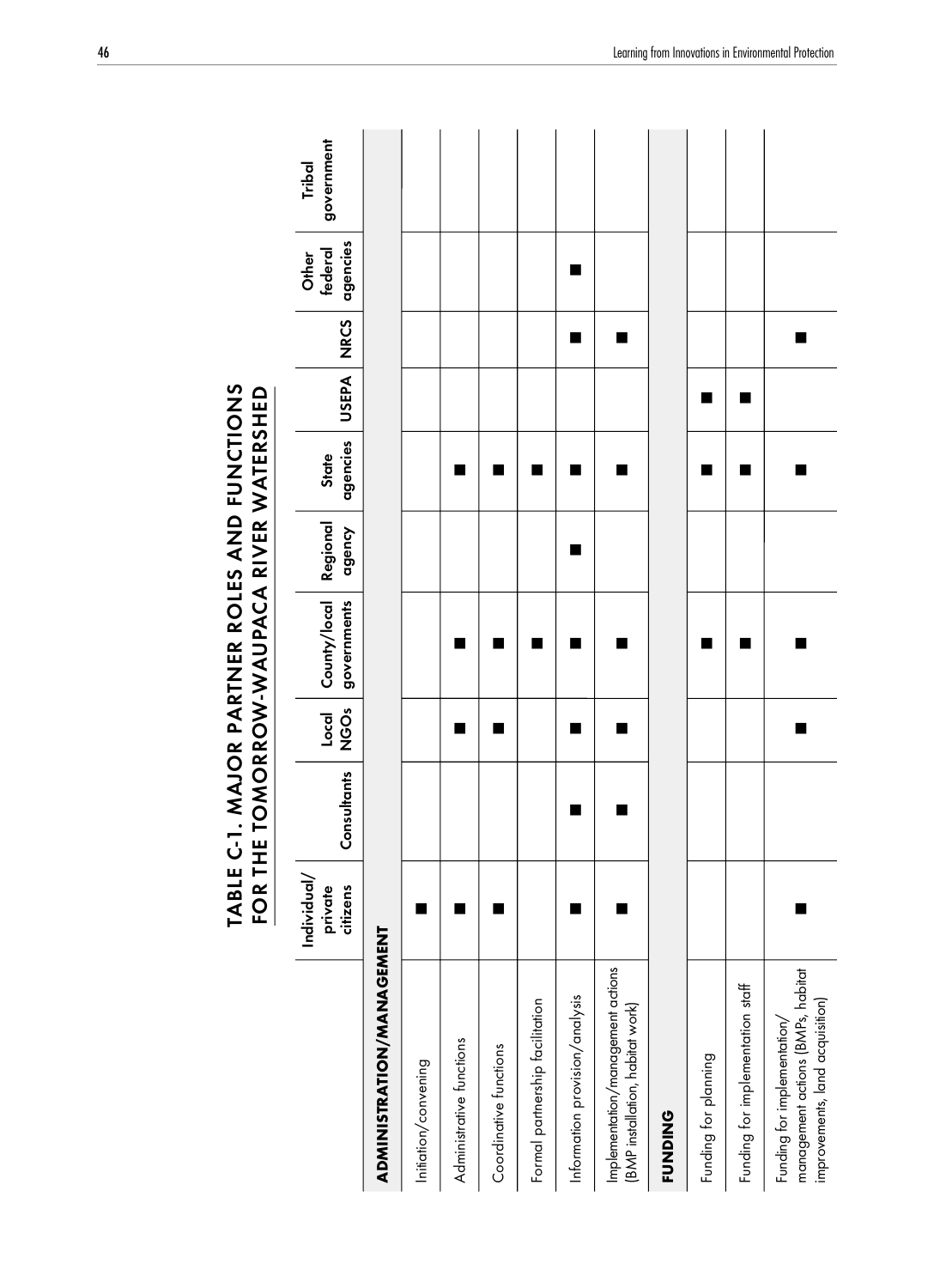DNR watershed planner, and a UW-Extension specialist organized, coordinated and facilitated committee meetings. DNR and county support staff took care of financial administration. County project staff made contacts with landowners, conducted inventories and assessments, assisted with analysis and helped write the plan. Both county land conservation departments each currently employ two staff (for a total of four staff) for project implementation, management, education, and technical work.

Nearly all of the agencies on the steering committee provide professional and technical support. DNR and UW-Extension provided expertise and support for project planning functions, and the East Central Regional Planning Commission, with extensive assistance from Waupaca County Extension agents, led the land-use planning process for the City of Waupaca. Consultants led land-use planning processes for the other two communities. DNR and UW-Stevens Point conduct water-quality monitoring, and DNR, DATCP and the Natural Resources Conservation Service (NRCS) helped the counties apply models to their inventory information and set pollutant reduction goals. DATCP and NRCS contributed agricultural engineering expertise as well as skill development training sessions for county staff. UW-Extension also helped staff understand nutrient management issues and helped develop individualized demonstration plots.

TU has purchased riparian easements (generally for one dollar) for numerous habitat restoration projects. DNR contributes state habitat restoration funding, often through cost-share projects with TU. Local TU chapters also provide volunteers labor for restoration work.

## **Funding**

A local riparian landowner and TWWA founding member stretched a \$5,000 personal grant award from the Chicago-based Munson Foundation to help cover costs associated with restoration work at her property, the TWWA survey, and basic TWWA administrative costs. That minimal funding provided a key resource for initial organizational activities. The organization generated financial and in-kind support from local businesses for higher visibility projects like Waterfests and streambank restoration efforts.

Funding for TWPWP has been provided by the Wisconsin Nonpoint Source Water Pollution Abatement Program and Local Assistance Grant Program (administered by DNR). Total state money expended thus far has been \$1.15 million to counties for staff, planning, and administration and nearly \$870,000 to landowners for BMPs. The \$1.15 million includes \$120,000 for three land-use plans developed for local communities as part of the planning process and additional funding for special technical and social science research. The counties pay 30 percent matches for any small capital purchases and administrative supplies, and counties provide office space and use of county equipment. Landowners pay varying percentages for BMPs. NRCS Environmental Quality Incentives Program (EQIP) funds have also been used by project staff for education and outreach projects not funded by the project. Additional related activities have been funded by Waupaca County's Water Quality Committee (the \$75,000 annual budget is renewed annually by the county board to support water resource related projects). Through TWPWP staff initiative, DNR, Waupaca County, and a local lake association jointly fund a two-year \$20,000 assessing agrichemical-contaminated groundwater flows into one of the watersheds lakes (75 percent DNR Lake Planning Grant funds—separate from priority watershed program funds—and 25% split between Waupaca County the lake association).

Most of the priority watershed program's eligible BMPs and cost-share rates are specified in Wisconsin Code (NR 120), but DNR has some flexibility in funding alternative practices and DNR and TWPWP have demonstrated innovative strategies (e.g., using project funds for land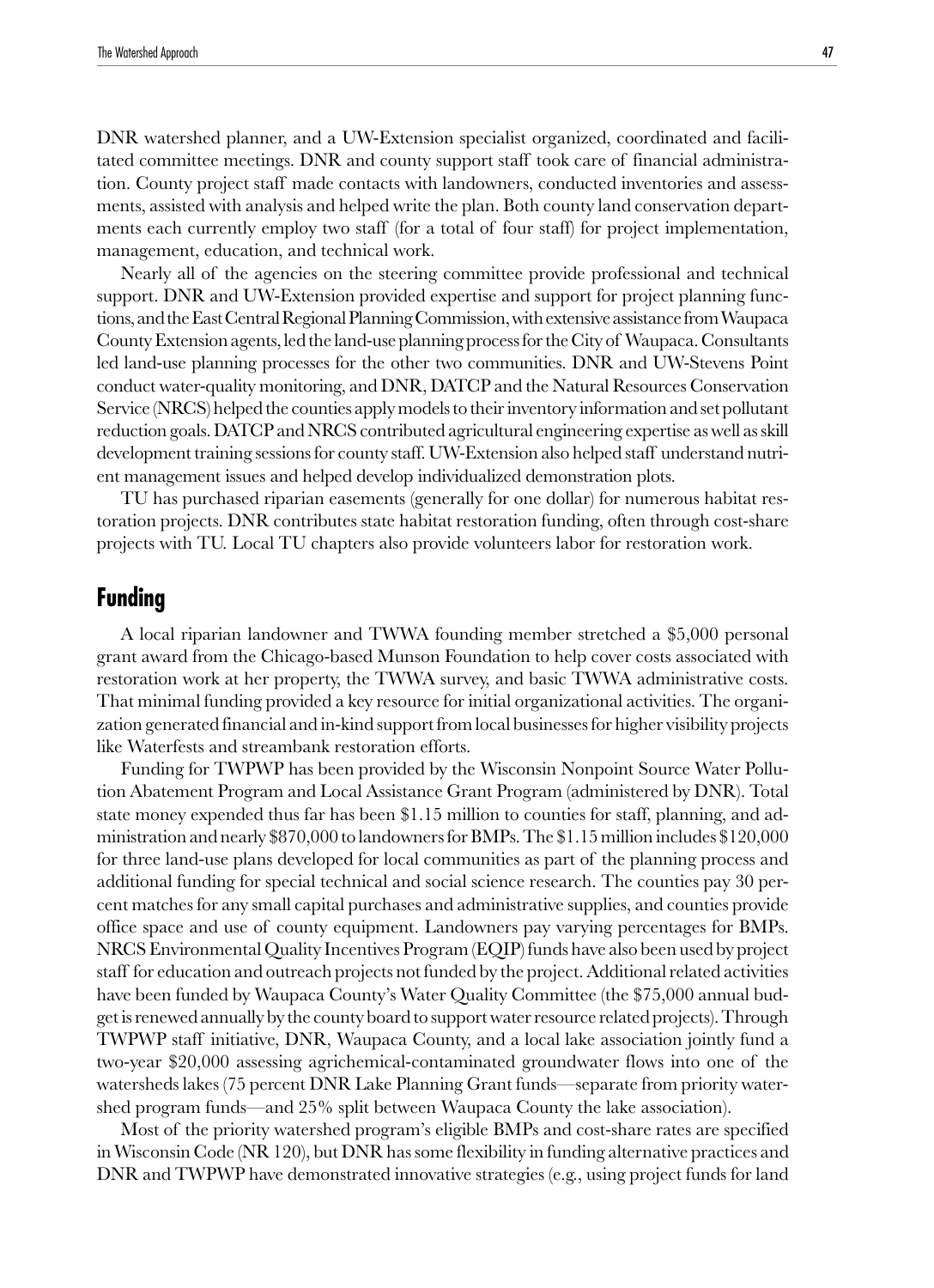use planning). Some ideas (strongly supported by local staff) go beyond the scope of activities that DNR is willing to consider. In some cases, when DNR will not fund an innovative practice that staff support, other partners can provide support. For example, TWPWP staff in Portage county would like to develop an alfalfa-marketing scheme to encourage legume rotations on irrigated vegetable land which will reduce nitrogen to groundwater. Because that is not an approach that DNR is willing to support, county staff are pursuing the idea with other partners—in this case, the Golden Sands Resource Conservation and Development Council, a nongovernmental organization (formerly associated with NRCS) that supports resource conservation issues in a multicounty region.

DNR has contributed additional money for special trout habitat research and restoration efforts through general agency funds and segregated trout stamp money (special assessment for recreational trout fishing licenses). DNR fishery management efforts are augmented substantially by volunteer labor from four local TU chapters of (Fox Valley, Frank Hornberg, Central, and Shawpaca Chapters, totaling approximately 500 members and 25 to 30 volunteer laborers).

## **Plans and Assessments**

## Watershed Assessments and Studies

State agencies, federal agencies, and universities study numerous water resource related issues in the watershed that relate to partnership efforts in varying degrees. Inventories and assessments conducted specifically for the watershed partnership effort are described below in association with the planning process. At least two additional efforts are worth noting: the Groundwater Center, located at the University of Wisconsin-Stevens Point, provides a testing service for private wells throughout the region and maintains data on numerous water quality parameters for each well; and DNR fishery-managers are conducting research on efforts to re-establish a wild trout fishery in the watershed. In a localized project, TWPWP staff, the University of Wisconsin-Steven Point, and the local Stratton Lake Association are working together to evaluate lake water-quality impacts related to groundwater inflow contaminated with nitrate-N and triazines from an experimental agricultural operation that had been used by an area vegetable processing industry. In addition, the United States Geological Survey (USGS) maintains a monitoring site in this watershed as part of the National Water Quality Assessment Program (NWQAP). While NWQAP results are published and considered by the watershed partners, USGS staff have not participated closely with TWPWP, due largely to high costs for USGS monitoring data and differing research goals associated with the USGS national program.

TWWA (in collaboration with UW-Stevens Point College of Natural Resources and UW-Extension) conducted its own assessment in 1991/92 in the form of a survey of riparian landowners. TWWA wanted to determine resident perceptions about the resource as a way of setting priorities for their activities. From the responses of nearly 600 people, it was clear that the river's scenic quality was the most highly valued attribute, that people were generally unaware of river management activities or responsibilities, and that respondents were concerned about the potential for conflicts between landowners and recreational users. Results from the survey directed the group toward educational and awareness building activities.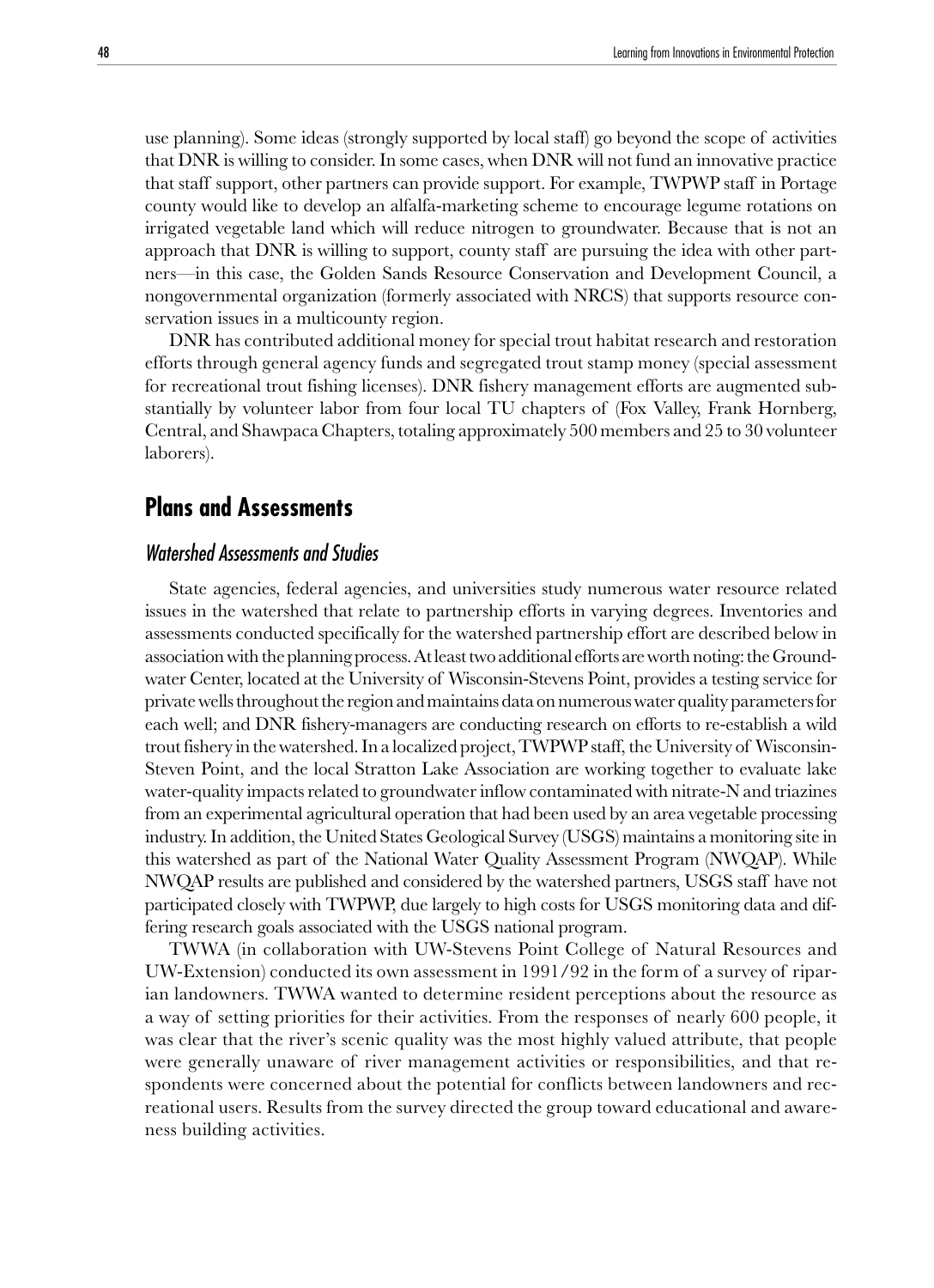## Plans: Links Between Information and Action

Once designated as part of the state watershed program, Portage and Waupaca Counties and DNR were required to develop a detailed assessment and plan of action through a twoyear project planning phase. The "Nonpoint Source Control Plan for the Tomorrow/ Waupaca River Priority Watershed" was developed with intensive involvement from the large project steering committee. It was officially reviewed by DNR and DATCP and approved by Wisconsin's Land and Water Conservation Board in 1995. Portage and Waupaca Counties also passed resolutions formally approving the plan.

This action-oriented project plan focuses on nonpoint sources of pollution to surface water and groundwater. The plan contains detailed results of prescribed inventories for barnyard runoff, upland sediments, streambank erosion, spreading of manure, and urban nonpoint sources. The plan presents goals for sediment and nutrient reduction (developed through models described below); identifies priority "critical" sites; and specifies eligibility, cost-share rates, and deadlines for landowner participation in the project. The plan also describes an approach for evaluation and coordination with other related efforts (e.g., fishery and wildlife management) and presents general information about the watershed.

Information about landowners came through inventory efforts, individual contacts with farmers, and a series of public meetings related to land use planning efforts. There were two main inventory efforts:

- TWPWP staff conducted inventories of barnyards, sources of upland sediments, degraded streambank, wetlands, a sample of well-water quality, and manure applications. Results are documented in the watershed plan.
- In 1995, TWPWP, with assistance from UW-Extension, conducted a Farm Practices Inventory of agricultural management practices and nutrient application to identify appropriate localized components of an outreach strategy and baseline information for gauging changes in behavior. TWPWP also conducted specialized inventories of riparian property owners, urban residents, and rural non-farm residents to inform educational and outreach approaches. Partners plan to conduct the inventory again when the project ends in 2005.

Information about resource quality comes from: DNR water-quality and habitat monitoring; a long-term monitoring program for groundwater quality conducted by UW-Stevens Point Environmental Task Force; private well samples analyzed through UW-Stevens Point/Extension Groundwater Center; and monitoring of municipal wells.

The main tools for analyzing technical information in the watershed project have been computer models developed primarily by DNR and county staff. UW-Stevens Point is also assisting with GIS support for the project—GIS-based modeling is nearly complete. Models used in this project include BARNY, developed by DNR for estimating impacts from barnyard nutrients; WINHUSLE (modified to fit this watershed), used to estimate soil loss; and WISPER, a spreadsheet program used for on-farm nutrient-management planning.

This nonpoint source-oriented priority watershed plan is the main plan for addressing water resource management issues at this hydrologic scale. The nonpoint plan is a formal amendment to "The Wolf River Areawide Water Quality Plan," used by DNR as a water resource management guide for the larger Wolf River system. Two additional levels of public-private watershed partnerships currently focus their efforts on the larger-scale basins: a DNR-initiated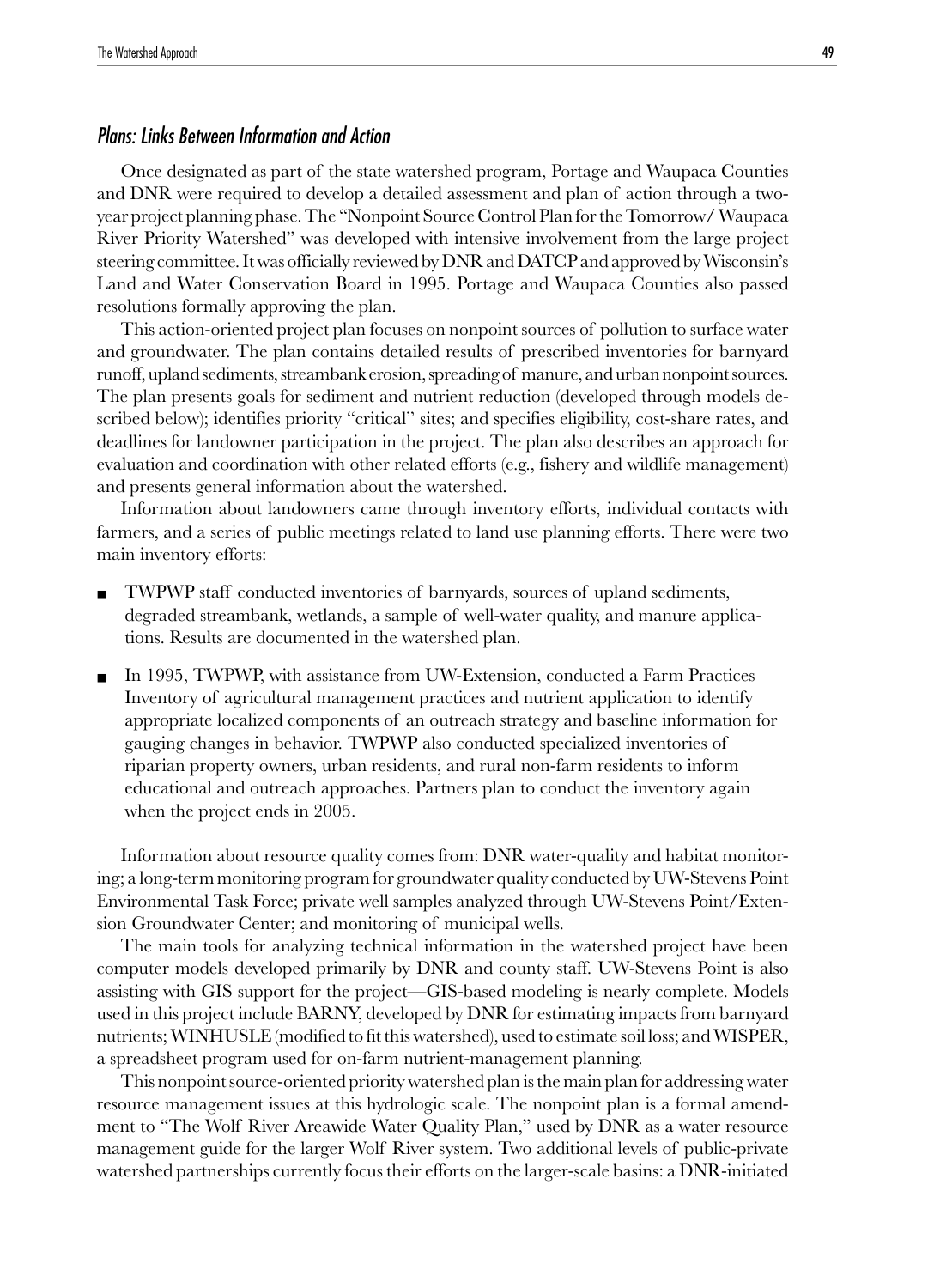basin partner team brings together a diverse set of interests for the Wolf River basin; and Fox-Wolf  $2000$ , a  $501(c)(3)$  nonprofit organization, seeks basinwide solutions to water-quality and habitat issues for the entire 6,000-plus square mile Fox-Wolf system. Both groups coordinate with the Tomorrow-Waupaca partners as appropriate.

In 2005, when TWPWP reaches the end of its implementation phase, partners plan to conduct a second farm practices inventory to assess changes in behaviors related to farmmanagement practices. They will also use enhanced GIS modeling and analysis to review accomplishments, and refocus new efforts on areas demonstrating continuing need.

## **Relationship to State Water-Quality Regulatory Program**

The partnership has not been involved with water-quality permitting issues, although partners work to reduce groundwater nitrogen levels to acceptable public health standards for private wells and to maintain acceptable levels for municipal drinking-water supply.

## **Accomplishments**

## Environmental Outcomes

As of yet, the partnership has produced no measurable environmental outcomes in water quality; however, as explained below, partnership efforts have led to several intermediate environmental outputs which have reduced pollutant loads to surface and groundwater. The impact of the reductions is uncertain.

#### Environmental Outputs

Nutrient and sediment loads to surface waters have decreased as a result of changes in agricultural management practices. Following the plan, TWPWP staff and landowners have installed more than \$1 million (including nearly \$900,000 in state funds) in agricultural BMPs to protect water quality, including nearly twenty constructed barnyards, fifteen manure storage systems, and over a mile of fencing, riprap, and shoreline improvements, and additional changes in nutrient management approaches and cropping practices. The practices have reduced phosphorus reaching surface waters by more than 1,150 pounds per year (an overall 21 percent reduction, twice the TWPWP goal), decreased the amount of sediments reaching surface waters by more than 1,500 tons of sediments per year (a 12 percent reduction, surpassing the 1,060 ton/year goal), and reduced overall nitrogen applications by more than 77,000 pounds per year (a 3 percent reduction in nitrogen application; TWPWP goal is to reduce nitrogen applications as much as possible).

By taking account of the groundwater–surface water relationship, partners have potentially reduced nutrient loads to groundwater. While (with a few exceptions) it might take decades to demonstrate actual attributable improvements in groundwater quality, especially at a regional hydrologic scale, one of the City of Waupaca's municipal wells has remained below the environmental enforcement standard since protective BMPs have been installed in the wellhead recharge area, helping to avoid a costly denitrification plant. Priority watershed funds have paid for some of the wellhead protection practices, including a program of intensive soil sampling and customized nutrient (fertilizer) application for farmers.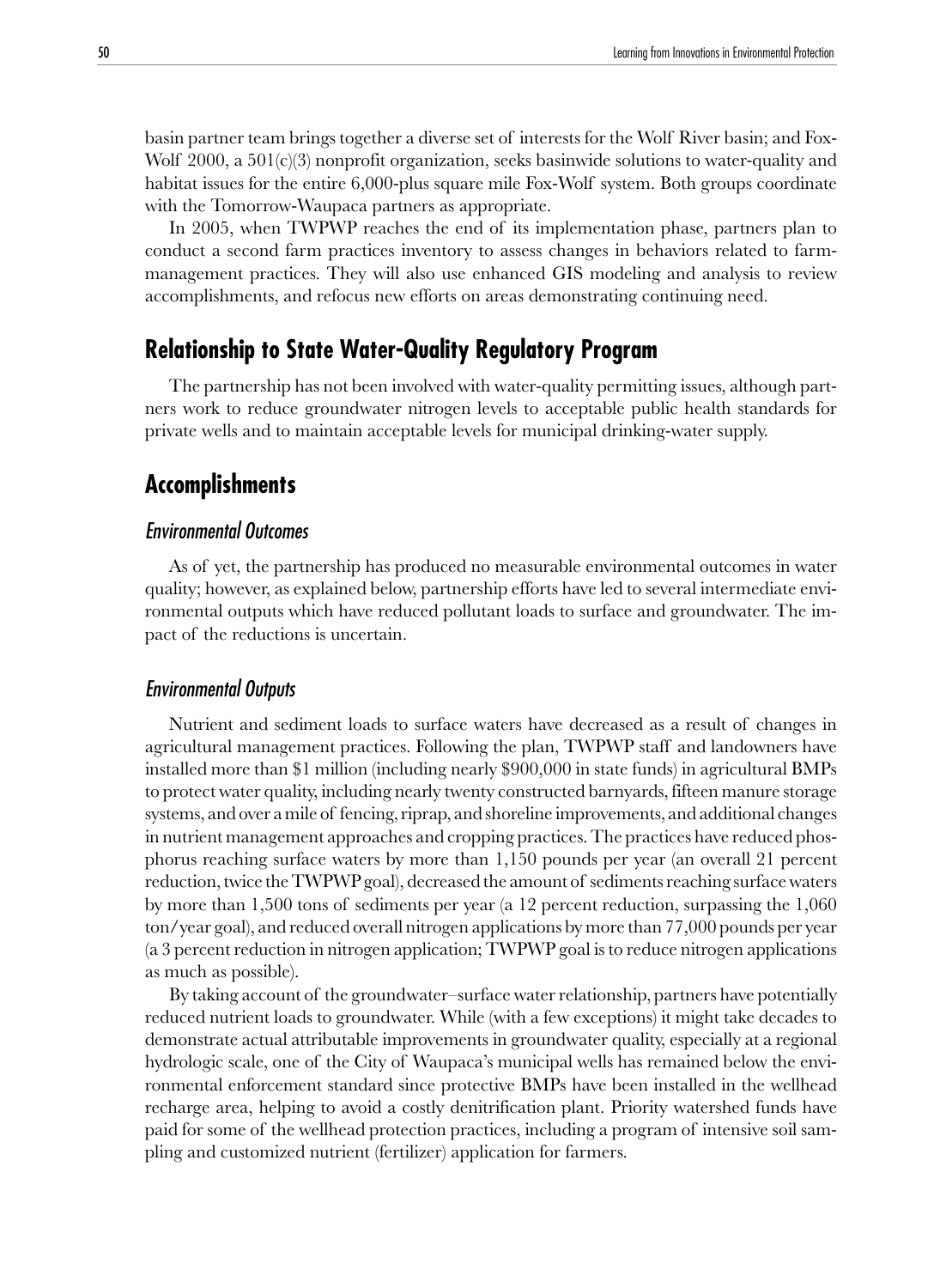Sedimentation and scouring flows from urban stormwater have decreased in some areas through changes initiated by stormwater management and land use planning efforts within the watershed. Habitat improvements stemming from partner and related efforts include riparian protection, easements, and improvements to stream channels. With improvements in habitat DNR initiated a wild trout stocking program. TWPWP assists DNR and TU chapters by facilitating contacts with some landowners, discussing and touring potential locations for restoration, and providing funding for riparian fencing.

### Other Accomplishments

Partners have also achieved a number of other accomplishments. In an innovative use of nonpoint source funding, the state allowed TWPWP to pay for three highly participatory landuse and stormwater-management planning processes. This was the first time in the state program's nearly 20-year history that funding had been permitted for community land-use plans, and partners made a concerted effort to convince DNR of the relevance and significance of the action for improving water quality. Testimonial evidence suggests that the collaborative and integrated nature of the TWPWP steering committee was influential in the decision. One of the steering-team members played a key organizing and facilitation role for the City of Waupaca's plan, which went beyond the city to include three town governments and the Chain-O-Lakes region; the effort included its own separate advisory committee—distinct from the TWPWP steering committee—of more than 120 local residents including key elected leaders. Each community plan addressed a comprehensive range of issues, each plan was developed through inclusive planning processes, and each plan resulted in recommended actions for stormwater management and new arrangements for continued coordination. The plans have led to physical modifications that remove significant stormwater problems, to changes in designs of new subdivision developments that reduce stormwater impacts, and to an overall heightened awareness of urban impacts on water quality—an important intermediate step in water-quality protection.

Since TWWA's inception, partners have emphasized education and awareness. TWWA hosted several public educational meetings and two "waterfests"—day-long educational fairs each attended by more than 100 people—involving community interests, schools, and agency professionals. The educational emphasis has continued through TWPWP efforts. In efforts to move beyond constructed BMPs and produce long-term changes in behavior, staff work closely with farmers in one-on-one educational efforts to demonstrate the overall benefits of reducing nutrients and consult with farmers on the range of available reduction options.

Significantly, TWWA, a citizen-led group, influenced creation of the multimillion dollar TWPWP via the state priority watershed program to address their water quality and habitat degradation concerns. Through the partnership, agencies have improved coordination for watershed resource management activity. That coordination is especially evident for agriculture and nutrient management, where project staff devote time to coordinating outreach, educational, and demonstration efforts across counties for several agencies. Additional coordinated research activities in the watershed examine the connections between land use management practices and nitrate levels in groundwater. UW-Stevens Point Environmental Task Force leads this effort to correlate winter baseflow stream sampling with private well samples and to connect these with various land use practices through GIS. The presence of a coordinating entity (project staff and a formal steering committee) leads to new opportunities for coordination, as has happened with recent habitat improvement projects.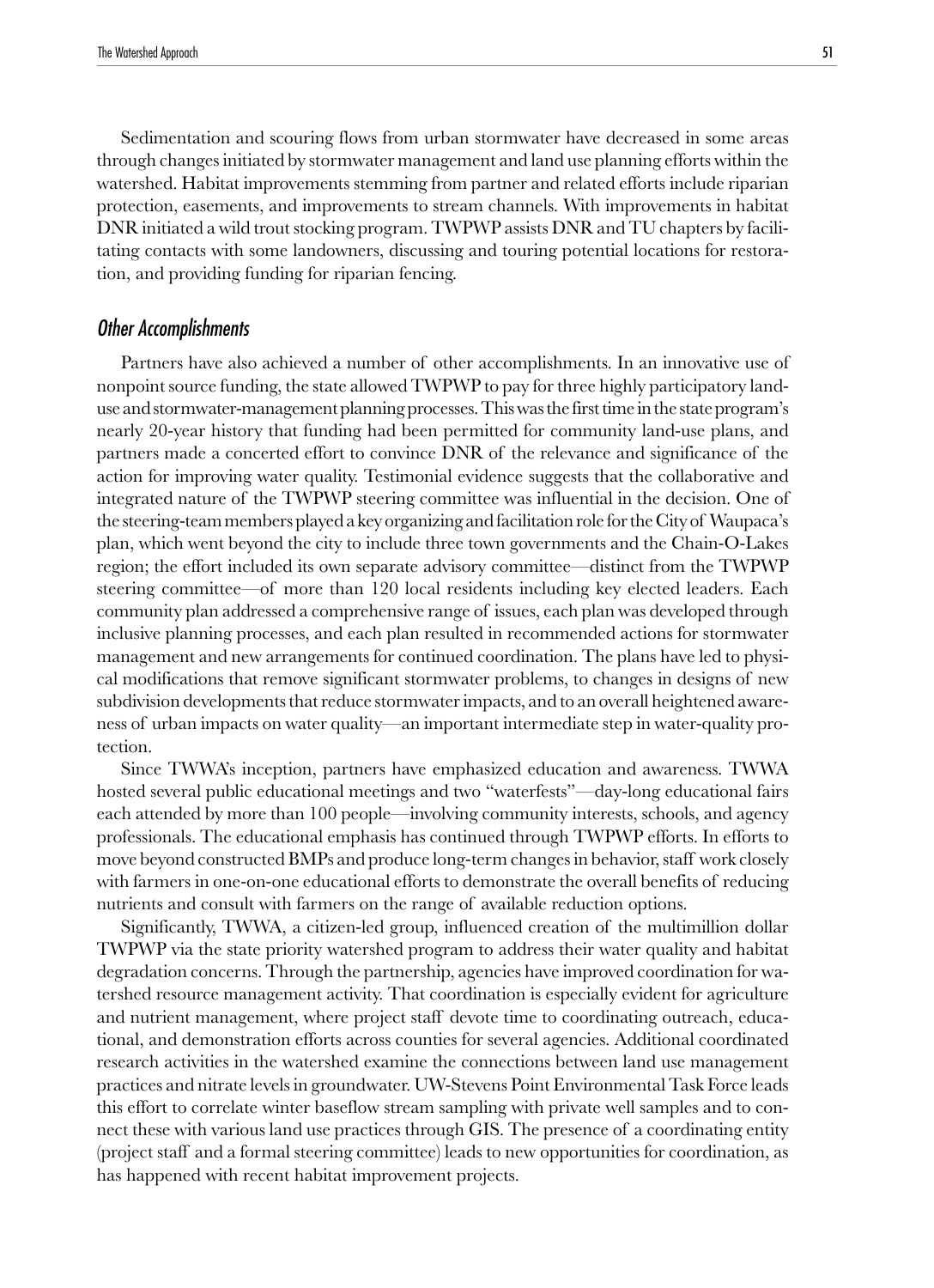## **Case Commentary**

TWPWP demonstrates how a government program can build upon local citizen interest and organization to address mutual concerns. Without an open process and extensive citizen involvement, TWPWP would not have experienced the same degree of acceptance among landowners. Without special state funding, local partners could not have adequately addressed the same scope of issues or applied the same range of functional activities (coordinated staff deployment, monitoring, analysis, information management, planning, funding, education/ outreach, and implementation actions). TWWA's initiation, growth, and transition into TWPWP illustrates the potential value of citizen leadership to help governmental resource managers coordinate their programs. TWWA was the initial focal point for multiagency and citizen interaction for watershed management, and its grassroots activities led to significant state investment through TWPWP. By all accounts TWPWP would not have happened absent TWWA.

## **Contributing Factors**

TWWA and TWPWP accomplishments appear to be influenced by a number of factors identified in the literature and reinforced in this watershed . Factors are not ranked here, and the discussion reiterates information presented throughout this appendix:

- *Issue(s) salience:* Strong local and state interest in several specific issues drives partnership efforts: enhancing aquatic habitat for fisheries and other biota; reducing a public health threat; and managing development.
- *Inclusive participation by a broad array of interests:* Various aspects of the partnership efforts involved a huge diversity of participating interests, including rural landowners, lake homeowners, various types of agricultural producers, urban land developers, and school teachers. Steering committee participants also represent a broad range of agency and private citizen interests. Broad participation expanded partners' functional scope, enabled more resources for functions, and led to yet more participation in partner activities.
- *Initial leadership and sustained participation of respected local individuals along with active participation by capable state and local agency staff:* Leadership began with a core group of local citizens and agency advisors, including key local agency participants such as the County Conservationist for Waupaca County. Initially, citizens led the partnership efforts with input from agencies. Efforts are now led by local government staff with annual formal input form a large, mostly local, steering committee with both governmental and nongovernmental members, including influential nongovernmental interests such as leaders from the local farm cooperatives/agricultural supply and service stores.
- *Formal governmental support:* Wisconsin's Department of Natural Resources formally approved the priority watershed project and plan. The state Department of Agriculture Trade and Consumer Protection reviewed and accepted the plan. DNR endorsement has reinforced staff participation and coordination efforts for nonpoint source pollution control measures, fishery management, and other departmental management programs*.* Both watershed counties were actively involved in developing the partnership-based priority watershed plan, and both counties passed formal resolutions adopting the plan.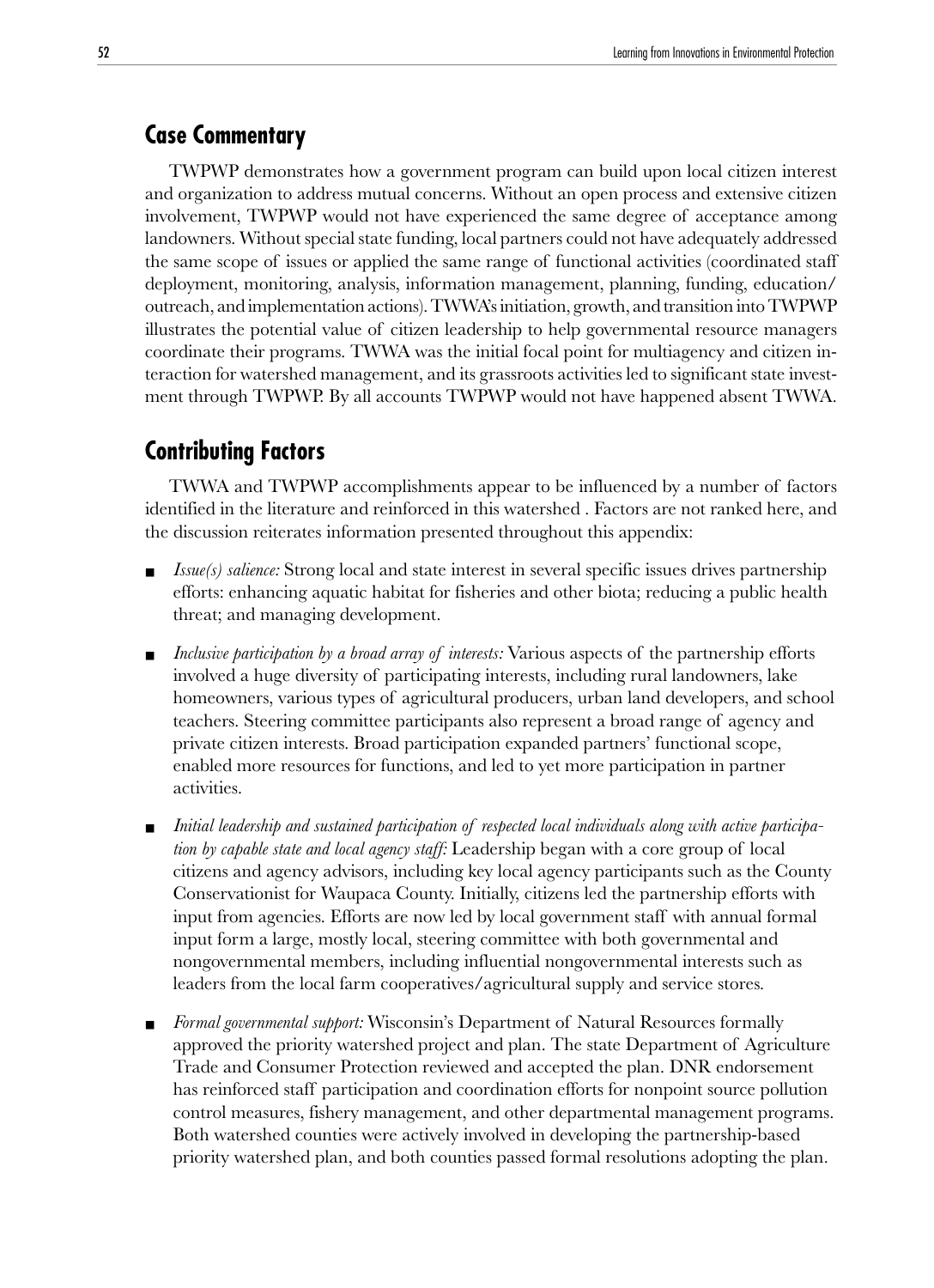Local municipalities supported project-related land-use and stormwater-management planning efforts.

- *A sound scientific basis for assessment and action:* From the first TWWA meeting, partners sought to gather and coordinate scientific information to guide resource management decision making. Partners combined available information regarding effective nutrient reduction approaches with detailed inventory information and modeling efforts through TWPWP to assess the problem and develop a plan for action.
- *Use of a watershed plan to guide actions:* TWWA identified plan development as a priority action. TWPWP developed and is implementing a plan that identifies specific goals and actions, and has guided partners' efforts for nonpoint source pollution control and habitat restoration.
- *Funding to employ staff, collect information, develop plans, and implement actions:* While TWWA did not have funding for staff, the state and county provide twelve years of stable funding for local TWPWP staff that perform technical, administrative, and educational functions. The state also provided TWPWP with special funding for a detailed watershed inventory and assessment and development of a watershed plan as part of the priority watershed project. Prior to the watershed project, TWWA explored developing a plan but lacked sufficient capacity and resources, although local business contributions and in-kind county services enabled various TWWA activities. Partners utilized somewhat flexible state cost-share funding from the priority watershed program for BMP installation and local land-use /stormwater-management plans and state funds combined with local contributions for habitat-restoration improvements.
- *Staff for coordination, management, and technical work:* Initially, volunteers coordinated TWWA activities and agency staff provided technical information. As the partnership evolved into TWPWP, coordination and management functions shifted to Waupaca and Portage County conservation departments, with major initial facilitation and coordination support from county cooperative extension staff and DNR. County conservation department staff conduct most of the agricultural technical work, with assistance from regional NRCS engineers and county cooperative extension staff. University of Wisconsin-Stevens Point monitors and analyzes groundwater quality throughout the watershed. Regional DNR fishery-management staff conducts research and design work for habitat restoration activities. Municipalities engaged consultants, cooperative extension, and the regional planning commission for land use and stormwater management planning efforts. Collectively, partners have access to extensive staff resources.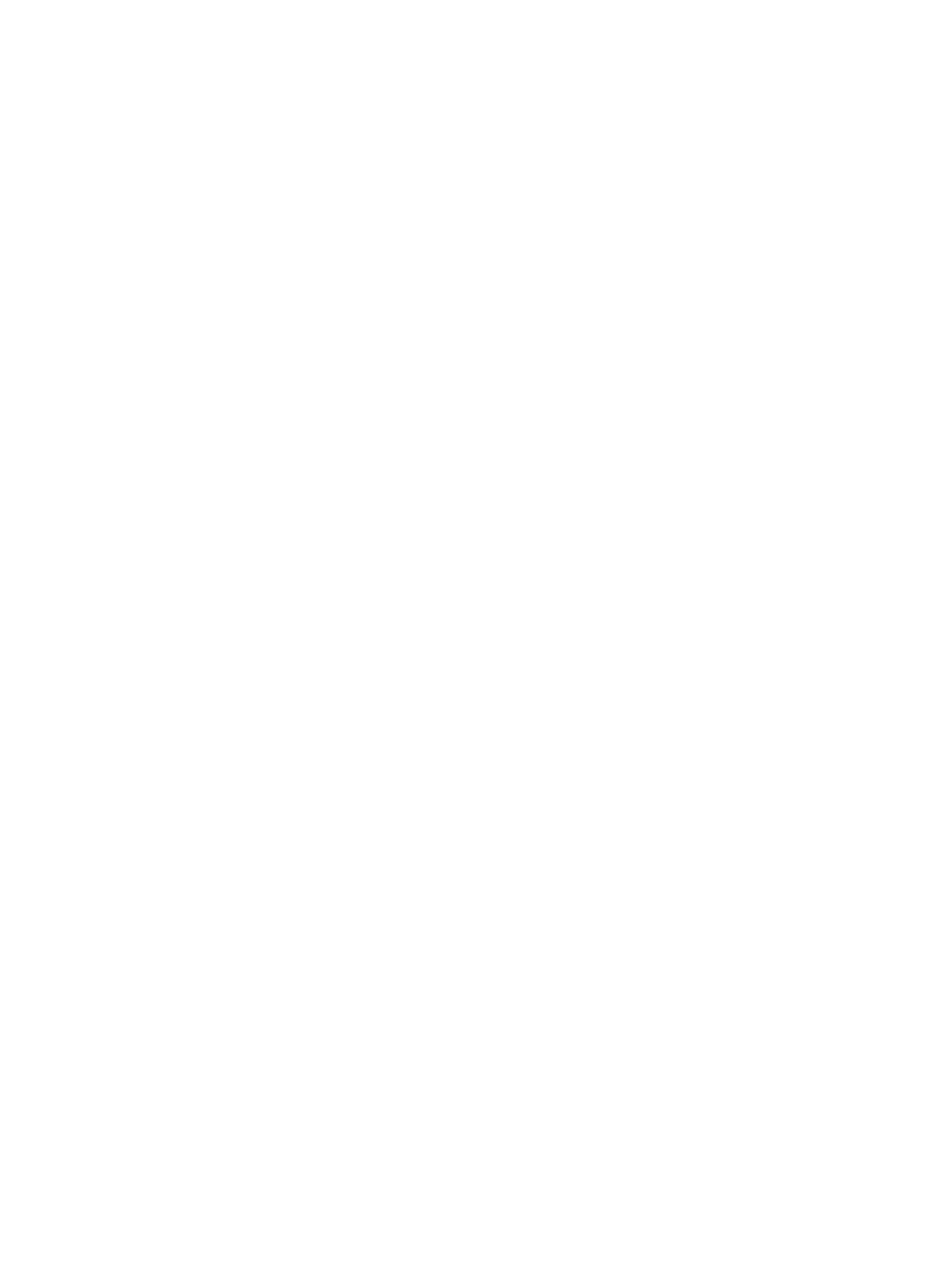# **Black Earth Creek Watershed, Wisconsin**

# **List of Acronyms**

| BECCO Black Earth Creek Conservation Organization           |
|-------------------------------------------------------------|
| BECWA Black Earth Creek Watershed Association               |
| <b>BMP</b> Best Management Practice                         |
| DATCP Wisconsin Department of Trade and Consumer Protection |
| DNR Wisconsin Department of Natural Resources               |
| NRCS Natural Resources Conservation Service                 |
| TU Trout Unlimited                                          |
| <b>USGS</b> US Geological Survey                            |

## **Acknowledgments**

We would like to thank Kevin Connors, Andy Morton, and Pat Sutter for their review of an earlier draft. Dave Marshall and Tim Parsons also provided helpful information.

# **Partnership Description**

The partnership for natural resource management in Wisconsin's Black Earth Creek watershed consists of various citizen interests—largely involved through a nongovernmental Black Earth Creek Watershed Association (BECWA)—and state and county natural resource agencies. The relationship coalesced around two events in the mid-1980s: community concerns over landfill-related groundwater contamination threats; and the introduction of a state-funded Black Earth Creek Priority Watershed Project to address state and local concerns over nonpoint source pollution and related natural resource management issues. Numerous community members and landowners are involved with and have benefited from partnership activities and the priority watershed project. While individual participation has varied over the past fifteen years, several BECWA board members and natural-resource agency representatives have established and maintained a long-term working relationship.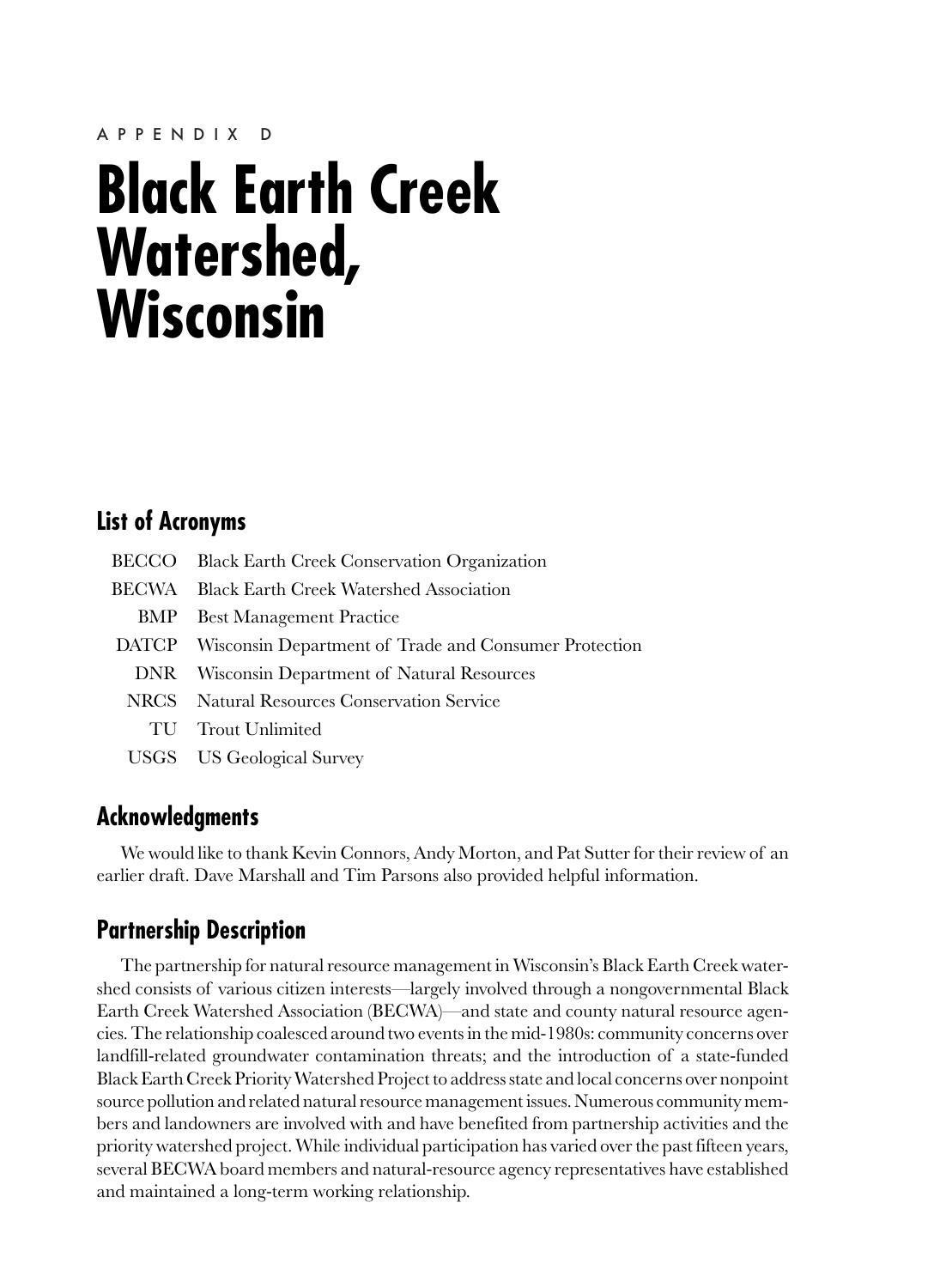BECWA serves as a major forum for citizen and agency interaction over natural resources issues in the watershed, and state agencies formally recognize the association as a citizen advisory body in the integrative multiagency watershed-priority watershed project. BECWA involvement has expanded citizen participation in the project, and enabled additional coordination between agencies and citizens over nonpoint source pollution, habitat restoration, and other watershed related issues. BECWA is not an environmental advocacy organization, although the board has included representatives from a more advocacy-oriented nongovernmental Black Earth Creek Conservation Organization (BECCO), as well as local farmers, recreation and conservation groups, and community leaders. As the state-funded priority watershed project approaches an extended closing date, BECWA is forging new relationships with local governments, and state and local agencies continue to use the association for citizen input and as a clearinghouse for information about watershed-resource management activities.

## **Background, Genesis and Purpose of Partnership**

#### Trigger

A local chapter of Trout Unlimited (TU), a national coldwater conservation organization, convinced the Wisconsin Department of Natural Resources (DNR) to conduct a comprehensive evaluation of Black Earth Creek. A special DNR committee recommended creating a broad multidisciplinary team aimed at determining what resource measures could be taken to protect the creek's naturally reproducing brown trout fishery. Simultaneously, a graduate water-resources workshop at UW-Madison was considering the watershed as a site for a project. DNR collaborated with the graduate workshop to develop an evaluation strategy to address the concerns raised by TU and affirmed by the DNR task force. The evaluation, sustained support from DNR, and the strong interest of Dane County led to the designation of the entire Black Earth Creek as a priority watershed in 1985. The presence of a priority watershed project, local concern over landfill-related groundwater contamination, and general interest in local conservation and protection, helped lead to the formation of BECWA, a nongovernmental organization that served in a citizen advisory capacity for the priority watershed project.

#### Initiator

Stephen Born, a UW-Madison faculty member (and the principal investigator for this report), performed several key initiating roles for partnership activities in the Black Earth Creek watershed<sup>29</sup>: he worked with the local TU chapter to request a special DNR assessment; in conjunction with DNR staff, he helped convince DNR to conduct the assessment through a UW-Madison graduate workshop; he co-led the graduate workshop; he promoted designation as a priority watershed project; and he helped found and lead BECWA, which was initiated in close cooperation with key county and state agency staff.

#### Stated Partnership Goals and Objectives

The partnership developed, in large part, because of two overlapping sets of goals and objectives: those of the state priority watershed project and those of BECWA. The priority watershed project, designated prior to BECWA's formation, had the specific goal of protecting the creek and habitat by reducing nonpoint sources of pollution. BECWA formed to pursue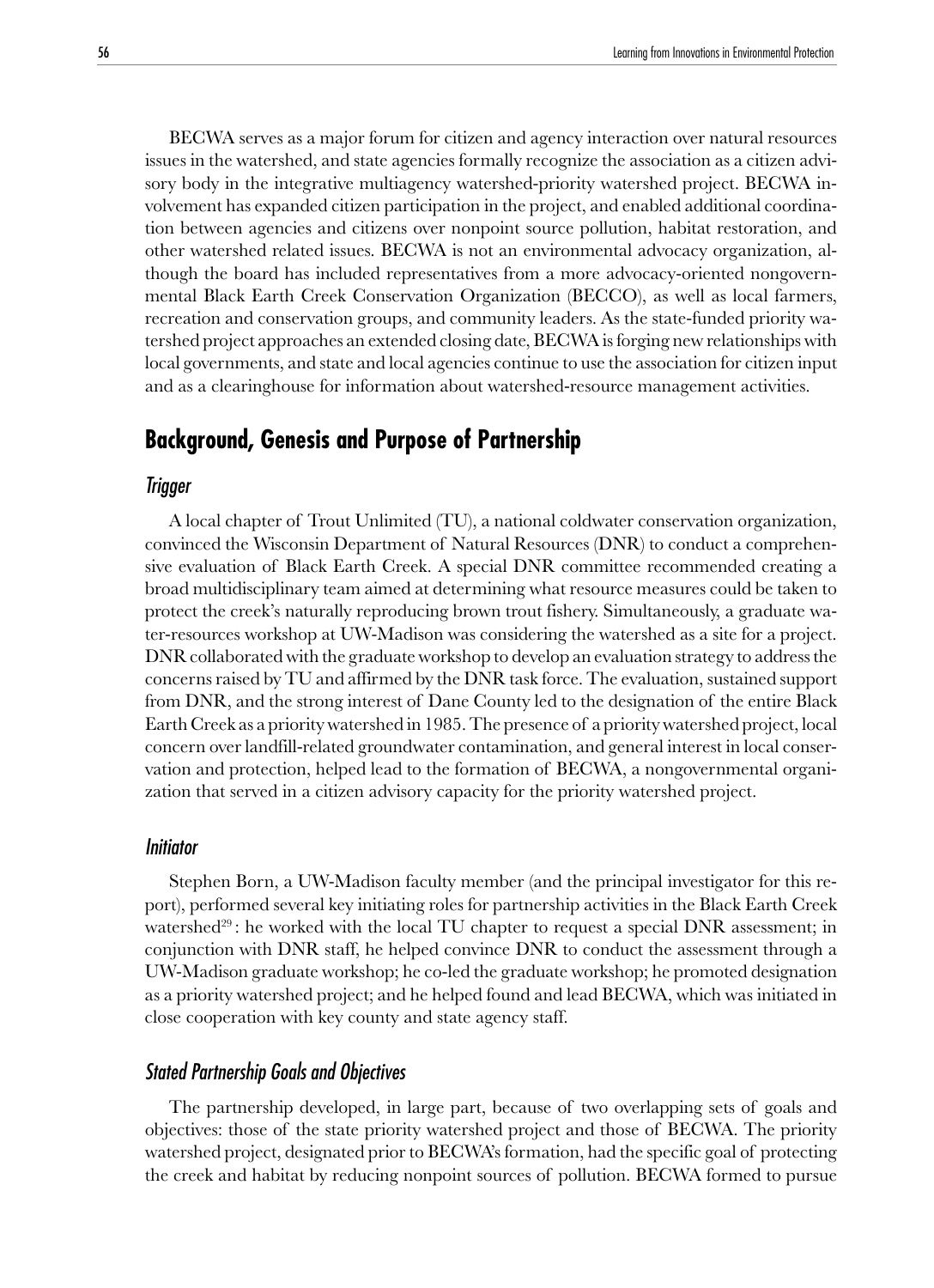four main objectives as a neutral organization of diverse citizen interests:

- facilitate the interchange of information between and among agencies and watershed interests;
- promote community awareness of Black Earth Creek and its value to the region;
- advocate generally for stewardship and wise use of land and water resources; and
- foster dialogue among watershed interests by providing a forum where citizens, resource managers, and public officials involved in watershed-related issues could interact.

#### Scope

■ *Substantive scope:*

The BECWA/priority watershed project partnership focus expands beyond nonpoint source pollution control and fisheries to include wetlands, regional and local groundwater flow systems, aesthetic resources, and land development in the watershed.

#### ■ *Functional scope:*

The partnership addresses these issues through various means, including: interagency coordination for plans, staff resources, and implementation actions; awareness and outreach activities to various schools and rural and urban communities in the watershed; funding for land management practices and land acquisition; research and information analysis; public events and participation on management decisions; individual technical assistance landowners; and opportunistic intervention in activities that seem likely to affect the resource.

## **Local Context for Watershed Partnerships**

## Watershed Description

The Black Earth Creek watershed encompasses approximately 100 square miles of hilly glaciated and unglaciated terrain in northwestern Dane County, just west of a burgeoning Madison metropolitan area. Streamflow in the creek relies on groundwater, with an estimated 80 percent of flow coming from groundwater discharge. The creek meanders roughly 27 miles from its headwaters to its confluence with the Wisconsin River. Twelve miles in the upper half of the creek are identified by the state as either "outstanding" or "exceptional" resource waters, enabling a more stringent level of pollution control. Flows from the upper watershed average about 30 cubic feet per second (cfs) and range historically from 5-2000 cfs.

Dane County encompasses nearly the entire watershed, which includes three villages (with a combined population of approximately 6,000) and six towns (townships) with a rural population of roughly 4,000 people. Town governments make land-use decisions subject to approval by the Dane County Board of Supervisors, and each of the villages within the watershed has a separate plan. The Dane County Regional Planning Commission offers guidance to both towns and villages. Two school districts also make decisions affecting the area, and the county has general land use planning authority for the unincorporated area and a series of plans for parks, transportation, and farmland preservation.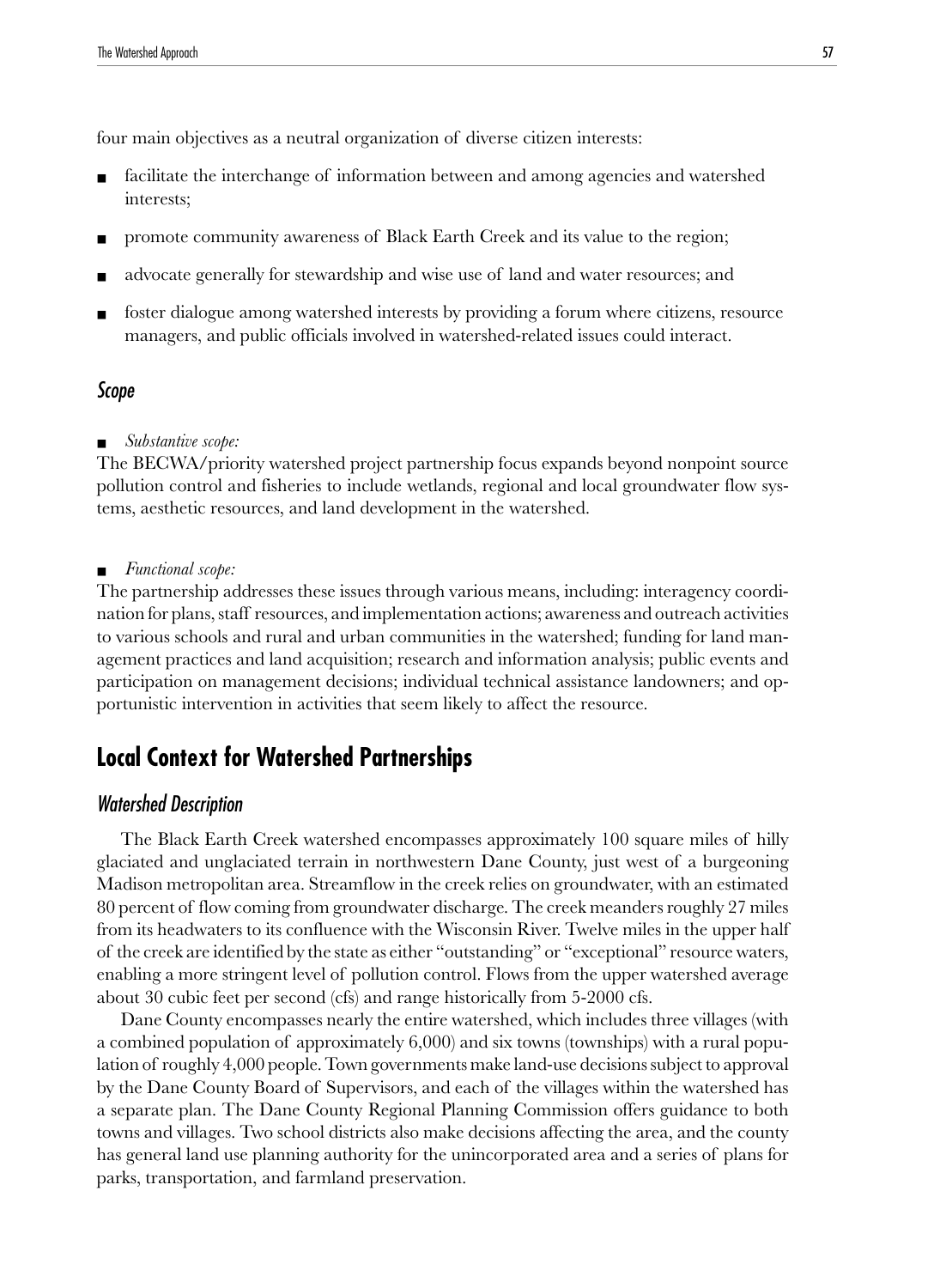The watershed is largely rural and agricultural with pockets of population concentrated in three villages. Combined, agriculture (row crops, pasture, and barnyards) and woodlots make up more than 80 percent of the watershed's land area. Incorporated villages account for less than five percent of the area, and a growing number of rural subdivisions and rural non-farm homes are scattered throughout the area. Much of the growth is fueled by close proximity to the Madison metropolitan area.

## Water Resource and Other Key Environmental Issues

The Black Earth Creek and its tributaries are generally high-quality waters that support coldwater and warmwater fisheries. Watershed streams support a naturally reproducing brown trout population, and create one of the region's most highly valued and productive trout fisheries. State fishery management efforts in Black Earth Creek date back to the 1940s, when managers began acquiring riparian property and promoting various conservation practices. While healthy, the fishery is sensitive to fluctuations in flows and temperature, drops in dissolved oxygen levels, and impacts on instream habitat.

Nonpoint sources of pollution continue to affect streamwater quality. During storm events, runoff from dairy farms, agricultural fields, and urban areas dumps excessive nutrient and sediment loads into these waters, adversely affecting aquatic habitat. The watershed includes several permitted discharges, including three small municipal wastewater-treatment plants, a sand and gravel operation, and a number of smaller industrial facilities. Wisconsin DNR includes a total of 14 miles from two Black Earth Creek tributaries on the current Wisconsin 303(d) list of impaired waters—sediments and a variety of habitat limitations impair use in both streams. DNR is currently assessing how to address those impacts.

Streams in the watershed are heavily dependent on spring-fed base flows from a shallow aquifer system. Studies indicate that hillsides throughout the watershed are the primary source of groundwater recharge. Residential and commercial development—particularly in the three urban areas, an expanding urbanized area in the watershed's headwaters, and on hillsides throughout the watershed—decrease infiltration and groundwater recharge and threaten watershed base flows (as well as the aesthetic resource).

#### Driving Issues

The watershed's regional value as a trout fishery and its aesthetic character generate a strong desire for resource protection and enhancement among state and county resource managers, recreational interests, and local residents. Habitat protection and restoration have been long-time priorities for conservation groups. Threats from nonpoint source pollution and threats of development-related loss of hillside groundwater recharge areas currently drive water resource concerns.

## Prior Relationships Among Partners

Prior to the watershed partnership, key conservation and fishery representatives involved with the Black Earth Creek watershed coordinated in a limited way for protecting riparian corridors and improving instream habitat. Also, for years, town and village governments throughout Wisconsin have experienced unresolved conflicts regarding parity of land-use decision authority and annexation powers, $30$  and relationships between the watershed's six towns and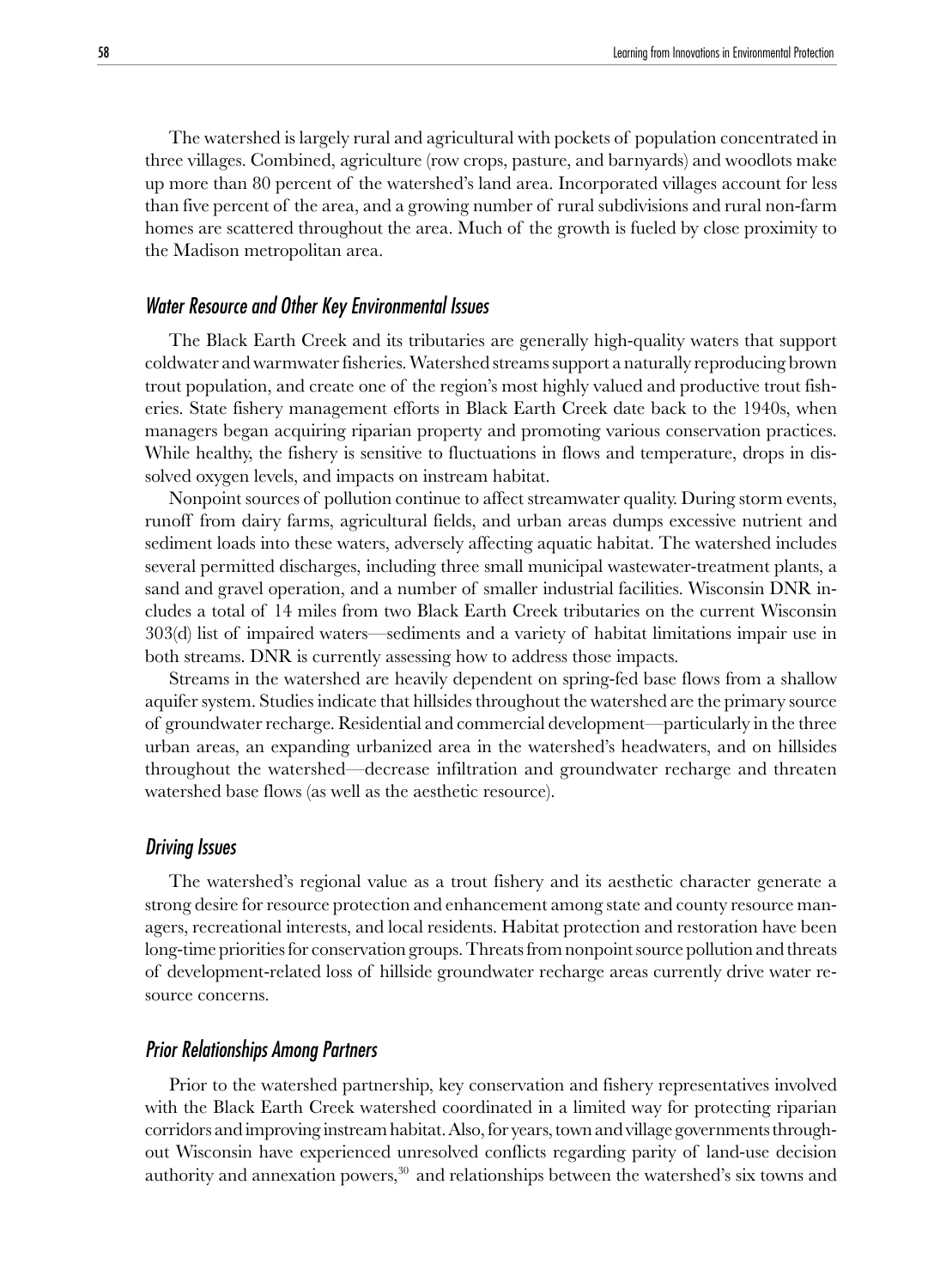three villages reflect that statewide tension. Individual property-rights advocates have a strong presence in the watershed and are typically skeptical of planning efforts which might constrain private land uses.

# **History/Key Dates**

- 1940s- 1980s: Extensive fishery management activity occurs in the watershed, including installation of some of Wisconsin's first conservation practices and instream habitat improvements. Fishery managers acquire long-term conservation leases along the creek's riparian corridor. 1984 The local TU chapter, with a long history of conservation work on the stream, convinces DNR to conduct a comprehensive evaluation of Black Earth Creek. 1985 UW-Madison Graduate Water Resources Management Program and DNR collaborate for an assessment of impacts in the upper half of the watershed. They investigate socioeconomic as well as physical dimensions of the watershed through recreational-user and interest-group surveys, a review and synthesis of studies previously performed in the area, and an analysis of impacts affecting the stream. The workshop recommends a new, more integrated approach for managing the resource. 1985 The Black Earth Creek watershed is designated as a priority watershed, under Wisconsin's Nonpoint Source Water Pollution Abatement Program. The designation provides state funding to the Dane County Land Conservation Department<sup>31</sup> for staff, technical analysis, and financial support to landowners for agricultural management practices. Local staff and DNR begin a planning process, building upon the joint DNR–UW-Madison assessment effort. 1985 Local concerns increase over potential groundwater contamination from a landfill in the watershed headwaters. 1986 Concern over groundwater contamination combines with heightened interest in the creek, the surrounding area's glacial heritage, and strong citizen interest for action to form BECWA as a forum for addressing natural resource issues throughout the watershed. 1986 BECWA becomes a key forum for planning issues related to the priority watershed project. Participating agencies formally recognize the association as the citizen advisory body for the priority project, and BECWA leads coordination for community outreach efforts, including watershed signage, local informational events, and river-related community projects. The landfill remains a priority for several years. BECWA also begins seeking protection for critical lands and explores creating an educational interpretive center near the creek.
- 1988 The Refuse Hideaway landfill closes because of a documented threat to public health and becomes a Superfund site in 1992.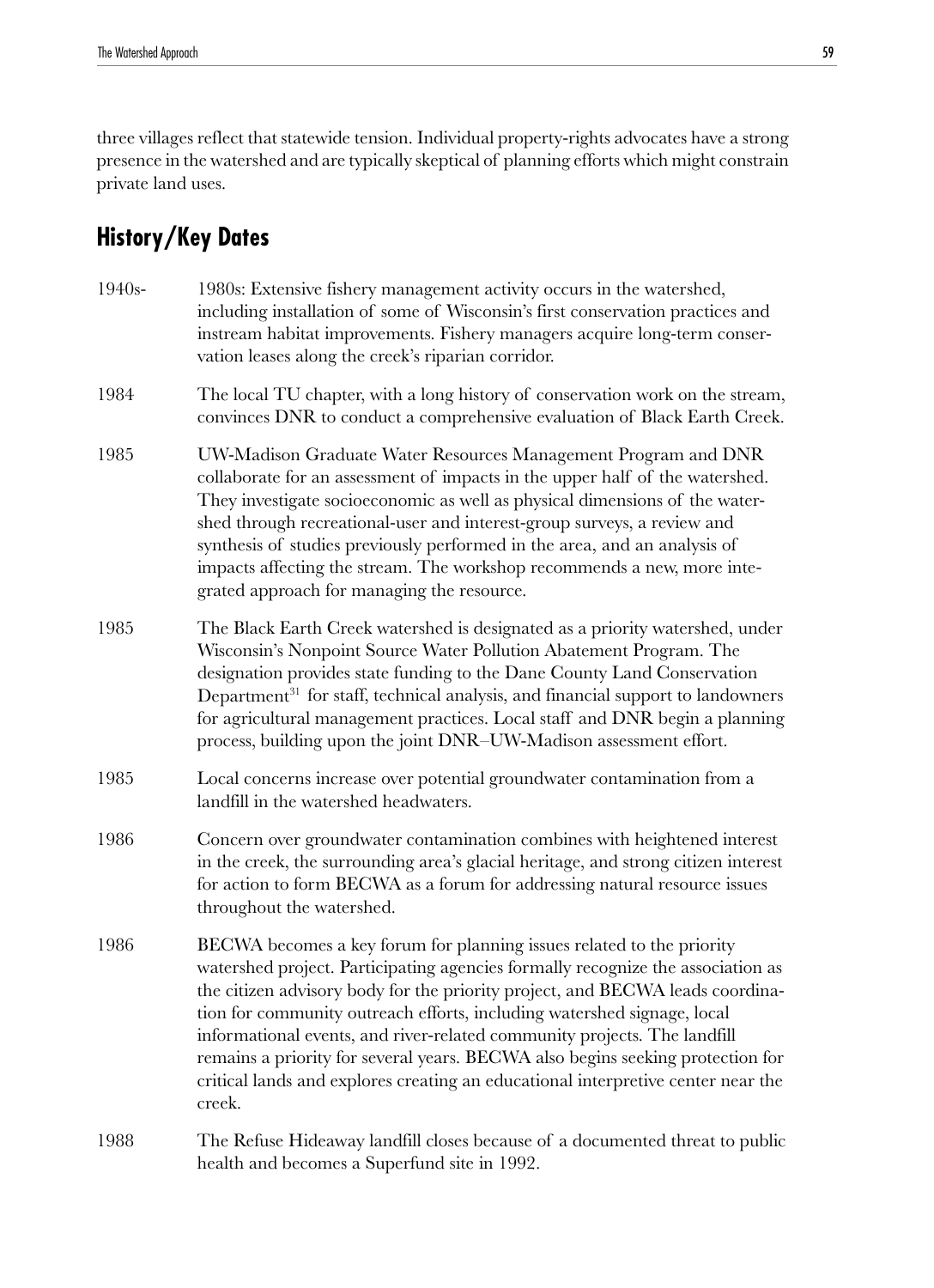- 1989 The county and state formally approve the watershed plan.
- 1989-1999 DNR and Dane County Land Conservation Department, with assistance from BECWA and other partners, implement a detailed ten-year plan for controlling nonpoint source pollution and for related resource management in the watershed.
- 1990s Early: A series of contentious land use issues surface in the watershed, including: 1) passage and enforcement of a stringent hilltop development ordinance by the Village of Cross Plains (the village closest to the expanding Madison metropolitan area); a large mixed-use development is allowed in the Village of Mazomanie (farthest from Madison); and a printing plant, proposed for construction along the banks of Black Earth Creek—and supported financially by one of BECWA's board members—sharply divides BECWA and the community. The third issue leads to the creation of a new advocacy organization in the watershed, BECCO, with limited overlapping BECWA membership.
- 1996 BECWA, through local contributions, hires a nationally recognized environmental mediator to assess the potential for reaching a mediated agreement on land use management and related issues for the watershed. The mediator conducts 25 one-hour interviews involving more than 30 key stakeholders and determines that a structured consensus-building process for addressing land use issues in the watershed is not viable.<sup>32</sup> The decision is based on the absence of a specific conflict, a vaguely defined scope of issues, and insufficient enthusiasm for financial and participatory support.
- 1998-1999 BECWA re-examines its directions as the ten-year priority watershed project partnership efforts draw to a close. BECWA gets new leadership, enlists organization members, and expands coordination with watershed municipalities.
- 1999 Priority watershed project funding is extended for an additional year.

## **Organizational Arrangements**

## Composition/Representation

BECWA is comprised of agricultural and urban landowners, recreational interests, local development interests (less involvement since 1995), environmentalists (including members of BECCO), local officials and other interested individuals. Partner agencies include the WDNR, represented through a single nonpoint source coordinator, with additional input from water quality, fishery, regulatory, and other related staff as needed. Other partners are the Wisconsin Department of Agriculture Trade and Consumer Protection (DATCP), Dane County (interactions between the Land Conservation Department, Planning Department, and Parks Department), University of Wisconsin-Extension, US Geological Survey (USGS), Natural Resource Conservation Service (NRCS), and various University of Wisconsin units involved in research.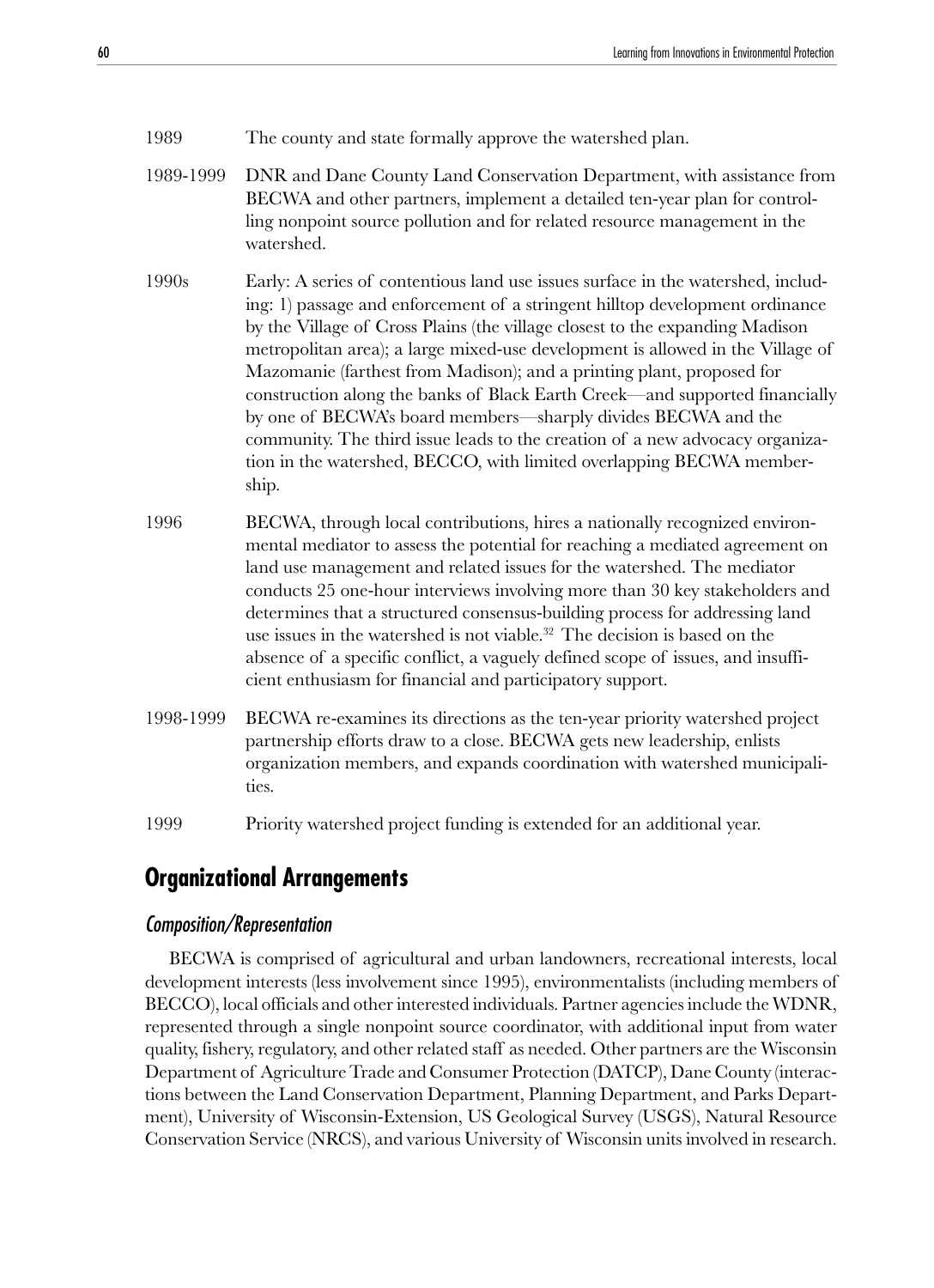## Structure/Process

BECWA is an incorporated  $501(c)(3)$  not-for-profit organization with formal bylaws and a board of directors. BECWA has a small but growing number of dues-paying members. Over the years, the frequency of board meetings has varied from monthly to quarterly, and BECWA sponsors at least one public event annually. Meetings operate under formal rules of order, but the group seeks consensus on all issues.

The Black Earth Creek Priority Watershed Project is a formal state-local government partnership-project operated through the Dane County Land Conservation Department. In its planning stage, project planning activities utilized a number of technical committees and were coordinated jointly by a project lead at DNR and the county conservationist for Dane County. Since 1989, when the plan was approved, day to day management decisions have been made by county staff. Annual implementation decisions are made at meetings between local project staff, DNR and DATCP, with input from BECWA and others. Since its inception, the project has sought and largely achieved consensus among partners.

For the past decade, BECWA has served as the main coordination forum for agencies involved in watershed-wide activities, including implementing the priority watershed project with citizens, municipalities and organizations in the watershed. An interagency watershed work-group met quarterly for less than two years in the early 1990s, but stopped meeting in part because BECWA meetings, which the representatives also attended, were serving the same purpose. The partnership has increased both regularized and informal interactions among agency staff.

#### Authority Relationships

BECWA's board of directors is accountable to itself and its membership. State and county agencies are not formally accountable to BECWA, although the watershed plan states that "state and local agencies should continue to support its [sic] activities by participating in its meetings and serving as advisors to BECWA's board of directors."33 BECWA has had considerable influence over project implementation. The priority watershed project is a formal project between Wisconsin and Dane County. A county conservationist heads the county land conservation department, which is accountable to the Dane County Land Conservation Committee, which comprises elected members of the Dane County Board of Supervisors. Landowners who receive cost-share assistance for installing best management practices are legally bound to maintain the practices for various periods of time. Dane County is accountable to the state for project implementation responsibilities. DNR is responsible for funding the project and costshare agreements, and overall evaluation and assessment of the project and larger state program.

## Staff Functions and Partner Roles

Partner roles and support for a number of functions is illustrated in Table D-1. Several items are worth noting. From BECWA's inception through most of 1999, UW-Extension/ Department of Urban and Regional Planning and Dane County Land Conservation Department performed most administrative functions for BECWA. County staff recorded meeting minutes, and UW-Extension prepared agendas, set up meetings, and provided for copying and mailing costs associated with normal group operation. Local municipalities provided meeting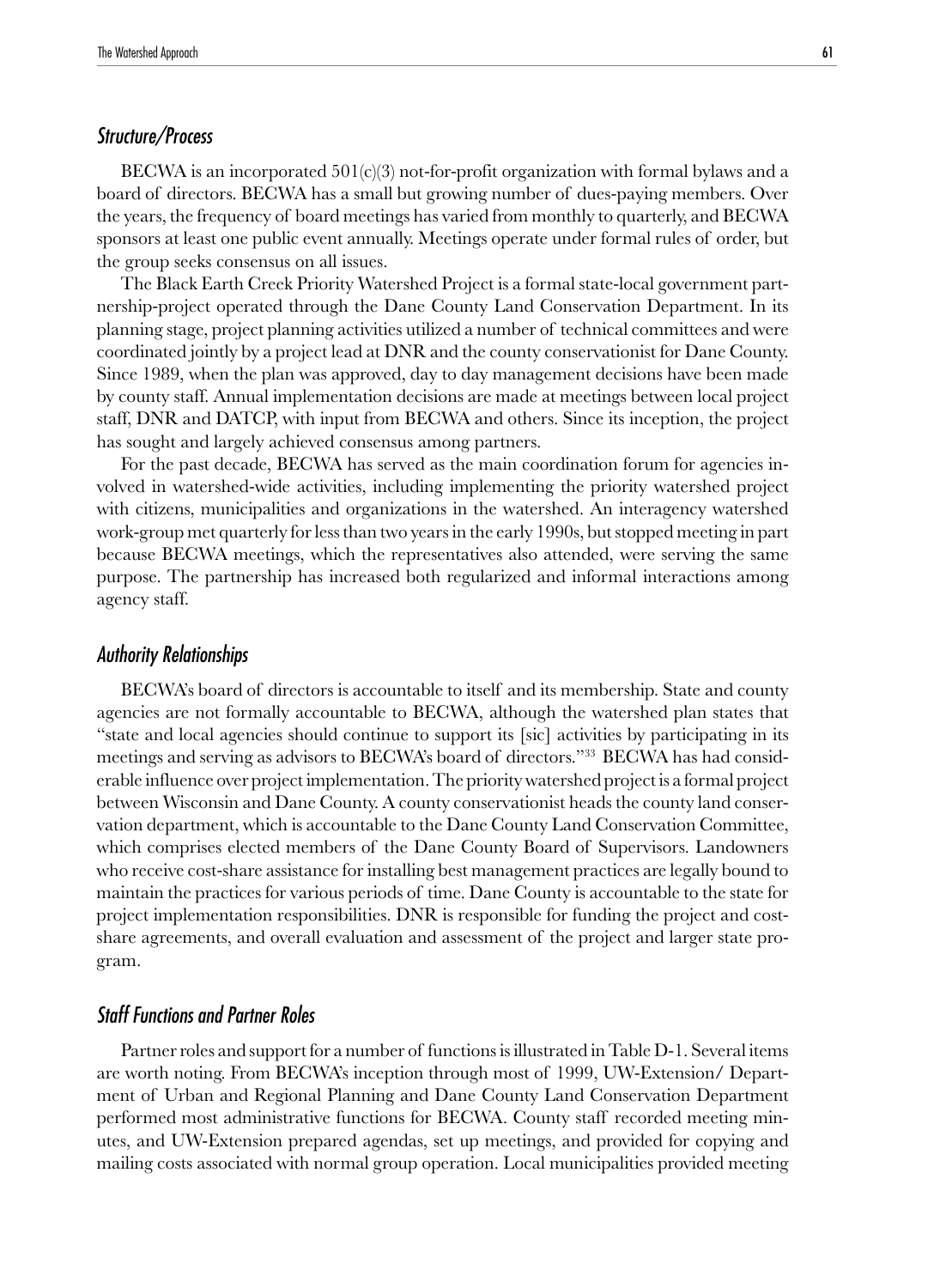space. A DNR nonpoint source coordinator, DNR grant administration staff, and county staff conduct administrative functions related to the priority watershed project.

County staff also perform technical functions related to BMP design and implementation. The NRCS district conservationist and a University of Wisconsin-Madison research unit provided the initial inventory and assessment work. University of Wisconsin researchers and staff from DNR, USGS, and others share information related to ongoing independent research projects.

Local TU chapters provided volunteer labor, funding, and equipment for additional stream and habitat restoration projects. They have also negotiated easements with landowners to allow TU to install BMPs using priority watershed project cost-share funds.

## **Funding**

BECWA has a small operating budget and has generated financial and in-kind support as needed for various projects and events. Until 1998, UW-Extension bore some of the basic administrative costs associated with meetings and communication. Over the past few years, BECWA has developed a dues structure and initiated a membership drive. BECWA has also recently generated financial contributions from each of the watershed's municipalities.

The Wisconsin Nonpoint Water Pollution Abatement Program and Local Assistance Grant Program (administered by DNR) funds the priority watershed project and shares some administrative costs with Dane County. The state, county, and landowners have spent more than \$2.5 million in conservation improvements through the project—more than \$1.5 million in state cost-share funding. DNR has also provided more than \$600,000 to Dane County staff, planning, and administration. Dane County pays a 30 percent match for any small capital purchases and administrative supplies. It also provides office space and use of county equipment. Landowners share the cost for management practices and conservation improvements.

DNR has contributed additional resources for special trout habitat research and restoration efforts through normal agency funds and trout stamp money (special assessment for recreational trout fishing licenses). At a number of sites, state fishery management and state nonpoint source funds have been used together.

Over the years, TU and other nongovernmental organizations have also contributed funds for landowner cost-share payments and in-kind services for riparian protection and restoration work.

# **Plans and Assessments**

## Watershed Assessments and Studies

The first major inventory and assessment synthesis was conducted in 1985 by the UW-Madison Water Resources Management Program graduate students workshop for the 45-squaremile upper watershed.34 The effort compiled previous studies, gathered additional information on physical and socioeconomic parameters, evaluated problems and needs, and recommended management actions. The information became incorporated into the priority watershed project assessment.

In addition to the inventory and planning work conducted as part of this priority watershed project (described below), several state and federal agencies, the university, the county, and municipal governments have conducted numerous studies on resource issues in the Black Earth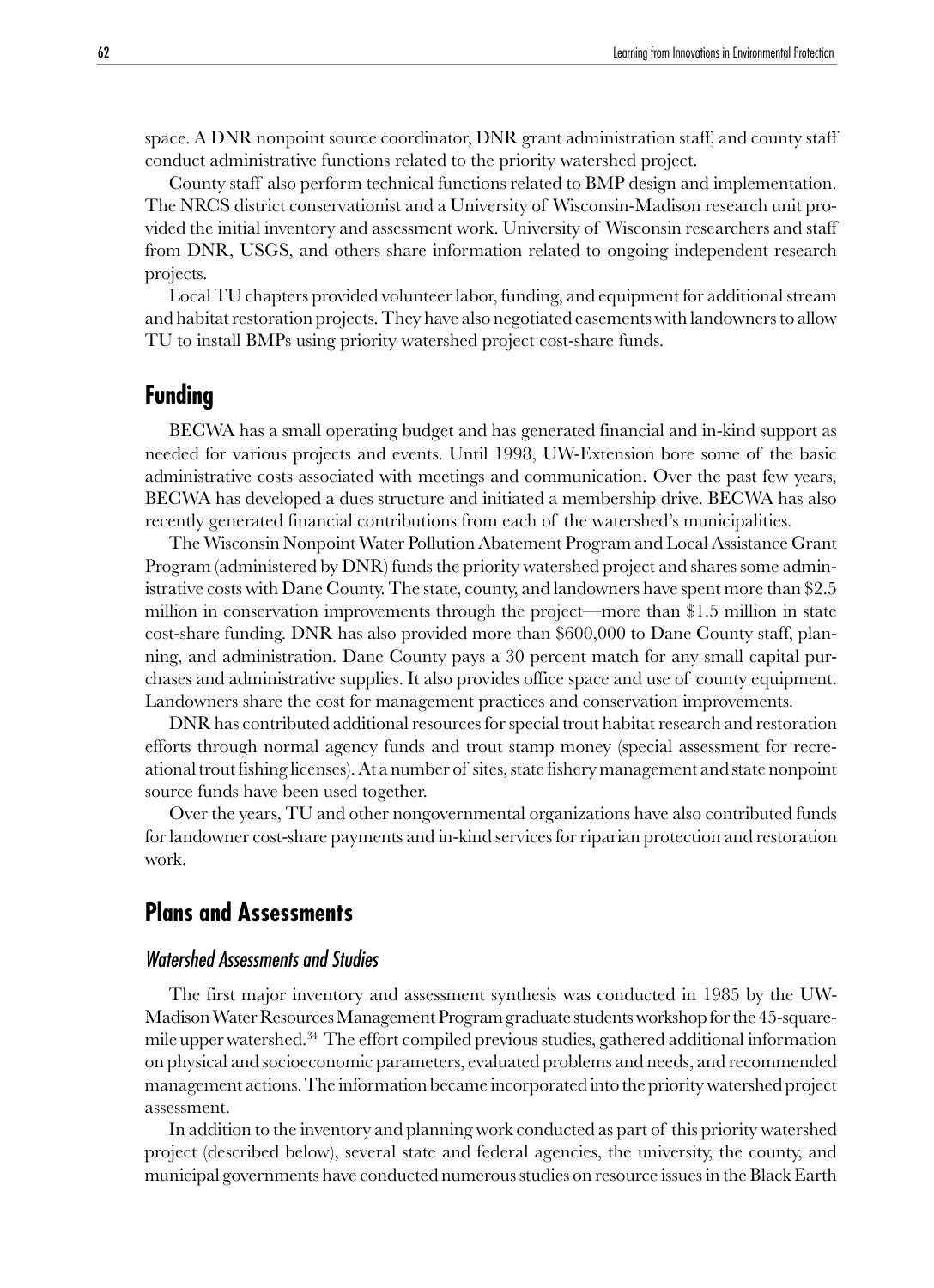| TABLE D-1. MAJOR PA                                                                                                                                                                                                                                                                                                                                                                                                       |                                    |             |                 | RTNER ROLES AND FUNCTIONS FOR THE BLACK EARTH CREEK WATERSHED |                    |                   |                      |             |                              |                      |
|---------------------------------------------------------------------------------------------------------------------------------------------------------------------------------------------------------------------------------------------------------------------------------------------------------------------------------------------------------------------------------------------------------------------------|------------------------------------|-------------|-----------------|---------------------------------------------------------------|--------------------|-------------------|----------------------|-------------|------------------------------|----------------------|
|                                                                                                                                                                                                                                                                                                                                                                                                                           | Individual/<br>private<br>citizens | Consultants | Ő<br>Z<br>Local | governments<br>County/local                                   | Regional<br>agency | agencies<br>State | <b>USEPA</b>         | <b>NRCS</b> | agencies<br>federal<br>Other | government<br>Tribal |
| ADMINISTRATION/MANAGEMENT                                                                                                                                                                                                                                                                                                                                                                                                 |                                    |             |                 |                                                               |                    |                   |                      |             |                              |                      |
|                                                                                                                                                                                                                                                                                                                                                                                                                           |                                    |             |                 |                                                               |                    |                   |                      |             |                              |                      |
| Initiation/convening                                                                                                                                                                                                                                                                                                                                                                                                      |                                    |             |                 |                                                               |                    |                   |                      |             |                              |                      |
| Administrative functions                                                                                                                                                                                                                                                                                                                                                                                                  |                                    |             |                 | ▄                                                             |                    | ■                 |                      |             |                              |                      |
| Coordinative functions                                                                                                                                                                                                                                                                                                                                                                                                    |                                    |             |                 |                                                               |                    |                   |                      |             |                              |                      |
| Formal partnership facilitation                                                                                                                                                                                                                                                                                                                                                                                           |                                    |             |                 |                                                               |                    | ■                 |                      |             |                              |                      |
| Information provision/analysis                                                                                                                                                                                                                                                                                                                                                                                            |                                    |             |                 |                                                               |                    |                   |                      |             |                              |                      |
| Implementation/management actions<br>(BMP installation, habitat work)                                                                                                                                                                                                                                                                                                                                                     |                                    |             |                 |                                                               |                    |                   |                      |             |                              |                      |
| <b>FUNDING</b>                                                                                                                                                                                                                                                                                                                                                                                                            |                                    |             |                 |                                                               |                    |                   |                      |             |                              |                      |
| Funding for planning                                                                                                                                                                                                                                                                                                                                                                                                      |                                    |             |                 |                                                               |                    |                   | $\tilde{\mathbf{r}}$ |             |                              |                      |
| Funding for implementation staff                                                                                                                                                                                                                                                                                                                                                                                          |                                    |             |                 |                                                               |                    | ■                 | $\tilde{\mathbf{r}}$ |             |                              |                      |
| management actions (BMPs, habitat<br>improvements, land acquisition)<br>Funding for implementation,                                                                                                                                                                                                                                                                                                                       |                                    |             | ■               |                                                               |                    |                   |                      | ■           |                              |                      |
| 1 Partners have used very little formal facilitation. A trained state employee facilitated a BECWA retreat following the 1996 consensus-building initiative, and an<br>environmental mediator conducted a process assessment in 1996 that concluded the consensus-building initiative would not succeed (see "Key Dates").<br>2 Wisconsin uses USEPA 319 funds for state-level nonpoint source program support and staff. |                                    |             |                 |                                                               |                    |                   |                      |             |                              |                      |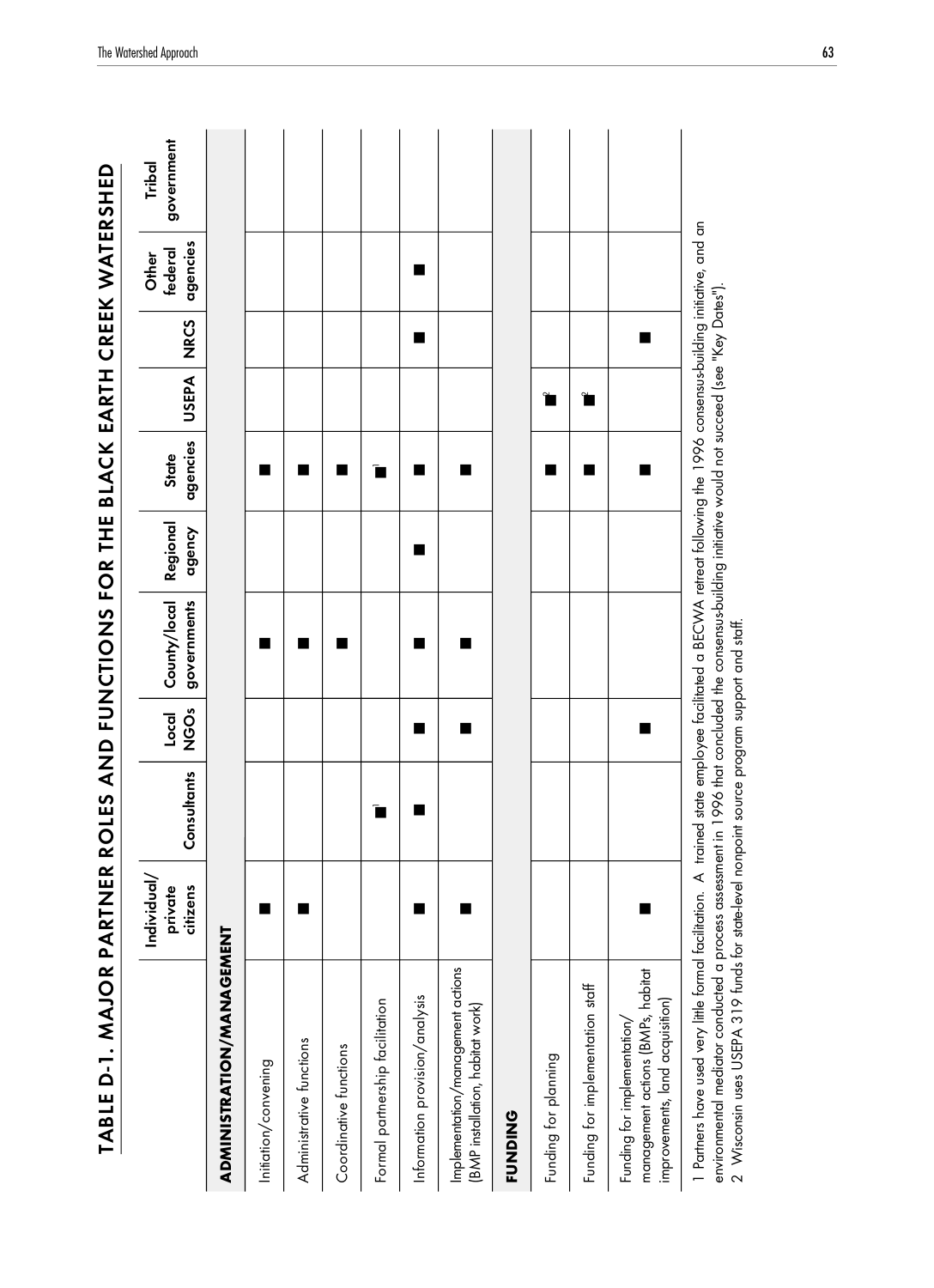Creek watershed. Research summaries and updates are frequently discussed at BECWA meetings. For example, USGS, in cooperation with DNR is assessing BMP effectiveness at three subwatersheds within the area.<sup>35</sup> DNR conducts biological monitoring as part of its regular waterquality management program. The University of Wisconsin and Wisconsin Geological and Natural History Survey continue extensive research on regional groundwater systems that has identified important groundwater recharge areas for Black Earth Creek and tributary base flows.

## Plans: Links Between Information and Action

Wisconsin DNR and Dane County were required to develop an implementation plan for the priority watershed project. "A Plan for the Control of Nonpoint Sources and Related Resource Management in the Black Earth Creek Priority Watershed Project", is a strategic plan specifying project goals, management actions, and eligibility criteria necessary for landowner participation. The plan also includes descriptive information about watershed resources.

Much of the information used in the plan was generated by county conservation department staff with assistance from the NRCS district conservationist for intensive inventories of barnyards and remote-sensing/GIS based assessment of sedimentation from agricultural areas. The main tools for analyzing technical information in the watershed project have been computer models developed primarily by the Agricultural Resources Service, DNR, University of Wisconsin and county staff, primarily: "feedlots" (used for plan development) and BARNY (used for plan accomplishment reporting) for estimating impacts from barnyard nutrients; and a GIS-based soil loss analysis that used a modified Universal Soil Loss Equation (for plan development) and WINHUSLE (for reporting) to estimate soil loss. Just prior to the Black Earth Creek planning process, a multiagency "CONSOIL" GIS-integration program<sup>36</sup> had developed a remote-sensing based erosion control assessment for all of Dane County. The program provided initial erosion-control estimates and GIS mapping and analytical support for the project, which expanded capacity for sub-watershed analyses.

The planning team made efforts to integrate this plan with other DNR plans for the watershed, including a DNR "Master Plan for the Black Earth Creek Fishery Area," specifying target properties within the fishery area for special management and acquisition priorities.

## **Relationship to State Water-Quality Regulatory Program**

This partnership has developed a relationship with DNR's water-quality regulatory program that has involved citizen input on regulatory issues through BECWA. BECWA/partners have met with DNR water quality permit staff (at both BECWA's and DNR's requests) to review individual permits, to address permit-compliance for watershed permit holders, and to discuss new facility permits as they are considered. BECWA has also interacted with the Dane County Regional Planning Commission (the designated regional water quality agency), regarding review of state-mandated sewer service area expansion applications (necessary for communities wishing to extend sewer service) and other water quality matters; the commission representative regularly attended BECWA events and meetings. Although two reaches of tributary creeks appear on the state's 303(d) list of impaired waters, they are considered medium-level state priorities, and the partnership has not yet focused on developing a restoration strategy.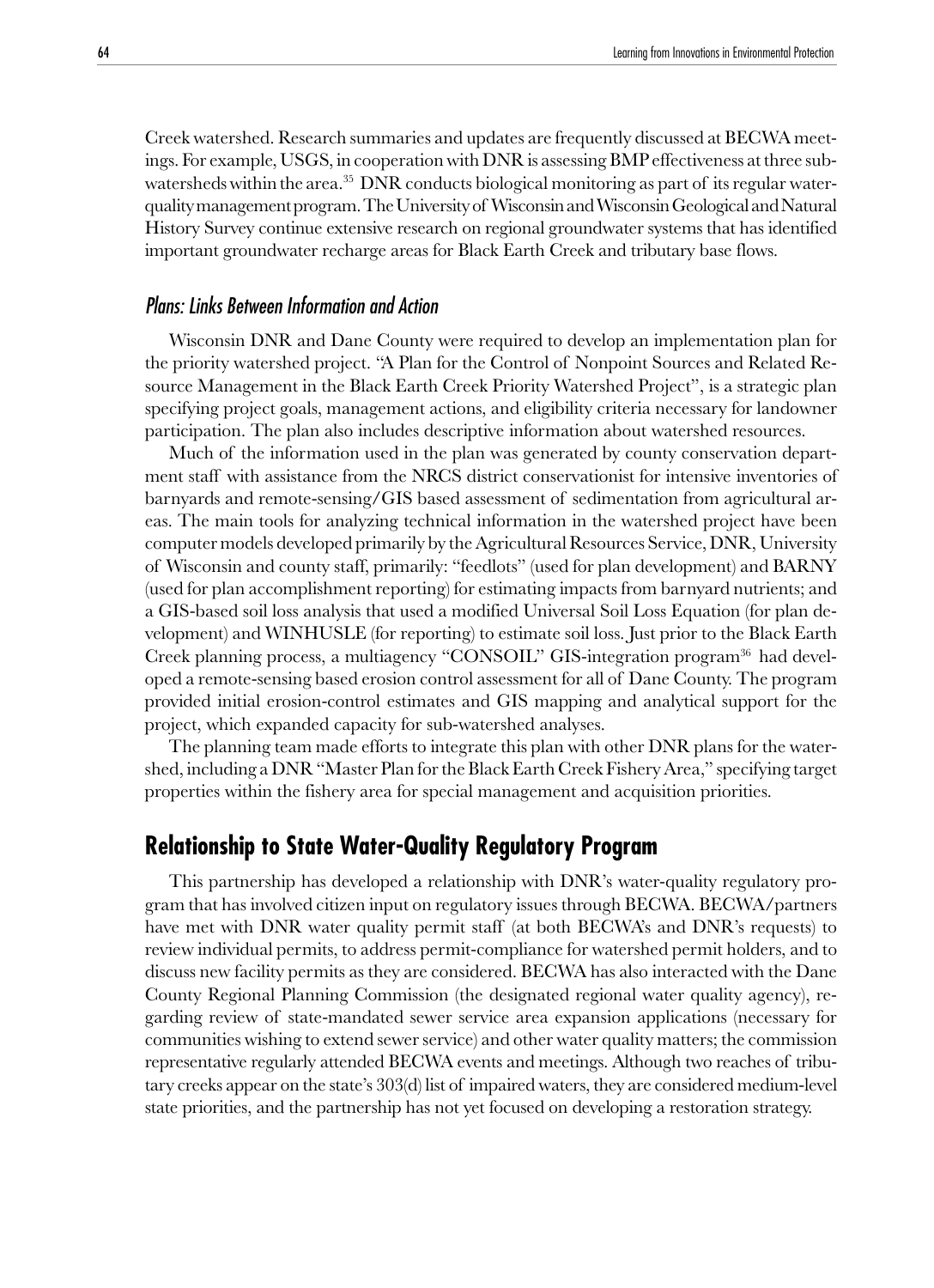# **Accomplishments**

## Environmental Outcomes

This partnership has helped to maintain a productive coldwater fishery and several areas of high water quality in the face of intense urbanization pressures. The state, county, and conservation groups have acquired several critical parcels of land throughout the watershed, including wetlands, headwater springs, and area along the riparian corridor. Research on the effectiveness of agricultural BMPs at various locations in the watershed demonstrates limited sitespecific improvements in water quality attributed to BMPs installed through the priority watershed project. While the BMPs at those sites were installed through the efforts of the priority watershed project, they are part of the state nonpoint source program's efforts to measure BMP effectiveness at several sites throughout the state.

#### Environmental Outputs

Through the priority watershed project and watershed partnership, agricultural BMPs totaling more than \$2.5 million (\$1.8 million of which was paid by the state) were installed by 108 watershed landowners. Practices included improvements to barnyards, animal waste management systems, and soil conservation measures. These practices have effectively controlled nearly all of the upland sediment and barnyard phosphorus entering Black Earth Creek. The initial watershed inventory identified a total of 428,960 tons/year of cropland erosion and 1,280 pounds/year of phosphorus from animal lots throughout the watershed. Based on new information and improved modeling over the course of the priority watershed project, project managers report reductions of over 426,700 tons/year of cropland erosion and 3,550 pounds/ year of phosphorus from animal lots<sup>37</sup>—with improved information and better modeling techniques, load reductions exceed original load estimates. While baseline data elements are now suspect, absolute reductions far exceeded all original goals for nutrient and sediment.

The accomplishments also include riparian protection totaling more than 130,000 feet (nearly 25 miles) of streambank work—including fencing, stabilization, and nearly two miles of streambank habitat restoration work. Instream improvements included installing more than 500 special "lunker structures" for enhanced fish habitat and bank stabilization.

The partnership also influenced the design of a major new regional wastewater treatment system, arguing for a "forced main" to transfer waste, thereby discouraging development along the corridor between communities. Communities in the watershed, acting through a bi-county commission, have developed a regional wastewater treatment system and sludge management program to replace two aging treatment plants that both discharged effluent to the creek. The watershed's three municipalities use the same consultant for most of their municipal engineering services, and he was a principal in the design and selection of the regional system. He also has a long history of cooperative interactions with BECWA. Moreover, the commissioners include a former BECWA board member and local elected officials with positive relationships with BECWA.

## Other Accomplishments

The Black Earth Creek partnership also has other accomplishments. Partners have promoted the notion of watershed protection through a long-term public information effort. Education and awareness activities have included an annual local stream clean-up event, resi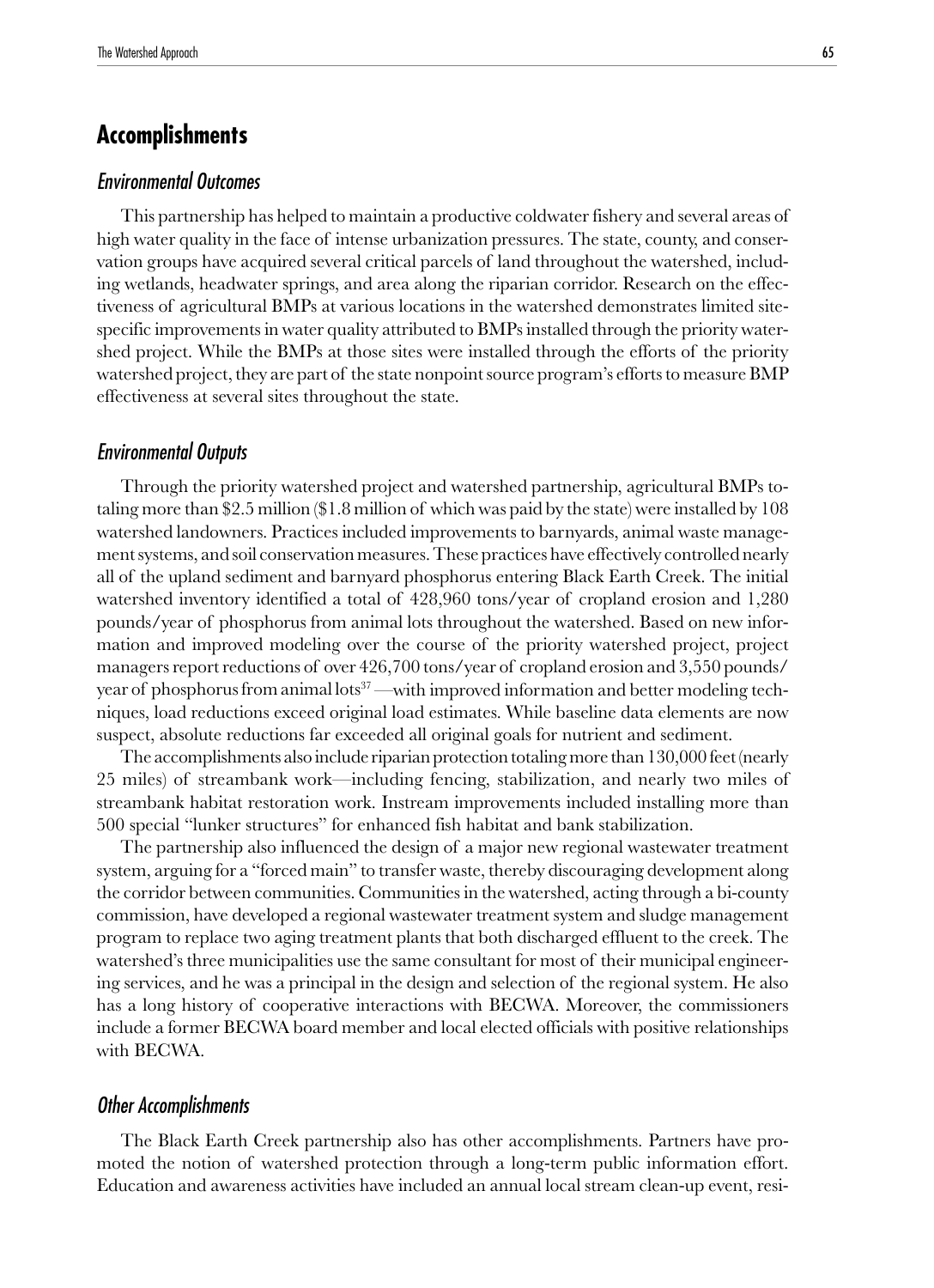dential well-testing programs, educational workshops and K-12 teacher training (coordinated by a county UW-Cooperative Extension agent and supported by BECWA), watershed signs, and newsletters. Partners also cultivated relationships with local and regional newspapers, which included numerous articles about the watershed.

BECWA, in particular, as a non-advocacy nonprofit organization, has served as a public forum for addressing conservation and water quality related issues affecting the watershed; for example, the forum role led to design changes for Department of Transportation highway system repair plans, mitigation of impacts from reconstruction of a railroad line that traverses the watershed, coordination with public and private organizations for land acquisition, and discussions related to urbanization and growth management. The forum function, along with regular interagency interactions related to the priority watershed project, has improved and sustained overall coordination among agencies and other interests.

## **Case Commentary**

The partnership has succeeded in maintaining an interagency and multi-organizational focus on resource management and protection in the Black Earth Creek watershed for almost 15 years. As one of the first priority watershed projects to address a broad scope of waterresource management issues, beyond solely nonpoint source pollution, the Black Earth Creek Priority Watershed Project served as a state model for subsequent projects. By sustaining an active presence in the watershed, BECWA and the project have generated widespread recognition of the significant value of the creek and related environmental resources to the region, an unlikely outcome from traditional agency-driven management efforts.

BECWA and partners have also approached issues of watershed land use planning, and despite a lack of success in generating a mediated watershed-wide dialogue on urbanization and land use management, BECWA has engaged local municipalities in community-specific discussions of conservation and watershed protection. Largely as a result of new local leadership in the organization, for the first time, local municipalities are contributing limited funds for BECWA's general operations. The renewed enthusiasm is coming at a time when staff and BMP implementation funding for the long-running Black Earth Creek Priority Watershed Project reaches is ending, and bodes well for BECWA's efforts to develop a sustained watershedbased presence.

## **Contributing Factors**

Numerous factors influence partnership accomplishments in the Black Earth Creek watershed. Factors are not ranked here, and the discussion reiterates information presented throughout this appendix:

- *Issue(s) salience:* Angler interest in habitat protection and state agency and local interest in water quality protection and restoration motivated efforts in the Black Earth Creek watershed; concerns were especially high due to perceived threats from rapid county growth and urbanization in the Madison metropolitan region.
- *Inclusive participation by a broad array of interests:* Core participants share a conservation orientation and a general interest in wise use of natural resources. Other interests, including developers, municipal officials, and the primary municipal engineer for the watershed's communities interact through the BECWA forum for a variety of specific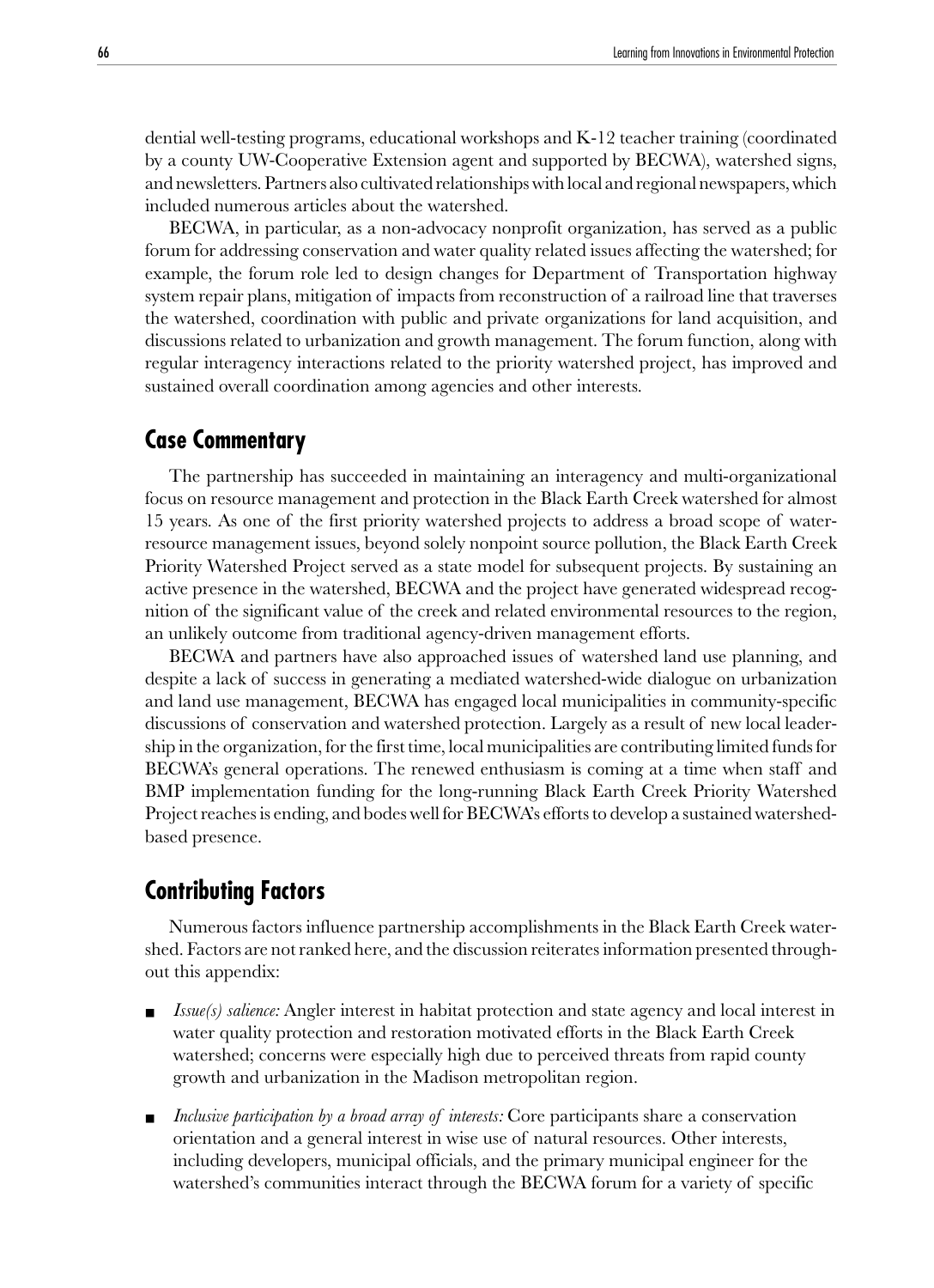issues (for example, discussions of local ordinances and reviews of development-site stormwater management plans and hilltop protection ordinances). The breadth of interests has broadened the scope of issues discussed by the group and has enabled individuals who may not otherwise interact to exchange information and perspectives.

- Initial leadership and sustained participation of respected local individuals along with active participa*tion by capable state and local agency staff:* While Born helped with initial partner group organization, several local leaders contributed importantly to BECWA's development. Their participation in meetings and outreach helped legitimize and energize partner efforts. BECWA provides a continuing citizen presence, and the state-funded/ countyoperated priority watershed project has provided long-running locally based technical and financial assistance to watershed landowners. This sustained local presence has reinforced community awareness of the creek's resource significance and of conservation opportunities for rural landowners. Resource management agency participation and leadership has also been critical for accomplishments, particularly by Dane County and DNR. Other agencies, for example the state Department of Transportation, interact with the group on specific pertinent issues. State and local agencies have cooperated to provide critical technical, administrative, and financial support. Citizen and agency partners are vigilant in identifying new potential threats to the resource and new opportunities for resource protection (e.g., through land acquisition, or through opportunities for additional conservation funding).
- *Formal governmental support:* DNR formally approved the priority watershed project and plan and DATCP reviewed and accepted the plan. DNR endorsement has reinforced staff participation and coordination efforts for nonpoint source pollution control measures, fishery management, and other department management programs. Dane County formally approved the priority watershed project; municipalities participate on an ad hoc basis, for example, passing resolutions supporting BECWA's 1996 land use initiative assessment and contributing funds in 1999.
- *A sound scientific basis for assessment and action:* The UW-Madison graduate-workshop project provided an extensive compilation of prior research augmented by original research and monitoring data for the upper watershed. The watershed plan is based on inventory information collected through the priority watershed program. Total nonpoint source pollution contributions and critical needs were identified for each sub-watershed using inventory results and models. Interestingly, improvements in modeling over the course of the priority watershed project identified inaccuracies in initial pollution load assessments. Even with incorrect calculations for total pollutant-reduction needs, project partners had sufficient information to address key nonpoint pollution sources and reduce pollutant loads.
- *Use of a watershed plan to guide actions:* The partners' plan identifies specific goals and actions and has guided watershed efforts for nonpoint source pollution control and habitat restoration. The plan also identifies priority areas for land protection and acquisition.
- *Funding to employ staff, collect information, develop plans, and implement actions:* The state priority watershed program has provided 14 years of funding for Dane County Land Conservation Department technical staff. DNR also used EPA funding to support state-level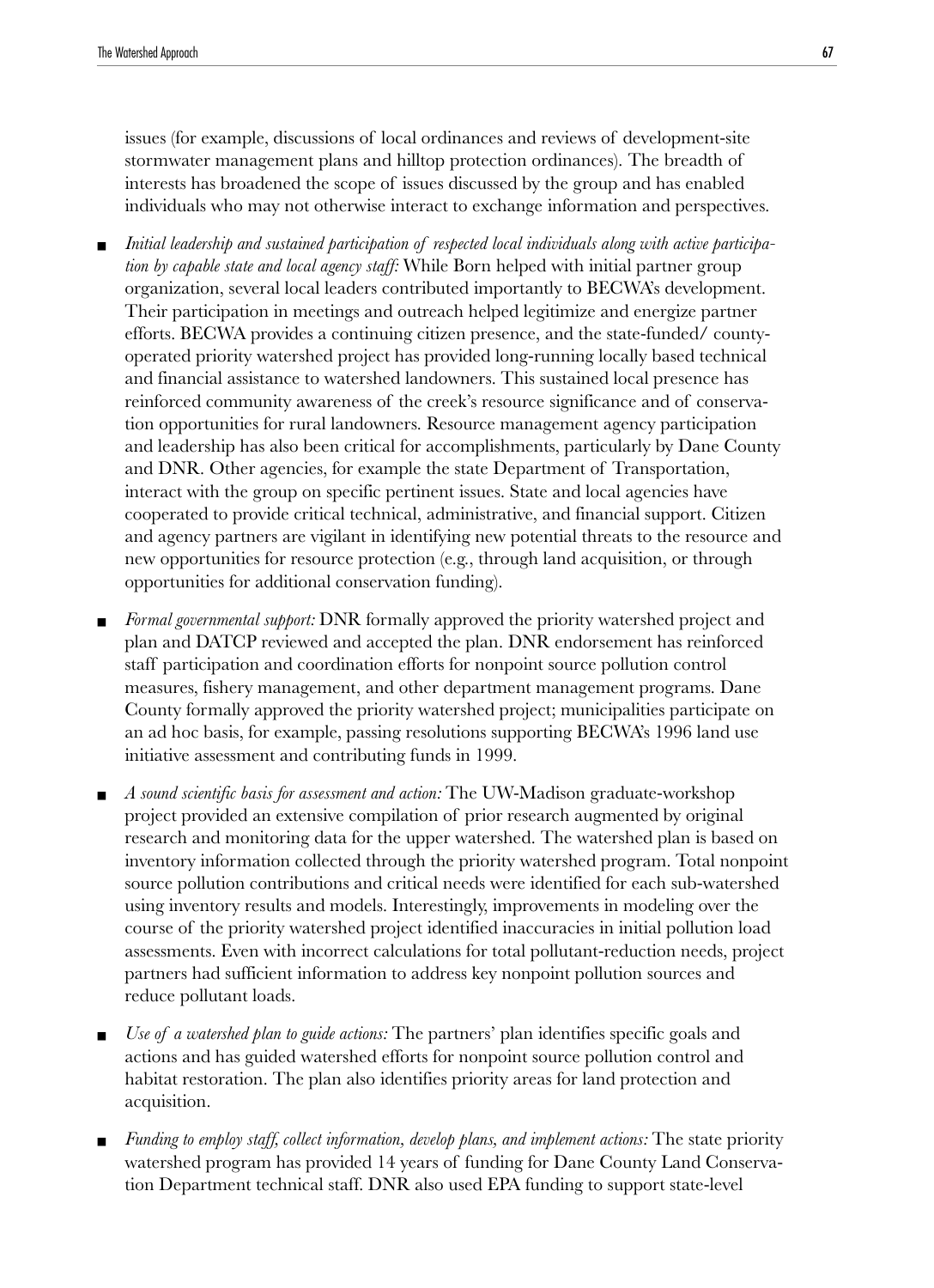program staff. The state provided special funding for a detailed watershed inventory and assessment through the state nonpoint source water pollution abatement program (the priority watershed program). DNR and the University of Wisconsin-Madison also provided financial support for the graduate student assessment, and the state program funded USGS research on BMP effectiveness at sites within the watershed. The state program funded development of a watershed plan as part of the priority watershed project. Partners utilized state cost-share funding for BMP installation and state funds combined with local contributions for habitat restoration improvements. Funding for those functions has been critical for partnership accomplishments.

■ *Staff for coordination, management, and technical work:* University of Wisconsin-Extension, DNR, and Dane County Land Conservation Department have all provided various degrees of staff assistance for coordinating and managing administrative details related to maintaining the partnership. Staff from Dane County Land Conservation Department have been available to watershed partners for technical support, and other state agency staff are accessible and responsive to partner needs.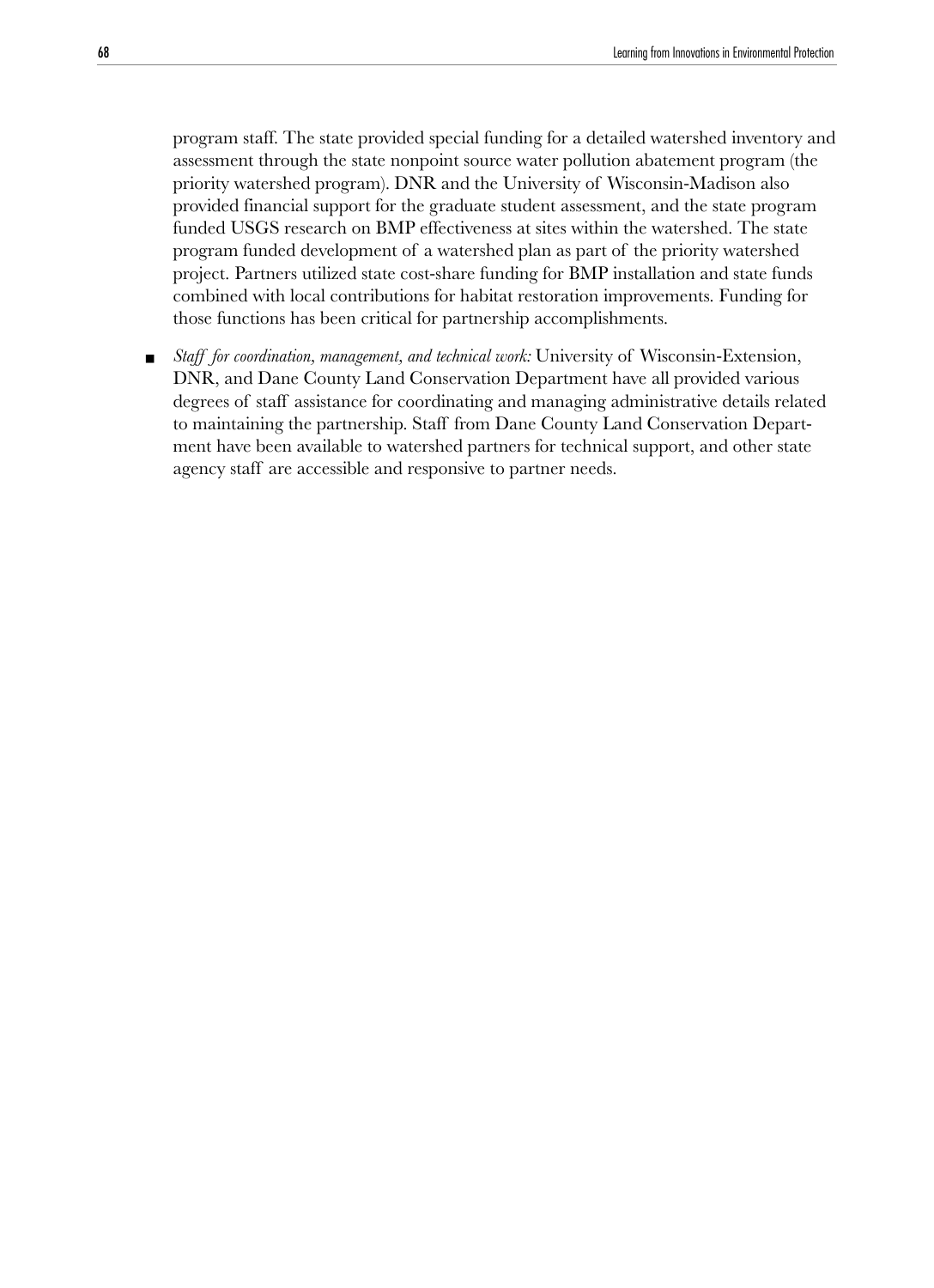#### APPENDIX E

# **Upper Little Tennessee River Watershed, North Carolina (and Georgia)**

# **List of Acronyms**

| BMP          | <b>Best Management Practice</b>                                   |
|--------------|-------------------------------------------------------------------|
| <b>CWMTF</b> | Clean Water Management Trust Fund                                 |
| <b>DENR</b>  | North Carolina Department of Environment and Natural Resources    |
| DWQ          | Division of Water Quality                                         |
| <b>LTWA</b>  | Little Tennessee Watershed Association                            |
| <b>NPDES</b> | National Pollution Discharge Elimination System                   |
| NRCS         | Natural Resources Conservation Service                            |
| SAHC         | Southern Appalachian Highlands Conservancy                        |
| SWCD         | Soil and Water Conservation District                              |
| SWNC RC&D    | Southwestern North Carolina Resource Conservation and Development |
|              | Council                                                           |
| TMDL-        | Total Maximum Daily Load                                          |
| TVA          | <b>Tennessee Valley Authority</b>                                 |
| WNCA-        | - Western North Carolina Alliance                                 |

## **Acknowledgments**

We owe special thanks to the Little Tennessee Watershed Association's Bill McLarney, Sharon Taylor, Paul Carlson, and Brian Hyder, and James Johnston for providing information and their helpful review comments. We also wish to thank Kay Coriell, Mike Decker, Tim Garrett, Doug Johnson, Ann Seaton, Forrest Westall, Levourne Wiggins, and Gary Williams for their time and assistance with this research.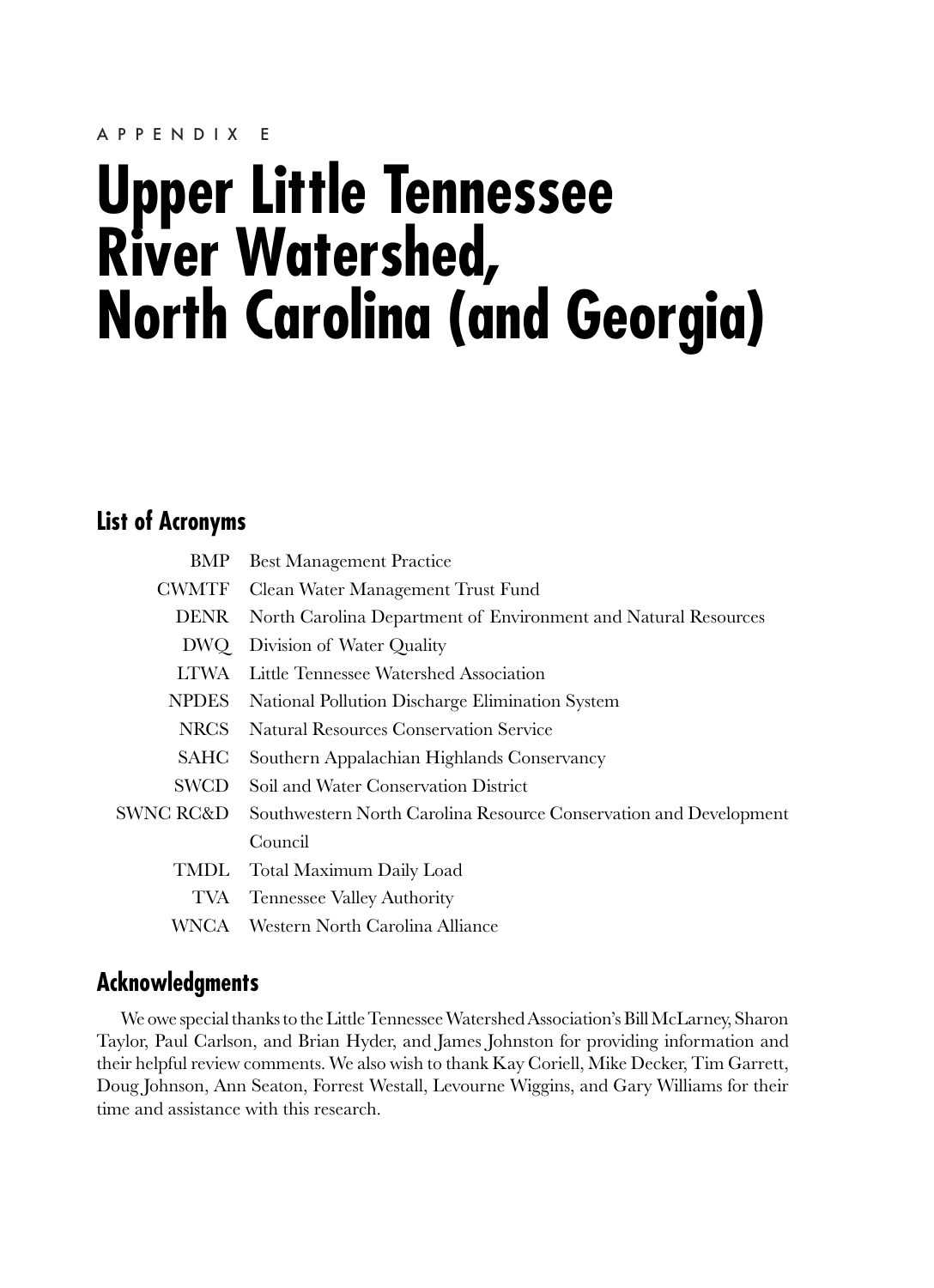## **Partnership Description**

Partnership efforts for watershed conservation and restoration in the Upper Little Tennessee River watershed are centered around the Little Tennessee Watershed Association (LTWA) a citizen-initiated and led non-advocacy conservation organization focused on restoring and protecting the Upper Little Tennessee River and watershed through coordination, awareness building, and science-based action. LTWA partnership arrangements include a board of directors, sizeable local membership, and an interagency advisory board.

## **Background, Genesis and Purpose of Partnership**

#### Trigger

LTWA, formally established in 1994, grew out of a 1993 conference in Franklin, NC—the "Little Tennessee River Watershed Conference"—intended to generate interest and improve coordination for river protection and restoration. The conference was sponsored jointly by the Town of Franklin, the Western North Carolina Alliance (WNCA), and the Tennessee Valley Authority (TVA) with contributions from nearly 30 additional organizations (including churches, local businesses, recreation interests, resource management agencies, and environmental organizations). Many current board members played key roles at the conference.

#### Initiator

The conference (and ensuing partnerships) was sparked by a private citizen/fishery biologist who since 1989 has received grant support from TVA to perform biological monitoring on the Upper Little Tennessee River. Realizing the potential threats to the river and the need for improved coordination among interests, this individual solicited support for the conference, organized the conference, and with support from WNCA, developed a short informational video describing the issues and problems associated with the river.

## Stated Partnership Goals and Objectives

LTWA is a grassroots volunteer organization dedicated to improving the water quality and habitat of the Little Tennessee River and its tributaries. The association encourages landowners to protect streamside vegetation, control erosion, and prevent pollution. The organization has a formal mission statement: "To work with public agencies, conservation interests, community groups, and public and private land owners to develop and implement a strategy for the conservation and improvement of the water quality and habitat of the Little Tennessee River and its tributaries upstream of Fontana Reservoir." 38 LTWA identifies three main objectives:

- Identify, collect and make available information necessary for making sound management decisions within the watershed; this includes several specific tasks.
- Provide a public forum for involvement in watershed management by local citizens and organizations.
- Initiate, assist in and support activities aimed at protection and improvement of water quality, habitats and other natural resources throughout the watershed.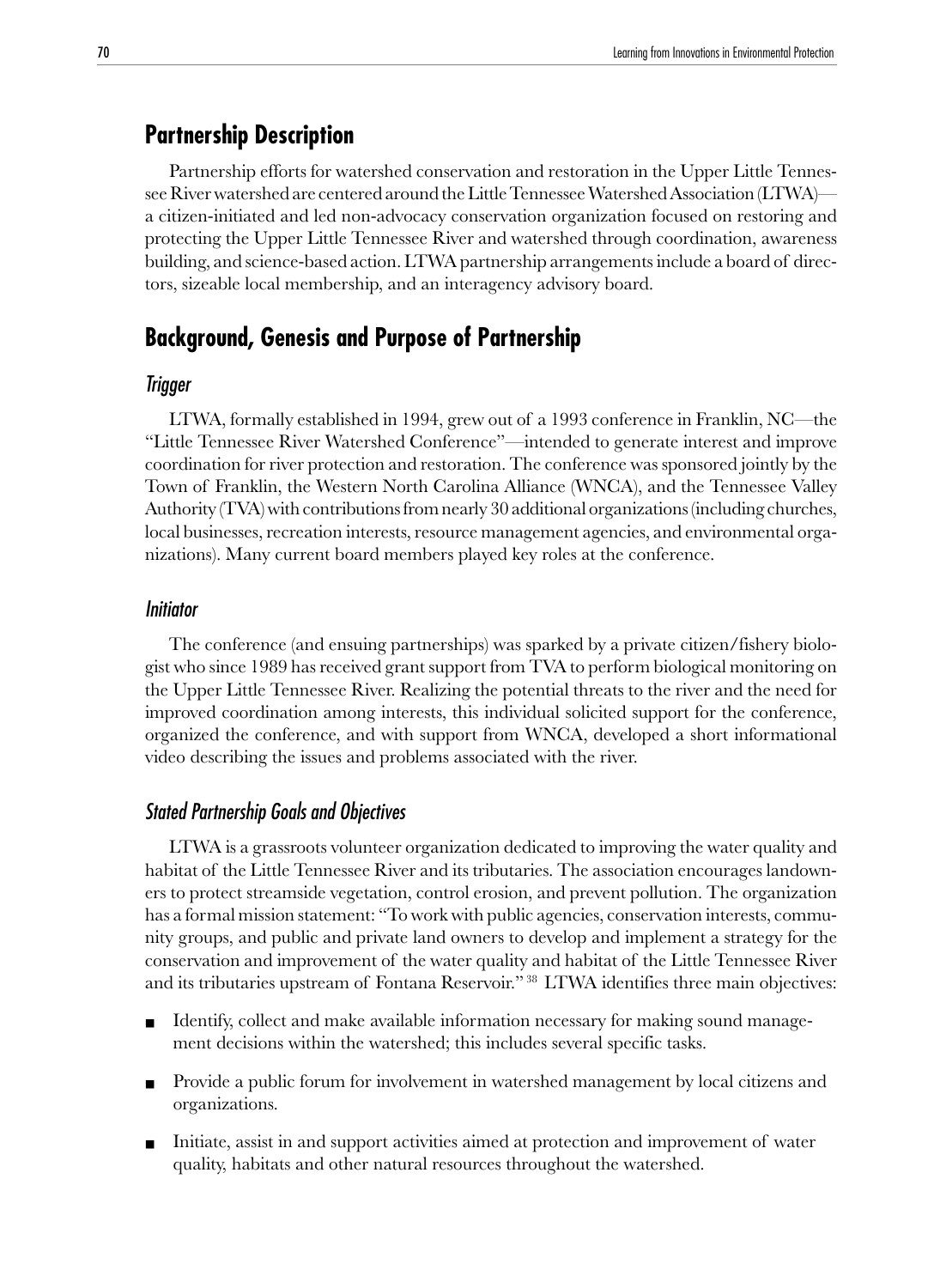## Scope

■ *Substantive Scope*

Partner efforts address nonpoint sources of sediment and riparian and aquatic habitat throughout the Upper Little Tennessee River watershed.

■ *Functional Scope*

Partner actions include: coordination for agency program-management and work-planning; education (including middle- and high-school students, teachers, and local citizen volunteers); funding streambank restoration/stabilization; sediment transport and biological monitoring; awareness-building among citizens and local officials, including landowner-recognition activities; land acquisition (through a land trust with considerable overlapping membership); and installation of conservation and restoration practices.

## **Local Context for Watershed Partnerships**

#### Watershed Description

The Upper Little Tennessee River watershed covers 450 square miles of the 2,627 squaremile Little Tennessee River watershed located in the mountains of western North Carolina, Georgia, and Tennessee. The river stretches 53 miles from its source in Georgia to Fontana Lake in Swain County, flowing through Lake Emory, a run-of-the-river impoundment at Franklin, NC (in the middle of the watershed). Upper Little Tennessee has two major tributaries, the Cullasaja River and Cartoogechaye Creek, that both join the river just upstream of Franklin, as well as a number of smaller tributaries. Flows downstream of Franklin average 512 cfs, but can reach seven times that amount during flood events. The watershed is full of scenic hills and valleys with a number of spectacular waterfalls. The Upper Little Tennessee River downstream of Lake Emory includes a 12-mile stretch of river without a highway bridge or riparian house. This section of river, the Needmore Tract, is an important ecological area for the watershed's threatened and endangered species.

The Upper Little Tennessee begins in Georgia's Rabun County. The North Carolina portion of the watershed lies mostly within Macon County but includes approximately 30 square miles of Swain County. The watershed includes a number of small communities and three main municipalities: Franklin, NC (population approximately 3,500); Highlands, NC (population 2,000, which increases to as high as 20,000 in the summer); and Dillard, Georgia. Macon County's total 1998 population was estimated to be about 28,000 full-time residents, but the population swells significantly during the summer (possibly above 50,000). Almost all of the population lives within the watershed. The summer population includes a large proportion of retirees. Macon county population has grown 20 percent since 1990. Between 1980 and 1994, Franklin grew by 18 percent, and Highlands by 59 percent.

The area is predominantly forested—the Nantahala National Forest covers about one-third of the watershed, and much of the area in Georgia is part of the Chattahoochee National Forest—with 5 percent to 10 percent in agricultural use and a similar percentage in urban uses. Economic activities include agriculture, forestry, mining, hardwood flooring, textiles, and tourism. Asphalt production is also a small but very controversial industry in Macon and Rabun Counties. A major transportation corridor between Georgia and western North Carolina runs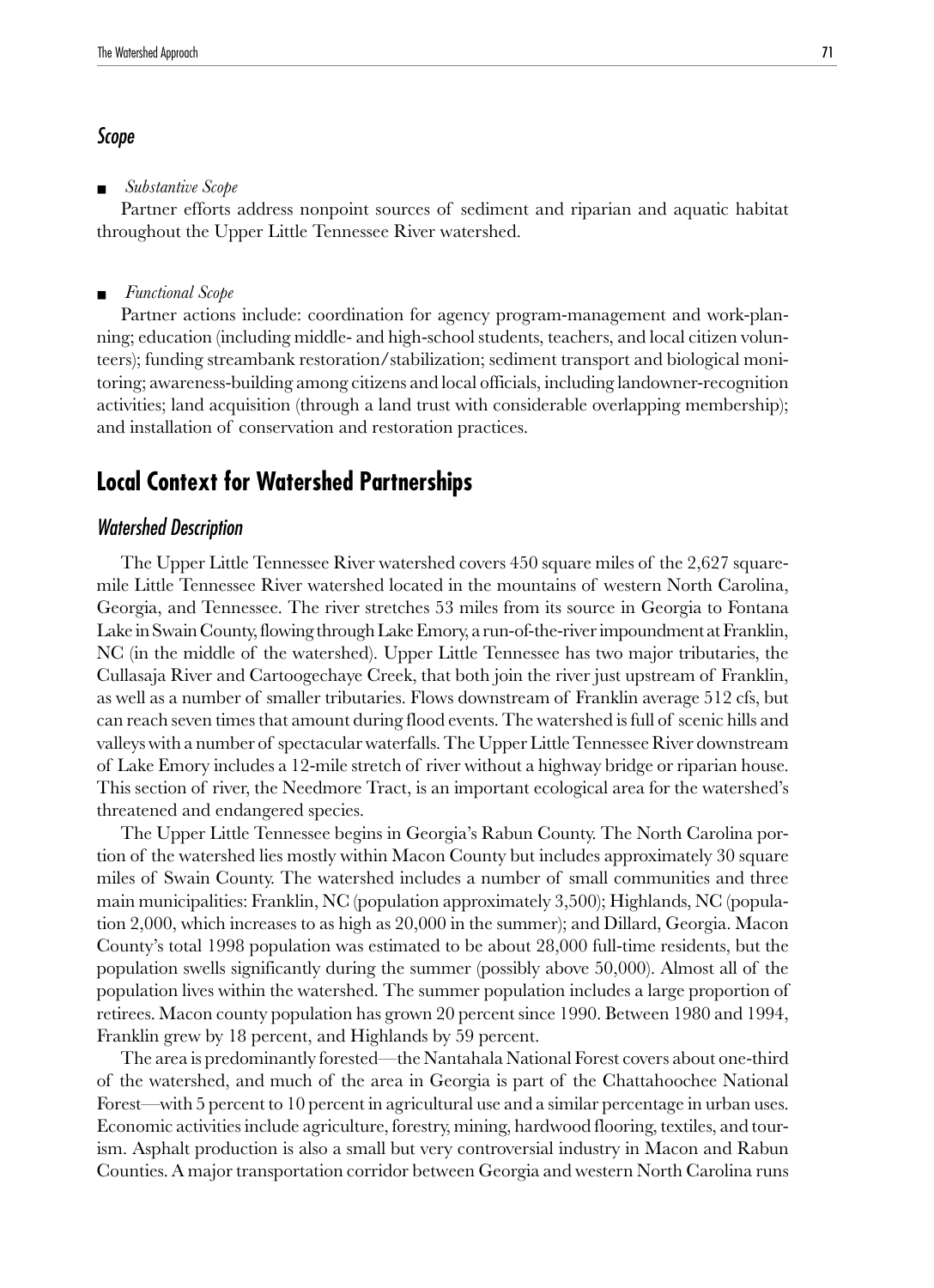through the watershed to northern destinations, including the Great Smoky Mountains National Park and a recently opened Cherokee Reservation Casino. The casino alone is estimated to increase traffic along the corridor by approximately 240,000 vehicles per year.

#### Water Resource and Other Key Environmental Issues

Sedimentation is the main water resource issue in the watershed. The watershed contains 53 permitted wastewater discharges in North Carolina, including Franklin and Highlands wastewater-treatment plants; an additional seven sites in the Georgia headwaters include textile processing plants that contribute over 95 percent of total permitted industrial discharges. The eight river-miles in Georgia are largely channelized and degraded. North Carolina's Department of Environment and Natural Resources (DENR) identified two stream segments in the water supply watershed for the City of Highlands as part of the state's 303(d) list of impaired waters because of high sediment loads. DENR is developing "management strategies" for both streams rather than formal total daily maximum load (TMDL) allocations.

The watershed supports four aquatic species identified by North Carolina as "endangered" and 15 additional species as "significantly rare," or of "special concern. These include two mussels with federal endangered status (the Littlewing Pearlymussel and Appalachian Elktoe) and the Spotfin Chub, federally listed as 'threatened." The Needmore Tract, downstream of Lake Emory, is particularly important for these species. The area is also part of a river-otter restoration-effort

Despite a history of flood-related problems and a recent controversy over the siting of an asphalt plant on the bank of the Cullasaja River, Macon county does not have a flood-plain management ordinance or zoning. By state law, it does have a protective ordinance for water supply watersheds.

#### Driving Issues

The area's natural beauty and ecological value downstream of Franklin, and local interest in watershed protection and restoration, drive most of the partnership efforts here, although watershed residents have been in conflict over permitted discharges and facility siting on the Cullasaja, a very picturesque and popular mountain tributary river.

### Prior Relationships Among Partners

A grassroots organization formed in 1991 to protest a municipal capital improvement project for Highlands that involved an expanded drinking water system and redirecting wastewater effluent directly into the Cullasaja River, bypassing a previously used tributary and two small impoundments. This group, Save Our Rivers, Inc., remains an active advocate for the Cullasaja and other rivers in the region and has promoted the anecdote that the number of full-immersion baptisms decreased in the river following the Highlands outfall change—a significant issue for some community members. Several other nonprofit organizations had also been active in the area and now interact with LTWA, including the WNCA (an environmental/ naturalist group) and the Southern Appalachian Highlands Conservancy (a regional land-trust), and the Highlands Land Trust.

Watershed residents indicate that the area has a history of independence and a strong lack of enthusiasm for government programs and regulations related to property use.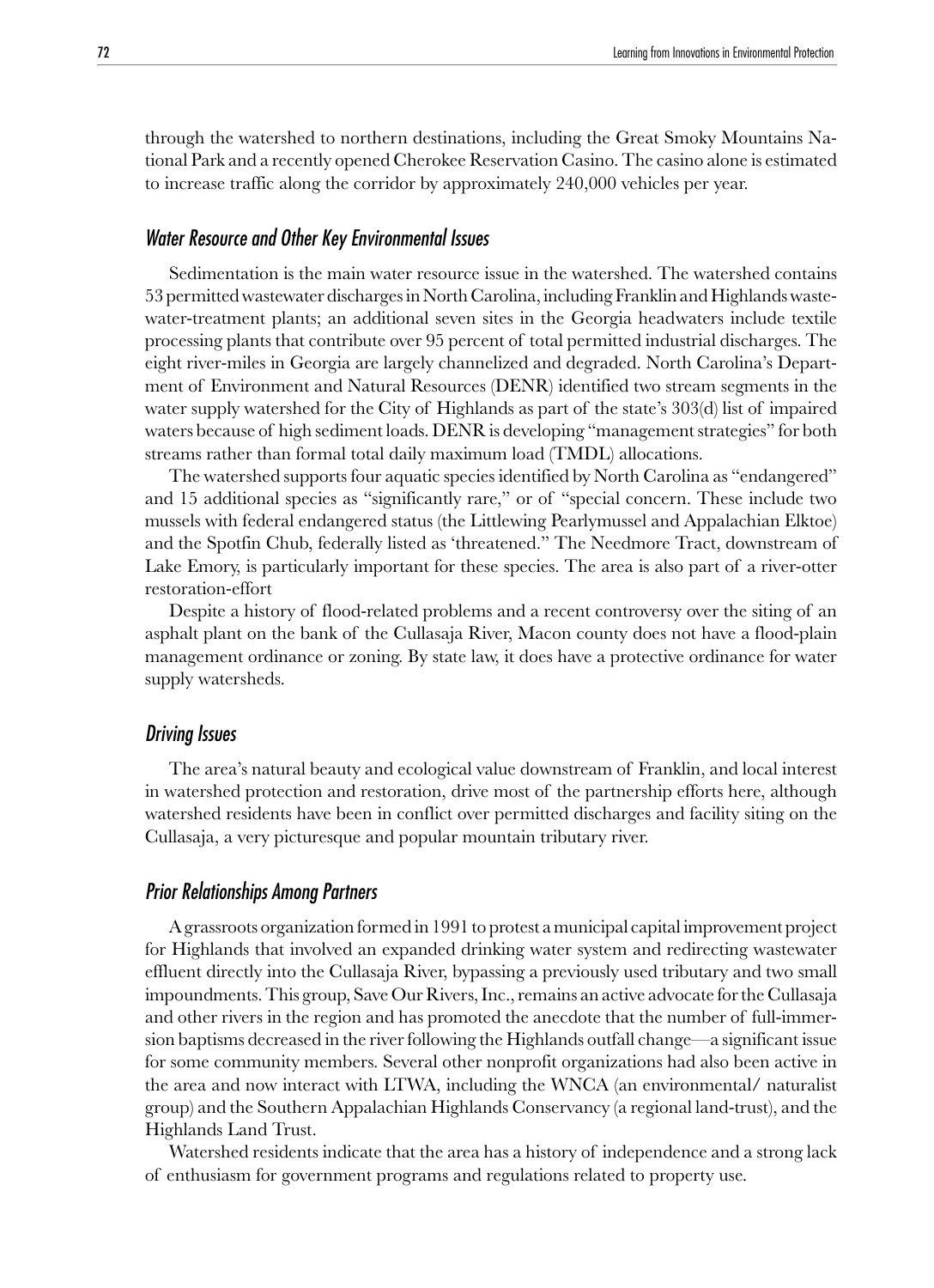## **History/Key Dates**

- 1989 A local resident/fishery biologist secures a grant from TVA and begins a biological monitoring project with WNCA administrative assistance. The effort involves numerous volunteers. Contracts are renewed continuously through 1999.
- 1992 The town of Franklin voluntarily resubmits to DENR an approved wastewater-treatment plant design permit and requests a more stringent level of protection than the state required. Changes include longer retention time for landfill leachate, more frequent toxicity testing, and backup dechlorination. That change results from comments by roughly two-dozen citizen monitors (volunteers supporting the TVA grant) at a public hearing for the treatment plant permit.
- 1993 With assistance from others, the resident/biologist organizes the "Little Tennessee River Watershed Conference"—intended to generate interest and improve coordination for river protection and restoration. Many future LTWA board members are active in the conference.
- 1993-1994 A core group of citizens continues meeting to explore forming a grassroots watershed organization.
- 1994 LTWA forms, creating an executive committee (now board of directors), an interagency advisory committee (now advisory board), and a mission statement and objectives.
- 1995 LTWA establishes committees for communications, education, funding, and natural resources.
- 1995 LTWA receives its first grant for streambank restoration work—a US Fish and Wildlife Service (USFWS) Partners for Wildlife grant. The TVA grant permits funding for basic organizational functions—producing a LTWA newsletter and limited administrative support through the part-time project assistant. Other grants follow, and work continues to the present.
- 1996 Nikwasi Land Trust (now The Land Trust for the Little Tennessee) is formed to focus on protecting significant lands in the watershed—primarily focusing on preserving pristine conditions of the Upper Little Tennessee River below Lake Emory.
- 1998 LTWA and partners receive a \$950,000 grant from the state Clean Water Management Trust Fund (CWMTF). Of that, \$750,000 is to be used for streambank restoration work in the watershed.
- 1998 Macon Soil and Water Conservation District (SWCD) hires a riparian restoration technician with grant funds. LTWA and the NRCS district conservationists oversee the position.
- 1998 LTWA hires its first executive director.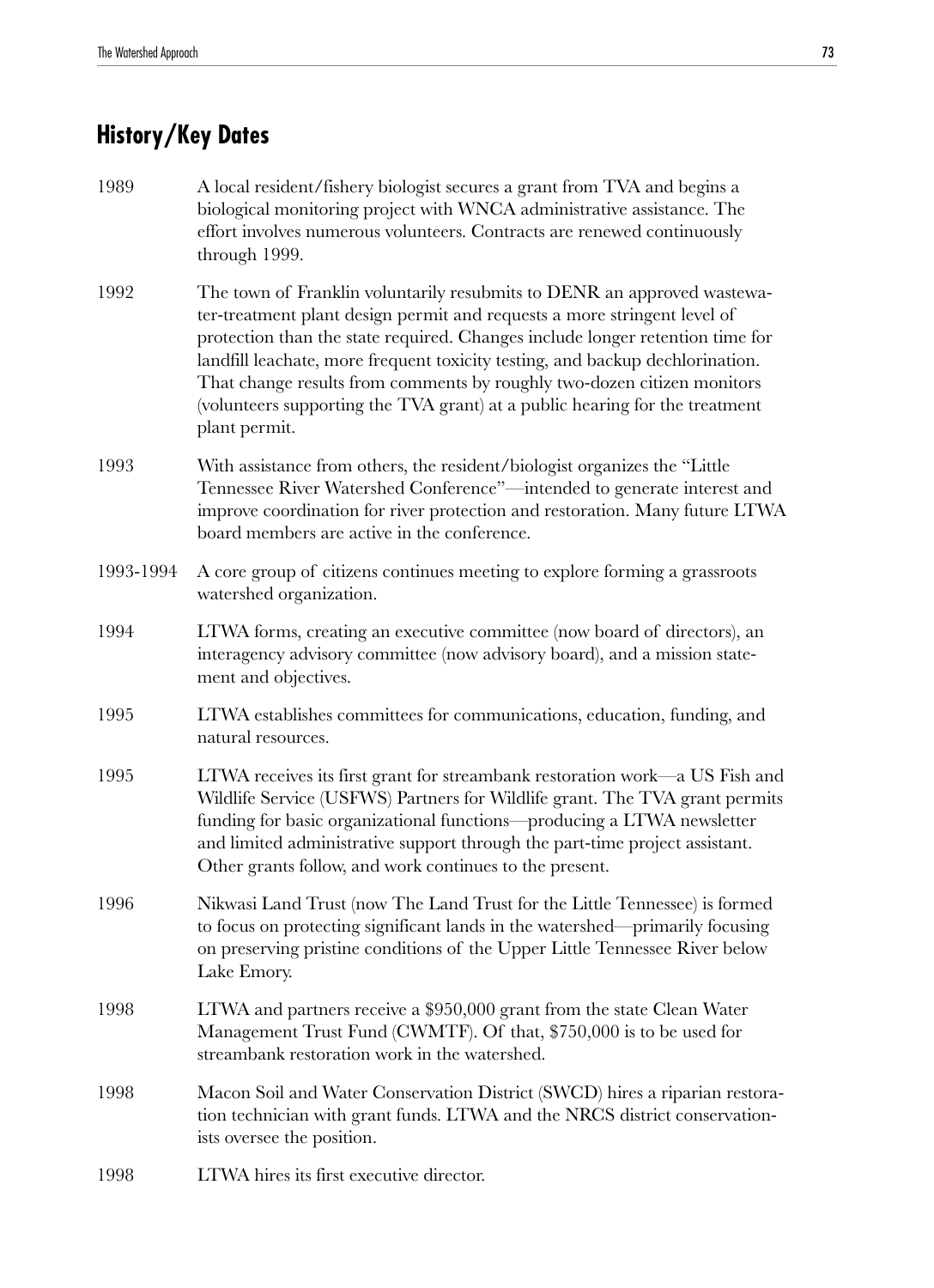## **Organizational Arrangements**

#### Composition/Representation

The partnership involves a broad mix of interested citizens, professionals and agency representatives. While seeking to be inclusive, the organization has specifically established a board of directors (consisting of local interests, including local agency staff) and a larger advisory board, consisting of numerous additional resource management agencies.

The LTWA board of directors includes: a former biologist for the state's Wildlife Resources Commission who is currently a regional director for the National Rifle Association; a director of the Land Trust for the Little Tennessee; an aquatic biologist; a vice president of Nantahala Power and Light Company; a researcher from the Coweeta Hydrologic Laboratory; the Natural Resource Conservation Service district conservationist; a US Forest Service ranger; a representative of the Nantahala Hiking Club, and several other private citizens.

Other partners and advisory board members include: a representative from the Tennessee Valley Authority; the director of the Southwestern North Carolina Resource Conservation and Development Council (SWNC RC&D), citizen volunteers and watershed landowners. Representatives from Macon County; the Town of Franklin; DENR-Division of Water Quality (DWQ) Asheville Regional Office; North Carolina Wildlife Resources Commission; USFWS; Macon County Cooperative Extension; and the US Corps of Engineers also participate. In addition, a representative from a Resource Conservation and Development Council in Georgia has attended meetings; LTWA directors have met with Georgia Department of Natural Resources; and local businesses and other organizations become involved with LTWA periodically.

LTWA has tried for better representation among landowners and builders and from three areas: Highlands, Swain County, and Georgia. LTWA approached a lake-property ownersassociation in the Highlands area (headwaters of Cullasaja), about coordination, and a member is now on the LTWA Board of Directors. LTWA has identified a potential board member in Swain County, but has not had success finding a board member from Georgia.

#### Structure/Process

LTWA is in the process of drafting bylaws and actively pursuing incorporation as a  $501(c)(3)$ organization—to date, the SWNC RC&D has provided financial management for LTWA grants and contracts. The advisory board meets with LTWA's Board of Directors annually, and individual advisory board members occasionally participate in regular board meetings and on standing committees.

LTWA uses six standing committees: finance (limited to directors); volunteer projects (directors); membership (entire board of directors); riparian restoration (a mix of directors and SWCD staff); education (teachers, members of school board); and stewardship (directors and other interests. It also has currently an ad hoc committee for developing bylaws. Committees are appointed by the LTWA board chair. The executive director participates in every committee and ad hoc group. LTWA has approximately 100 members, and circulates newsletters to nearly 600 people.

The board meets monthly, with additional meetings for standing committees. Membership meetings are quarterly. Board meetings are led by the chair and follow standard rules of order and voting with a quorum. While conflict arises (characterized as healthy debate) over some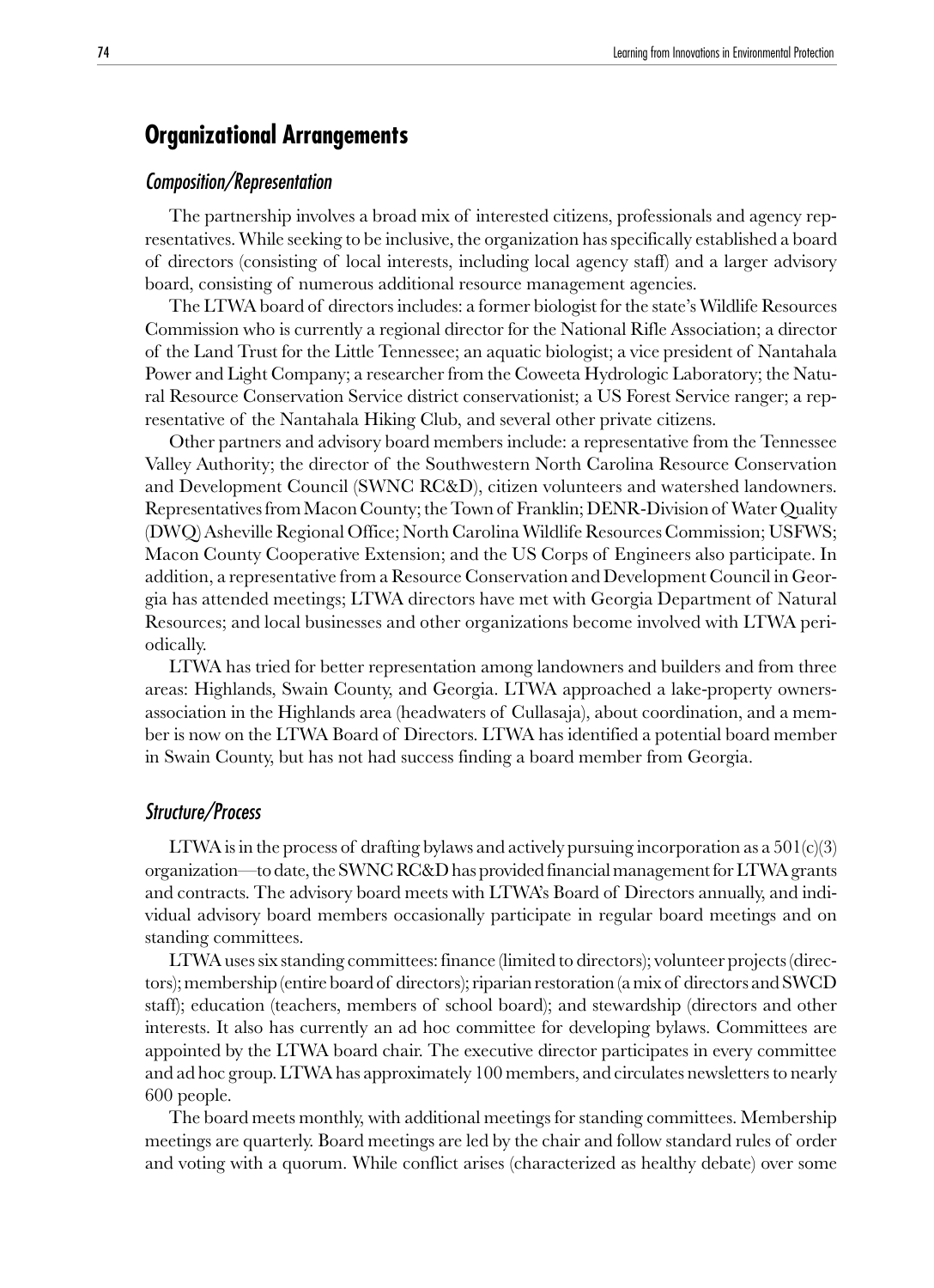actions, LTWA has consistently maintained its position as a neutral non-advocacy organization. LTWA board members have agreed that in cases of disagreement, board members can act as individuals; but, they cannot use the LTWA name without board approval.

#### Authority Relationships

LTWA does not have formal authority, but LTWA greatly influences SWCD activities in the watershed, including restoration activity. DENR formally recognizes LTWA in the Little Tennessee River Basinwide Water Quality Management Plan.

#### Staff Functions and Partner Roles

For several years, administrative functions were shared among volunteer board members and others as illustrated in Table E-1. Until 1997, a board member (who was also a volunteer and a part-time administrative assistant for the TVA monitoring grant) recorded most of the meetings and developed a regular newsletter, partly supported by TVA grant funding. After 1997, the chair and vice-chair shared these responsibilities. The SWNC RC&D Council, a  $501(c)(3)$  organization based in nearby Waynesville, NC, has administered nearly all of LTWA's grants. Other members write grant applications, record volunteer hours, and run committee meetings. Since November 1998, an executive director has taken over most of the administrative functions, with the exception of grant administration, although that will change once LTWA obtains  $501(c)(3)$  status.

Technical functions are supported by a combination of agency staff and board members. Macon SWCD leads design and installation activities for restoration and conservation activities. The board member/fishery biologist and citizen volunteers conduct most monitoring activity in the watershed through the TVA grant, including biological work since 1990, and more recently sediment monitoring at 54 sites in the watershed. Several laboratories within the watershed and region analyze the data. DENR-DWQ monitors biological conditions every five years as part of their basin-planning cycle, oversees effluent toxicity monitoring of NPDES permits, and operates three ambient monitoring stations in the watershed (measuring a variety of parameters at least monthly). Georgia's Department of Natural Resources also conducts biological monitoring. Coweeta Hydrologic Laboratory (through collaboration with University of Georgia/USFS Long-Term Ecological Research Program) conducts long-term monitoring in the Coweeta Creek sub-watershed, monitoring associated with the Cartoogechaye Creek project, and research funded by EPA and USFS examining the impacts of restoration practices on sediments and nutrients. Each agency conducts individual technical analysis, which is available to LTWA.

The Land Trust for the Little Tennessee (formerly the Nikwasi Land Trust) is just beginning land acquisitions. Until late 1999, when it incorporated as a not-for-profit organization, the trust had been operating within the SAHC organization. The Land Trust for the Little Tennessee is amicably replacing SAHC as the land trust for the watershed.

Volunteers have contributed at least 3200 hours for biological monitoring, sediment monitoring, restoration work, and other actions. Agencies provide information as requested by LTWA. Nantahala Power and Light Company (now a division of Duke Power) supplies materials used by volunteers for sediment monitoring.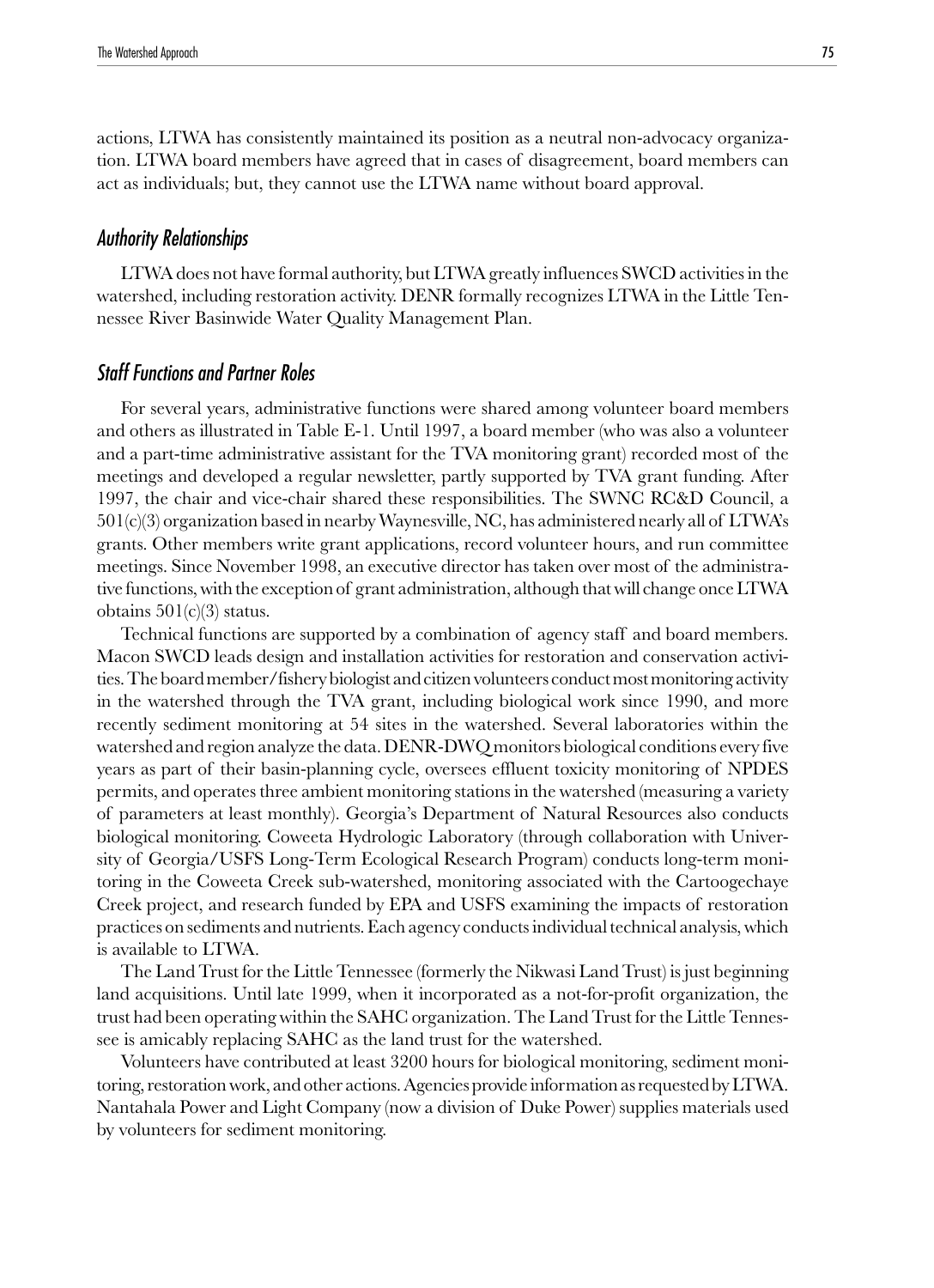|                                                                                                                                                                                                                                                                                   |                                  |             |                    | ABLE E-1. MAJOR PARTNER ROLES AND FUNCTIONS<br>FOR THE UPPER LITTLE TENNESSEE RIVER WATERSHED                                       |                    |                          |              |             |                              |                      |
|-----------------------------------------------------------------------------------------------------------------------------------------------------------------------------------------------------------------------------------------------------------------------------------|----------------------------------|-------------|--------------------|-------------------------------------------------------------------------------------------------------------------------------------|--------------------|--------------------------|--------------|-------------|------------------------------|----------------------|
|                                                                                                                                                                                                                                                                                   | Individual/<br>citizens<br>ivate | Consultants | <b>ÖS</b><br>Local | governments<br>County/local                                                                                                         | Regional<br>dgency | agencies<br><b>State</b> | <b>USEPA</b> | <b>NRCS</b> | agencies<br>federal<br>Other | government<br>Tribal |
| ADMINISTRATION/MANAGEMENT                                                                                                                                                                                                                                                         |                                  |             |                    |                                                                                                                                     |                    |                          |              |             |                              |                      |
| Initiation/convening                                                                                                                                                                                                                                                              |                                  | ■           |                    |                                                                                                                                     |                    |                          |              |             |                              |                      |
| Administrative functions                                                                                                                                                                                                                                                          |                                  |             |                    |                                                                                                                                     |                    |                          |              |             |                              |                      |
| Coordinative functions                                                                                                                                                                                                                                                            |                                  | ■           |                    | ī                                                                                                                                   |                    |                          |              |             |                              |                      |
| Formal partnership facilitation                                                                                                                                                                                                                                                   |                                  |             |                    |                                                                                                                                     |                    | $\tilde{\mathbf{r}}$     |              |             |                              |                      |
| Information provision/analysis                                                                                                                                                                                                                                                    |                                  |             |                    |                                                                                                                                     | ■                  | ■                        |              | ■           | ٠                            |                      |
| Implementation/management actions<br>(BMP installation, habitat work)                                                                                                                                                                                                             |                                  |             |                    |                                                                                                                                     |                    |                          |              | ■           |                              |                      |
| <b>FUNDING</b>                                                                                                                                                                                                                                                                    |                                  |             |                    |                                                                                                                                     |                    |                          |              |             |                              |                      |
| Funding for planning                                                                                                                                                                                                                                                              |                                  |             |                    |                                                                                                                                     |                    | $\tilde{\mathbf{r}}$     |              |             |                              |                      |
| Funding for implementation staff                                                                                                                                                                                                                                                  |                                  |             |                    |                                                                                                                                     | П                  | ■                        |              | ■           |                              |                      |
| management actions (BMPs, habitat<br>improvements, land acquisition)<br>Funding for implementation/                                                                                                                                                                               |                                  |             |                    |                                                                                                                                     |                    |                          |              | ■           |                              |                      |
| 2 NCSU-Cooperative Extension Service facilitates public meetings in the watershed as part of DENR' s basin planning for water quality.<br>3 DENR provides funding for basin plans for water quality and weltands/riparian restora<br>1 DENR's Nonpoint Source Team for the Little |                                  |             |                    | Tennessee River basin contracted with a regional council of governments for planning related to the team's Crawford Branch project. |                    |                          |              |             |                              |                      |

TABLE E-1. MAJOR PARTNER ROLES AND FUNCTIONS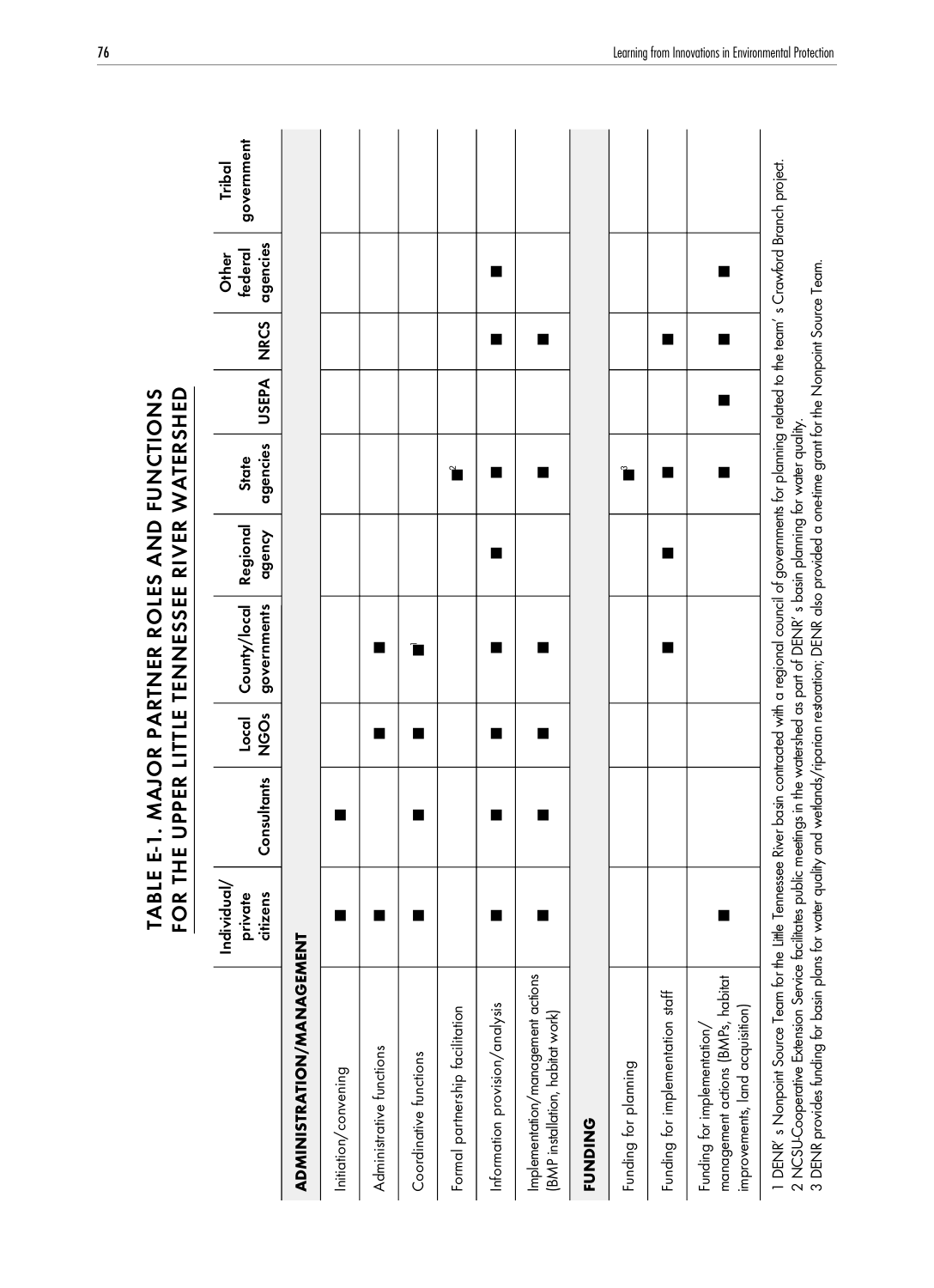## **Funding**

LTWA receives funding from a variety of private and public sources. Partners are optimistic about funding restoration projects, but uncertain about continued support from TVA, support for the executive director position, and organizational operating expenses. LTWA funding sources include:

- *Staff: Z.* Smith Reynolds Foundation provided \$27,500 toward supporting the executive director position. TVA also contributes funds for the executive director's salary (about \$30,000). The Janirve Foundation provided one year of support for a monitoring technician/trainee. Both the Clean Water Management Trust Fund grant (described below) and TVA's monitoring grants include funding for technical staff and some administration.
- *Planning:* DENR provided \$100,000 in a one-time Nonpoint Source Team grant; the team (which includes LTWA) spent \$23,000 to develop a plan for restoring Crawford Branch, an urban tributary to the Upper Little Tennessee River in Franklin.
- Information and management actions: The North Carolina Clean Water Management Trust Fund (CWMTF) awarded \$3.85 million in funding to the watershed—\$2.9 million goes to Macon County for a greenway project (in conjunction with Duke Power/Nantahala Power and Light); and \$950,000 to Southern Appalachian Highlands Conservancy (SAHC)—for restoration work to be determined by LTWA, including salary for SWCD restoration technician for inventory and other activities. Funds were granted because of broad involvement by partners; LTWA board members had a formative role in grant development. TVA funds biological and sediment monitoring (\$35,000 to \$40,000 per year throughout the project).<sup>39</sup> USFWS has provided multiple Partners in Wildlife grants for restoration work (totaling \$42,000). EPA has provided a \$100,000 319 (h) grant in 60:40 matching funds for agricultural management practices including stream bank fencing. The state Agricultural Cost-Share program contributes about \$100,000 per year to Macon SWC, the majority of which is invested in the watershed, which covers most of the county. As noted above, DENR's Nonpoint Source Team has provided \$70,000 in state money for the Crawford Branch project, and \$30,000 for information and education efforts throughout the entire 1,800-square mile North Carolina part of the Little Tennessee River basin. Z. Smith Reynolds Foundation also contributed \$20,000 to Western Carolina University to develop regional teachertraining workshops.
- *Other funds:* Membership dues and occasional general purpose donations/contributions are additional variable sources of funding. Nantahala Power and Light frequently pays for or supplies items for meetings, covers small expenses as needed, and donates sediment-monitoring project supplies.

## **Plans and Assessments**

#### Watershed Assessments and Studies

A number of small-area assessments and studies occur within the watershed, including long-term studies conducted by the USFS and Coweeta Hydrologic Laboratory, located on a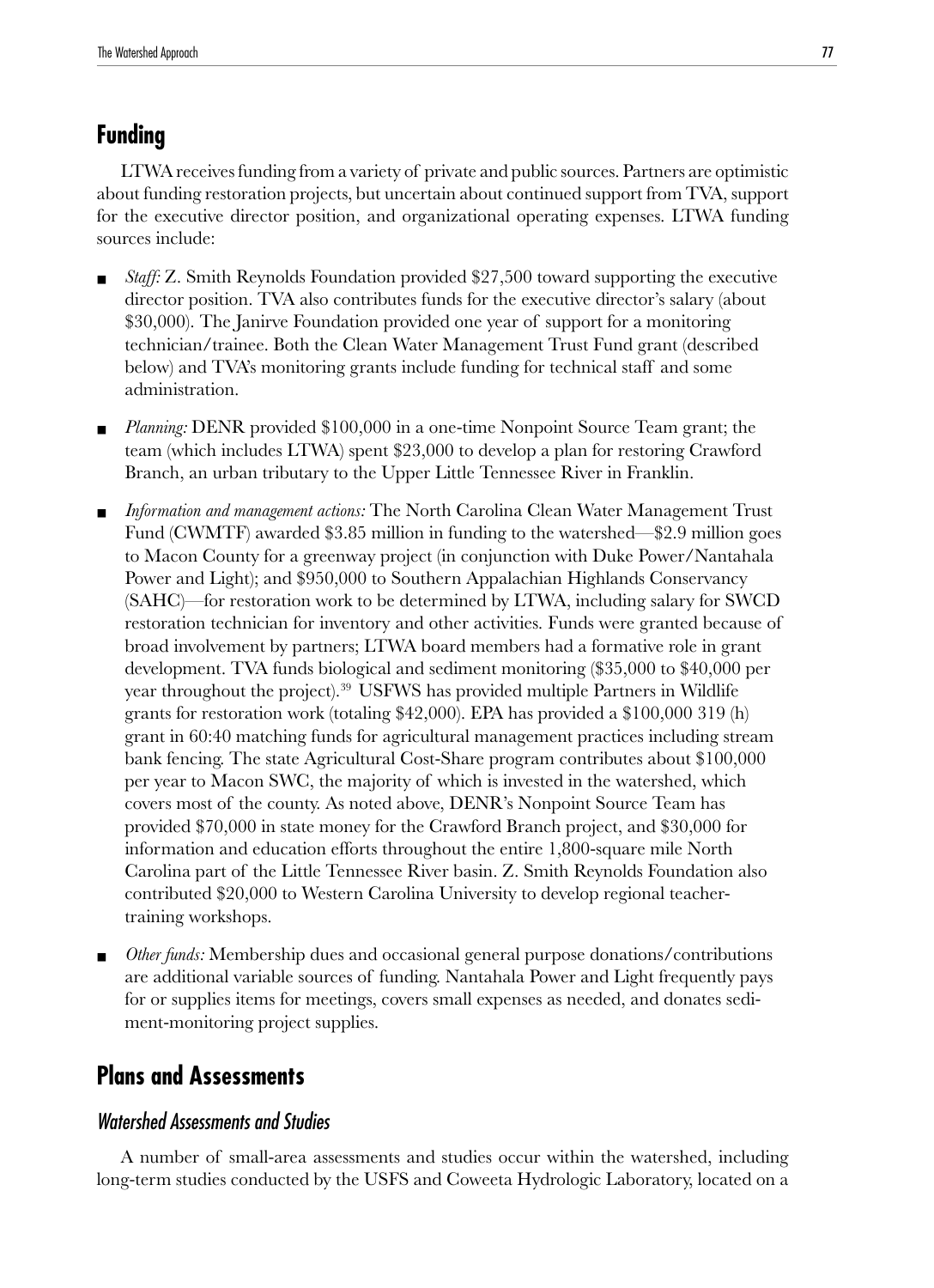tributary to the Upper Little Tennessee. The Wildlife Resources Commission, USFWS, regional universities, DENR, and others all conduct water-resource, aquatic-species, and related studies and assessments.

There is no formal inventory of sediment sources, particularly in the Georgia portion of the upper watershed. LTWA partners are familiar with the resource and tributaries and are beginning to develop a documented inventory through SWCD.

#### Plans: Links Between Information and Action

LTWA partners have a sophisticated understanding of some of the major watershed issues. However, they have not laid out priority actions based on an assessment of greatest impact, i.e. a formal plan that would link goals, problem analysis an alternatives evaluation, and prioritized management activities. Their process for decision making is illustrated in their ongoing LTWA/ TVA sediment-transport monitoring study. After a review in early 2000, partners will identify priority stream segments and tributary basins for restoration work and additional detailed assessment. In the absence of a plan, LTWA and SWCD developed criteria for assessing potential restoration sites. Sites selected thus far have demonstrated an obvious bank restoration needæand shoreland property owners willing to participate.

DENR has produced two related plans for the watershed. DENR-DWQ's basin plan includes a section specifically for the Upper Little Tennessee River watershed that includes information and recommendations for nonpoint source and point source pollution control. The DENR basin plan is a necessary part of the process for issuing water-quality permits in the basin. As of 1999, the basin planning process is codified in legislation. The plan uses DENR records, original monitoring data, input from citizen workshops, and additional information from other agencies. It includes sediment-loading estimates derived from the Universal Soil Loss Equation. LTWA uses the basin plan as a reference document, and cited consistency with DENR plan recommendations as part of the joint CWMTF grant application (consistency is a requirement for CWMTF funding). LTWA members participated in public meetings during the planning process.

DENR-DWQ's Wetland Restoration Program developed a "Basinwide Wetlands and Riparian Restoration Plan for the Little Tennessee River Basin." The state legislature established the North Carolina Wetland Restoration Program (NCWRP) within DENR's Division of Water Quality and required the program to develop plans for each basin. The Little Tennessee Basin Wetland Restoration Plan uses GIS and input from numerous DENR and other agency plans to identify a set of necessary actions for protecting and restoring wetlands and riparian areas in priority sub-watersheds. The plan does not identify specific actors or funding sources, but the NCWRP hopes the information will influence other agencies and nongovernmental organizations working in this basin, and lead to partnership opportunities for NCWRP with others for addressing basin priorities. The plan includes an appendix with priority fishery management issues identified by the regional Wildlife Resources Commission staff.

While DENR uses these plans for its own decisionmaking, the plans do not guide decisions for the partnership in the Upper Little Tennessee River watershed. The DENR Little Tennessee River Nonpoint Source Team<sup>40</sup> is in the process of developing a plan of action for its Crawford Branch urban-stream rehabilitation effort.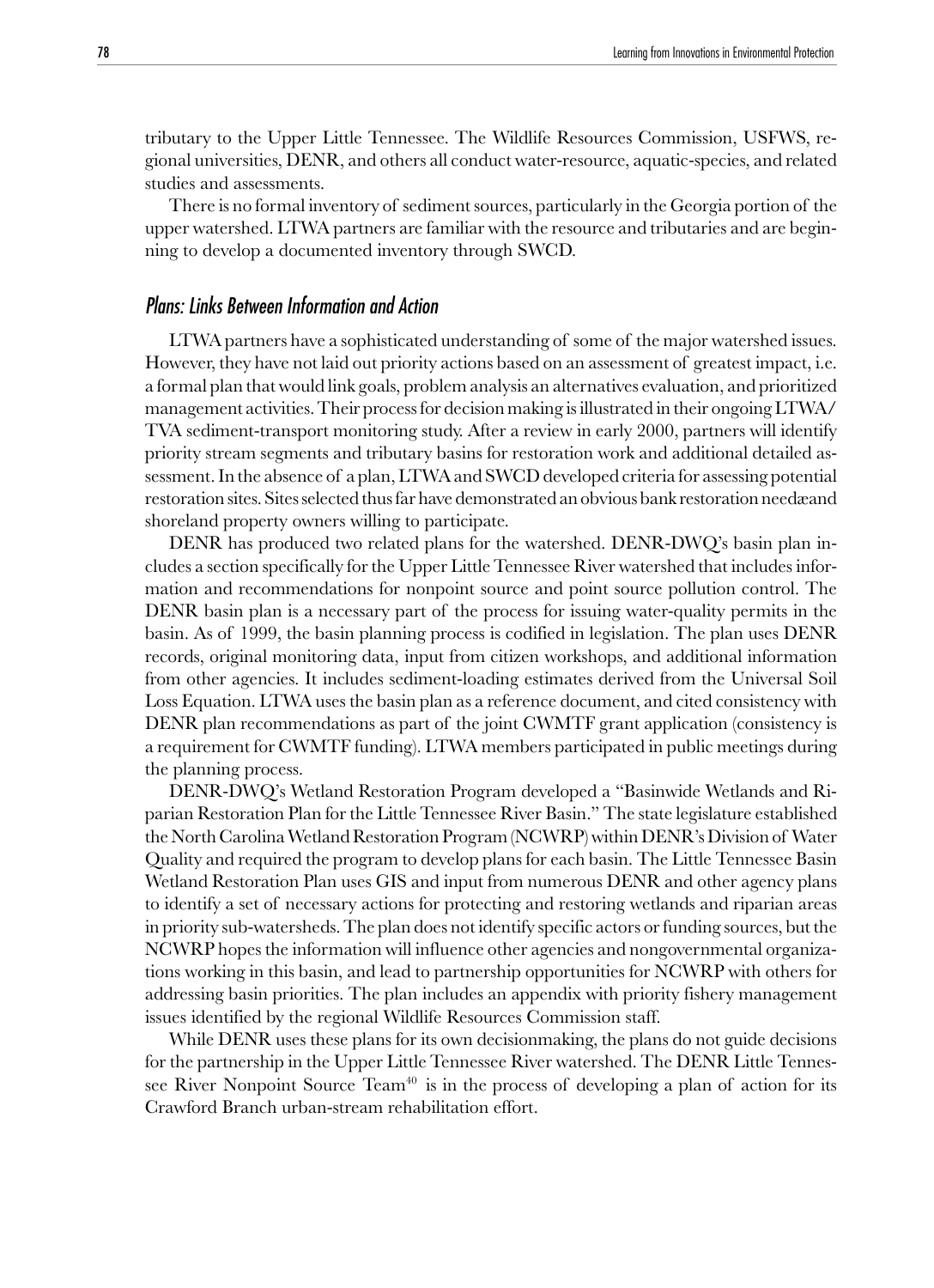## **Relationship to State Water-Quality Regulatory Program**

Through their own initiatives, individual partners in this watershed actively involve themselves in the water-quality permitting process through letters to the regional DENR office, participation in public hearings, and in some cases, public-awareness campaigns. LTWA participated in citizen workshops related to the state's basin-planning process, and the basin plan includes a statement, "DWQ will continue to cooperate with and support the LTWA in their efforts."41 However, other than normal public hearings, no formal process link exists for partnership input with regard to permitting or other water-quality regulatory issues.

## **Accomplishments**

#### Environmental Outcomes

After only five years, partners in the Upper Little Tennessee are still in the early phase of their partnership efforts, and while they have achieved numerous successes (described below), their efforts have not yet produced measurable changes in overall environmental quality of the river. LTWA is sensitive to this and notes that measurable impact on the health of the stream system will not be evident from restoration of a limited reach of streambank. The cumulative results of these efforts, if continued, are likely to be measured over generations.

#### Environmental Outputs

LTWA has made several site- and reach-specific conservation improvements. Specifically, partners have installed more than three miles of full-tree revetments on bare streambanks, more than three miles of riparian fencing, five miles of other riparian restoration, and have initiated a variety of additional agricultural-management practices. LTWA sets eligibility criteria for restoration projects, and considers the willingness of the landowner, the length and width of riparian area, whether one or both sides of a stream are involved, the size of the problem area, and any pertinent additional factors. This partnership is not pushing solutions on unwilling landowners. The initial restoration efforts with willing landowners, although not targeted, have generated credibility among additional landowners, and more landowners are now interested in restoration projects. Although the results are not quantified, scientists note positive impacts of activities in the riparian zone (terrestrial wildlife habitat, local reduction of soil loss, and improved streamside aesthetics).

#### Other Accomplishments

Partners in the Little Tennessee have also achieved numerous other accomplishments. LTWA is enhancing awareness of the Upper Little Tennessee River and its tributaries as a valuable regional resource in need of protection and restoration. Partners build awareness for river conservation and restoration through work days, displays at local fairs, an annual picnic/meeting, presentations to other groups, and press releases. LTWA has also initiated a stream-stewardship awards-program to landowners practicing sound riparian conservation stewardship. LTWA partners identify and nominate landowners; award winners receive a plaque, a small sign, and recognition through a formal announcement in the local newspaper. LTWA is building a strong local capacity for sustaining watershed management and has a base of nearly 100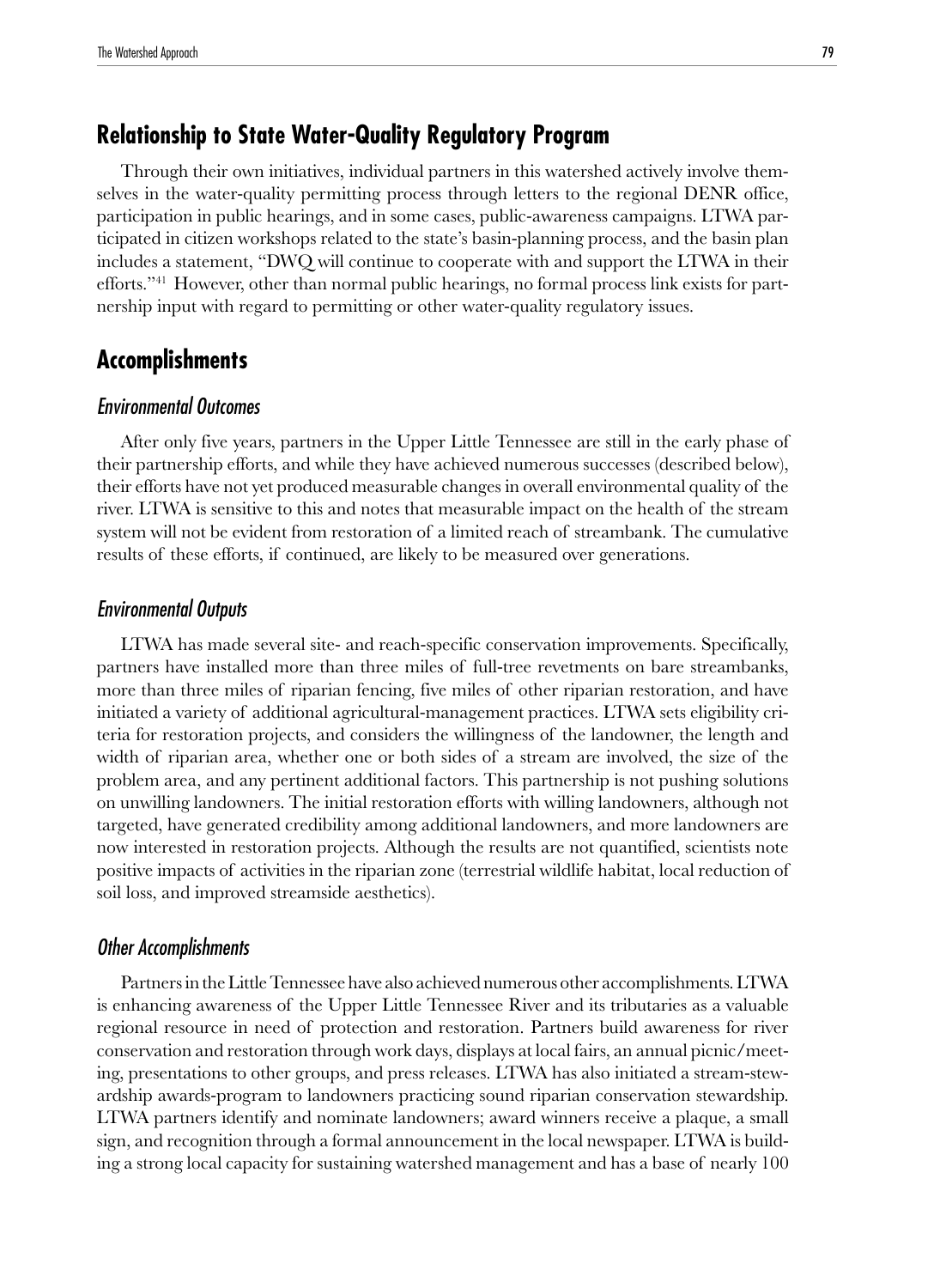members, many of whom participate in monitoring and/or workdays. LTWA also leads a large citizen-driven sediment- and biological-monitoring effort.

As a citizen organization, LTWA has improved coordination for watershed management through strong relationships and regular interaction with agencies and other related nongovernmental groups. It has created and is sustaining a forum for watershed issues, and the overall partnership presence in the watershed has helped gain acceptance for conservation programs among historically resistant landowners. LTWA provides a point of public contact for state and federal resource management agencies. For example, in 1998 DENR temporarily supported a number of basin-level interagency teams to address nonpoint source pollution issues; LTWA was the initial citizen contact for assistance for the larger Little Tennessee basin and continues to play a key role.

## **Case Commentary**

LTWA has instigated coordination and interaction among agencies and citizens with interest in the watershed and captured state and federal investments for the watershed. LTWA added legitimacy to and increased the scope of Macon SWCD's conservation programs— Macon SWCD/NRCS have been key partners to LTWA, and the district conservationist is on the LTWA Board of Directors. Other agencies on the advisory board view interaction with LTWA as additional public participation—a two-way citizen advisory relationship. Testimonial evidence suggests that this array of accomplishments, in particular the coordination and concentration on conservation, would not have occurred absent the partnership.

The partnership began and continues at the initiative of local citizens interested in protecting and restoring their river and watershed. Through their organization, partners have dramatically increased their ability to address resource management problems. The group now has clear goals, technical support, information about the watershed, and financial and administrative support. Its baseline data-gathering effort, supported by extensive volunteer labor, will lead to a prioritized strategy for sediment control.

This group of citizens has assembled the pieces for a sustainable citizen and agency focus on watershed protection and restoration. As a result of a recent land-use siting conflict, LTWA has initiated discussions with the county relating to land-use regulations, specifically for floodplain zoning and for construction standards for rural gravel roads, which during storm events deliver sediments to the river. LTWA's focus on expanding participation of watershed citizens and enlarging the scope of interests/activities is a promising sign for future accomplishments.

## **Contributing Factors**

Numerous factors appear to influence partner accomplishments in the Upper Little Tennessee River watershed. Factors are not ranked here, and the discussion reiterates information presented throughout this appendix:

- *Issue(s) salience:* Partners are motivated to protect a river system of great regional and ecological value through land acquisition and watershed-wide sediment load reduction. LTWA members, in particular, are driven by a larger goal of sustainable conservation stewardship for the entire watershed.
- Inclusive participation by a broad array of interests: LTWA unites numerous private-sector individuals and organizations with governmental resource managers. Conservation and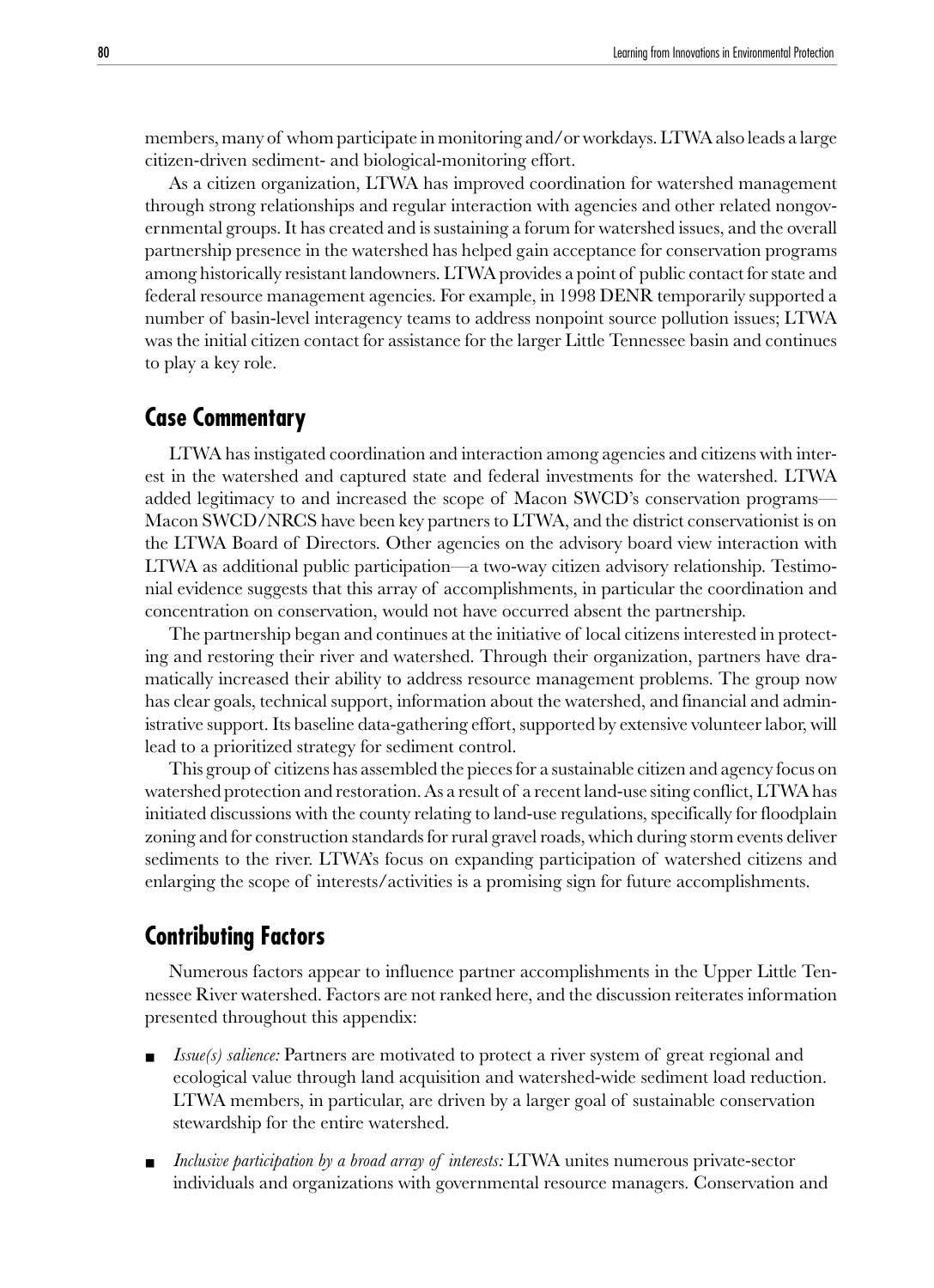restoration interests, landowners, recreational interests and private-sector scientists, interact and coordinate with each other and with state and federal natural-resource managers for the watershed. Collectively, partners share information and resources, identify and leverage funds, address a broad range of issues relevant to partners. The diversity of participants and the partnership's explicit neutrality and openness to participation have legitimized the partnership with local landowners, agricultural producers, and businesses. While the partnership is still expanding, it has not yet been successful at including interests from the river's headwater area in Georgia.

- Initial leadership and sustained participation of respected local individuals along with active participa*tion by capable state and local agency staff:* LTWA's conservation and restoration initiatives for the watershed are generated and sustained by participation of respected community members. All of the major relevant local, state, and federal resource management agencies participate to some degree in the partnership efforts. Participation from NRCS/Macon SWCD and Nantahala Power and Light has been particularly important, providing technical support for conservation practices, and valuable services such as meeting space, small purchases, and monitoring supplies. Ten years of TVA support for locally initiated and managed monitoring has also been a key ingredient for both generating information and providing opportunities for education and volunteer participation. Local private and governmental partners continuously seek additional funding and protection opportunities.
- *Formal governmental support:* DENR supports LTWA efforts through statements in its basin plan, participation on the LTWA Advisory Board, and interaction through the special nonpoint source initiative for Crawford Branch. Other state agencies, including WRC, formally participate on the LTWA Advisory Board. Local governments have not officially endorsed LTWA, but they cooperate as partners on joint initiatives, including a joint application for the large CWMTF grant. LTWA is integrally connected with conservation-district activities and has met with county officials regarding initiating county land-use control- measures.
- *A sound scientific basis for assessment and action:* LTWA is developing an overall inventory of the watershed through its monitoring efforts. Based on analysis of monitoring program results, partners plan to target sub-watersheds for detailed action and further assessment. Several partners have extensive individual/undocumented knowledge of the watershed and its primary sources of sedimentation—and important informal source of scientific information.
- *Use of a watershed plan to guide actions:* DENR has produced two plans for this watershed, dealing with overall water quality issues and restoration and protection objectives for riparian areas and wetlands. LTWA partners use these plans as references, but the plans do not otherwise guide their actions. Rather than a plan, LTWA developed selection criteria for restoration sites; partners have carried out their restoration efforts in sites with obvious needs, but they have not yet ranked the relative importance of various sites in the watershed.
- *Funding to employ staff, collect information, develop plans, and implement actions:* TVA, the state CWMTF and a private grant fund LTWA/partner staff administrative and technical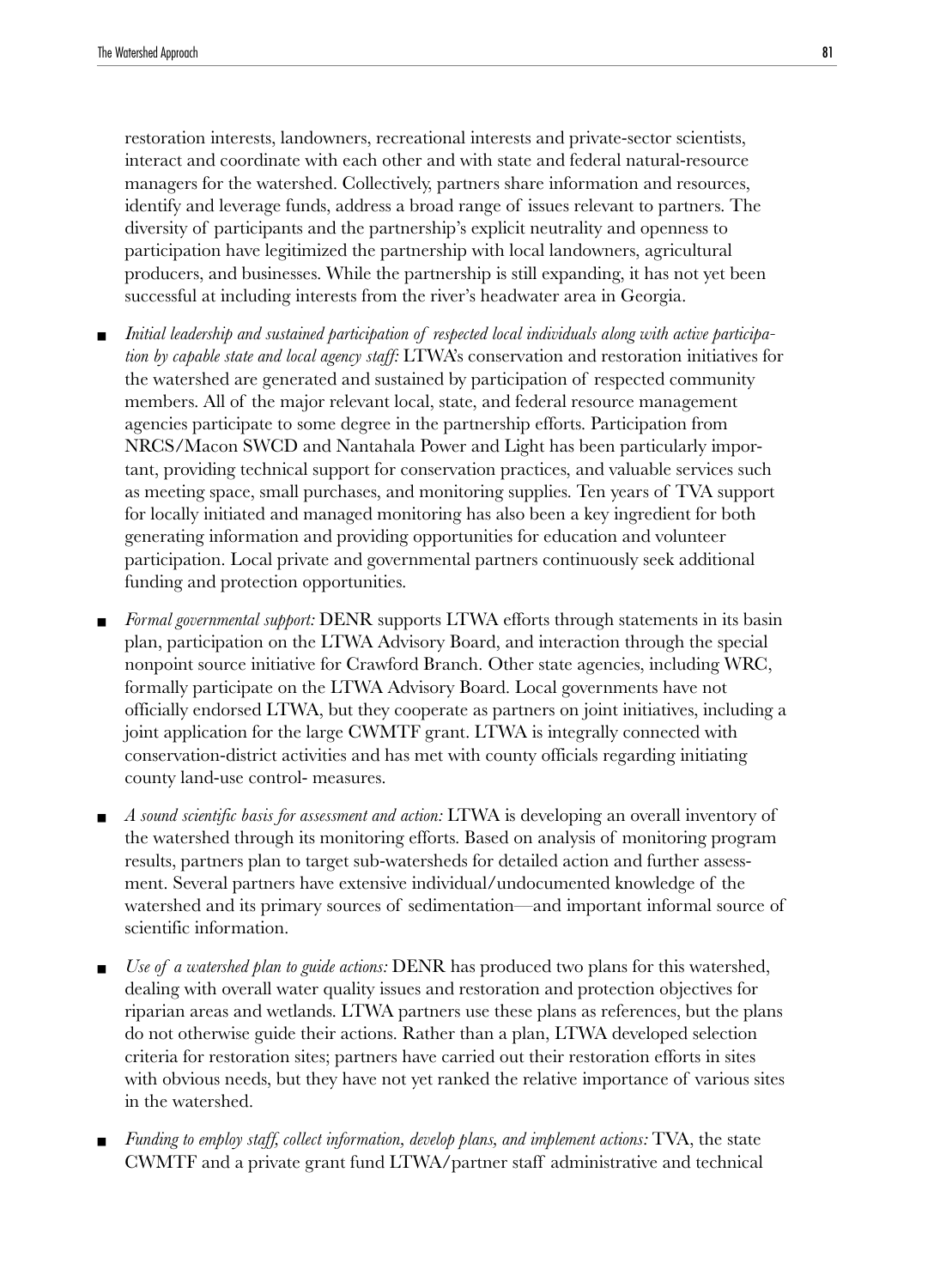support. CWMTF support is relatively stable, but other sources must be renewed annually. TVA funds most of the information-collection for the watershed through annual contracts with the LTWA board member/fishery biologist. Other than DENR's efforts, partners do not have additional resources to develop a watershed plan. LTWA and partners have obtained numerous grants to support their restoration objectives/ activities.

■ *Staff for coordination, management, and technical work:* For several years, LTWA operated with minimal staff support provided through the TVA monitoring contract; much of the coordination and management work was done by volunteers. In late 1998, LTWA hired an executive director to assume these responsibilities. SWNC RC&D has provided financial management, which LTWA will soon assume, following incorporation as a nonprofit organization. LTWA board members, volunteers, and agency partners (primarily Macon SWCD) perform technical work.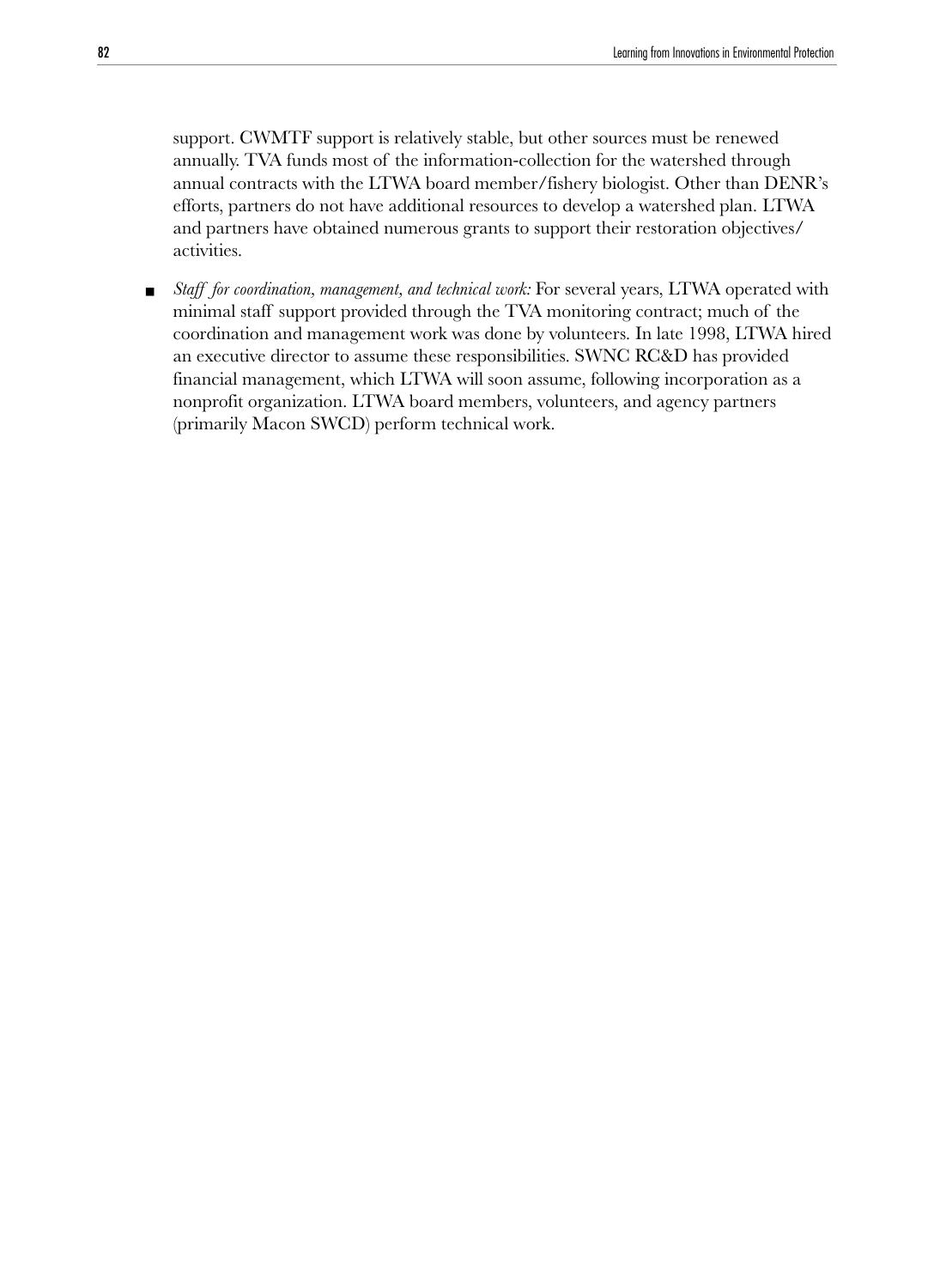## **Long Creek Watershed, North Carolina**

## **List of Acronyms**

| <b>BMP</b> Best Management Practice                                 |
|---------------------------------------------------------------------|
| DEM Division of Environmental Management                            |
| DENR North Carolina Department of Environment and Natural Resources |
| DWQ Division of Water Quality                                       |
| MGD Million gallons per day                                         |
| NCSU North Carolina State University                                |
| NRCS Natural Resources Conservation Service                         |
| <b>QNRC</b> Quality of Natural Resources Commission                 |

## **Acknowledgments**

We wish to thank Martha Burris and Glenda Jones for their assistance, and review of an earlier draft. We would also like to thank Craig Allan, Don Carmichael, David Fogarty, David Freeman, Robert Gordon, Will Harmon, David Hux, Dan Line, Jim Parks, Ron Santini, Shawn Smith, Garland Still, and Jason Thompson for their time and information related to Long Creek.

## **Partnership Description**

The Long Creek partnership is an affiliation of mostly local agencies coordinated through a county initiative for water quality and through participation in the EPA Section 319 National Monitoring Program. The group focuses on reducing nonpoint source pollution and related water resource concerns in the upper 45-square-mile portion of the Long Creek watershed. The Long Creek watershed is not really the central organizing unit for the efforts in Long Creek, although the watershed approach is used at smaller scales within the watershed and at other locations in the county.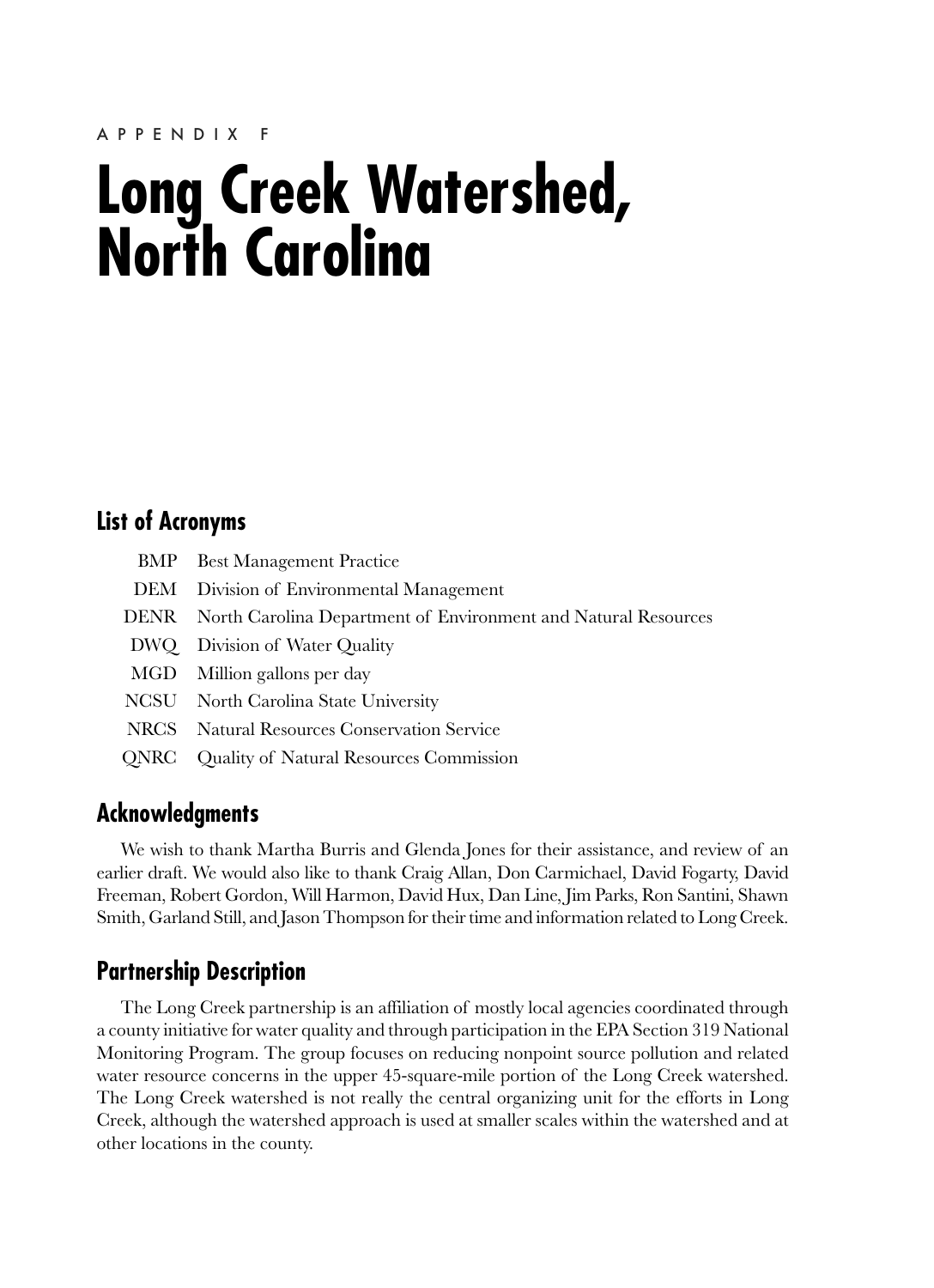## **Background, Genesis and Purpose of Partnership**

#### Trigger

The partnership stems from two key events:

- The formation in 1989 of the Gaston County Quality of Natural Resources Commission (QNRC) as a result of citizen concern over county natural resource issues (numerous fish kills, well contamination, air quality issues). QNRC created a flurry of activity among key county stakeholders. Following an inventory of county natural-resource issues that involved a public opinion poll conducted by North Carolina State University (NCSU), QNRC focused efforts on Long Creek watershed. Long Creek was entirely within the county and involved a full range of land-use issues.
- The interest of Bessemer City, a community of approximately 5,000 people whose water-supply source is in the upper Long Creek watershed, in improving water quality.

#### Initiator

The partnership effort became a focus for QNRC's Surface Water Committee through leadership from Gaston County Cooperative Extension and Gaston Natural Resources Conservation District.

#### Stated Partnership Goals and Objectives

QNRC anticipated that the Long Creek effort would provide lessons they could transfer to other parts of the county. Initial goals for the effort were to assess and address water-quality concerns in the Long Creek watershed. Partnership objectives became focused primarily on research efforts related to agriculturalæand to a limited degree, urbanænonpoint source pollution-abatement with inclusion in the National Monitoring Program.

QNRC is a "parent" organization of the Long Creek partnership. Its purpose is to "study and review Gaston County's Natural Resources and recommend to the Board of County Commissioners...county policies, procedures, ordinances and/or changes to the general statutes to promote and protect the environment." Bylaws include four additional directives: to review sufficiency of state and federal regulations, evaluate and communicate county natural resource protection efforts, coordinate and communicate with appropriate county agencies and officials, and additional duties as assigned by the board.

#### Scope

#### ■ *Substantive scope*

The Long Creek watershed partnership has focused primarily on reducing agricultural nonpoint sources on the upper portions of the watershed. Partners have addressed urban runoff in a very limited way. The partnership largely emphasized agriculture because of partner expertise, subject familiarity, and an existing county/ conservation district mechanism for landowner interaction and program administration; they also had difficulty identifying sites that fit stringent National Monitoring Program research criteria for urban areas. Now that Long Creek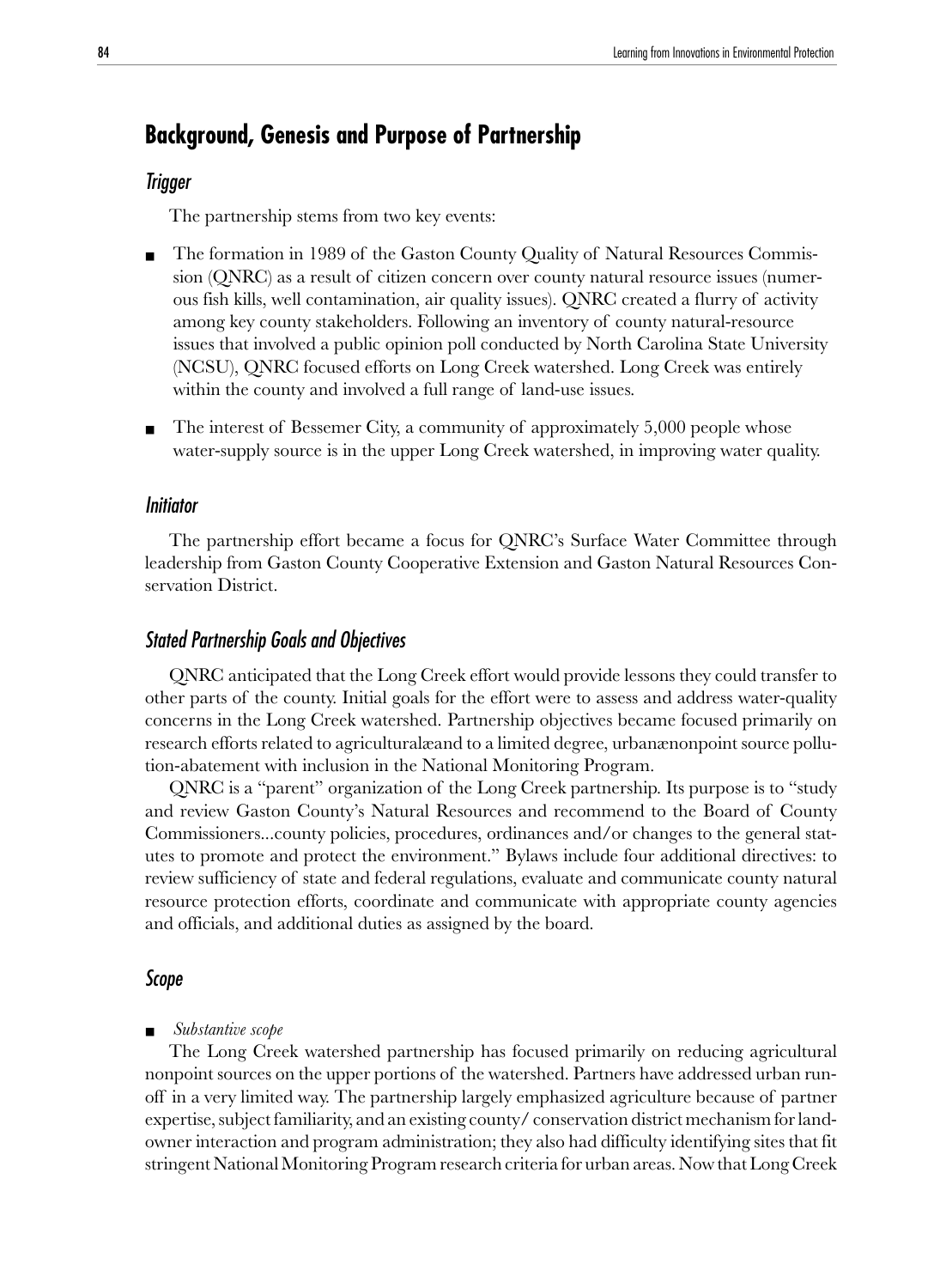partners' participation in the National Monitoring Program is past the practices-installation phase, partners might refocus to address a broader array of issues for a larger watershed.

#### ■ *Functional scope*

Watershed partners have addressed their issues through a variety of approaches, including: coordinating staff, funding, research and management actions around the watershed; education and outreach programs to reach students, community groups, and public officials; conducting research (monitoring and analysis) to understand the problem parameters and the effectiveness of BMPs; and installing agricultural BMPs (and some urban practices) to reduce nonpoint source pollution.

## **Local Context for Watershed Partnerships**

#### Watershed Description

Long Creek watershed is a relatively small watershed of 61square miles within the South Fork River watershed of the Catawba River basin in North Carolina's southwestern piedmont, just west of Charlotte. The creek runs approximately 18 miles from its source to its confluence with the South Fork River. The watershed lies at the edge of three major North Carolina geologic belts of mostly fractured igneous and metamorphic rock; soils are well-drained sandy loams with a clay subsoil. The Long Creek partnership has focused on the upper 45-square miles of the Long Creek watershed.

Long Creek watershed is almost entirely within Gaston County. The watershed includes portions of the City of Gastonia, the county's largest urban area with a population close to 60,000, as well as Bessemer City (population approximately 5,000), Dallas (population 3,000), and small suburban community of Ranlo.

Urban land-uses account for roughly 65 percent of the watershed area, agricultural uses  $20\%$ , with the remaining 15 percent of the watershed undeveloped and/or forested.<sup>42</sup> Nearly all of the agricultural activity is concentrated in the upper one-third of the watershed; the lower two-thirds includes a mix of commercial, industrial, residential, and undeveloped/non-agricultural land uses. A lithium mine in the upper watershed is now closed. Population densities for the Long Creek and neighboring watershed average close to  $600$  people/square mile,<sup>43</sup> but urban activity is increasing throughout the watershed, and the entire county is experiencing growth pressure from the Charlotte metropolitan area.

#### Water Resource and Other Key Environmental Issues

Long Creek faces nonpoint source threats from rural and urban sedimentation, nutrients, fecal coliform, and metals associated with urban runoff. Among the residential developments is a 225-unit manufactured-home site with individual septic systems in a poorly drained part of the watershed. Numerous point sources discharge into Long Creek in the lower part of the watershed, including two "major" dischargers—an 8.0 million gallons per-day discharge from the City of Gastonia, and a smaller 0.3 MGD industrial discharge near the confluence of Long Creek and the Catawba River.44

In 1998, two stream segments totaling 8.5 miles in the lower portion of the Long Creek watershed were added to the state's 303(d) list of impaired waters based on poor biological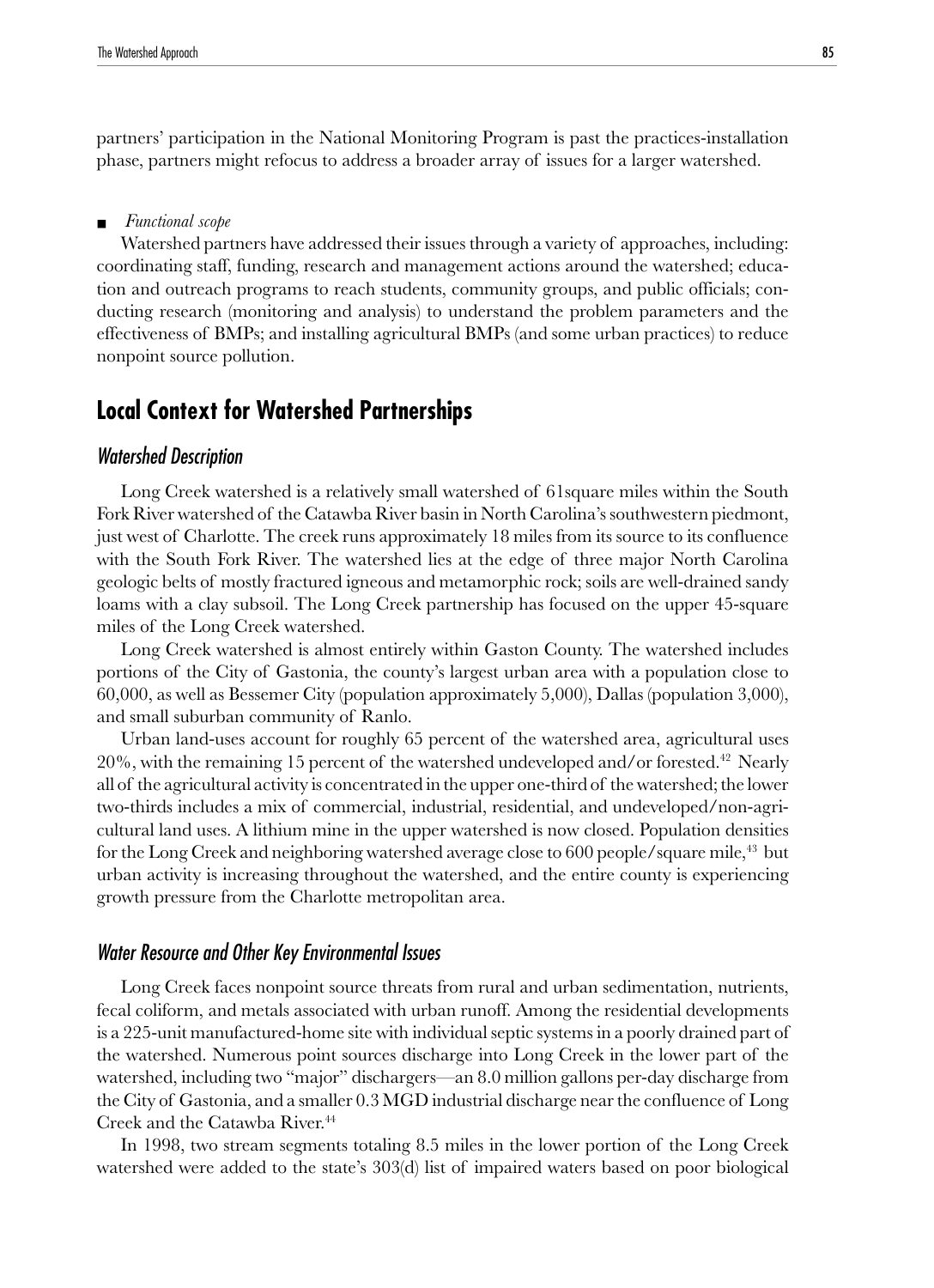sampling results. Monitors indicated impacts from point and nonpoint sources, but they did not identify specific parameters.45 These segments are low priorities for the state Division of Water Quality and are to be monitored for additional information. The 303(d) listing is not driving actions for the partnership.

Urban nonpoint source impacts in the watershed are increasing. Gaston County has a restrictive ordinance for land uses in water supply watersheds (consistent with the state model ordinance), but neither the county, nor local communities have ordinances for urban stormwater management. The state requires sediment control measures for construction sites larger than five acres.

Agriculture in the watershed is concentrated almost entirely in the headwaters, and includes four dairy operations (each with 200 to 500 cows) and a number of cash-crop operations. The City of Gastonia operates a municipal waste-recovery farm and sludge distribution program on 690 acres within the predominantly agricultural area (the reclamation farm gets funding for BMPs through the Long Creek partnership and provides municipal sludge for land application to farmers around the county). Prior to purchase by the city (originally for an airport), much of this area had been a dairy farm.

Partners concentrate their activities in the upper portions of this area where agricultural uses are more prevalent and urban impacts are less severe. All of the analyses for agricultural pollutant loads (described later) were conducted for an area of 26,250 acres (the watershed upstream of State Highway 321).

#### Driving Issues

Initially, two issues drove the partnership: Bessemer City wanted to reduce sedimentation and dredging around its water-supply intake; and QNRC placed high priority on addressing surface water-quality issues in the watershed. Once the watershed became part of the EPA Section 319 National Monitoring Program, the main drivers became program related research requirements and the opportunities to leverage additional funding for county water quality goals.

#### Prior Relationships Among Partners

Several of the key leaders in municipal and county government are participants in this partnership, and have professional relationships spanning many years, partly through a groundwater-quality protection-project.

## **History/Key Dates**

- Mid-1980s A number of high profile environmental concerns capture public attention (fish kills, groundwater contamination of household wells, and concerns over local air pollution).
- 1988 The Gaston County Board of Commissioners creates the QNRC; Gaston County Extension staff and others design a broad representative structure, specifying nearly fifty interests to be represented on the commission.

January 1989 The first QNRC meeting takes place.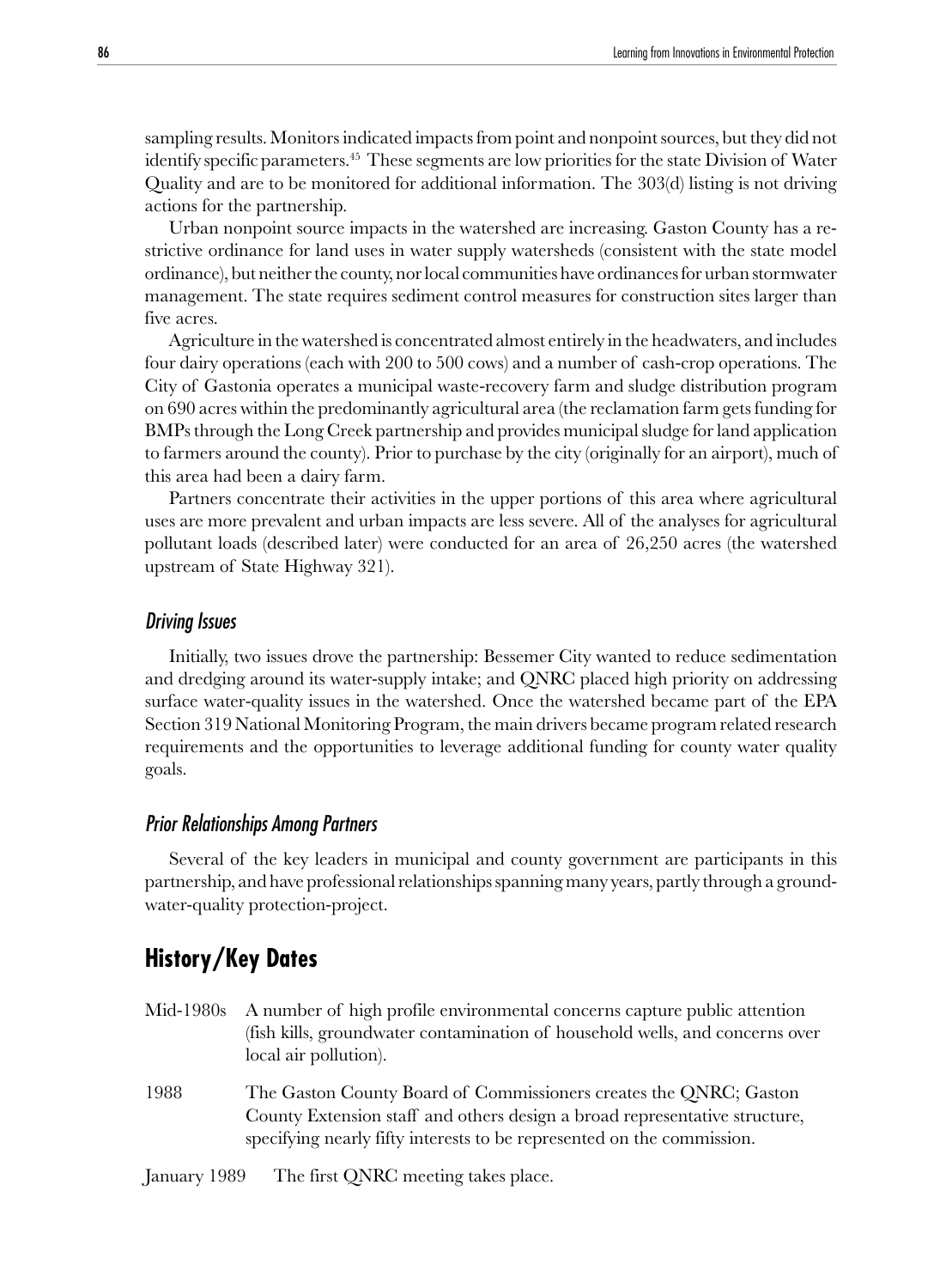| 1989         | QNRC commissions NCSU faculty (including extension) to conduct a county-<br>funded assessment process to help it understand county natural-resource<br>issues. NCSU and the county agree on a two-phase approach. Phase 1 involves<br>assembling existing data on county resources, identifying areas where addi-<br>tional monitoring and assessment is needed, and conducting a study of public<br>opinion to assess environmental quality in Gaston County. Phase 2 involves<br>developing and implementing a "comprehensive education plan for water and<br>air quality," identifying and developing policies to address major water- and<br>air-quality issues, expanding the resource database, and using models to<br>analyze the impacts of nonpoint source impacts under various scenarios. |
|--------------|------------------------------------------------------------------------------------------------------------------------------------------------------------------------------------------------------------------------------------------------------------------------------------------------------------------------------------------------------------------------------------------------------------------------------------------------------------------------------------------------------------------------------------------------------------------------------------------------------------------------------------------------------------------------------------------------------------------------------------------------------------------------------------------------------|
| 1990         | Report "Phase 1: Characterization of Air, Surface Water and Groundwater<br>Quality" is submitted to QNRC by NCSU researchers.                                                                                                                                                                                                                                                                                                                                                                                                                                                                                                                                                                                                                                                                        |
| 1991         | Gaston Conservation District (with support from county commissioners and<br>the cities of Gastonia and Bessemer and QNRC through the county commis-<br>sioners) requests the Department of Environment and Natural Resources<br>(DENR) Division of Environmental Management (DEM) to upgrade Long<br>Creek's stream classification in the upper watershed to a more-stringent water-<br>supply classification (from WS-III to WS-II <sup>46</sup> ). DEM conducts a field study<br>and determines that the creek has the potential to be upgraded, but also finds<br>high levels of pollution in the stream and suggests additional monitoring.                                                                                                                                                      |
| 1991         | QNRC's Surface Water Quality Committee endorses a monitoring project for<br>the watershed. Gaston Conservation District staff approach EPA Region 4 for<br>assistance, and DEM and Region 4 staff develop a monitoring plan for the<br>watershed with local staff.                                                                                                                                                                                                                                                                                                                                                                                                                                                                                                                                   |
| 1991         | Gaston County Cooperative Extension hires the state's first natural-resource<br>extension agent, who immediately begins working with EPA, NCSU, and<br>county agencies to finalize and implement the monitoring strategy for Long<br>Creek watershed.                                                                                                                                                                                                                                                                                                                                                                                                                                                                                                                                                |
| 1992         | NCSU submits the second natural-resource report, "Phase 2: Implementation<br>of Natural Resource Education and Policy Development Programs," to<br>QNRC.                                                                                                                                                                                                                                                                                                                                                                                                                                                                                                                                                                                                                                             |
| 1992         | An NCSU research team coordinates a proposal for including the upper<br>portion of Long Creek in the EPA Section 319 National Monitoring Program.                                                                                                                                                                                                                                                                                                                                                                                                                                                                                                                                                                                                                                                    |
| October 1992 | Long Creek becomes part of the EPA Section 319 National Monitoring<br>Program; EPA commits funding through September 30, 2001.                                                                                                                                                                                                                                                                                                                                                                                                                                                                                                                                                                                                                                                                       |
| 1992-1999    | Long Creek Project partners hold monthly meetings to coordinate research<br>project and other nonpoint source management issues for the watershed.                                                                                                                                                                                                                                                                                                                                                                                                                                                                                                                                                                                                                                                   |
| 1993-1994    | The City of Gastonia Public Works Department initiates the Gastonia<br>Resource Recovery Farm on 690 acres within the watershed, amidst much<br>local resistance. The land was originally purchased for a new Gastonia airport,                                                                                                                                                                                                                                                                                                                                                                                                                                                                                                                                                                      |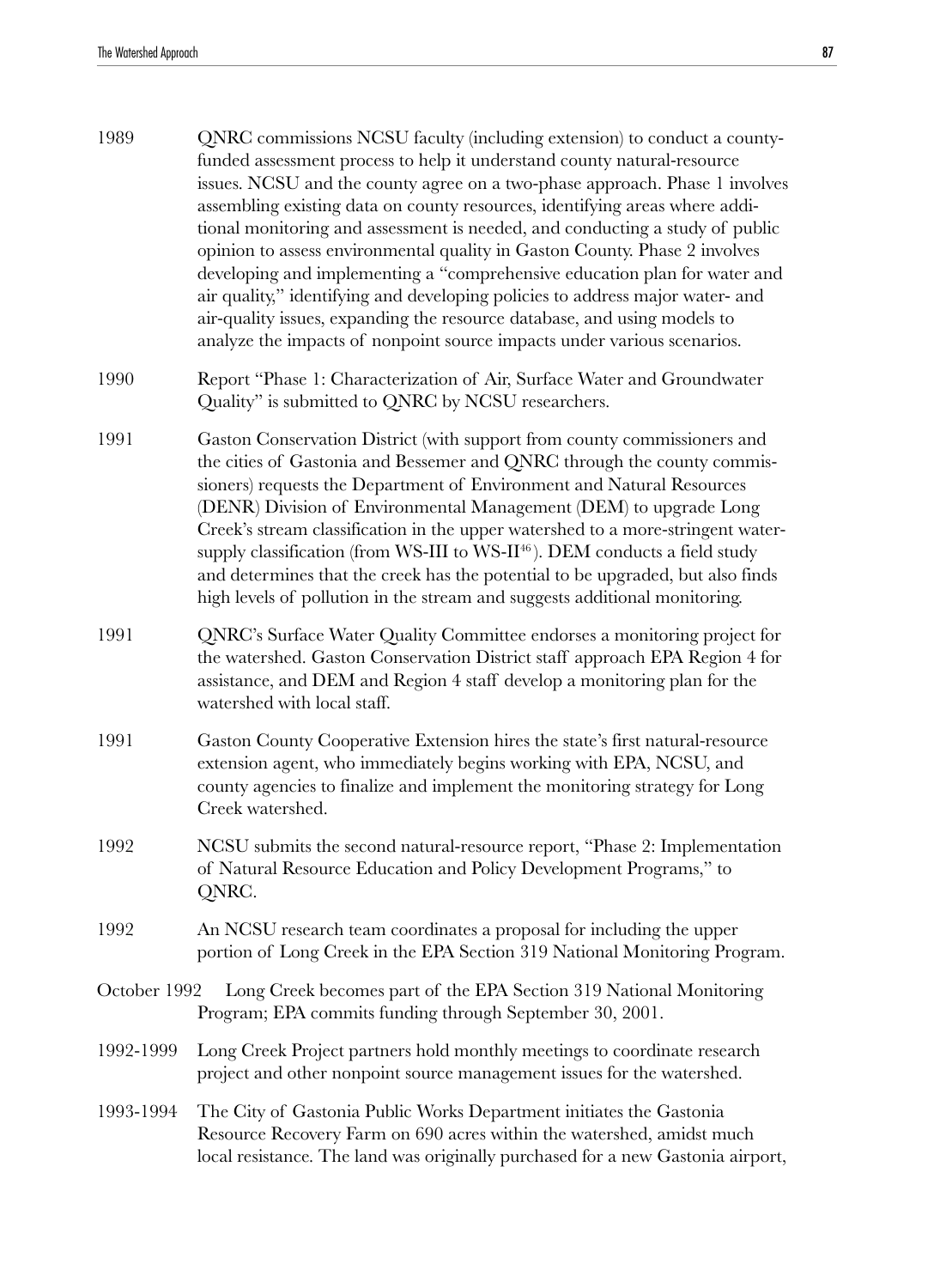but public opposition (and a change in city government over the issue) halted the plan. Intense initial opposition among neighbors to a recovery farm leads to several high-conflict meetings. The Long Creek partnership assists with the participatory process, public education and acceptance. The land is managed for agricultural production, land conservation, and municipal sludge storage for a countywide municipal-sludge land-application program. The Long Creek project provides cost-share share assistance for land management BMPs with the city and its tenant farmer. New partnerships for research and management develop around the Resource Recovery Farm (Long Creek partners, a local museum, NC Forest Service, and others). The farm is awarded EPA Region Four's "Beneficial Use of Biosolids Excellence Award," and receives honorable mention for the EPA's national award in that category.

1999 The Long Creek partnership effort has shifted focus from implementing management practices to conducting post-BMP monitoring. Most partners are active in other regional water-quality issues, e.g., water supply protection for Mountain Island Lake (City of Gastonia's water supply) and potential waterquality planning efforts related to Lower South Fork Catawba River, of which Long Creek is a tributary.

## **Organizational Arrangements**

#### Composition/Representation

The partnership is led by a core group of two county-level agencies and NCSU-Cooperative Extension: Gaston Conservation District (including the Natural Resources Conservation Service district conservationist), Gaston County Cooperative Extension and NCSU-Cooperative Extension Water Quality Group in Raleigh. Kiser Dairy, the primary site for much of the BMP effectiveness-research, has been the most-involved landowner. Local municipalities, schools, UNC-Charlotte, Duke Power, and others have participated in specific events and activities. Long Creek partners are linked closely to the county QNRC through staff and overlapping membership. The QNRC Surface Water Committee receives regular reports on Long Creek issues, and QNRC has been an active force in watershed issues (particularly when the partnership first began).

Builders, developers, and realtors have been conspicuously absent from Long Creek activities; building interests were active with QNRC, but QNRC has also had a difficult time maintaining participation from builders and the "development community." Long Creek partners have had very limited involvement with urban landowners.

#### Structure/Process

The Long Creek partnership involves two organizational arrangements: Gaston County QNRC, and the partnership that has developed around the Long Creek watershed.

QNRC, the Long Creek partnership's "parent" organization, is a formal county commission created by county resolution, and operating as an advisory group to the Board of County Commissioners. QNRC bylaws specify a chair and officers, and both the bylaws and the original county resolution encourage participation from more than 50 specific entities and interests. Representatives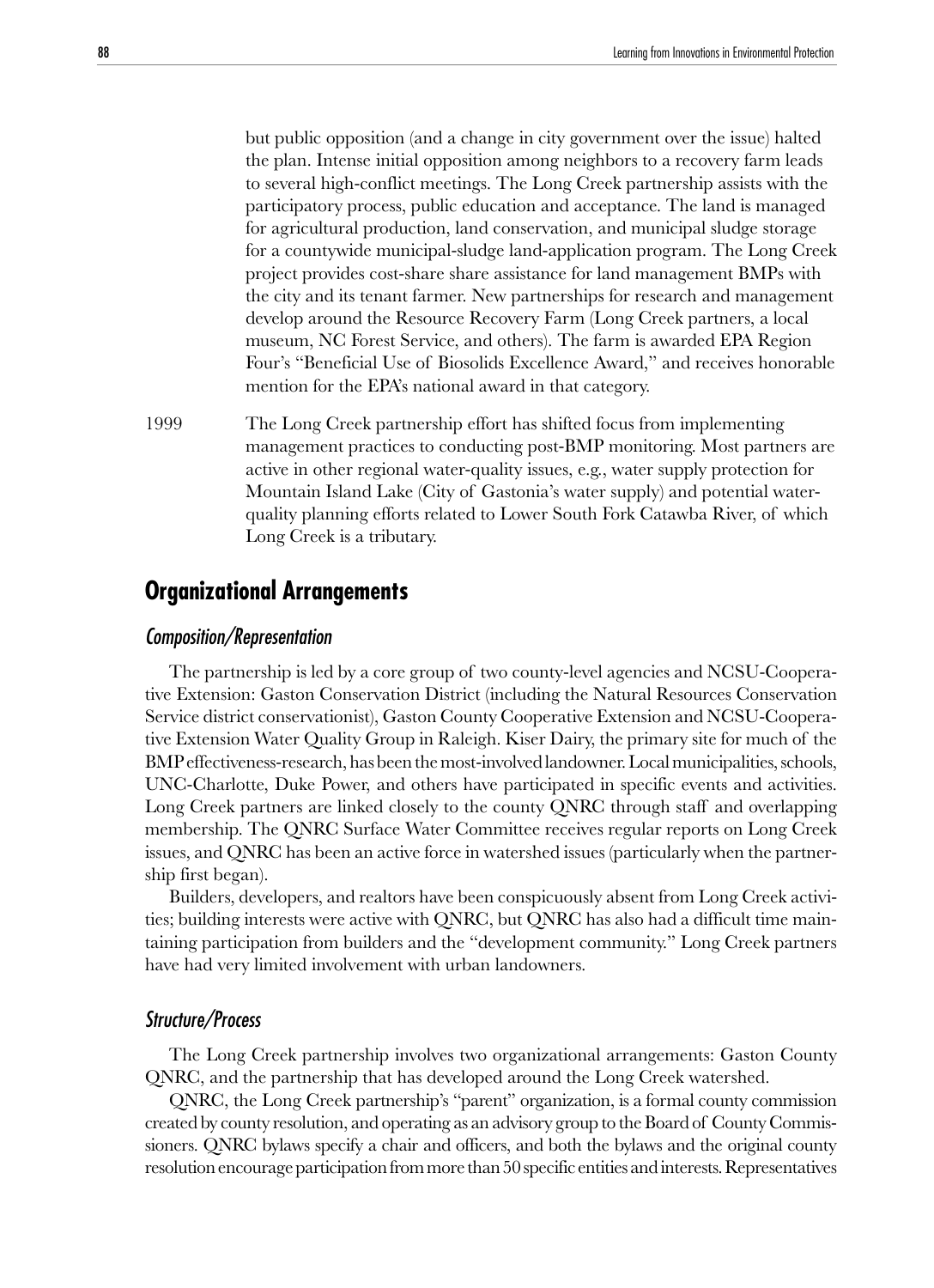are appointed by their interest groups (e.g., the board of realtors), and some spots remain vacant. QNRC has operated with various committee structures but has consistently maintained a surfacewater committee—the commission's most direct link to Long Creek activities. QNRC and its committees meet regularly, and make decisions based on majority vote with a quorum.

The Long Creek partnership is a coordinating and administrative arrangement, formed to address issues related to water quality in Long Creek. The partnership uses a steering committee (the primary coordination committee), an advisory committee (currently inactive), and a mix of task-oriented "committees" within the steering committee (really an ad hoc committee structure with one or two members on a committee, mostly just reporting areas for meetings). Meetings, held monthly for several years and now bimonthly, are run by county staff with participation from various agencies. Key staff participants also have frequent contacts through the course of their regular countywide functions. The partnership works through consensus, guided by general goals set by specific requirements associated with the EPA Section 319 monitoring project and general recommendations set forth in the Phase 1 and Phase 2 reports.

#### Authority Relationships

Gaston County QNRC reports to the Gaston County Board of Commissioners. The Long Creek partners have specific responsibilities associated with their participation in the 319 project, and submit annual reports of their activities. The partnership is also accountable for additional funds outlined below.

#### Staff Functions and Partner Roles

Gaston County Cooperative Extension, Gaston Conservation District, and NCSU-Cooperative Extension provide nearly all of the administrative and technical support for this partnership effort. A monitoring-program project-coordinator leads the coordination effort and runs meetings; he also collects water-quality samples from project monitoring sites. Prior to that hire, the county natural-resources agent was the local lead. Gaston County Extension also provides an administrative assistant to record minutes. NCSU-Cooperative Extension compiles the annual reports. Gaston County Extension also provides staff support to QNRC, through a 30 hour/week administrative assistant, the natural-resources agent, and other staff as needed. Gaston Conservation District administers funds from the North Carolina Agricultural Cost-Share program and the federal NRCS programs.

The same offices provide most of the partnership's technical functions. County extension staff conduct monitoring. Related laboratory work is performed under contract with neighboring Mecklenberg County. Prior to the National Monitoring Program funding, Gaston County Environmental Health Department and Gaston Conservation District employees also conducted monitoring. NCSU-Cooperative Extension assists with analysis and interpretation. Gaston Conservation District and the extension's agricultural agent handle most of the design and oversight work for agricultural BMPs, although NCSU was closely involved with the BMP selection, design, and installation associated with the project's research.

Numerous community groups have contributed time and labor for partnership projects. These include assistance from local scout troops for tree planting in the water-supply watershed, and construction of a boardwalk at the constructed wetland.

Also, project staff have benefited from meetings and national contacts established through association with the National Monitoring Program's other watershed monitoring projects.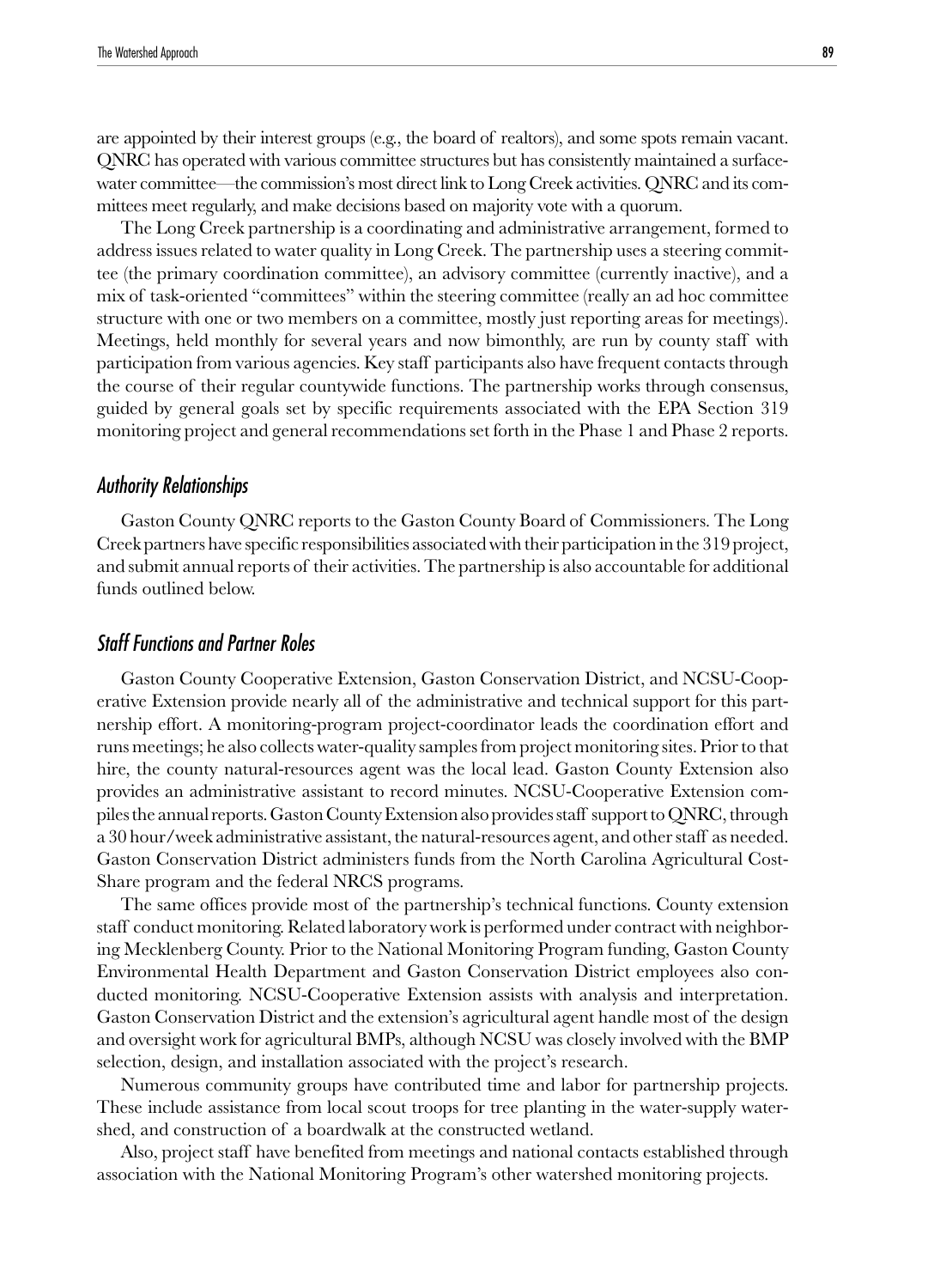| TABLE F-1. MAJOR PARTNER ROLES AND FUNCTIOR THE LONG CREEK WATERSHED                                |                                    |             |                   |                             |                    |                   |       |             |                              |                      |
|-----------------------------------------------------------------------------------------------------|------------------------------------|-------------|-------------------|-----------------------------|--------------------|-------------------|-------|-------------|------------------------------|----------------------|
|                                                                                                     | Individual/<br>private<br>citizens | Consultants | Ő<br>NGS<br>Local | governments<br>County/local | Regional<br>dgency | agencies<br>State | USEPA | <b>NRCS</b> | agencies<br>federal<br>Other | government<br>Tribal |
| ADMINISTRATION/MANAGEMENT                                                                           |                                    |             |                   |                             |                    |                   |       |             |                              |                      |
| Initiation/convening                                                                                |                                    |             |                   | ٠                           |                    |                   |       | ■           |                              |                      |
| Administrative functions                                                                            |                                    |             |                   | ■                           |                    |                   |       |             |                              |                      |
| Coordinative functions                                                                              |                                    |             |                   | ■                           |                    |                   |       |             |                              |                      |
| Formal partnership facilitation                                                                     |                                    |             |                   |                             |                    |                   |       |             |                              |                      |
| Information provision/analysis                                                                      |                                    |             |                   | ٠                           |                    |                   |       | ■           |                              |                      |
| Implementation/management actions<br>[BMP installation, habitat work]                               |                                    |             |                   | ■                           |                    |                   |       | ш           |                              |                      |
| <b>FUNDING</b>                                                                                      |                                    |             |                   |                             |                    |                   |       |             |                              |                      |
| Funding for planning                                                                                |                                    |             |                   | ■                           |                    |                   |       |             |                              |                      |
| Funding for implementation staff                                                                    |                                    |             |                   | ■                           |                    |                   | ■     | ■           |                              |                      |
| management actions (BMPs, habitat<br>improvements, land acquisition)<br>Funding for implementation/ |                                    |             |                   | ■                           |                    |                   |       | ш           |                              |                      |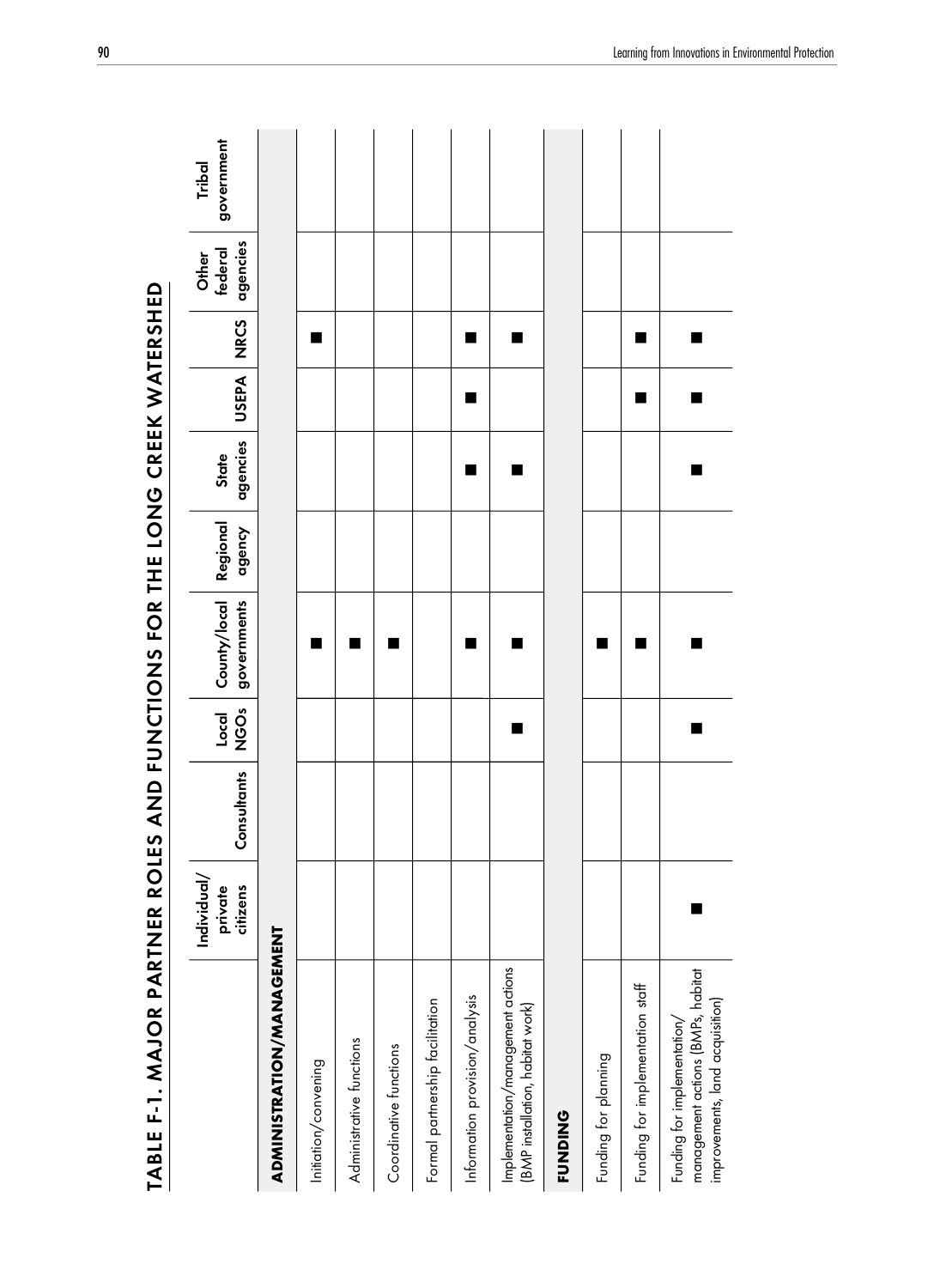## **Funding**

Initial funding for efforts in Long Creek came from Gaston County's QNRC and through staff resources of Gaston Conservation District and Extension. QNRC funded a natural-resource assessment (under contract with NCSU) and the state's first extension natural-resources agent. Duke Power provided equipment, supplies, and training for the initial monitoring efforts. Selection as part of the EPA Section 319 National Monitoring Program provided \$900,000 in funding for equipment, staff and analysis. State and federal programs provided additional funds for BMP cost-sharing. The primary sources of funding are listed below:

- *Federal funds:* EPA Section 319 National Monitoring Program provided \$900,000 for monitoring and evaluation. The money is used for equipment, analysis, a monitor/ project coordinator and funds to support NC Water Quality Group's involvement; it does not include money for BMPs. The 319 program is funded through DENR to NCSU and Gaston County Extension. EPA also provides support through its national monitoring program conferences and the network of program researchers. EPA helped Gaston County develop a monitoring strategy prior to involvement in the 319 program and provided a 319 (h) grant of \$200,000 for the Long Creek Watershed Restoration Project; and administration paid for a number of agricultural BMPs, streambank restoration, and an experimental constructed wetland in Gastonia. NRCS "Farm Bill" Conservation Program funds are used in the watershed, including the Conservation Reserve Program , the Water Quality Incentives Program, and the Environmental Quality Incentives Programs.
- *State funding:* North Carolina Agricultural Cost-Share Program for Nonpoint Source Pollution Control (NC Agricultural Cost-Share Program) has provided more than \$520,000 in state funds for agricultural BMPs between 1989 and 1999. DENR Division of Water Resources contributed funds for the constructed wetland and boardwalk.
- Local funding: Gaston County provided funding for extension staff and for the initial county natural-resource assessment. Gaston Conservation District provides key staff resources.

## **Plans and Assessments**

### Watershed Assessments and Studies

Much of the original information used by Long Creek partners came from the two-phase natural resource inventory and assessment conducted by NC Cooperative Extension. The Phase 1 document compiled existing countywide information related to water quality, reported the results of a public opinion survey (conducted as part of the inventory), identified additional information needs, and outlined a county education and awareness strategy. The Phase 1 public-opinion survey was a random telephone survey of county residents aimed at eliciting opinions and priorities regarding the environmental and natural-resource management priorities for the county.

Phase 2 included recommendations for numerous county water resource issues. Phase 2 also included an expanded analysis of nonpoint source water-quality impacts in a portion of Long Creek watershed as part of a learning effort for dealing with nonpoint source issues in the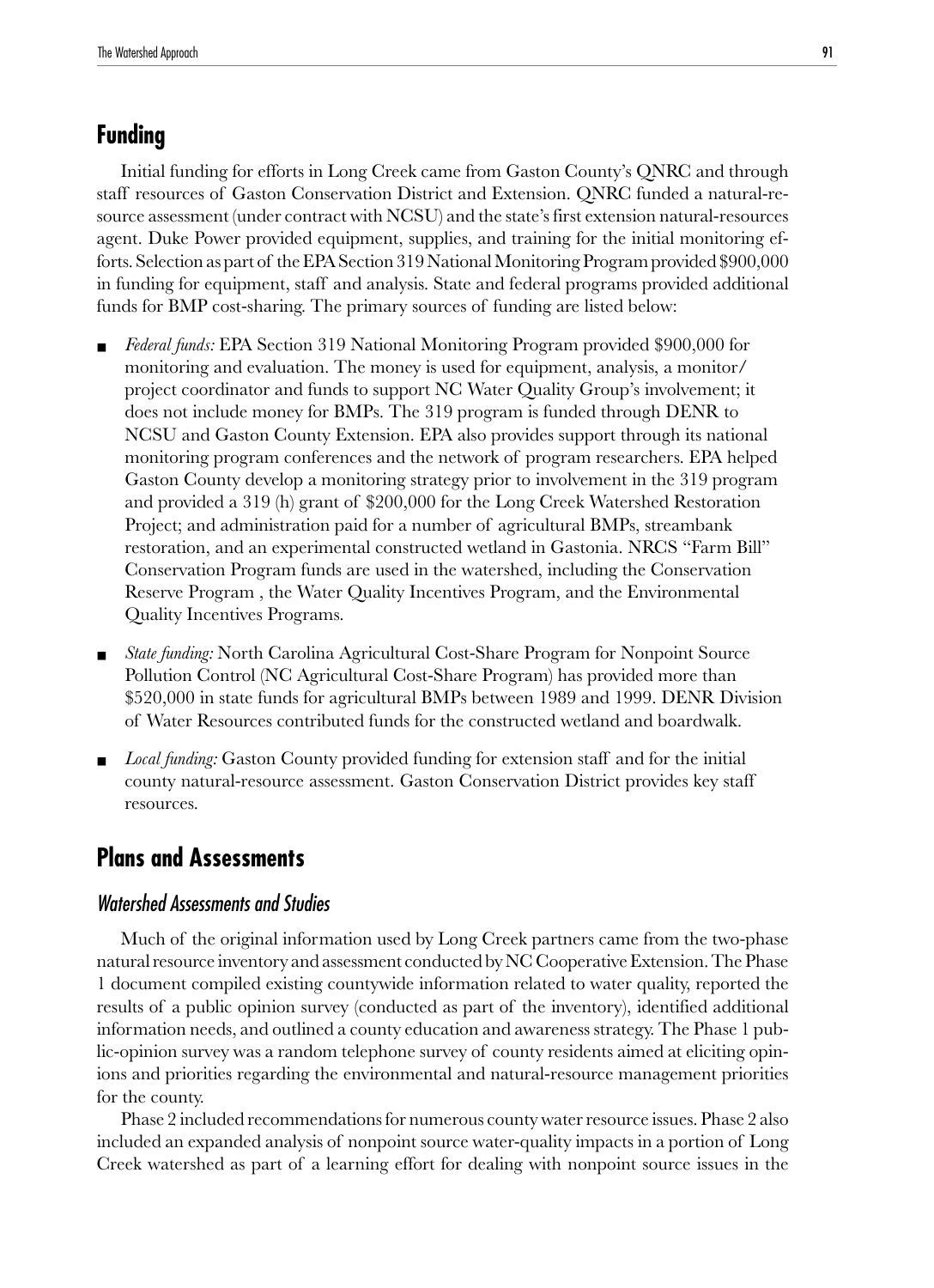county. (Long Creek was selected because of its mix of land uses, and because it is almost entirely contained within the county). Primarily, the Phase 2 analysis of Long Creek identified priority pollution sources (based on aerial photographs and models including AGNPS, P8, and SWRRBWQ; the report describes each model and its limitations) and projected nonpoint source impacts under various BMP and build-out scenarios. However, because of a major concern with agricultural nonpoint pollution, especially above the Bessemer City water-supply intake, the area of analysis excluded much of the lower and more urbanized portions of the watershed. The Phase 2 report does acknowledge the potential impacts of urbanization but does not recommend actions to address those impacts: "Business and industrial expansion within the watershed could significantly degrade the water quality of Long Creek, especially for sections such as upper Long Creek where currently degradation is minimal."47

Selected additional sources of information on Long Creek include: Gaston Conservation District for GIS; City of Gastonia (monitoring associated with wastewater discharge and the resource-recovery farm); NC DENR- DWQ (monitoring, basin plans, and permits); EPA (initial monitoring strategy and previous history of assistance to county with groundwater issues); USGS (very limited, installed gauging station through project funding); Mecklenberg County (contract for lab work on water samples); and UNC-Charlotte (research and committee participation—contracted to study phosphorus reduction impacts associated with decreased sedimentation).

#### Plans: Links Between Information and Action

There is no formal plan for the Long Creek watershed. Rather, there are numerous sources of information and workplans related to projects and agency activities that are somewhat coordinated through the Long Creek partnership group. Although not part of a plan, Phase 2 of the county's natural resources inventory identified a number of critical sites for addressing agricultural nonpoint sources in the watershed. DENR Division of Soil and Water Conservation drew from this inventory to outline a soil reduction strategy. Gaston Conservation District and NRCS used inventory information in their work with watershed landowners, for example, targeting areas that had greater than 20 tons/acre/year of erosion.

Long Creek is part of the Catawba River basin, and DENR-Division of Water Quality (DWQ—formerly DENR-DEM) prepares a plan for the Catawba basin every five years. The most recent Catawba basin plan was published in February 1995. The Catawba plan provides information on basin demographics and economic activities, water quality, use attainment, and programs, agencies and policies to address water quality issues. The plan is linked formally to the water-quality permitting process but also recommends actions related to water quality impairment, including both point and nonpoint sources of pollution. For example: "...because of the widespread occurrence of stormwater runoff impacts throughout this rapidly urbanizing basin, it is recommended that smaller municipalities begin efforts to identify sources of stormwater runoff and take corrective actions such as eliminating illicit discharges to stormwater systems." The plan also provides strategies for addressing urban stormwater.<sup>48</sup>

The Catawba basin plan and planning process drives DWQ monitoring efforts in Long Creek, and management actions conducted by Long Creek partners are consistent with the overall recommendations outlined in the plan. The Catawba basin plan includes a brief description of the Long Creek partnership and notes: "North Carolina Agricultural Cost-Share Program funds will be targeted for BMP implementation for animal waste management systems to address non-point [sic] sources of oxygen-consuming wastes."49 While potentially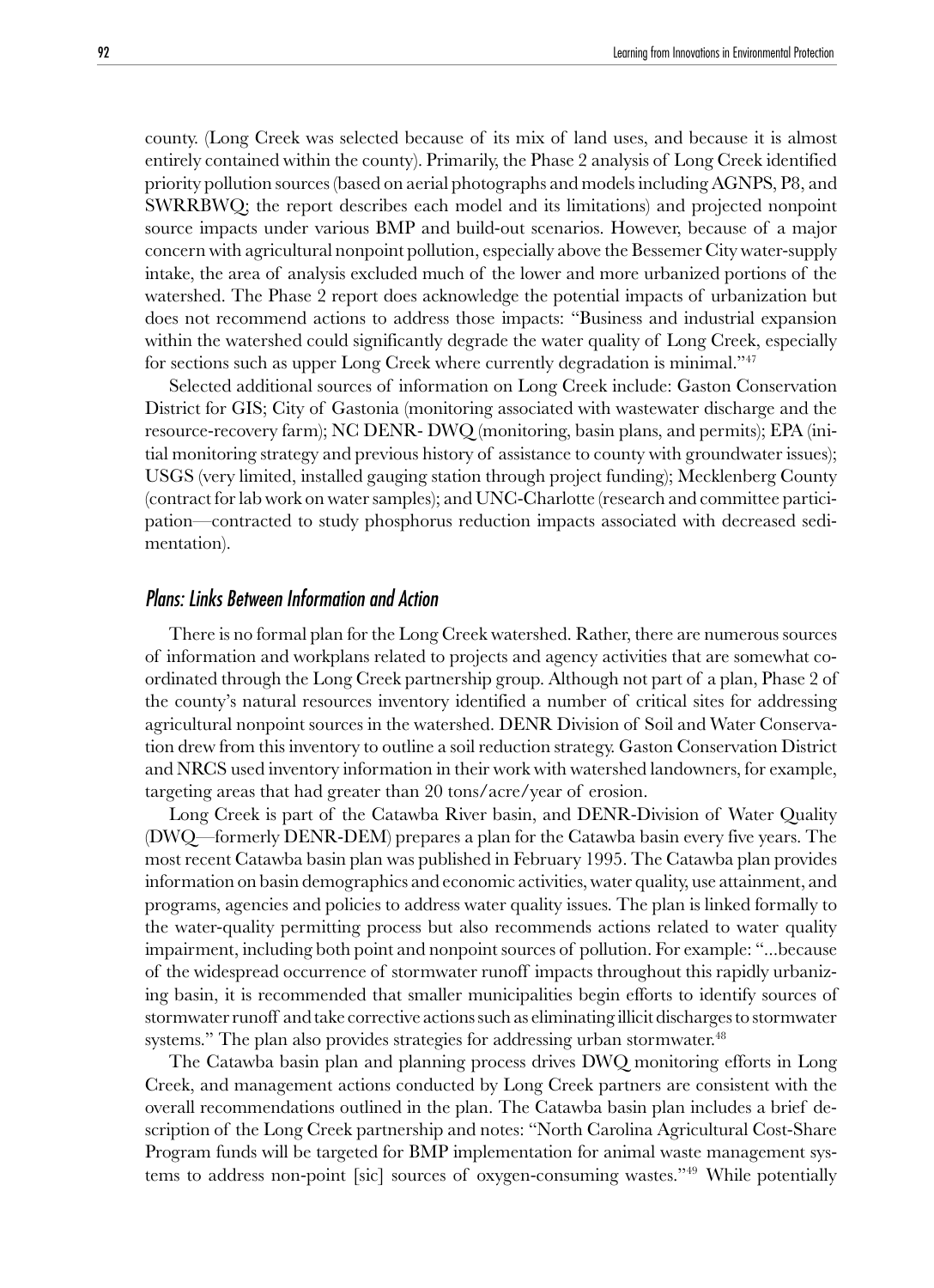benefiting from consistency with the plan, Long Creek partners do not use the plan as an implementation guide, primarily because of scalar differences and scoping—partners have focused on nonpoint source issues in a 45-square-mile subwatershed within the 3,300-squaremile Catawba Rive basin, and the basin plan (more broadly scoped) does not provide sufficiently detailed information to guide land management actions at the partners' scale.

## **Relationship to State Water-Quality Regulatory Program**

The Long Creek partnership has limited involvement with DENR's water-quality regulatory actions. DWQ helped develop the Long Creek partners' monitoring design, and local project monitors and DENR exchange information, although DENR's basin plan recommendations are based on an independent DWQ assessment. The basin plan—DENR's guide for permit and funding decisions—acknowledges and supports the Long Creek partnership. Long Creek partners are not involved in permitting decisions, although local municipalities hold water-quality permits for wastewater discharge.

## **Accomplishments**

#### Environmental Outcomes

Intensive monitoring of BMPs has documented *site-specific* improvements in nutrient, bacteria, and sediment reduction at several research sites in the upper watershed. For example, monitoring at the dairy research site indicates statistically significant decreases attributed to livestock fencing of 69 percent total phosphorus, 46 percent for nitrite+nitrate, 80 percent in total suspended solids, and 90 percent for fecal coliform.<sup>50</sup> These improvements were measured through pre- and (ongoing) post-installation monitoring and through monitoring above and below the BMP locations. EPA funding enabled the monitoring and evaluation.

#### Environmental Outputs

The Partnership focus in Long Creek, particularly because of support from QNRC, has intensified the efforts for promoting agricultural BMPs in the watershed's focus area. Since QNRC selected Long Creek as its water-quality priority, conservation-district staff have directed more than \$500,000 in state agricultural cost-share funds into this watershed—roughly one-half to one-third of the district's total allocation for that period. This investment has reduced agricultural erosion by 60 percent (from 2,390 acres of agricultural land eroding greater than 12 tons/acre/year to only 397 acres eroding greater than 12 tons/acre/year).<sup>51</sup> Partners have promoted and installed a wide range of agricultural BMPs with farmers throughout the watershed.<sup>52</sup> More than 40 different types of BMPs have been implemented with state, federal, local and landowner assistance totaling 1,270 practices on 7,789 acres (97 percent of agricultural land), and 513, 079 feet of field borders, diversion, and grassed waterways. Other practices include tree planting/wildlife habitat around Bessemer City's water supply intake (13 acres), fencing and planting practices, nutrient management planning and certification, and streambank stabilization and riparian restoration. The 319 (h) funds paid for 15 miles of streambank stabilization and riparian restoration, alternative watering systems for livestock, and other practices. Animal-waste systems installed at four dairies in the upper watershed prevent 50,000 pounds of nitrogen and 60,400 pounds of phosphate annually from entering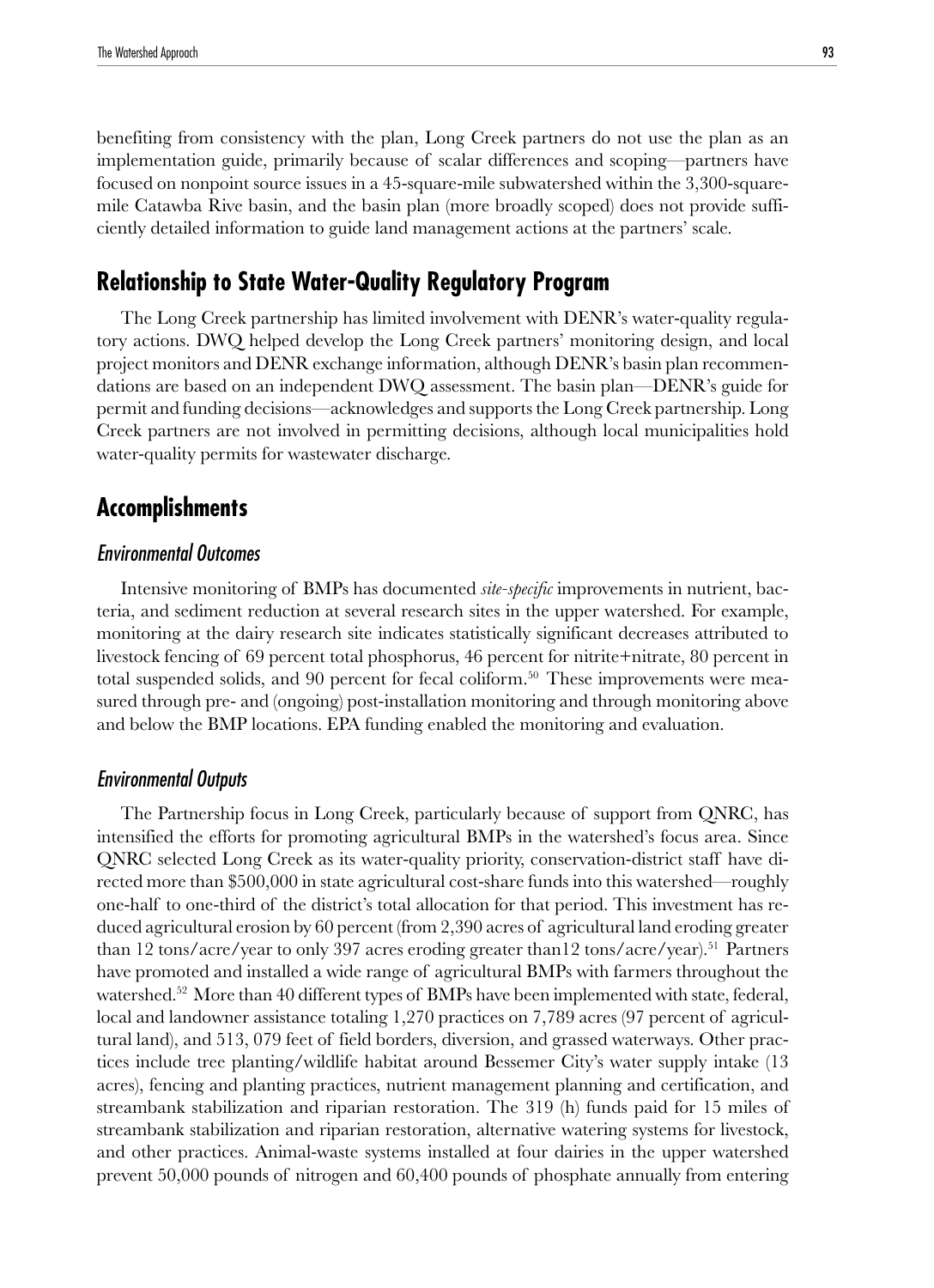the creek, representing an estimated 10 percent reduction for nitrogen and 70 percent reduction for phosphorus.<sup>53</sup> Partners have also installed an experimental constructed wetland at an urban park and rehabilitated the riparian corridor for about a quarter-mile of an urban stream, primarily for water quality.

#### Other Accomplishments

Provisions for public participation were aimed at education and outreach, and there were numerous water-quality outreach efforts (not necessarily limited to Long Creek issues) to schools, public officials, landowners, and interested citizens through a semi-annual newsletter. In addition, there have been annual workshops; talks; dozens of tours to groups ranging from senior citizens to out-of-state conventioneers; assistance with school projects; participation in cleanups; storm-drain stenciling; and formation of a short-lived waterwatch group. Long Creek meetings and QNRC meetings are open.

The partnership has emphasized conducting research on the effectiveness of agricultural BMPs. That has involved coordinated research design, practice installation, and monitoring (including above- and below-site monitoring, paired-watershed monitoring, and single-site monitoring). Results will help efforts in other area watersheds and other watersheds around the country. EPA will include results from Long Creek watershed in a larger database for the National Monitoring Program. NCSU has applied several existing nonpoint source pollution models for portions of the watershed, and is testing their accuracy through extensive calibration.

#### **Case Commentary**

Most of the accomplishments in the watershed appear to result from the coordinated actions of the Gaston Natural Resources Conservation District and the Gaston County Cooperative Extension with support from NCSU-Cooperative Extension. Most of the agricultural improvements in the watershed were developed through state and NRCS funding sources, which were not dependent on watershed partnerships. The Long Creek partnership has made progress towards its goals for: understanding how to address nonpoint source pollution; improving models for nonpoint source pollution control; and measuring effectiveness of agricultural BMPs. They have reduced nutrient, bacteria, and sediment contributions for numerous agricultural pollution sources and demonstrated water-quality improvements for limited stream reaches. They have reduced sediments accruing at the water supply intake for Bessemer City. However, monitoring has not demonstrated a significant reduction in any water-quality parameters over the entire study area.

Even with some successes in the agricultural (upper) portion of the watershed, partnership efforts have been scoped so that they do not adequately address several very significant waterquality threats: existing urban runoff quality and quantity, the potential for increasing urban runoff in both upper and lower portions of the watershed, and point source discharges in the lower watershed. Even with the upstream improvements, sections of lower Long Creek were added to the state's 303(d) list in 1998. The absence of protective local ordinances (with the exception of the water-supply portion of the upper watershed) casts doubts on the prospects for sustained longer-term benefits. However, local staff is expecting Phase II EPA stormwater regulations to force action for better stormwater management in the watershed.

This is largely a research effort that grew from a county initiative to do (and learn) something about local water quality. As part of the National Monitoring Program—a program designed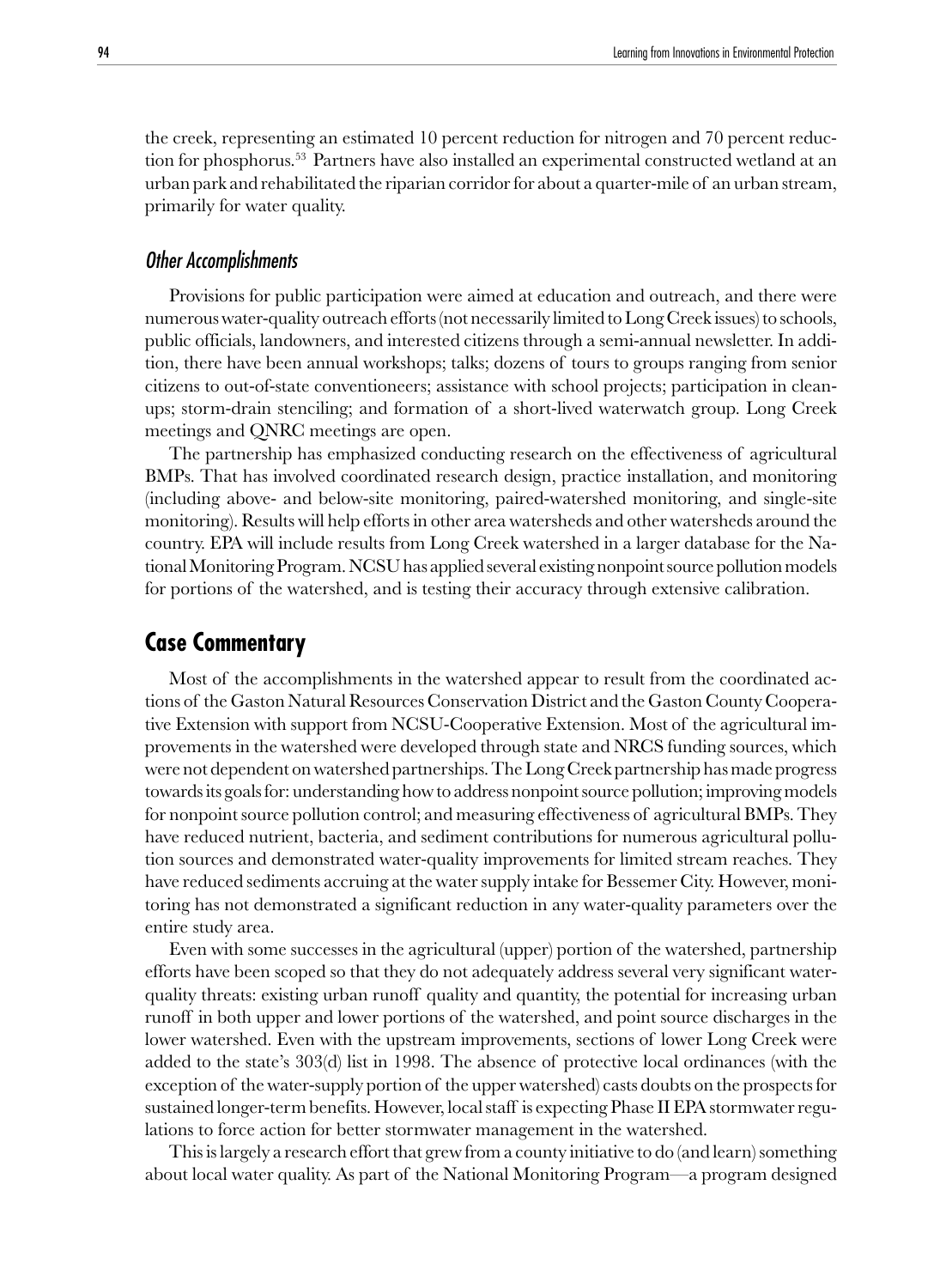to study the effectiveness of specific BMPs, not to restore and better manage entire watersheds—EPA paid for equipment, staff, materials, and analysis with the intent of contributing to general knowledge for nonpoint source pollution control. While a diverse county-level commission identified the watershed as a county priority for water-quality improvement efforts, the collaboration evolved away from the county commission to a reduced-scale collaborative effort primarily involving the resource conservation district and the county Extension program. This is a possible "springboard" for efforts in South Fork River and other parts of the county. There is a very good chance that Long Creek partners will become part of a larger effort addressing issues in a watershed one-scale larger. The larger watershed involves two counties and additional complexities. Long Creek partners are already considering approaches to assess issues in the new watershed, including a GIS-based characterization run by a regional land-trust coalition.

## **Contributing Factors**

A number of factors influenced the results of this initiative. The factors presented here are not ranked, and the discussion reiterates information presented throughout this appendix:

- *Issue(s) salience:* This partnership began because QNRC was motivated to address a county surface water-quality issue at the same time that Bessemer City wanted to reduce sedimentation around its Long Creek water-supply intake; sediment load reduction was the driving issue. County staff and QNRC have continuing interest in reducing pollutants and restoring riparian areas through agency responsibilities and various project commitments, and agricultural landowners have an interest in enhancing agricultural production and personal interests in improving stewardship. County surveys indicated broad public support for protecting local resources and water quality generally, but improving Long Creek does not appear to hold great salience with most nongovernmental interests.
- *Inclusive participation by a broad array of interests:* QNRC includes broad representation of diverse interests, and initial Long Creek activities attracted broad-ranging participation. However, as the Long Creek partnership efforts became increasingly focused on monitoring and agricultural BMPs in the upper watershed, some early participants lost interest, and participation narrowed.
- Initial leadership and sustained participation of respected local individuals along with active participa*tion by capable state and local agency staff:* Leaders from the cooperative extension and conservation district have played crucial roles throughout the history of this partnership: introducing Long Creek to QNRC as a candidate for water-quality improvement efforts; organizing an coordinating information and QNRC orientation events for the watershed; and networking to include additional partners. QNRC actively supported initial monitoring, assessment, and management efforts. QNRC also secured county funding for an additional county cooperative extension agent focused on natural resources, including Long Creek. Project staff keep QNRC apprised of Long Creek actions, but QNRC does not actively participate in the project. It is important to note that many of the staff leaders in various county and municipal agencies have relationships spanning many years.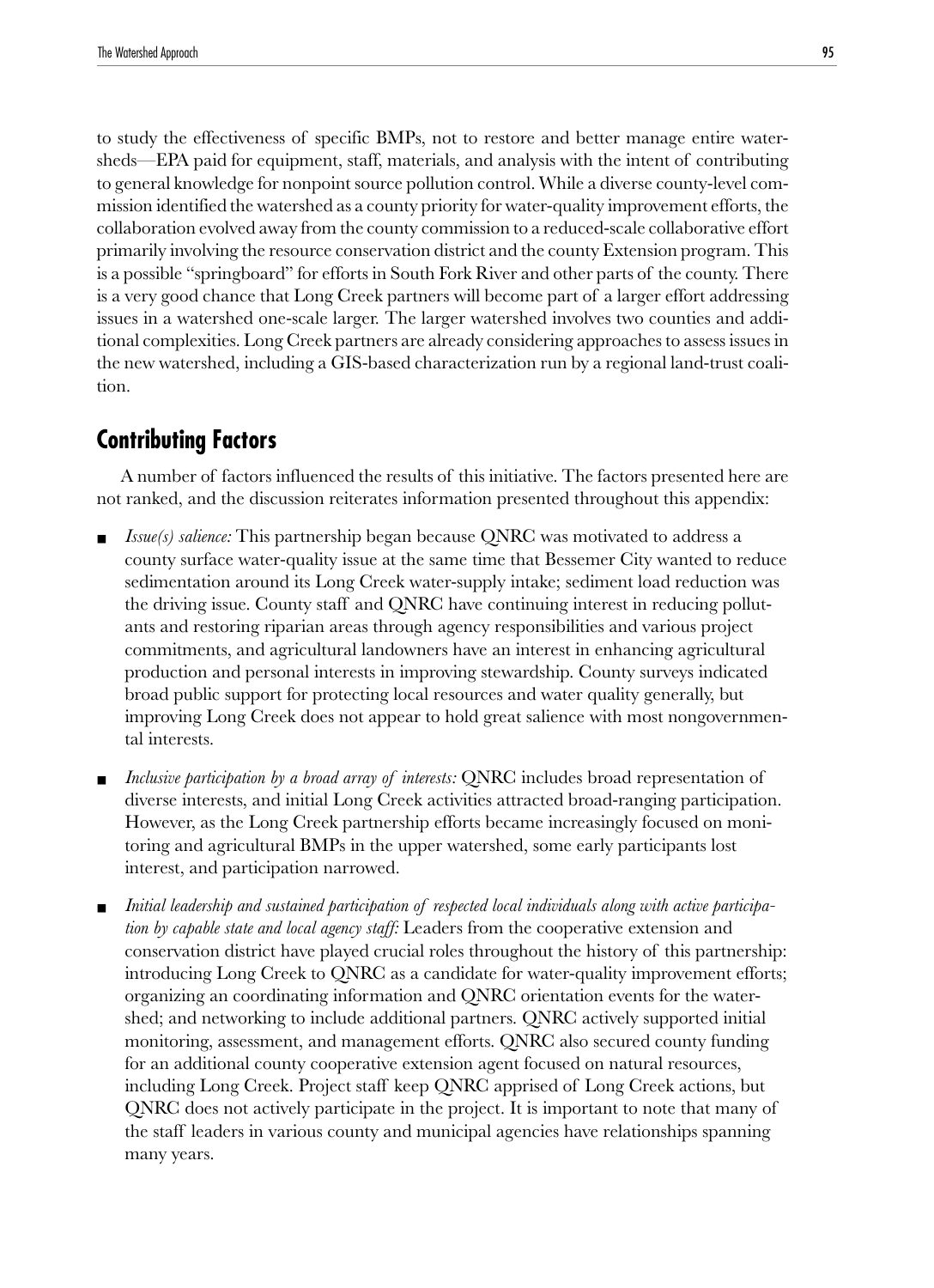- *Formal governmental support:* Gaston County formally supports partnership and management efforts in Long Creek. State agencies and EPA support the Long Creek partnership's involvement in the national monitoring program.
- *A sound scientific basis for assessment and action:* Gaston County and NCSU developed a detailed assessment of the upper/ agricultural portion of the Long Creek watershed. This assessment incorporated field visits, remote sensing, and computer modeling to identify target areas for sediment and nutrient reduction. The assessment also produced estimates for water-quality impacts related to various development scenarios. However, the assessment did not generate information related to pollution sources or control strategies for the large urban portion of the entire watershed. As part of EPA's National Monitoring Program, partners have extensive information about the effects of specific BMPs on Long Creek's smaller sub-watersheds.
- *Use of a watershed plan to guide actions:* Partners have not developed a watershed plan for Long Creek. Small-scale watershed and site-specific plans were developed for testing specific BMPs, and for reducing pollutant loads from specific farms.
- *Funding to employ staff, collect information, develop plans, and implement actions:* Long Creek partners have had funding for all of these functions but have not necessarily deployed them on a watershed scale/basis. Technical staff are supported through county funds, conservation district funds, and EPA. The federal monitoring program grant provided substantial funding for information collection. QNRC also funded initial information collection and assessment which could have led to a watershed plan. EPA, the state agricultural cost-share program, and NRCS funding supported implementation actions.
- *Staff for coordination, management, and technical work:* Long Creek partners are primarily county, conservation district, and NCSU Cooperative Extension staff. Staff provide partnership coordination, project management, monitoring, technical design, education, and program administration. The watershed partnership has stable staff support for coordination, management, and technical work.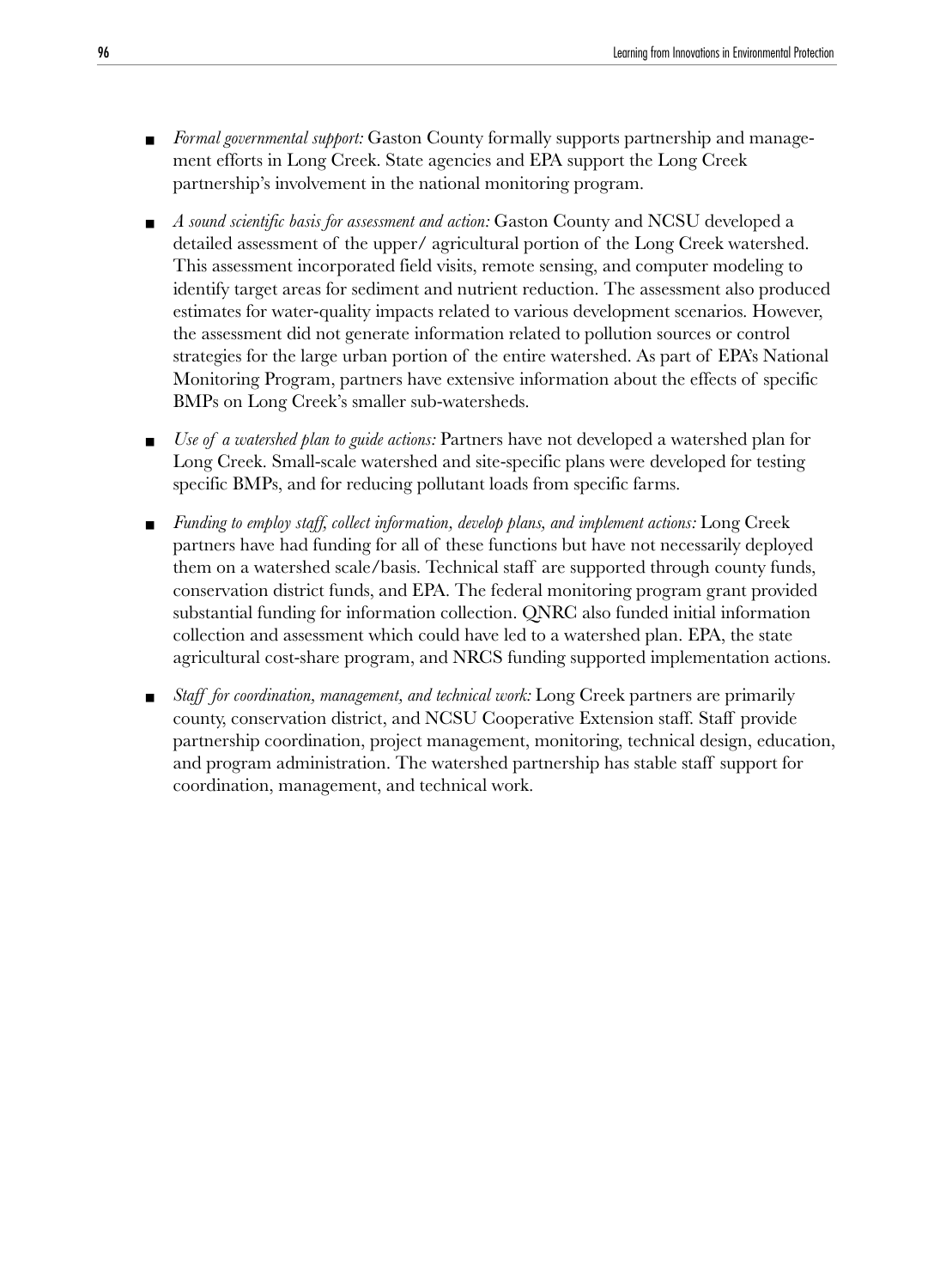## **Research Contacts**

## **Washington State Programs**

- Nina Carter, manager, Volunteer Services Education and Grants Division, Washington Dept of Fish and Wildlife. Olympia, WA.
- Jerry Franklin, geographic information system specialist, Washington Department of Ecology. Olympia, WA.
- Melissa Gildersleeve, state watershed coordinator, Washington Department of Ecology. Olympia, WA.
- Sally Hicks, project director, People for Salmon. Olympia, WA.
- Will Kendra, chief, Water Quality Modeling Section, Washington Department of Ecology. Olympia, WA.
- Tim Ransom, local liaison coordinator, Puget Sound Water Quality Action Team, Office of the Governor; and representative to Nisqually River Council. Olympia, WA.
- Megan White, director, Water Quality Program, Washington Department of Ecology. Olympia, WA.
- Joseph Williams, assistant to the director for watershed management, Washington Department of Ecology. Olympia, WA.

## **Appendix A: Dungeness River Watershed**

- Katherine Baril, faculty chair, Jefferson County-Washington State University Cooperative Extension. Port Hadlock, WA.
- Trina Berg, member, Dungeness River Management Team; and representative, Sequim City Council Sequim WA.
- Ed Chad, water resource staff, Clallam County Department of Community Development. Port Angeles, WA
- Virginia Clark, member, Dungeness River Management Team; and participant in several preceding Dungeness River planning efforts. Sequim, WA.
- Dick Goin, member, Dungeness River Management Team. Port Angeles, WA.
- Paul Hansen, member, Dungeness River Management Team; and conservation planner, Clallam Conservation District. Port Angeles, WA.
- Mike Jeldness, member, Dungeness River Management Team; and manager, Dungeness River Water Users Association. Sequim, WA.
- Randy Johnson, member, Dungeness River Management Team; and area habitat biologist, Washington Department of Fish and Wildlife. Port Angeles, WA.
- Bob Martin, member, Dungeness River Management Team; and director, Clallam County Department of Community Development. Port Angeles, WA.
- Al Moore, member, Dungeness River Management Team. Sequim, WA.
- Lyn Muench, environmental management coordinator, Department of Natural Resources, Jamestown S'Klallam Tribe. Sequim, WA
- Cynthia Nelson, member, Dungeness River Management Team; and watershed lead, Washington Department of Ecology. Olympia, WA.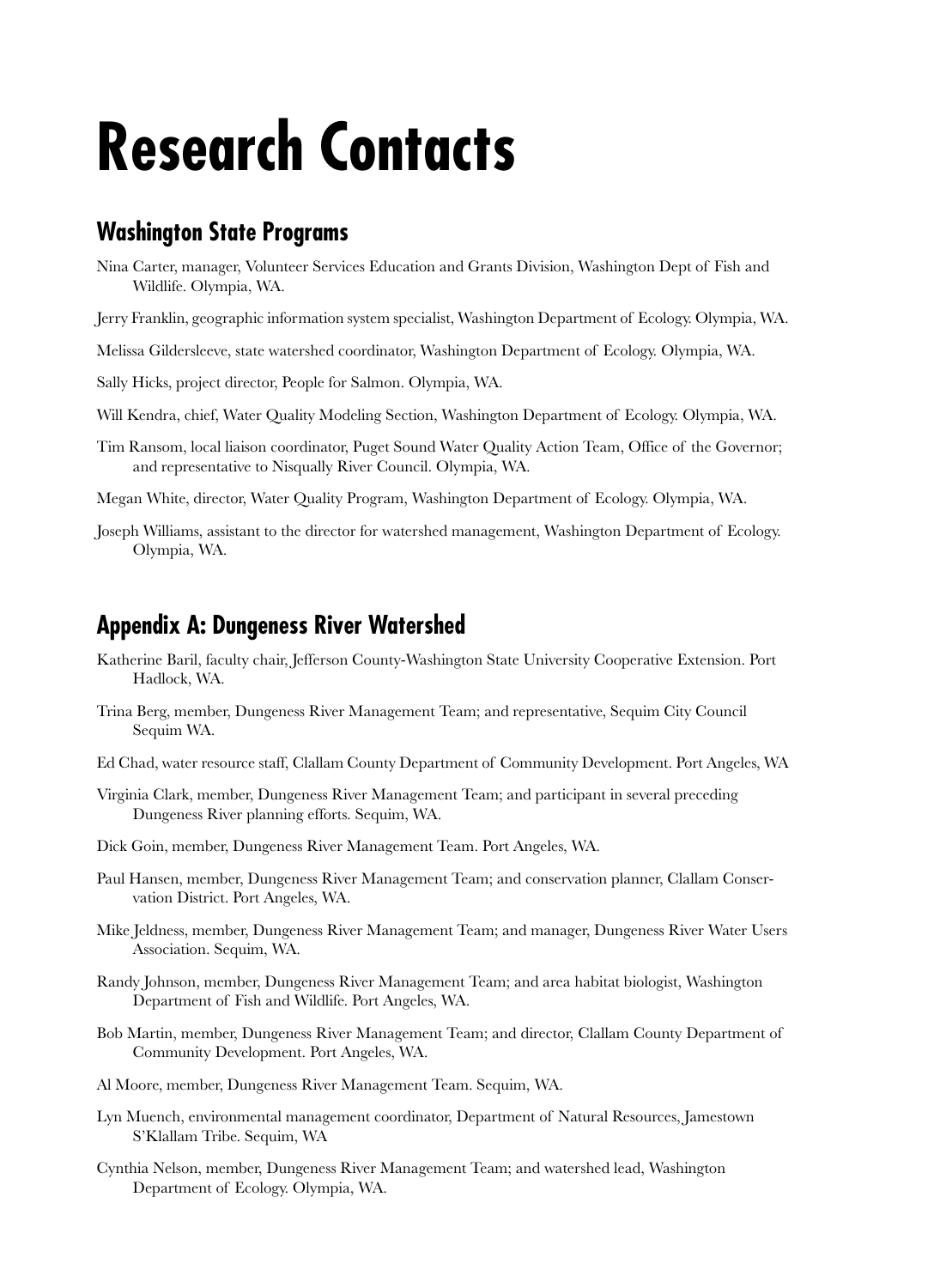- Linda Newberry, water resources coordinator, Department of Natural Resources, Jamestown S'Klallam Tribe; Dungeness River Management Team coordinator; and former project manager for the Dungeness-Quilcene process. Sequim, WA.
- Roger Schmidt, former member, Dungeness River Management Team(s); founding president, Dungeness River Water Users Association; and local business owner. Sequim, WA.
- Ann Seiter, member, Dungeness River Management Team(s); director, Department of Natural Resources, Jamestown S'Klallam Tribe; and participant at original 1990 Chelan Agreement retreat. Sequim, WA.
- Bob Wheeler, director, Port Townsend Department of Public Works; and participant in Dungeness-Quilcene process. Port Townsend, WA.

## **Appendix B: Nisqually River Watershed**

- Steve Craig, watershed lead, Washington Department of Ecology; NRC chair; and president, Nisqually River Interpretive Center Foundation. Olympia, WA.
- Jeanette Dorner, chair, Muck Creek Council; vice-chair, Nisqually River Citizens Advisory Committee. Olympia, WA.

Stan Humann, lands manager, University of Washington-Pack Experimental Forest. Eatonville, WA.

- Steve Keller, acting regional director, Washington Department of Fish and Wildlife. Montesano, WA.
- Ed Kenney, former chair, Nisqually River Citizens Advisory Committee. Yelm, WA.

John Konorsky, conservationist, Thurston Conservation District. Olympia, WA.

Chris Maun, director, Nisqually River Education Project. Yelm, WA.

Fred Michelson, former chair, Nisqually River Citizens Advisory Committee. Olympia, WA.

- Peter Moulton, senior staff, Nisqually River Council. Olympia, WA.
- Herb Strumpf, director, Tahoma Land Conservancy; member, Nisqually River Citizens Advisory Committee. Tacoma, WA.
- Jean Takekawa, deputy refuge manager, USFWS Nisqually National Wildlife Refuge. Olympia, WA.
- George Walther, environmental program supervisor, Department of Natural Resources, Nisqually Tribe; former chair, Nisqually River Council; chair, Nisqually River Council's Natural Resources Subcommittee. Olympia, WA.

### **Wisconsin State Programs**

Jim Addis, director of research, Wisconsin Department of Natural Resources. Madison, WI.

Todd Ambs, executive director, River Alliance of Wisconsin. Madison, WI.

Bruce Baker, assistant director, Division of Water, Wisconsin Department of Natural Resources. Madison, WI.

Roger Bannerman, biologist, Wisconsin Department of Natural Resources. Madison, WI.

Jim Baumann, water quality specialist, Wisconsin Department of Natural Resources. Madison, WI.

Vicki Elkin, executive director, Gathering Waters. Madison, WI.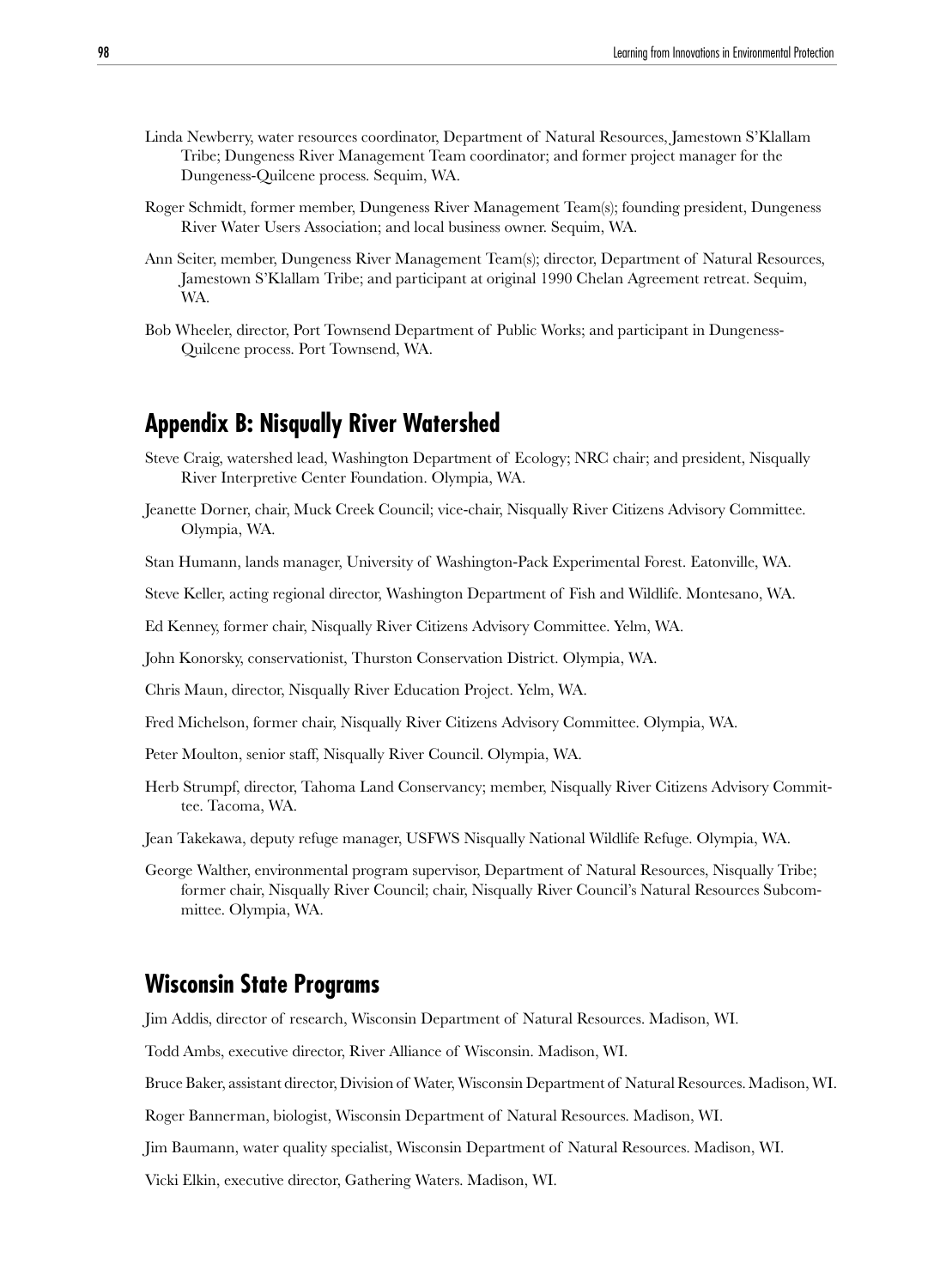Lynne Goldade, nonpoint source grant coordinator, Wisconsin Department of Natural Resources. Madison, WI.

- Sara Johnson, founding executive director, River Alliance of Wisconsin. Madison, WI.
- Pam Packer, water action volunteers coordinator, UW-Cooperative Extension/ Wisconsin Department of Natural Resources. Madison, WI.
- John Panuska, water quality modeler, Wisconsin Department of Natural Resources. Madison, WI.
- Duane Schuettpeltz, section chief, Water Quality Permitting, Wisconsin Department of Natural Resources. Madison, WI.
- Al Shea, director, Bureau of Watershed Management, Wisconsin Department of Natural Resources. Madison, WI.

Sanjay Syal, water quality modeler, Wisconsin Department of Natural Resources. Madison, WI.

## **Appendix C: Tomorrow-Waupaca River Watershed**

Greg Blonde, chair, Waupaca County Cooperative Extension. Waupaca, WI.

- Steve Bradley, watershed technician/priority watershed project manager, Portage County Land Conservation Department. Stevens Point, WI.
- Bruce Bushweiler, county conservationist, Waupaca County Land and Water Conservation Department. Waupaca, WI.
- Rebecca Cook, graduate student and staff, Environmental Task Force, University of Wisconsin-Stevens Point. Stevens Point, WI.
- John Edelman, director, City of Waupaca Department of Public Works. Waupaca, WI.
- Ryan Hagan, past president, Trout Unlimited-Fox Valley Chapter. Appleton, WI.
- Sarah McGrath, watershed technician/education coordinator, Waupaca County Land and Water Conservation Department. Waupaca, WI.
- Al Nieber, fishery biologist, Wisconsin Department of Natural Resources. Green Bay, WI.
- Bill Pearson, agronomist, Waupaca County Land And Water Conservation Department. Waupaca, WI.
- Nancy Rose, landowner and founding member, Tomorrow Waupaca Watershed Association. Waupaca, WI.
- Byron Shaw, professor of soil and water chemistry and director, Environmental Task Force, University of Wisconsin-Stevens Point. Stevens Point, WI.
- Tom Wilson, county faculty, Community Natural Resource and Economic Development, Waupaca County Cooperative Extension. Waupaca, WI.

## **Appendix D: Black Earth Creek Watershed**

Kevin Connors, county conservationist, Dane County Land Conservation Department. Madison, WI.

Dave Marshall, biologist, Wisconsin Department of Natural Resources. Madison, WI.

Andy Morton, assistant water team leader, Wisconsin Department of Natural Resources. Madison, WI.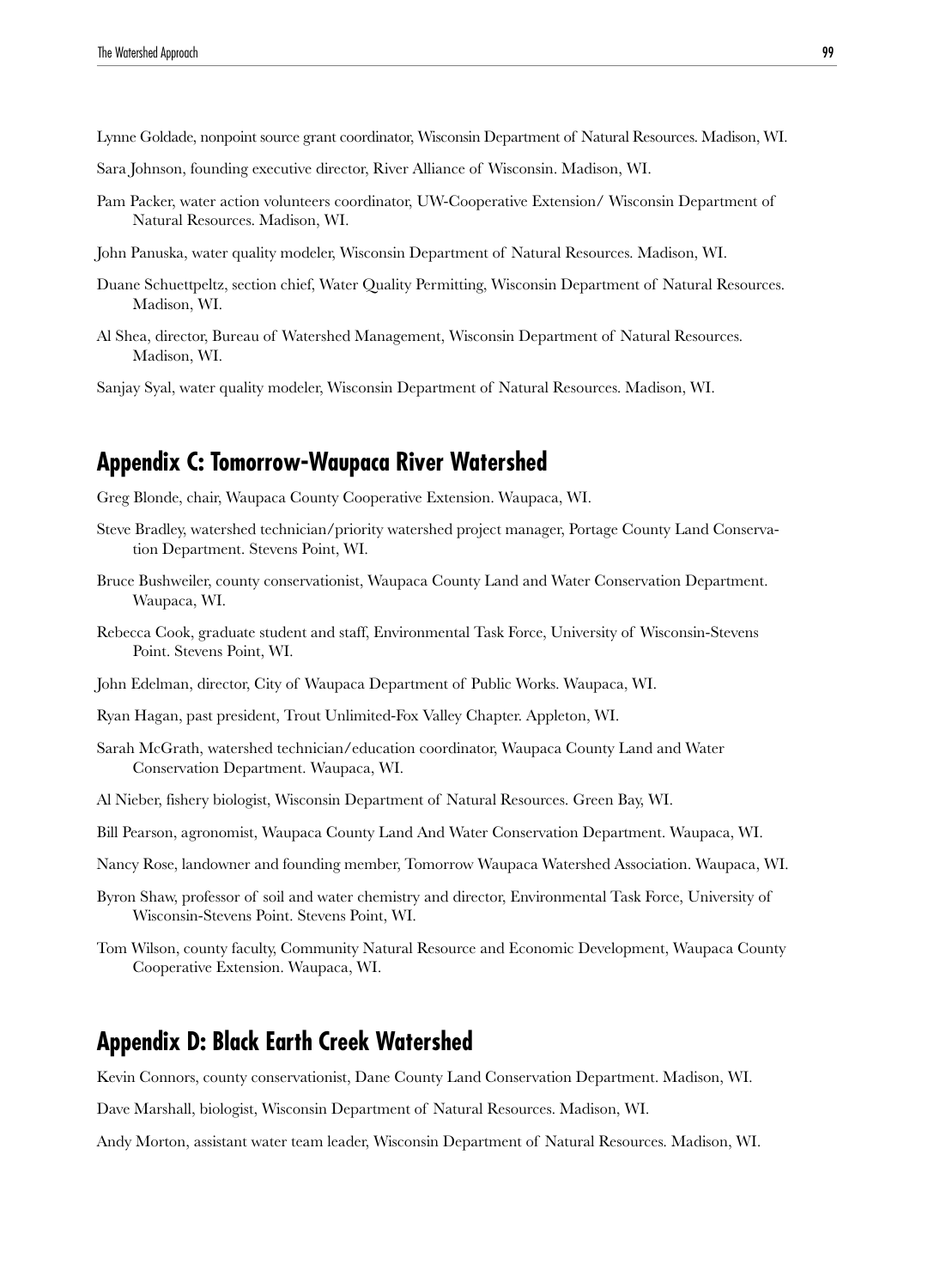Tim Parsons, grants administrator, Wisconsin Department of Natural Resources. Madison, WI.

Pat Sutter, soil and water conservationist, Dane County Land Conservation Department. Madison, WI.

## **North Carolina State Programs**

- Alan Clark, environmental supervisor, Division of Water Quality, North Carolina Department of Environment and Natural Resources. Raleigh, NC.
- Bob Curry, fishery programs manager, North Carolina Wildlife Resources Commission. Raleigh, NC.
- Leon Danielson, professor, Department of Agricultural and Resource Economics, North Carolina State University-Cooperative Extension. Raleigh, NC.
- Dave Goodrich, environmental supervisor, North Carolina Department of Environment and Natural Resources. Raleigh, NC.
- Linda Hargrove, nonpoint source grants coordinator, Division of Water Quality, North Carolina Department of Environment and Natural Resources. Raleigh, NC.
- Fred Harris, chief, Inland Fisheries Division, North Carolina Wildlife Resources Commission. Raleigh, NC.
- Greg Jennings, associate program leader, Agriculture and Natural Resources, North Carolina State University-Cooperative Extension Service. Raleigh, NC.
- Peg Jones, executive director, North Carolina Watershed Coalition. Franklin, NC.
- Brandon Ketchum, staff, Nonpoint Source Program, North Carolina Department of Environment and Natural Resources. Raleigh, NC.
- Darlene Kucken, environmental specialist and basin planner, Division of Water Quality, North Carolina Department of Environment and Natural Resources. Raleigh, NC.
- Trish MacPherson, environmental supervisor, Biological Assessment Unit, Division of Water Quality, North Carolina Department of Environment and Natural Resources. Raleigh, NC.
- Frank McBride, program manager, Habitat Conservation, North Carolina Wildlife Resources Commission. Raleigh, NC.
- David Moreau, chair, North Carolina Environmental Management Commission, and professor and chair, Department of City and Regional Planning, UNC-Chapel Hill. Chapel Hill, NC.
- Steve Reed, environmental supervisor, Aquatic Ecology Section, Division of Water Resources, North Carolina Department of Environment and Natural Resources. Raleigh, NC.
- Coleen Sullins, chief, Water Quality Section, Division of Water Quality, North Carolina Department of Environment and Natural Resources. Raleigh, NC.
- Ruth Swanek, environmental supervisor, Modeling and TMDL Development Unit, Division of Water Quality, North Carolina Department of Environment and Natural Resources. Raleigh, NC.
- Mike Templeton, environmental specialist, Division of Water Quality, North Carolina Department of Environment and Natural Resources. Raleigh, NC.
- David Williams, associate director, nonpoint source, Division of Soil and Water Conservation, North Carolina Department of Environment and Natural Resources. Raleigh, NC.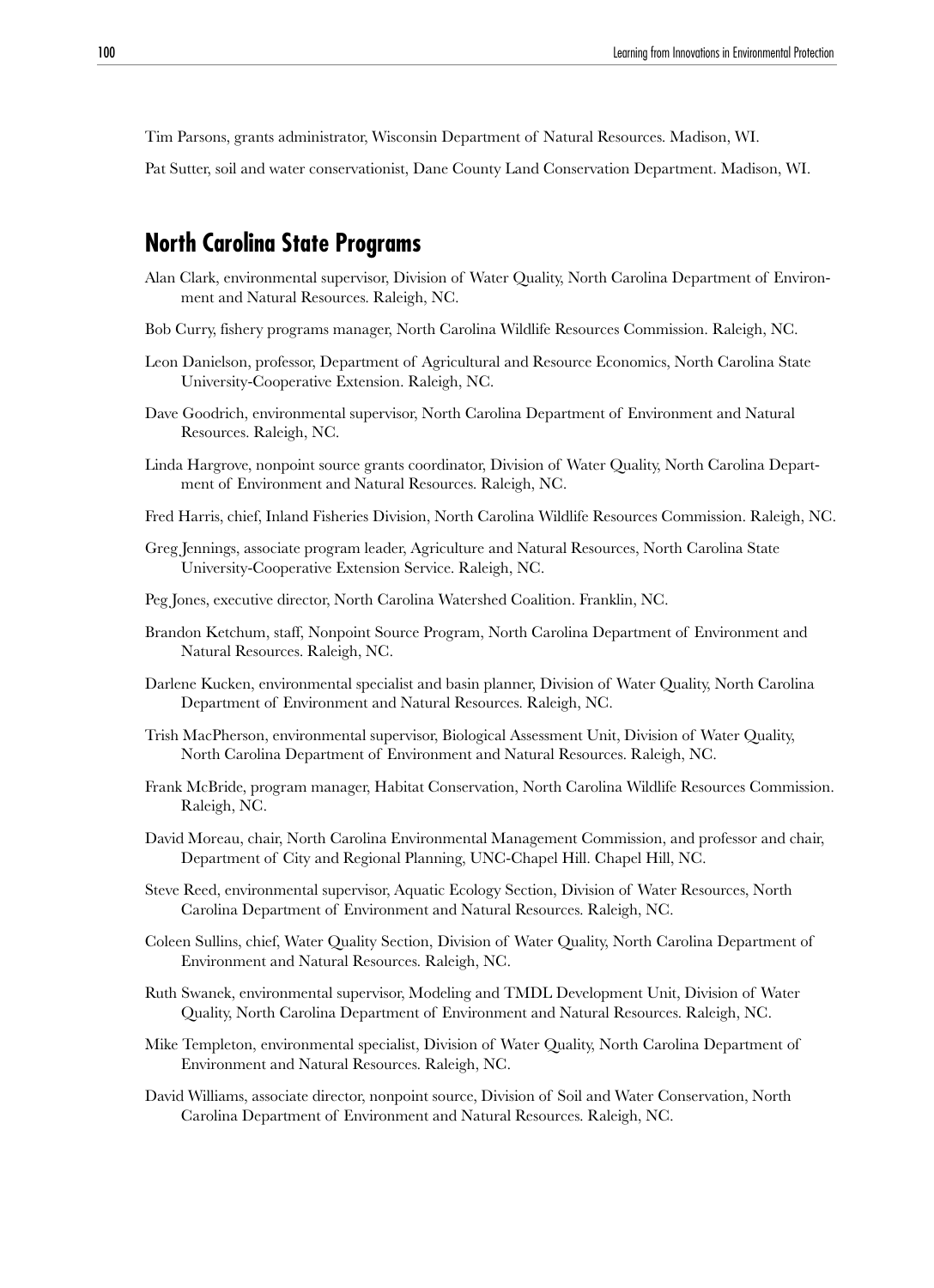## **Appendix E: Upper Little Tennessee River Watershed**

- Paul Carlson, board member, Little Tennessee Watershed Association; and executive director, The Land Trust for the Little Tennessee. Franklin, NC.
- Kay Coriell, board member, Little Tennessee Watershed Association. Franklin, NC.
- Mike Decker, planner, Macon County; and advisory board member, Little Tennessee Watershed Association. Franklin, NC.
- Tim Garrett, executive director, Southwestern North Carolina Resource Conservation and Development Council; and advisory board member, Little Tennessee Watershed Association. Waynesville, NC.
- Brian Hyder, founding chair, Little Tennessee Watershed Association; former North Carolina Wildlife Resources Commission biologist; and regional coordinator, National Rifle Association. Franklin, NC.
- Doug Johnson, streambank technician, Macon Soil and Water Conservation District. Franklin, NC.
- James Johnston, executive director, Little Tennessee Watershed Association. Franklin, NC.
- Bill McLarney, board member, Little Tennessee Watershed Association; and a fishery biologist leading work on the Tennessee Valley Authority monitoring project. Franklin, NC.
- Ann Seaton, former executive committee member, Little Tennessee Watershed Association; and assistant for the TVA monitoring project. Franklin, NC.
- Sharon Taylor, vice-chair, Little Tennessee Watershed Association; and research technician, US Forest Service Coweeta Hydrologic Laboratory/University of Georgia Long Term Ecological Research Study. Franklin, NC.
- Forrest Westall, water quality regional supervisor, North Carolina Department of Environment and Natural Resources. Asheville, NC.
- Levourne Wiggins, board member, Little Tennessee Watershed Association; and district conservationist, Natural Resources Conservation Service/ Macon Soil and Water Conservation District. Franklin, NC.
- Gary Williams, biologist, Tennessee Valley Authority; and advisory board member, Little Tennessee Watershed Association. Knoxville, TN.

## **Appendix F: Long Creek Watershed**

Craig Allan, professor, Department of Geography, UNC-Charlotte. Charlotte, NC.

Martha Burris. county extension director, Gaston County Cooperative Extension. Dallas, NC.

Don Carmichael, director of public works, City of Gastonia. Gastonia, NC.

David Fogarty, extension agent for natural resources, Gaston County Cooperative Extension. Dallas, NC.

- David Freeman, engineer, Gaston County Natural Resources Conservation District. Dallas, NC.
- Robert Gordon, technician, Gaston County Natural Resources Conservation District. Dallas, NC.
- Will Harmon, former extension agent for natural resources, Gaston County Cooperative Extension; and stream restoration specialist, Water Quality Group, North Carolina State University-Cooperative Extension. Raleigh, NC.
- David Hux, coordinator, City of Gastonia Pacour Mountain Resource Recovery Farm. Gastonia, NC.

Glenda Jones, director, Gaston County Natural Resources Conservation District. Dallas, NC.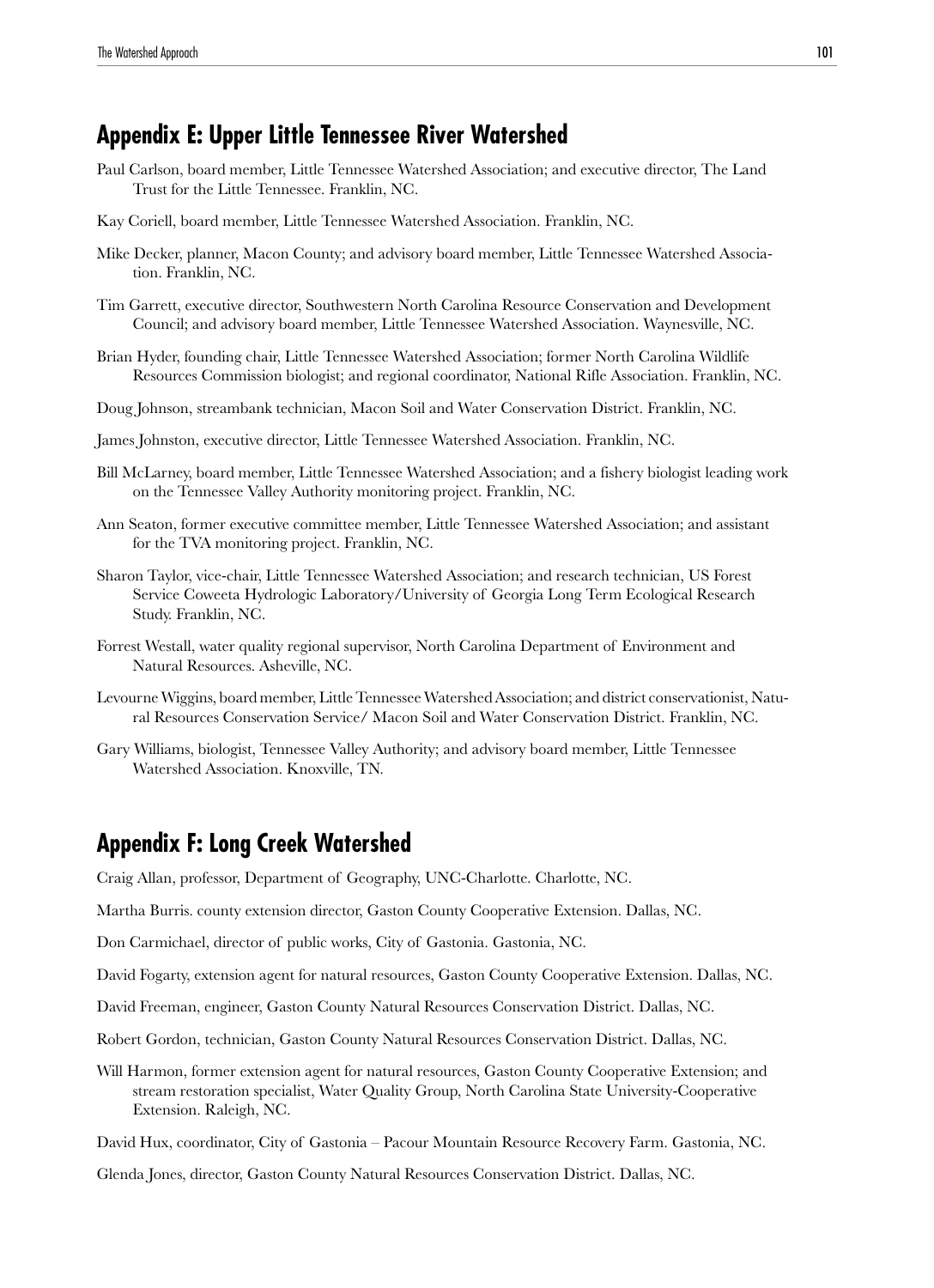- Dan Line, agricultural engineer, Water Quality Group, North Carolina State University-Cooperative Extension. Raleigh, NC.
- Jim Parks, founding chair, Gaston County Quality of Natural Resources Commission. Belmont, NC.
- Ron Santini, manager, Duke Power Scientific Services. Duke Power Company. Charlotte, NC.
- Shawn Smith, district conservationist, Natural Resources Conservation Service/ Gaston County Natural Resources Conservation District. Dallas, NC.
- Garland Still, district conservationist (retired), Natural Resources Conservation Service/ Gaston County Natural Resources Conservation District. Dallas, NC.

Jason Thompson, technician, Long Creek Watershed, Gaston County Cooperative Extension. Dallas, NC.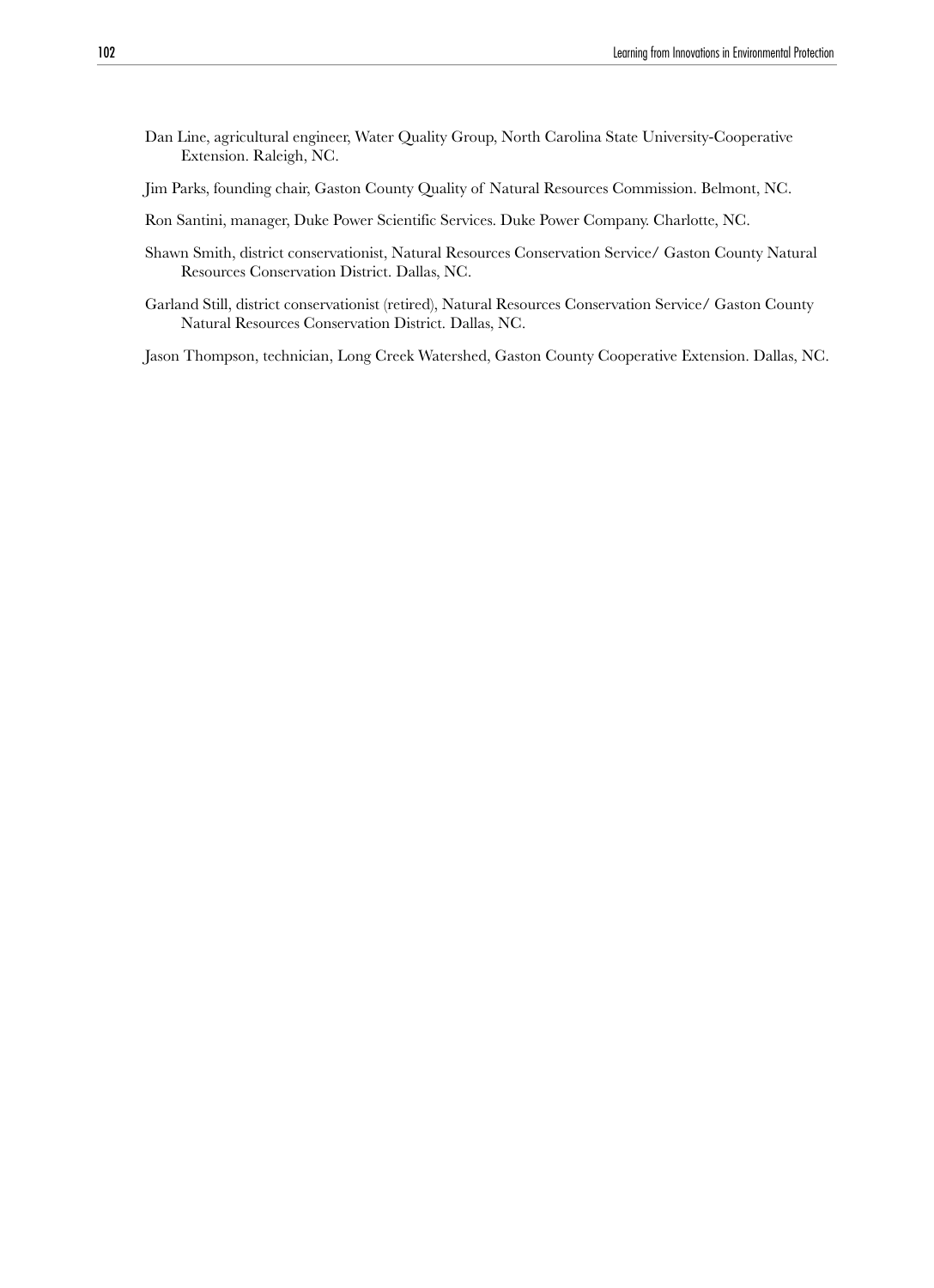# **Appendices Endnotes**

## **Appendix A: Dungeness River Watershed, Washington**

- 1 Refer to the description of the Chelan agreement and process in the "Washington State: Two Cases" section of the main report.
- 2 Clallam County, Washington resolution No. 104, 1995.
- 3 Based on average streamflow recorded daily since 1937 from USGS Station number 12048000 near Sequim, Washington.
- 4 Clallam County Department of Community Development. October 1993. "Dungeness River Area Watershed Management Plan." page 1-6.
- 5 Dungeness River Restoration Work Group. 1997. "Recommended Restoration Projects For the Dungeness River." page v.
- 6 Counties in Washington each have three county commissioners.
- 7 US v Washington, Phase I, 384 F. Supp. 312 (1974), 356, affirmed in Washington v Passenger Fishing Vessel Association, 443 US 658 (1979); US v. Washington, Phase II, 506 F. Supp. 187 (1980).
- 8 These nonpoint source plans are referred to as "400-12" plan because their funding is authorized in the state Nonpoint Source Rule, WAC 400-12.
- 9 Refer to "Washington State: Two Cases" in the main document Case Summaries.
- 10 See *supra* note 9.
- 11 Additional information is available at *http://www.nwr.noaa.gov/1salmon/salmesa/shinpug.htm*.
- 12 The Chelan Agreement specified the following definition for consensus: "In cases where consensus is not possible, decisions will be made by a consensus of the government caucuses and a majority of the interest group caucuses. Minority reports, if prepared, shall be included in the plan document."
- 13 Comment by Carol Volk included on page14.32 of Jamestown S'Klallam Tribe and Dungeness-Quilcene Water Resources Pilot Planning Project Regional Planning Group. 1994. "Dungeness-Quilcene Water Resource Management Plan."
- 14 Information on Water Quality Grants for the Elwha-Dungeness Water Resource Inventory Area is available at *http://www.wa.gov/ecology/watershed/wqgrants/wq18grants.htm*.
- 15 Jamestown S'Klallam Tribe and Dungeness-Quilcene Water Resources Pilot Planning Project Regional Planning Group. 1994. "The Dungeness-Quilcene Water Resources Management Plan." Appendix B, page B.1
- 16 Washington Department of Ecology document: "The Memorandum of Understanding to Transfer Water Under Trust Water Rights Program Chapter 90.42 RCW" signed April 1998.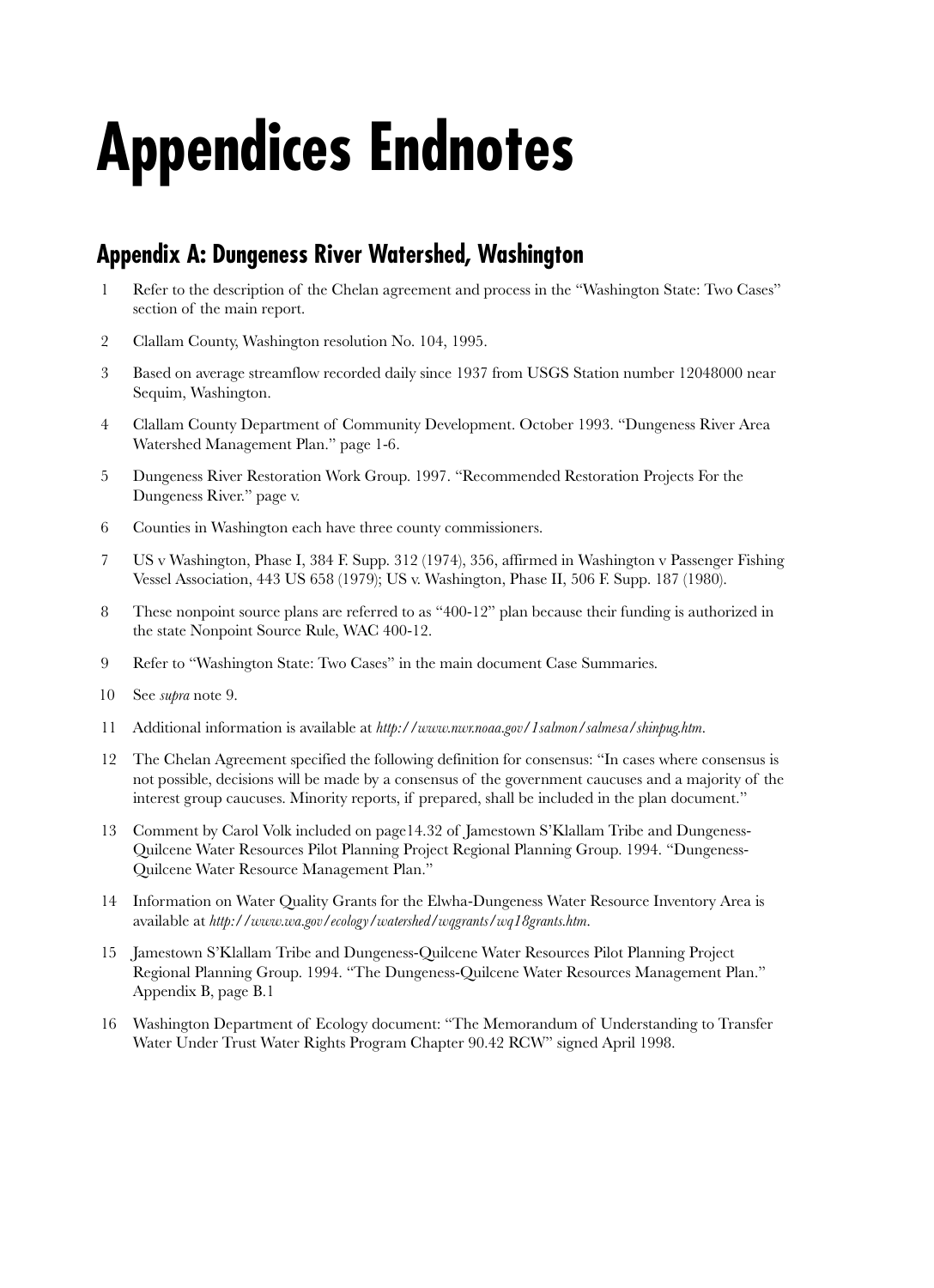## **Appendix B: Nisqually River Watershed, Washington**

- 17 Washington SHB 323, 1985.
- 18 Washington Department of Ecology and Nisqually River Task Force. 1987. "Nisqually River Management Plan." Elements 14.3.1 and 14.3.2.
- 19 The Nisqually River Citizens Advisory Committee; the Nisqually River Interpretive Center Foundation; the Nisqually River Basin Land Trust; and the Nisqually River Education Project.
- 20 Washington Department of Ecology. 1986. "Nisqually River Management Plan: Final Environmental Impact Statement."
- 21 See *supra* note 7.
- 22 Nisqually River Council and Washington Department of Ecology. 1988. "Nisqually River Management Plan Implementation Annual Report to the Legislature." page 6.
- 23 Washington Department of Ecology (DOE), Environmental Inventory and Laboratory Services Program is developing this model at the request of DOE's Southwest Regional Office. Additional information at: http://www.wa.gov/ecology/eils/spasm/spasm\_descrip.html

## **Appendix C: Tomorrow-Waupaca River Watershed, Wisconsin**

- 25 draft bylaws for the Tomorrow/Waupaca Watershed Association
- 25 Wisconsin Department of Natural Resources (DNR). 1995. "Nonpoint Source Control Plan for the Tomorrow/Waupaca River Priority Watershed Project." Publication WR-434-95. page 1.
- 26 *ibid*. pages 28-29.
- 27 In 1981, Wisconsin dissolved its soil conservation districts and incorporated their functions into county government. Wisconsin counties now have land conservation departments, which are accountable to county executives and land conservation committees comprised of elected members to the county board of supervisors. Wisconsin is the only state that does not have soil conservation districts.
- 28 Thonton, JA and S Lies. 1992. "Public Opinion of Water Use and Water Quality in the Tomorrow/ Waupaca River (Portage/Waupaca Counties, Wisconsin)." University of Wisconsin-Stevens Point. 11 pages.

## **Appendix D: Black Earth Creek Watershed, Wisconsin**

- 29 Born is a professor of Urban and Regional Planning and Environmental Studies as well as a UW-Extension specialist in public policy and natural resources planning. We have tried not to let his extensive personal involvement in the watershed bias our reporting and analysis .
- 30 In Wisconsin, town governments (formed largely around originally surveyed township boundaries) influence land use decisions in rural and unincorporated areas. Incorporated cities and villages have the authority to annex land from the towns. Land use management decisions and use of village and city annexation powers create conflicts between these urban and rural governments. Recently enacted (1999) "Smart Growth" planning legislation may ameliorate some of this historic conflict in Wisconsin.
- 31 see *supra* note 27.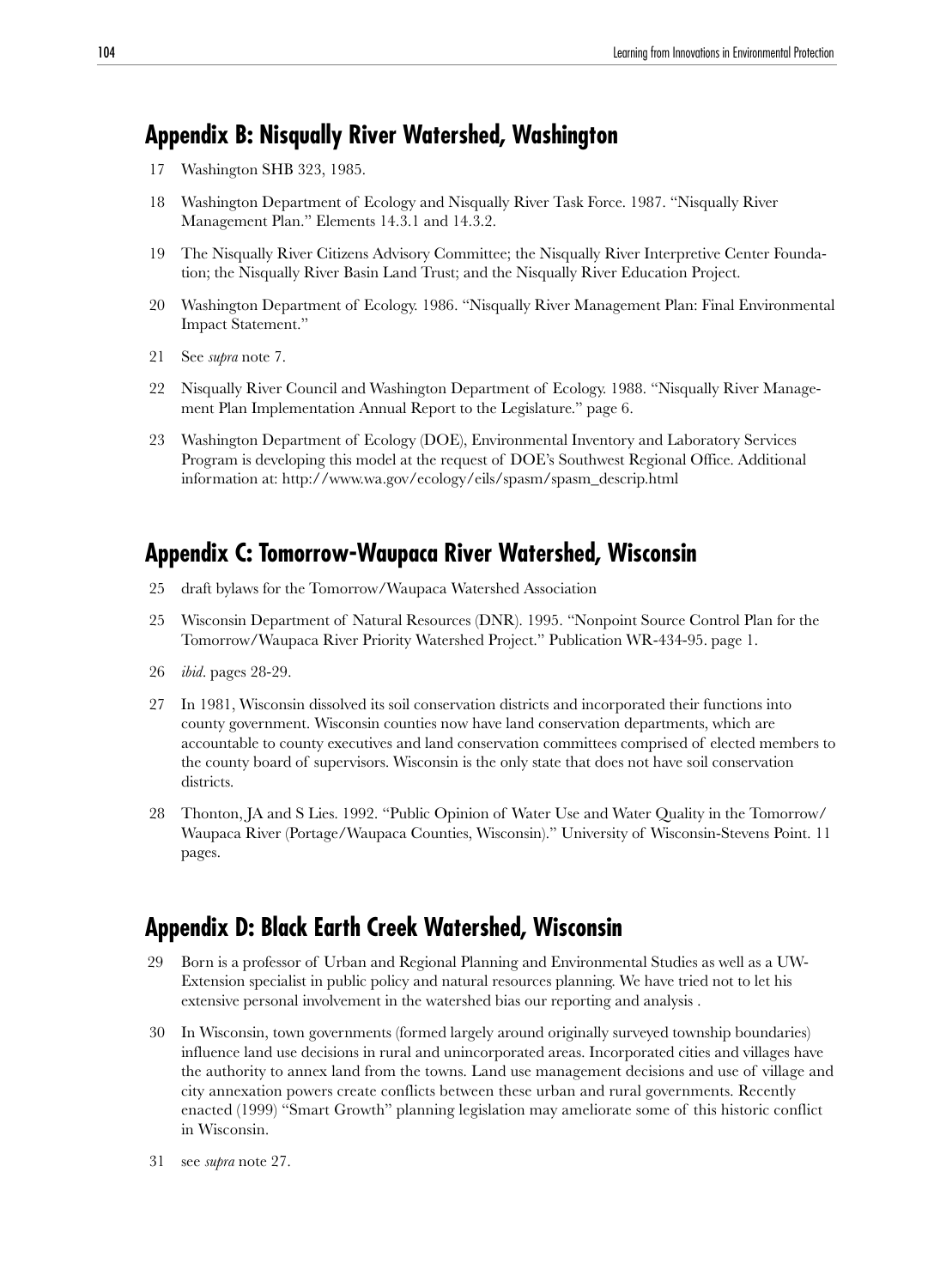- 32 Howard Bellman conducted the assessment with coordination and interview assistance from Kenneth Genskow, one of the authors of this report.
- 33 Wisconsin Department of Natural Resources. 1989. "A Plan for the Control of Nonpoint Sources and Related Resource Management in the Black Earth Creek Priority Watershed." page 5-22.
- 34 Institute for Environmental Studies (IES), University of Wisconsin-Madison. 1986. "Black Earth Creek: A Watershed Study with Management Options." IES Report 129. Water Resources Management Workshop. 289 pages.
- 35 USGS and DNR are jointly evaluating pre- and post- BMP biological and stream-habitat conditions above and below numerous sites throughout Wisconsin. USGS is monitoring sites in three subwatersheds in the Black Earth Creek Watershed: Garfoot Creek, Brewery Creek, and Halfway Prairie Creek. USGS prepares annual reports for this ongoing evaluation project.
- 36 CONSOIL (Conservation of Natural Resources through Sharing of Information Layers) involved participation from USDA-Soil (Natural Resources) Conservation Service, US Geological Survey, US Department of Commerce, WI Department of Natural Resources, WI Department of Agriculture Trade and Consumer Protection, Wisconsin Geological and Natural History Survey, Dane County, and UW-Madison.
- 37 Dane County Land Conservation Department records and WDNR 1998. Nonpoint Source Water Pollution Abatement Program, 1997 Accomplishment Report. 141 pages.

## **Appendix E: Upper Little Tennessee River Watershed, North Carolina**

- 38 Quoted from an LTWA informational pamphlet.
- 39 This was originally funded through WNCA, now funded through LTWA/SWNC RC&D.
- 40 Created by DENR in 1998 and provided with \$100,000 to address nonpoint source pollution issues in the larger Little Tennessee River Basin.
- 41 NC Department of Environment, Health, and Natural Resources [now DENR]. 1997. "Little Tennessee River Basinwide Water Quality Management Plan." p 6-11.

## **Appendix F: Long Creek Watershed, North Carolina**

- 42 Land-use estimates are based on information provided by Gaston Natural Resources Conservation District and the following report: North Carolina Cooperative Extension Service. 1992. "Natural Resources in Gaston County—Phase 2: Implementation of Natural Resource Education and Policy Development Programs." variously paginated.
- 43 1990 estimate from NC Department of Environment, Health, and Natural Resources [now DENR]. 1995. "Catawba River Basinwide Water Quality Management Plan." variously paginated.
- 44 Dischargers are identified on page 3.17 of the Catawba River Basinwide Water Quality Management Plan (*supra* note 43), and on page 4.50 of North Carolina Agricultural Extension Service. 1990. "Natural Resources in Gaston County—Phase 1: Characterization of Air, Surface Water and Groundwater Quality." variously paginated.
- 45 North Carolina 1998 303(d) List, page T-7.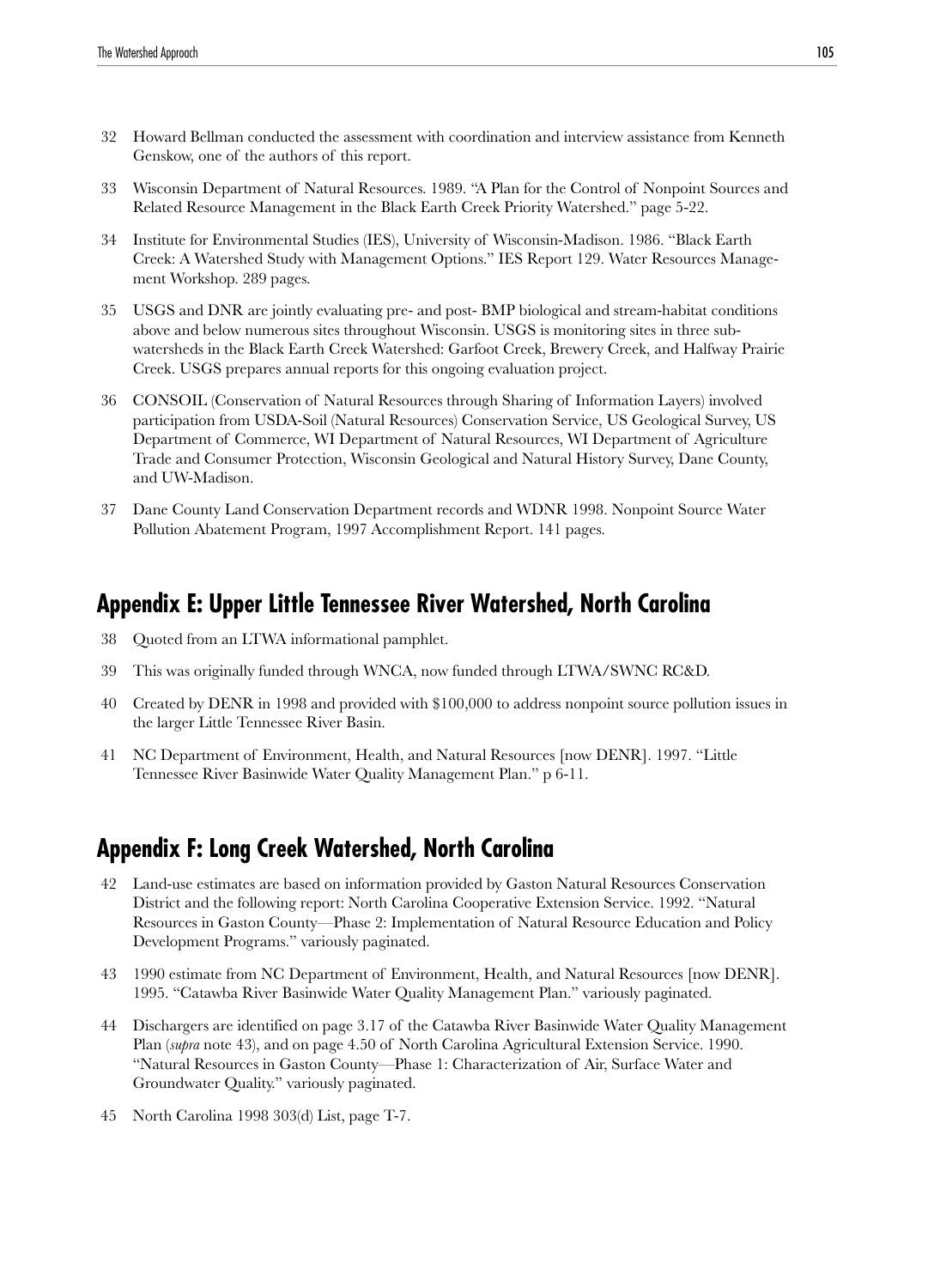- 46 North Carolina requires counties to adopt ordinances providing special protection watersheds that provide municipal water supplies. As a condition of state approval for installing a new water supply intake system in the watershed, a watershed community needed to improve water quality in the water supply portion of this watershed.
- 47 North Carolina Cooperative Extension Service. 1992. "Natural Resources in Gaston County—Phase 2: Implementation of Natural Resource Education and Policy Development Programs." page 2.34.
- 48 NC Department of Environment, Health, and Natural Resources [now DENR]. 1995. "Catawba River Basinwide Water Quality Management Plan." page *x.*
- 49 *Ibid*. pp. 6-9.
- 50 North Carolina Cooperative Extension Service. 1998. "Long Creek Watershed Project: Sixth Annual Report on the 319 National Monitoring Project." page 6.
- 51 Gaston Natural Resources Conservation District records.
- 52 These practices are detailed in a Gaston Conservation District Geographic Information System records and in the 1998 annual 319 project report (*supra* note 51).
- 53 Based on Gaston Natural Resource Conservation District records and load estimates from North Carolina Cooperative Extension Service. 1992. "Natural Resource Quality in Gaston County—Phase 2: Implementation of Natural Resource Education and Policy Development Programs." pp.2.32-2.33.